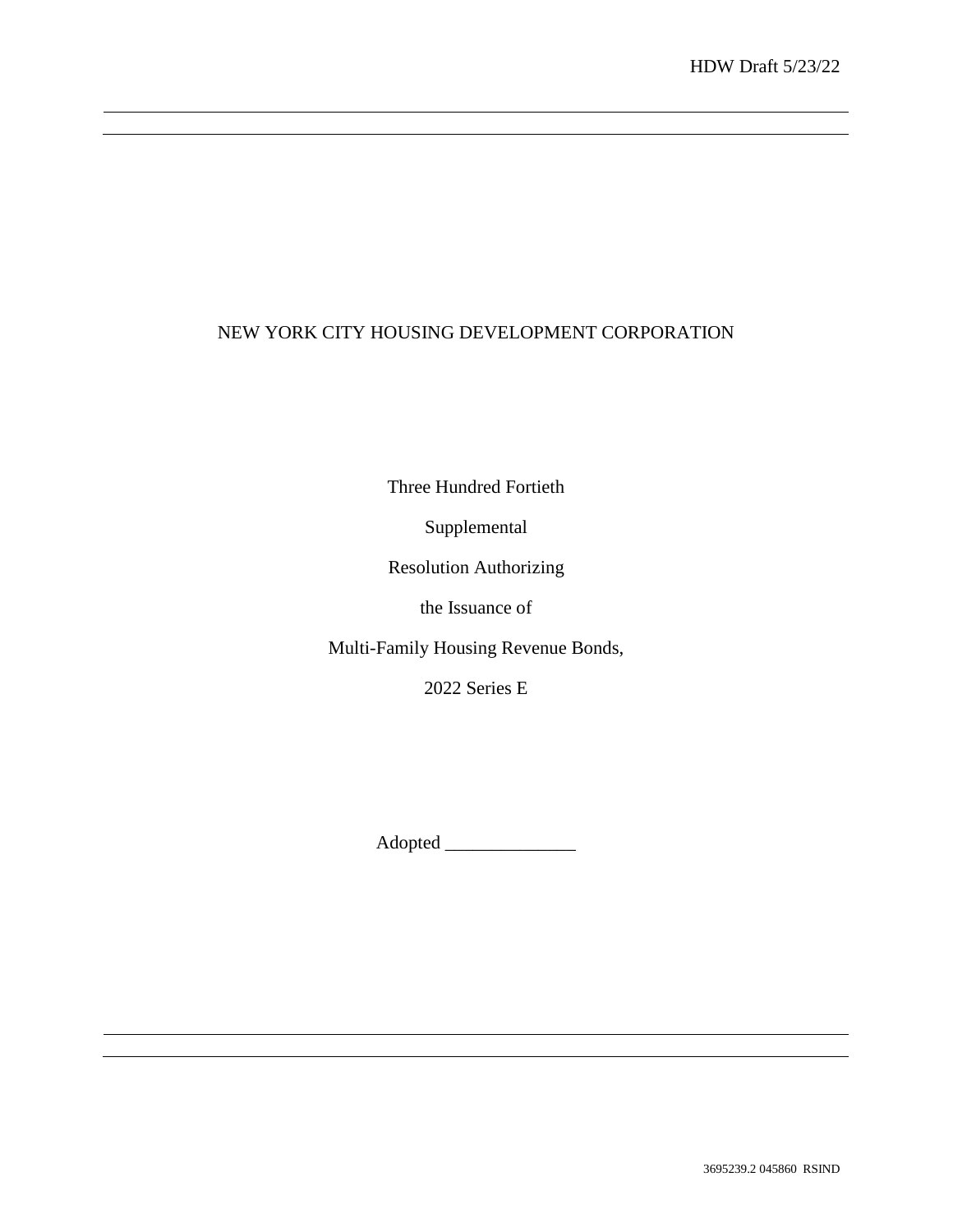# **TABLE OF CONTENTS**

# ARTICLE I

### DEFINITIONS AND AUTHORITY

### ARTICLE II

# TERMS, ISSUANCE AND SALE

| Section 2.1. Authorization, Principal Amount, Designation and Series15           |  |
|----------------------------------------------------------------------------------|--|
|                                                                                  |  |
| Section 2.3. Maturity, Interest, Numbering and Lettering Provisions; Replacement |  |
|                                                                                  |  |
|                                                                                  |  |
|                                                                                  |  |
|                                                                                  |  |
| Section 2.7. Mortgage Loans Made Subject to Lien of General Resolution 16        |  |

### ARTICLE III

# [RESERVED]

# ARTICLE IV

# APPLICATION OF BOND PROCEEDS

|--|--|--|--|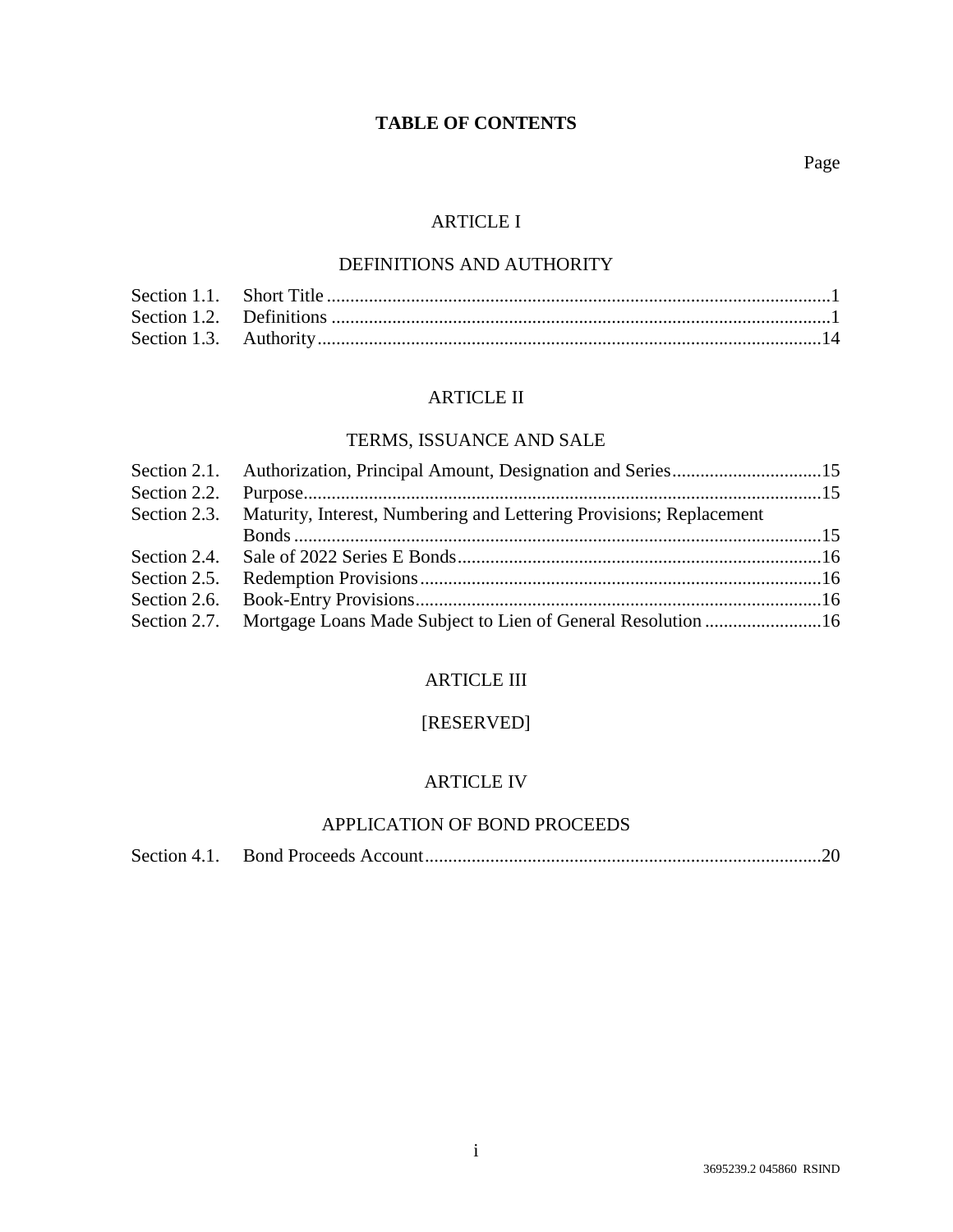#### ARTICLE V

# [RESERVED]

## ARTICLE VI

# [RESERVED]

### ARTICLE VII

### FORM

|--|--|--|--|

# ARTICLE VIII

## ADDITIONAL PROVISIONS REGARDING THE 2022 SERIES E MORTGAGE LOANS AND THE 2022 SERIES E BONDS

| Section 8.1.  |                                                                                 |  |
|---------------|---------------------------------------------------------------------------------|--|
| Section 8.2.  |                                                                                 |  |
| Section 8.3.  |                                                                                 |  |
| Section 8.4.  |                                                                                 |  |
| Section 8.5.  | Certain Amounts Relating to Acquired Projects to Constitute Pledged             |  |
|               |                                                                                 |  |
| Section 8.7.  | Additional Provisions Regarding Enforcement and Foreclosure of                  |  |
|               |                                                                                 |  |
| Section 8.7.  | Prepayment Premiums or Penalties Not to Constitute Pledged Receipts             |  |
|               |                                                                                 |  |
| Section 8.8.  | Certain Amounts Relating to Letters of Credit or Other Credit                   |  |
|               | Enhancements Securing the 2022 Series E Mortgage Loans to                       |  |
|               | Constitute Pledged Receipts or Recoveries of Principal 38                       |  |
| Section 8.9.  | 2022 Series E Mortgage Loan Mandatory Prepayments to Constitute                 |  |
|               |                                                                                 |  |
| Section 8.10. |                                                                                 |  |
|               | Section 8.11. Covenants with Respect to 2022 Series E Mortgage Loans Insured by |  |
|               |                                                                                 |  |
|               | Section 8.12. Certain Amounts Relating to SONYMA Insurance to Constitute        |  |
|               |                                                                                 |  |
|               | Section 8.13. Covenants with Respect to Certain 2022 Series E Mortgage Loans 39 |  |
|               | Section 8.14. Description of 2022 Series E Additional Mortgage Loans38          |  |
|               | Section 8.15. Certain Other Amounts Constituting Recoveries of Principal41      |  |
|               | Section 8.16. Certain Other Amounts Constituting Pledged Receipts 41            |  |
|               |                                                                                 |  |
|               |                                                                                 |  |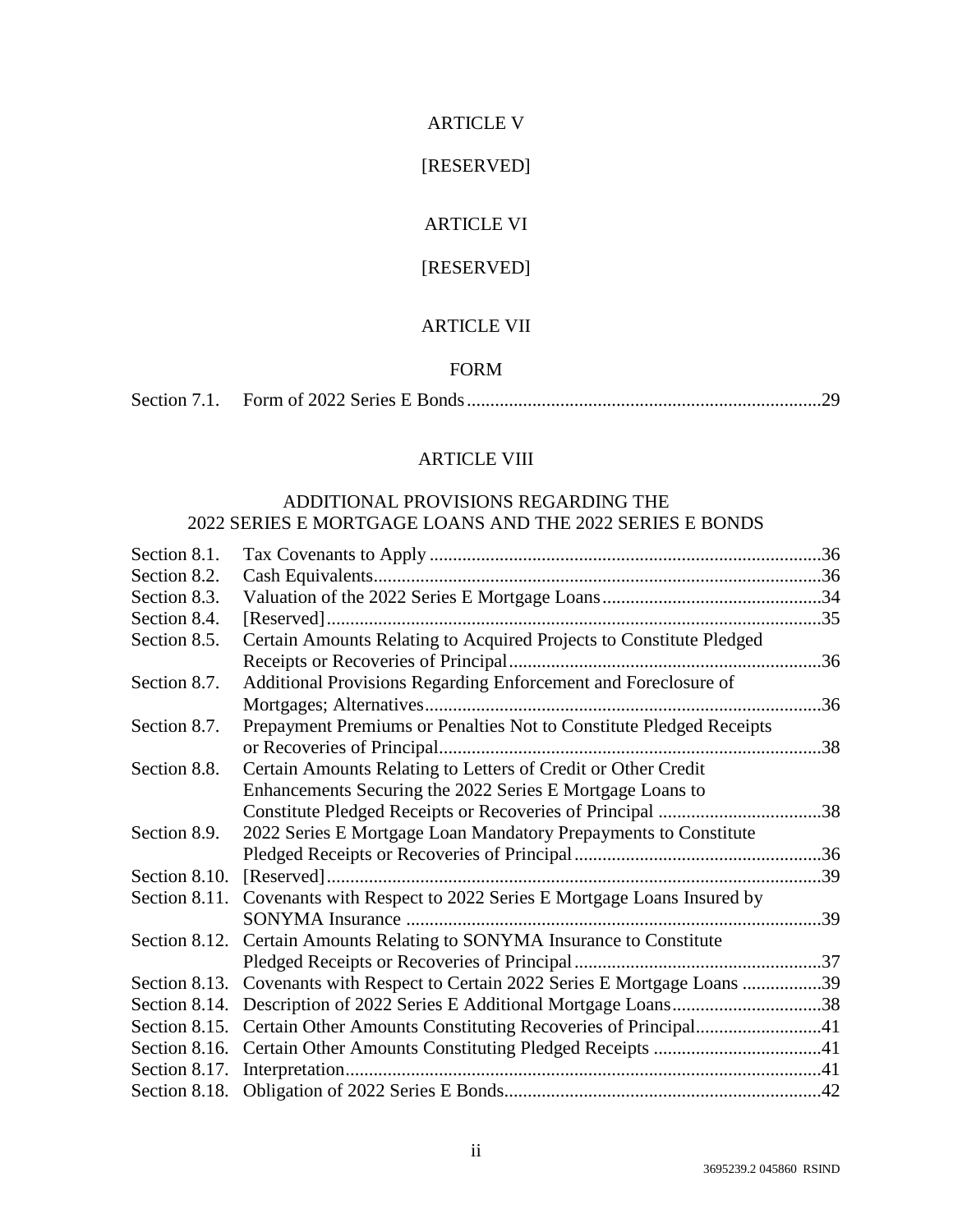|--|--|--|

### ARTICLE IX

## 2022 SERIES E EVENT OF DEFAULT, 2022 SERIES E EVENT OF TERMINATION AND REMEDIES

#### ARTICLE X

## CONCERNING THE TRUSTEE, TENDER AGENT AND REMARKETING AGENT

| Section 10.5. Appointment and Acceptance of Duties of Remarketing Agent 47     |  |
|--------------------------------------------------------------------------------|--|
|                                                                                |  |
| Section 10.7. Appointment and Acceptance of Duties of Trustee and Tender Agent |  |
|                                                                                |  |

### ARTICLE XI

#### DEFEASANCE; MISCELLANEOUS PROVISIONS

| Section 11.2. No Recourse Under Supplemental Resolution or on 2022 Series E      |  |
|----------------------------------------------------------------------------------|--|
|                                                                                  |  |
| Section 11.3. Supplemental Resolutions Effective upon Filing with the Trustee 50 |  |
| Section 11.4. Supplemental Resolutions Effective upon Consent of Trustee and     |  |
|                                                                                  |  |
|                                                                                  |  |
|                                                                                  |  |

### EXHIBIT A – 2022 SERIES E EXISTING SUBORDINATE MORTGAGE LOANS APPENDIX A – TERMS OF THE 2022 SERIES E BONDS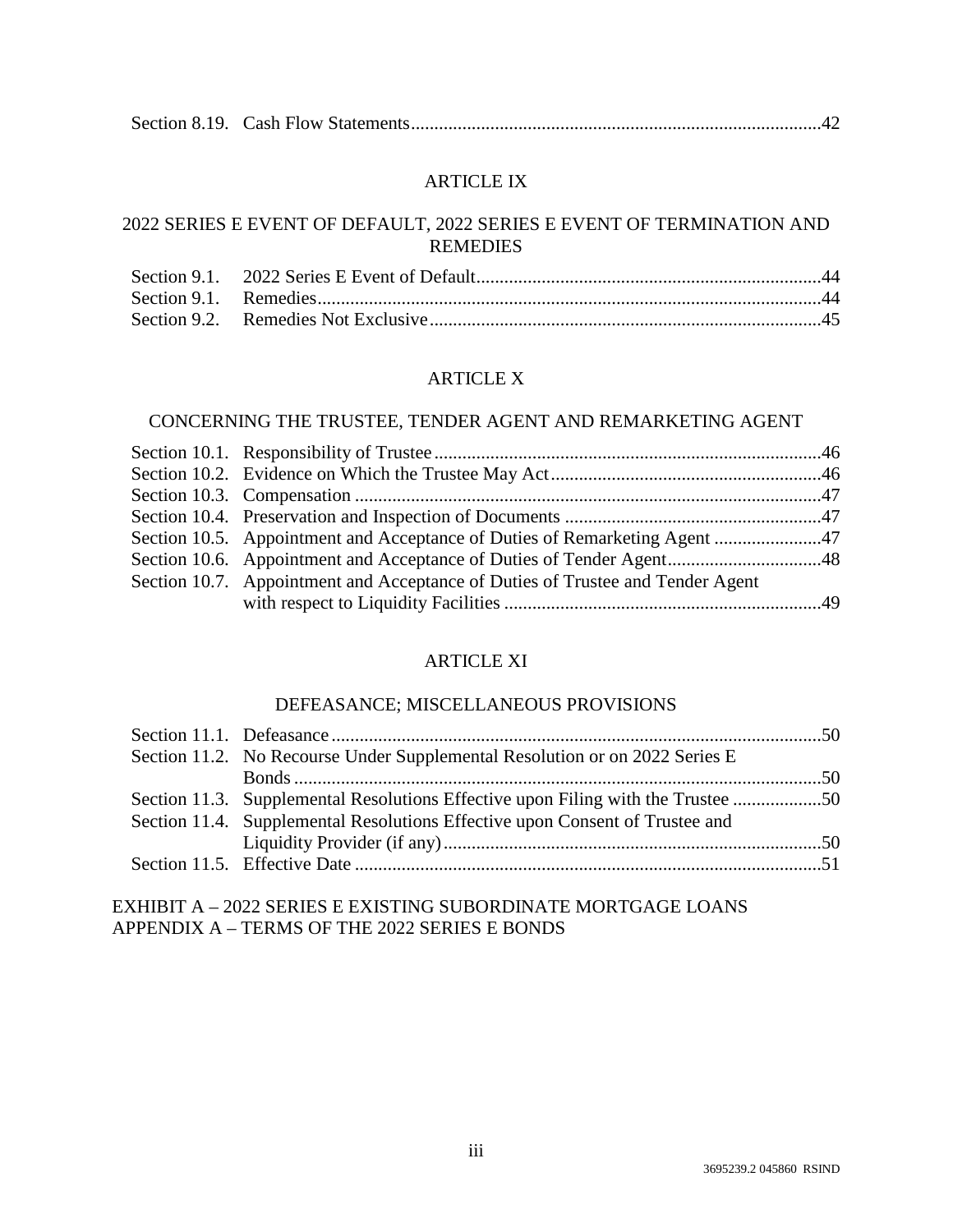#### Three Hundred Fortieth Supplemental Resolution Authorizing

the Issuance of

#### Multi-Family Housing Revenue Bonds,

2022 Series E

### BE IT RESOLVED by the Members of the NEW YORK CITY HOUSING DEVELOPMENT CORPORATION (the "Corporation") as follows:

### ARTICLE I

### DEFINITIONS AND AUTHORITY

Section 1.1. Short Title. This resolution may hereafter be cited by the Corporation and is herein referred to as the "Three Hundred Fortieth Supplemental Multi-Family Housing Revenue Bond Resolution".

Section 1.2. Definitions. (A) All terms which are defined in Section 1.2 of the resolution of the Corporation adopted July 27, 1993 and entitled "Multi-Family Housing Revenue Bonds Bond Resolution", as amended (the "General Resolution"), have the same meanings, respectively, in this Three Hundred Fortieth Supplemental Multi-Family Housing Revenue Bond Resolution as such terms are given in said Section 1.2.

(B) In addition, as used in this Three Hundred Fortieth Supplemental Multi-Family Housing Revenue Bond Resolution:

"Acquired Project" means a Project financed by a 2022 Series E Mortgage Loan, which is not a 2022 Series E Mortgage Loan insured by FHA Insurance or FHA Risk-Sharing Insurance, title to or the right to possession of which has been acquired by the Corporation through protection and enforcement of its rights conferred by law or the Mortgage upon such Project.

"Acquired Project Expenses" means all costs and expenses arising from the acquisition, ownership, possession, operation or maintenance of an Acquired Project, including reasonable operating, repair and replacement reserves therefor.

"Acquired Project Gross Operating Income" means all moneys received in connection with the acquisition, ownership, possession, operation or maintenance of an Acquired Project.

"Acquired Project Net Operating Income" means Acquired Project Gross Operating Income less Acquired Project Expenses.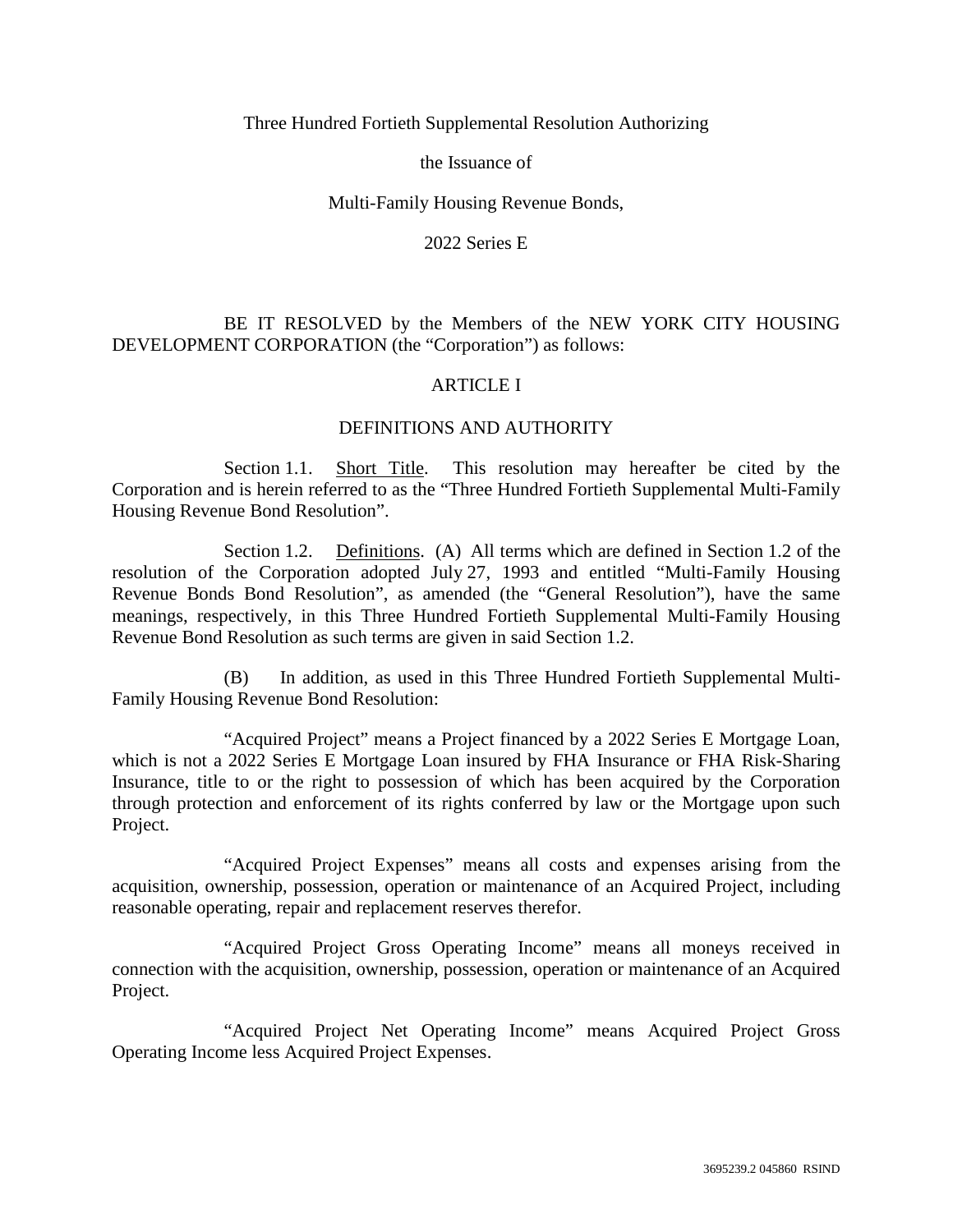"Bank Bond" means any 2022 Series E Variable Rate Bond for which the Purchase Price has been paid with moneys provided under a Liquidity Facility, as described in Section 804 of Appendix A hereto.

"Beneficial Owner" means, whenever used with respect to a 2022 Series E Bond, the person in whose name such 2022 Series E Bond is recorded as the beneficial owner of such 2022 Series E Bond by a Participant on the records of such Participant or such person's subrogee.

"Business Day" means any day other than (a) a Saturday or a Sunday, (b) any day on which banking institutions located in (i) the City of New York, New York or (ii) the city in which the Principal Office of the Trustee is located or (iii) the city in which the Principal Office of the banking institution at which demands for payment under a Liquidity Facility are honored are required or authorized by law to close, (c) a day on which the New York Stock Exchange is closed, or (d) so long as any Series of Bonds is held in book-entry form, a day on which DTC is closed.

"Cede & Co." means Cede & Co., the nominee of DTC, and any successor of DTC with respect to the 2022 Series E Bonds.

"Certificate" means (i) a signed document either attesting to or acknowledging the circumstances, representations or other matters therein stated or set forth or setting forth matters to be determined pursuant to this Supplemental Resolution or (ii) the report of an accountant as to audit or other procedures called for by this Supplemental Resolution.

"Change Date" means (i) each Interest Method Change Date (including any Term Rate Period Advance Tender Date) or (ii) each Facility Change Date or (iii) a date not later than twenty-five (25) days after receipt by the Trustee of a "Notice of Termination Date" under a Liquidity Facility, which date shall be specified in the notice of the Trustee of the purchase of all 2022 Series E Variable Rate Bonds of the applicable Group provided pursuant to Section 801(A) of Appendix A hereto or (iv) each Discretionary Tender Date.

"Daily Rate" means the rate of interest on a Group of 2022 Series E Bonds described in Section 201 of  $\Delta$ ppendix  $\Delta$  hereto.

"Daily Rate Period" means any period of time during which a Group of 2022 Series E Variable Rate Bonds bears interest at the Daily Rate.

"Daily Rate Term" means, with respect to a Group of 2022 Series E Variable Rate Bonds bearing interest at the Daily Rate, the period from and commencing on a Business Day and including and ending on the first day preceding the first Business Day thereafter.

"Debt Service" means, with respect to any particular Bond Year, an amount equal to the sum of (i) all interest payable on Outstanding 2022 Series E Bonds during such Bond Year, plus (ii) any Principal Installments of such 2022 Series E Bonds during such Bond Year.

"Debt Service Reserve Account Requirement" with respect to the 2022 Series E Bonds means, as of any date of calculation, (i) prior to redemption of the Prior Bonds,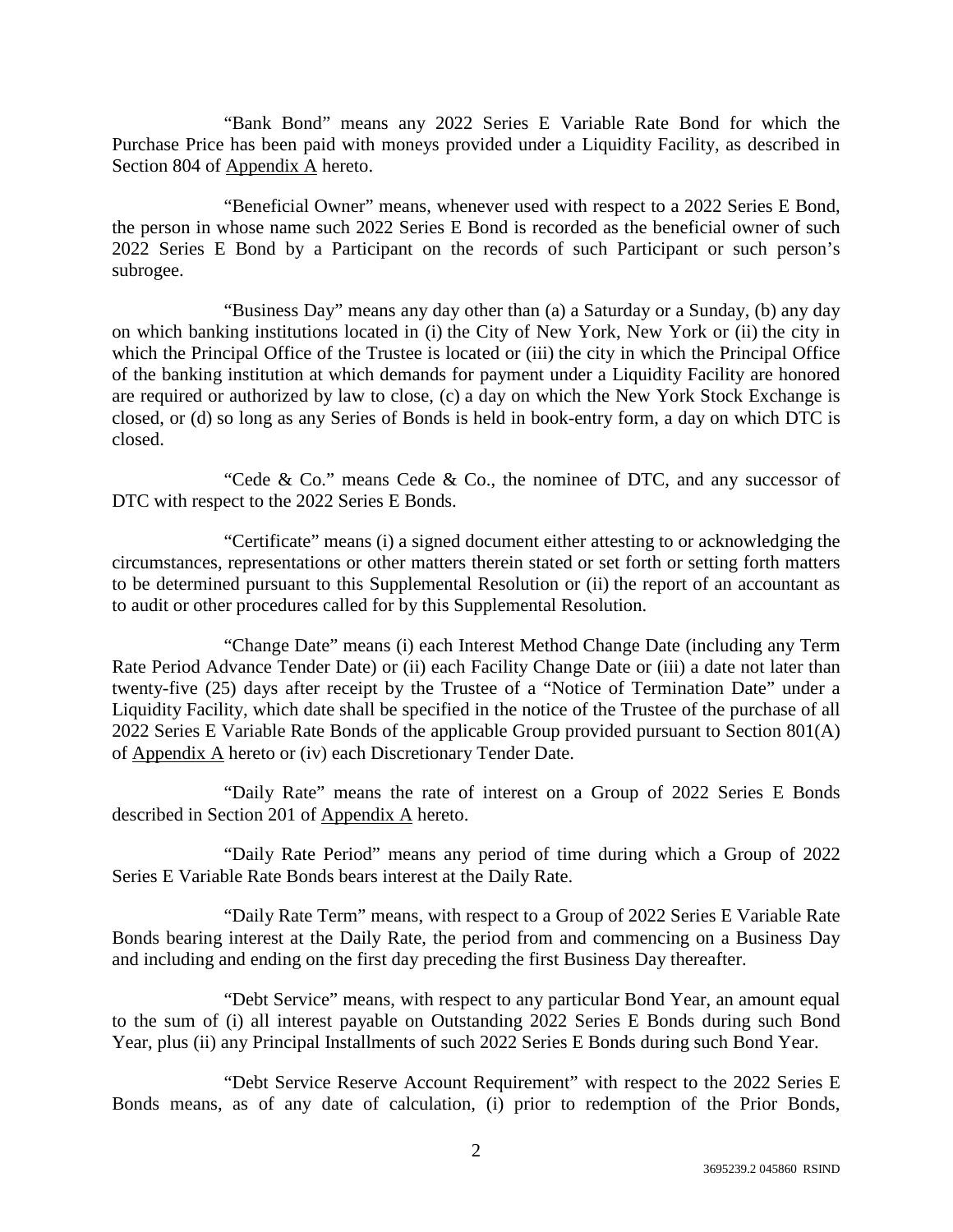\$[\_\_\_\_\_\_\_], and (ii) from and after redemption of the Prior Bonds, an amount equal to [3]% of the principal amount of the Outstanding 2022 Series E Bonds.

"Demand Purchase Option" means, during any Daily Rate Period or Weekly Rate Period, the provision of a Group of 2022 Series E Variable Rate Bonds for purchase of any 2022 Series E Bond of such Group upon the demand of the owner thereof as described in Section 802 of Appendix A hereto.

"Discretionary Tender Date" means a date, specified by the Corporation (with the prior written consent of the Liquidity Provider, if any) in a written notice delivered to the Trustee, upon which all or any portion (as specified in such notice) of the 2022 Series E Variable Rate Bonds shall be subject to mandatory tender at the Purchase Price pursuant to Section 801 of Appendix A hereto; *provided*, *however*, that such date shall (i) not be earlier than fifteen (15) days following receipt by the Trustee of such written notice in the case of 2022 Series E Bonds bearing interest at the Daily Rate, the Weekly Rate, the Index Rate or the Term Rate and not be earlier than twenty (20) days following receipt by the Trustee of such written notice in the case of 2022 Series E Bonds bearing interest at the Fixed Rate, and (ii) be on or after the Initial Redemption or Tender Date with respect to such 2022 Series E Bonds (*except* as provided in Section 105(F) hereof), and (iii) if such 2022 Series E Bonds bear interest at an Index Rate, be a Permitted Redemption or Tender Date.

"DTC" means The Depository Trust Company, a limited purpose trust company organized under the laws of the State of New York, and its successors or assigns.

"Excess Bank Bond Principal Requirement" shall have the meaning specified in Section 804(C) of Appendix A hereto.

"Facility Change Date" means (i) any date on which a new Liquidity Facility replaces a prior Liquidity Facility, or (ii) the date which is two (2) Business Days prior to any date on which a Liquidity Facility terminates (except as may be provided in such Liquidity Facility) or expires and is not extended or replaced by a new Liquidity Facility.

"Federal Housing Commissioner" means the Secretary of HUD (or successor thereof) or the Federal Housing Commissioner of the Federal Housing Administration (or successor thereof) or a duly authorized agent thereof.

"FHA Insurance" means the Federal mortgage insurance authorized pursuant to Section 220, 221(d)(3), 221 (d)(4) or 223(f) of Title II of the National Housing Act of 1934, as amended.

"FHA Risk-Sharing Insurance" means the Federal mortgage insurance authorized pursuant to Section 542(c) of the Housing and Community Development Act of 1992.

"Final Maturity Date" shall have the meaning specified in Section 103(E) of Appendix A hereto.

"Fixed Rate" means the rate of interest on a Group of 2022 Series E Variable Rate Bonds described in Section 701 of Appendix A hereto.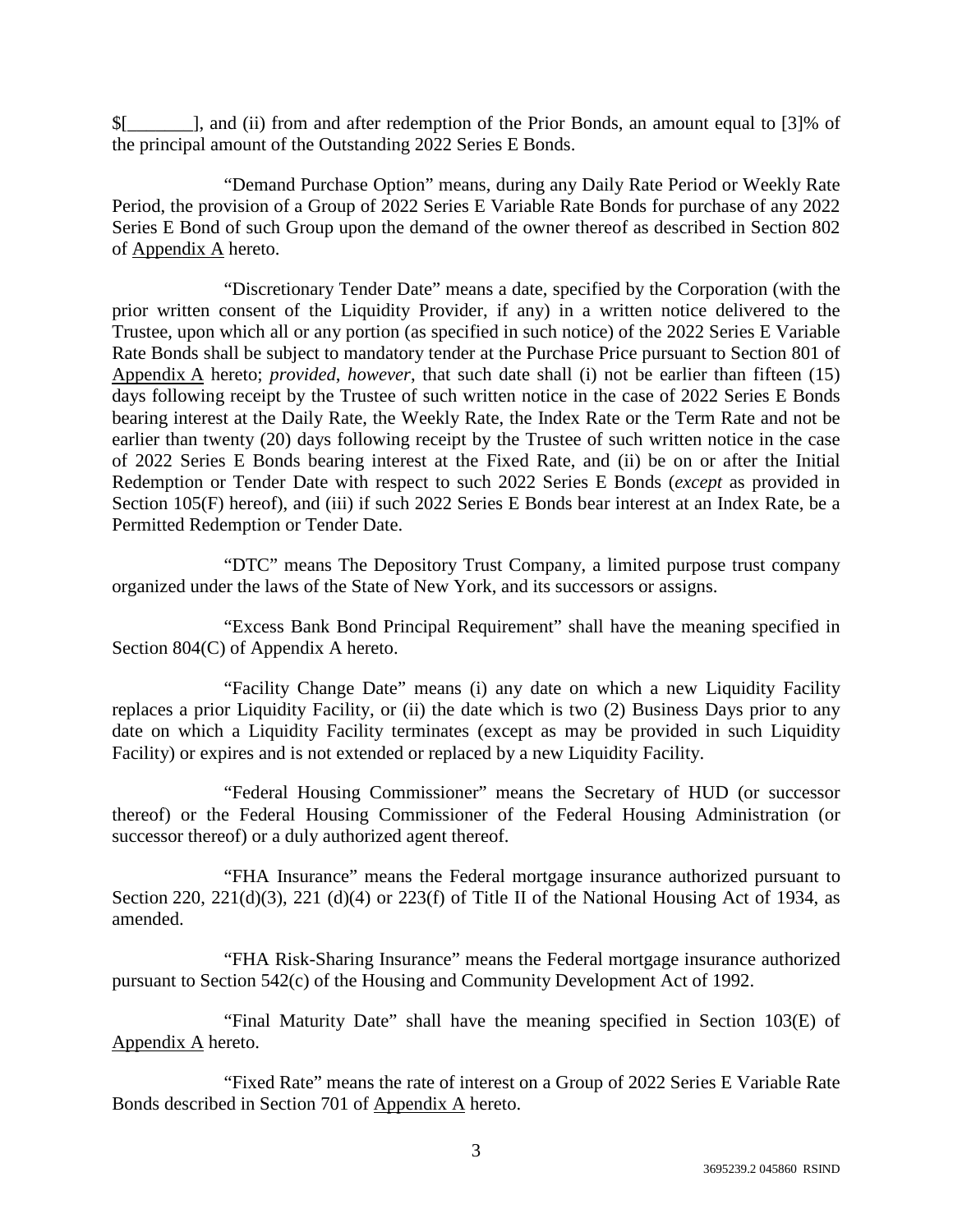"Fixed Rate Period" means, with respect to any 2022 Series E Variable Rate Bond, (i) the Initial Fixed Rate Period, and (ii) in the event of an Interest Method Change Date to a Fixed Rate (including a Fixed Rate Reset Date), the period commencing on such Interest Method Change Date and ending on the earlier of the next Interest Method Change Date with respect to such 2022 Series E Bond or the maturity or redemption of such 2022 Series E Bond.

"Fixed Rate Reset Date" shall have the meaning specified in Section 701(A) of Appendix A hereto.

"Fixed Rate Start Date" with respect to a Group of 2022 Series E Variable Rate Bonds means an Interest Method Change Date to a Fixed Rate (including a Fixed Rate Reset Date) for the 2022 Series E Variable Rate Bonds of such Group.

 "Flexible Rate" means, with respect to any particular 2022 Series E Variable Rate Bond during a Flexible Rate Term, the rate of interest on such 2022 Series E Variable Rate Bond described in Section 501 of Appendix A hereto.

"Flexible Rate Period" means any period of time during which a Group of 2022 Series E Variable Rate Bonds bears interest at the Flexible Rate.

"Flexible Rate Start Date" shall have the meaning specified in Section 501(A) of Appendix A hereto.

"Flexible Rate Term" shall have the meaning specified in Section 501(D) of Appendix A hereto.

"Group" of 2022 Series E Bonds means 2022 Series E Bonds of like Series, maturity and CUSIP number.

"HUD" means the United States Department of Housing and Urban Development, or any successor thereof.

"Index Rate" means the rate of interest on the 2022 Series E Variable Rate Bonds described in Section 401 of Appendix A hereto.

"Index Rate Period" means, with respect to any 2022 Series E Variable Rate Bond, in the event of an Interest Method Change Date to an Index Rate (or from the SOFR Index Rate to the SIFMA Index Rate, or from the SIFMA Index Rate to the SOFR Index Rate), the period commencing on such Interest Method Change Date and ending on the earlier of the next Interest Method Change Date with respect to such 2022 Series E Bond or the maturity or redemption of such 2022 Series E Bond.

"Initial Fixed Rate Period" means, with respect to any 2022 Series E Variable Rate Bond, the period commencing on the date of issuance and delivery of the 2022 Series E Variable Rate Bonds and ending on the earlier of an Interest Method Change Date with respect to such 2022 Series E Variable Rate Bond or the maturity or redemption of such 2022 Series E Variable Rate Bond.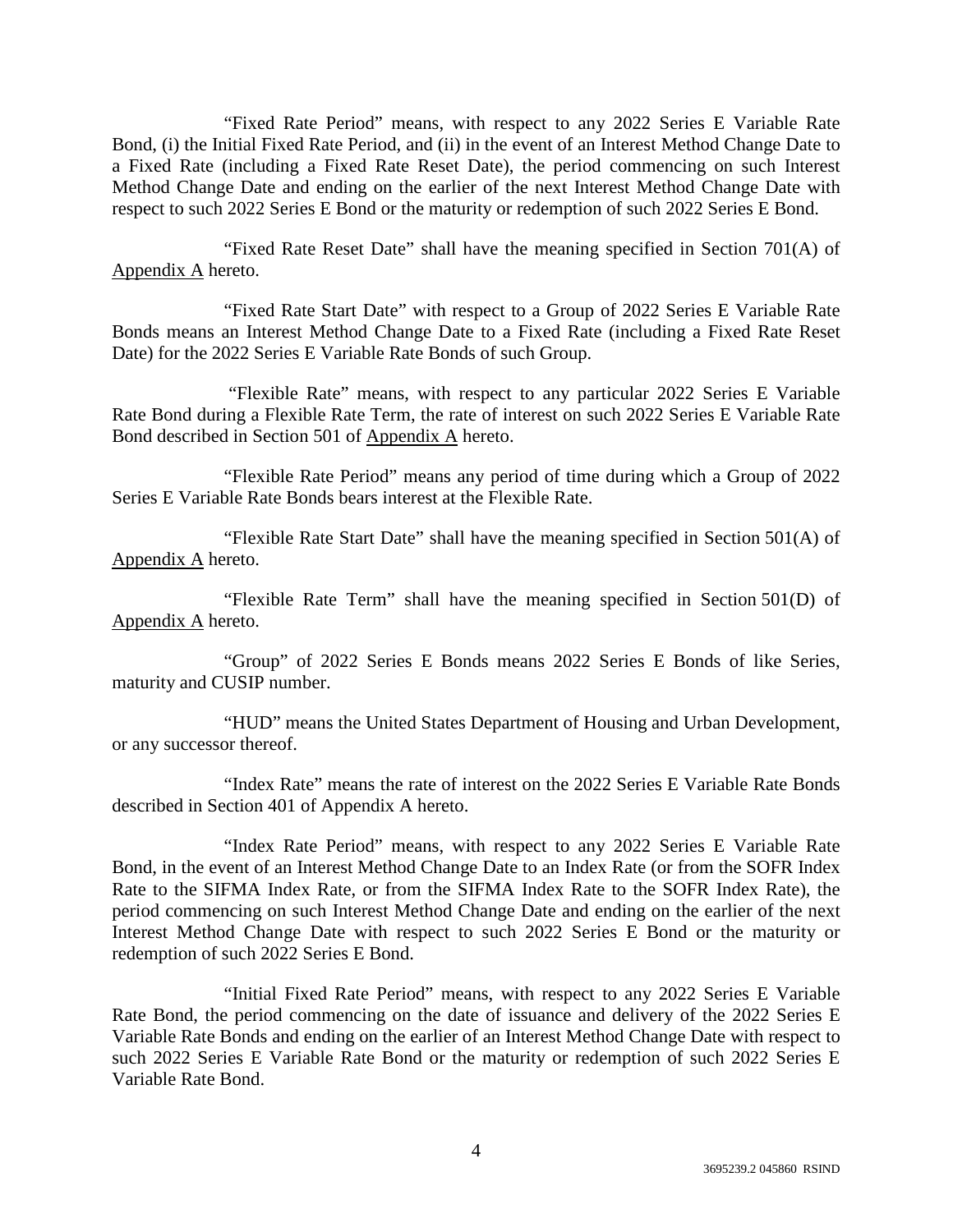"Initial Redemption or Tender Date" means, with respect to a Group of 2022 Series E Variable Rate Bonds, (i) during their Initial Fixed Rate Period, [\_\_\_\_\_\_\_\_] in the case of the 2022 Series E Variable Rate Bonds and (ii) during a Fixed Rate Period commencing on a Fixed Rate Start Date with respect to such Group of 2022 Series E Variable Rate Bonds and during any Index Rate Period or Term Rate Term with respect to such Group of 2022 Series E Variable Rate Bonds, the first day of such Fixed Rate Period, Index Rate Period or Term Rate Term, or the first day of the first month during which twenty-five percent (25%), fifty-percent (50%) or seventy-five percent (75%) of such Fixed Rate Period, Index Rate Period or Term Rate Term has elapsed, or the first day of the first month during which eight (8) years, eight (8) years and six (6) months, or nine (9) years has elapsed from the first day of such Fixed Rate Period, Index Rate Period or Term Rate Term, as determined by an Authorized Officer of the Corporation and set forth in a Certificate delivered to the Trustee on the first day of such Fixed Rate Period, Index Rate Period or Term Rate Term.

"Interest Adjustment Date" means each date on which a new Flexible Rate Term or Term Rate Term, as the case may be, begins as provided in Section 501(D) and Section 601(D), respectively, of Appendix A hereto.

"Interest Method Change Date" means any date on which the method of determining the interest rate on a Group of 2022 Series E Variable Rate Bonds changes (including a change in the Index Rate from the SOFR Index Rate to the SIFMA Index Rate, or from the SIFMA Index Rate to the SOFR Index Rate, as described in Section 401 of Appendix A hereto), or which is an Interest Adjustment Date pursuant to Section 501(D) or Section 601(D), respectively, of Appendix A hereto, or a Fixed Rate Reset Date pursuant to Section 701(A) of Appendix A hereto, as established by the terms and provisions of Appendix A hereto. In no event may an Interest Method Change Date occur with respect to a Group of 2022 Series E Variable Rate Bonds prior to the Initial Redemption or Tender Date with respect to such Group of 2022 Series E Variable Rate Bonds (*except* as provided in Section 105(F) hereof).

"Letter of Representations" means, with respect to a Group of 2022 Series E Bonds, the Blanket Issuer Letter of Representations, dated April 26, 1996, from the Corporation to DTC, applicable to such Group of 2022 Series E Bonds.

"Liquidity Facility" means, with respect to a Group of 2022 Series E Variable Rate Bonds, any instrument providing for the timely payment of the Purchase Price of 2022 Series E Variable Rate Bonds of such Group, including, but not limited to, a letter of credit, guaranty, standby loan commitment, standby bond purchase agreement or other liquidity facility, or any combination thereof, (i) dated as of the Interest Method Change Date with respect to such Group of 2022 Series E Variable Rate Bonds, as applicable, approved by the Corporation and delivered to the Trustee for the benefit of the owners of 2022 Series E Variable Rate Bonds of such Group, and, (ii) with respect to any Liquidity Facility replacing a previously existing Liquidity Facility, (a) dated as of a date not later than the expiration date of the Liquidity Facility for which the same is to be substituted (or, if no such Liquidity Facility exists, dated as of the Interest Method Change Date) and (b) issued on substantially similar terms and conditions with respect to the rights of the owners of 2022 Series E Variable Rate Bonds of such Group to timely receipt of the Purchase Price thereof (including, but not limited to, the Mandatory Purchase Provision) as the then existing Liquidity Facility; provided that (a) the stated amount of any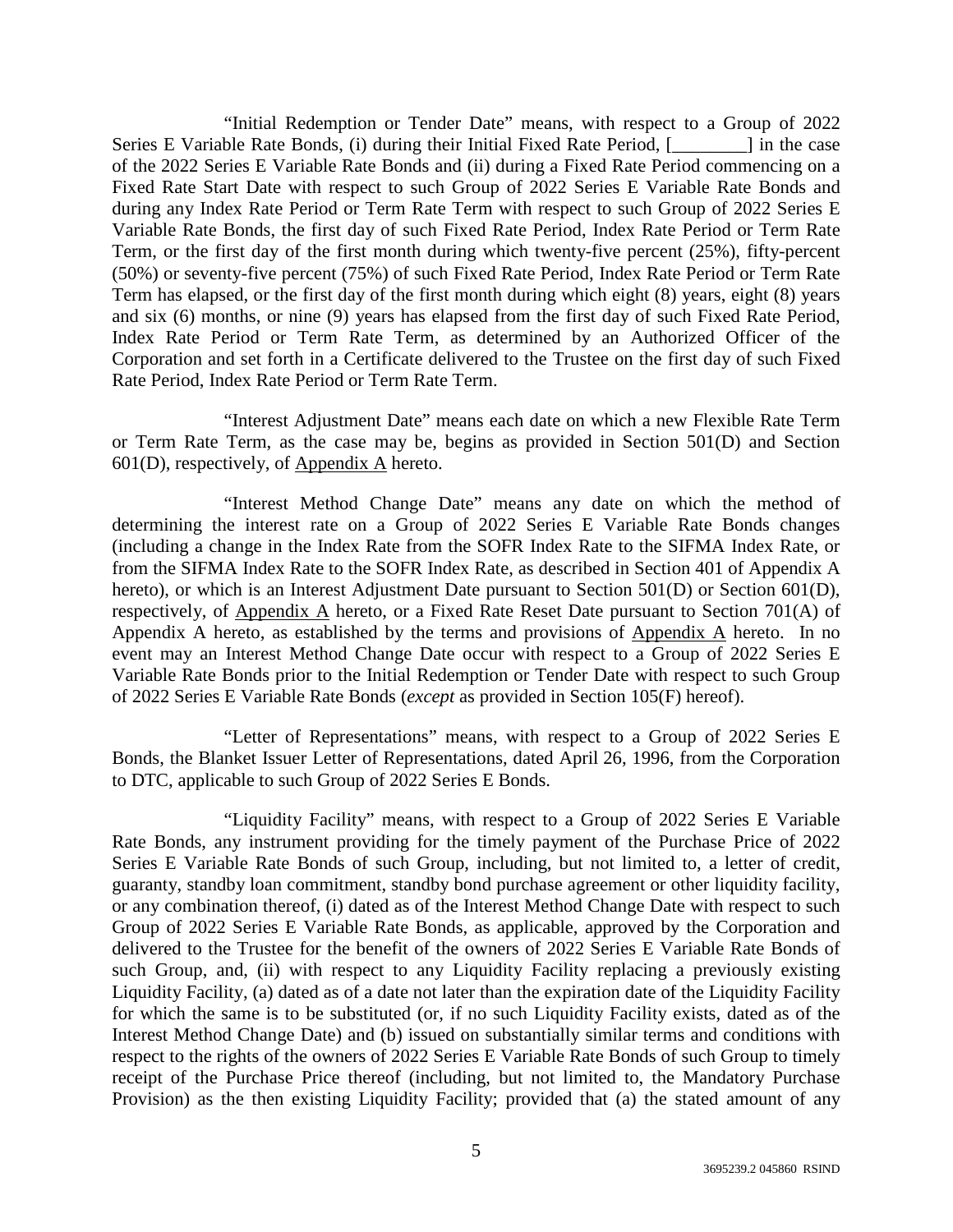Liquidity Facility shall equal the sum of (x) the aggregate principal amount of 2022 Series E Variable Rate Bonds of such Group at the time Outstanding, plus (y) during any Daily Rate Period or Weekly Rate Period, an amount at least equal to thirty-four (34) days of interest (at the Maximum Rate) on all 2022 Series E Variable Rate Bonds of such Group at the time Outstanding, or such other amount as the Corporation shall determine based on then current rating agency standards, or during any Flexible Rate Period, an amount at least equal to 275 days of interest (at the Maximum Rate) on all 2022 Series E Variable Rate Bonds of such Group at the time Outstanding, or such other amount as the Corporation shall determine based on then current rating agency standards, or during any Term Rate Period or the Fixed Rate Period, such amount of interest as the Corporation shall determine based on then current rating agency standards, and (b) if any Liquidity Facility is to be in effect during any Daily Rate Period or Weekly Rate Period, it must provide for payment of the Purchase Price upon the exercise by any owner of a 2022 Series E Variable Rate Bond of such Group of the Demand Purchase Option.

"Liquidity Provider" means the entity, which may be a Related Liquidity Provider, obligated to pay the Purchase Price of a Group of 2022 Series E Variable Rate Bonds pursuant to the terms of the Liquidity Facility.

"Mandatory Purchase Provision" means the purchase provision described in Section 801 of Appendix A hereto.

"Maximum Rate" (i) with respect to 2022 Series E Bonds other than Bank Bonds, means ten percent (10%) per annum, and (ii) with respect to Bank Bonds, shall have the meaning specified in the Liquidity Facility.

"NIBP Series 1 Bonds" means the Multi-Family Housing Revenue Bonds (Federal New Issue Bond Program), NIBP Series 1, authorized by the NIBP Series 1 Supplemental Resolution.

"NIBP Series 1 Supplemental Resolution" means the One Hundred Twenty-Fifth Supplemental Resolution Authorizing the Issuance of Multi-Family Housing Revenue Bonds (Federal New Issue Bond Program), NIBP Series 1, adopted by the Corporation on December 3, 2009, as amended and supplemented.

"NIBP Series 2 Bonds" means the Multi-Family Housing Revenue Bonds (Federal New Issue Bond Program), NIBP Series 2, authorized by the NIBP Series 2 Supplemental Resolution.

"NIBP Series 2 Supplemental Resolution" means the One Hundred Twenty-Sixth Supplemental Resolution Authorizing the Issuance of Multi-Family Housing Revenue Bonds (Federal New Issue Bond Program), NIBP Series 2, adopted by the Corporation on December 3, 2009, as amended and supplemented.

"Outstanding", when used with reference to a Group of 2022 Series E Variable Rate Bonds, means, as of any date, all 2022 Series E Variable Rate Bonds of such Group theretofore or thereupon being authenticated and delivered under the General Resolution except: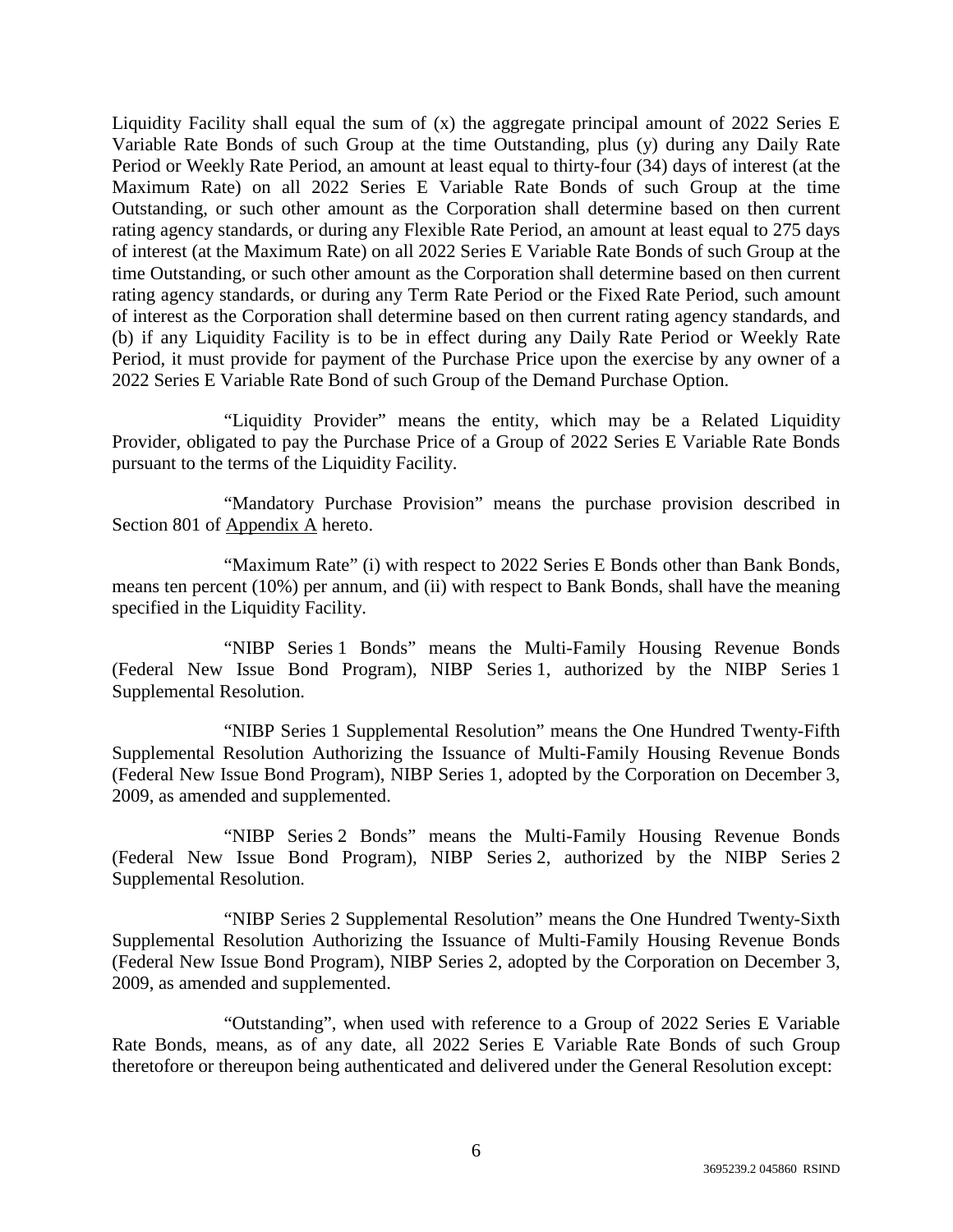(1) any 2022 Series E Bond cancelled by the Trustee or delivered to the Trustee for cancellation at or prior to such date;

(2) any 2022 Series E Bond (or portion of such 2022 Series E Bond) for the payment or redemption of which there have been separately set aside and held in the Redemption Account or the applicable 2022 Series E Redemption Account, except during any Daily Rate Period or Weekly Rate Period, either:

(a) Moneys in an amount sufficient to effect payment of the principal or applicable Redemption Price of such 2022 Series E Bond, together with accrued interest on such 2022 Series E Bond (at the applicable Flexible Rate or Rates during any Flexible Rate Period or at the Term Rate or the Fixed Rate during any Term Rate Period or Fixed Rate Period, respectively) to the payment date or Redemption Date, which payment date or Redemption Date shall be specified in irrevocable instructions to the Trustee to apply such moneys to such payment or redemption on the date so specified; or

(b) Government Obligations, as described in Section 12.1(B) of the General Resolution, in such principal amounts, of such maturities, bearing such interest and otherwise having such terms and qualifications as shall be necessary to provide moneys in an amount sufficient to effect payment of the principal or applicable Redemption Price of such 2022 Series E Bond, together with accrued interest on such 2022 Series E Bond (at the applicable Flexible Rate or Rates during any Flexible Rate Period or at the Term Rate or the Fixed Rate during any Term Rate Period or Fixed Rate Period, respectively) to the payment date or Redemption Date, which payment date or Redemption Date shall be specified in irrevocable instructions to the Trustee to apply such moneys to such payment or redemption on the date so specified; or

(c) any combination of (a) and (b) above;

(3) any 2022 Series E Bond in lieu of or in substitution for which other 2022 Series E Bonds shall have been authenticated and delivered pursuant to Section 2.3 hereof, Section 102 of Appendix A hereto or Article III, Section 6.6 or Section 9.6 of the General Resolution; and

(4) any 2022 Series E Bond deemed to have been paid as provided in Section 12.1(B) of the General Resolution.

"Participants" means those broker-dealers, banks and other financial institutions for which DTC holds a Group of 2022 Series E Bonds as securities depository.

"Pass-Through Bonds" means the Multi-Family Housing Revenue Bonds (Insured Mortgage Loan Pass-Through), 2017 Series A, authorized by the Pass-Through Resolution.

"Pass-Through Resolution" means the Two Hundred Fifty-Fourth Supplemental Resolution Authorizing the Issuance of Multi-Family Housing Revenue Bonds (Insured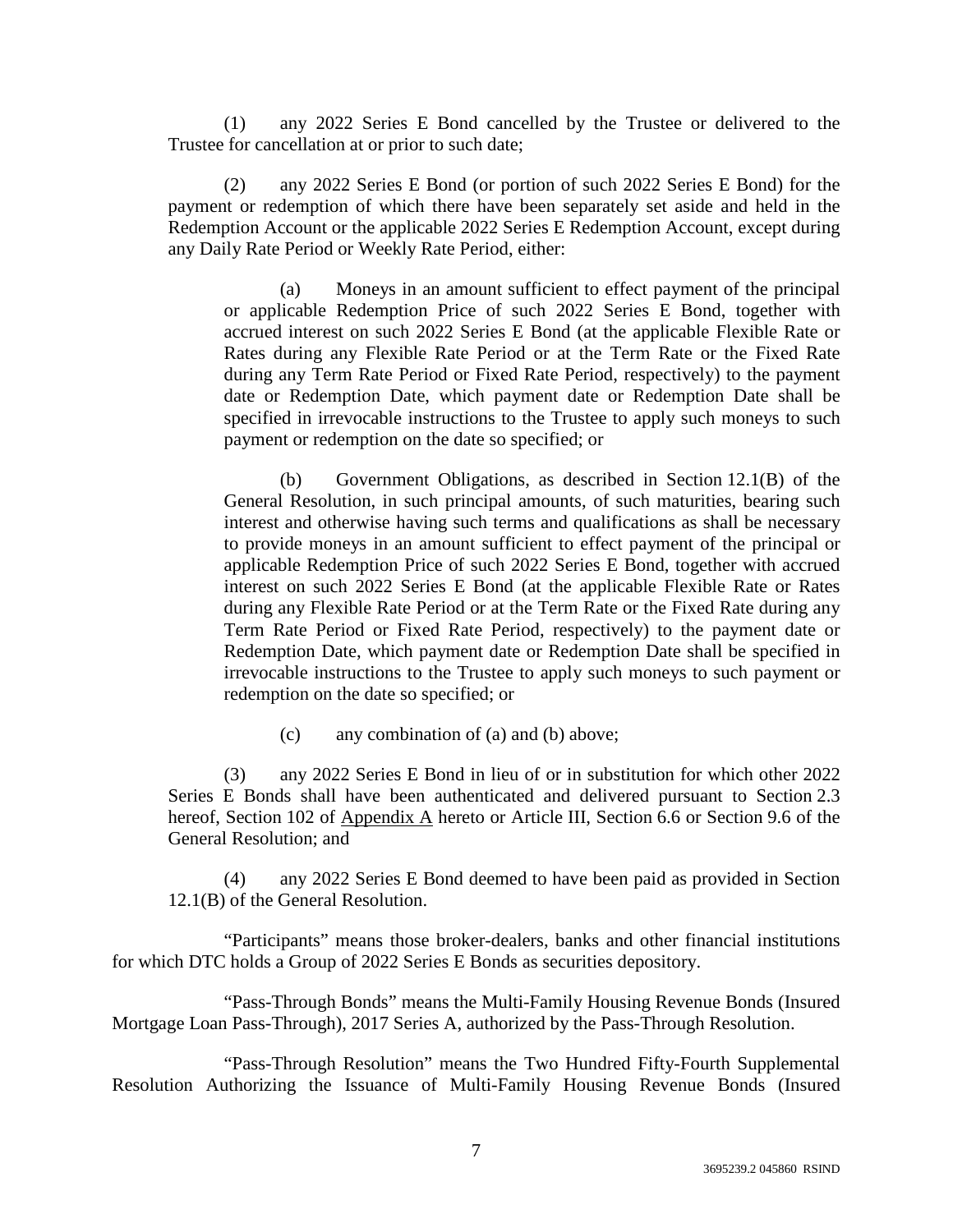Mortgage Loan Pass-Through), 2017 Series A, adopted by the Corporation on September 19, 2017.

"Permitted Redemption or Tender Date" means, with respect to a Group of 2022 Series E Variable Rate Bonds, during an Index Rate Period commencing on an Interest Method Change Date with respect to such Group of 2022 Series E Variable Rate Bonds, either (a) any day or (b) the first Business Day of each calendar month, as determined by an Authorized Officer of the Corporation and set forth in a Certificate delivered to the Trustee on the first day of such Index Rate Period; provided, however, that the Permitted Redemption or Tender Date with respect to a Group also shall be any date consented to in writing by the person or persons who the Trustee in its discretion determines are the Beneficial Owners of all of the 2022 Series E Variable Rate Bonds of such Group.

"Principal Office", when used with respect to the Trustee means The Bank of New York Mellon, 240 Greenwich Street, Floor 7E, New York, New York 10286, Attention: New York Municipal Finance Unit, when used with respect to the Tender Agent means the same address as that of the Trustee or the address of any successor Tender Agent appointed in accordance with the terms of this Supplemental Resolution, when used with respect to the Remarketing Agent shall have the meaning set forth in the applicable Remarketing Agreement, and when used with respect to the Liquidity Provider shall have the meaning set forth in the applicable Liquidity Facility, or such other offices designated to the Corporation in writing by the Trustee, the Tender Agent, the Remarketing Agent or the Liquidity Provider, as the case may be.

"Prior Bonds" means, collectively, the \$[\_\_\_\_\_\_\_] aggregate principal amount of the Corporation's Multi-Family Housing Revenue Bonds, 2012 Series L-2-A, the \$[ aggregate principal amount of the Corporation's Multi-Family Housing Revenue Bonds, 2012 Series L-2-B, the  $\frac{1}{2}$  | principal amount of the Corporation's Multi-Family Housing Revenue Bonds, 2013 Series B-1-A, the \$[\_\_\_\_\_\_\_] principal amount of the Corporation's Multi-Family Housing Revenue Bonds, 2013 Series B-1-B, the \$[ The principal amount of the Corporation's Multi-Family Housing Revenue Bonds, 2013 Series E-1-A, the \$[\_\_\_\_\_\_\_] principal amount of the Corporation's Multi-Family Housing Revenue Bonds, 2013 Series E-1-B and the \$[\_\_\_\_\_\_\_] principal amount of the Corporation's Multi-Family Housing Revenue Bonds, 2013 Series E-1-C, [and \_\_\_\_\_\_\_\_\_\_\_\_,] [in each case maturing after November 1, 2022,] authorized by the Prior Bonds Supplemental Resolutions.

"Prior Bonds Mortgage Loans" means the 2012 Series L Mortgage Loans, the 2013 Series B Mortgage Loans and the 2013 Series E Mortgage Loans [and \_\_\_\_\_\_\_\_\_\_] (as such terms are defined in the Prior Bonds Supplemental Resolutions).

"Prior Bonds Supplemental Resolutions" means, collectively, the One Hundred Seventy-Third Supplemental Resolution Authorizing the Issuance of Multi-Family Housing Revenue Bonds, 2012 Series L of the Corporation, adopted on December 7, 2012, the One Hundred Seventy-Seventh Supplemental Resolution Authorizing the Issuance of Multi-Family Housing Revenue Bonds, 2013 Series B-1 of the Corporation, adopted on June 12, 2013 and the One Hundred Eighty-Fifth Supplemental Resolution Authorizing the Issuance of Multi-Family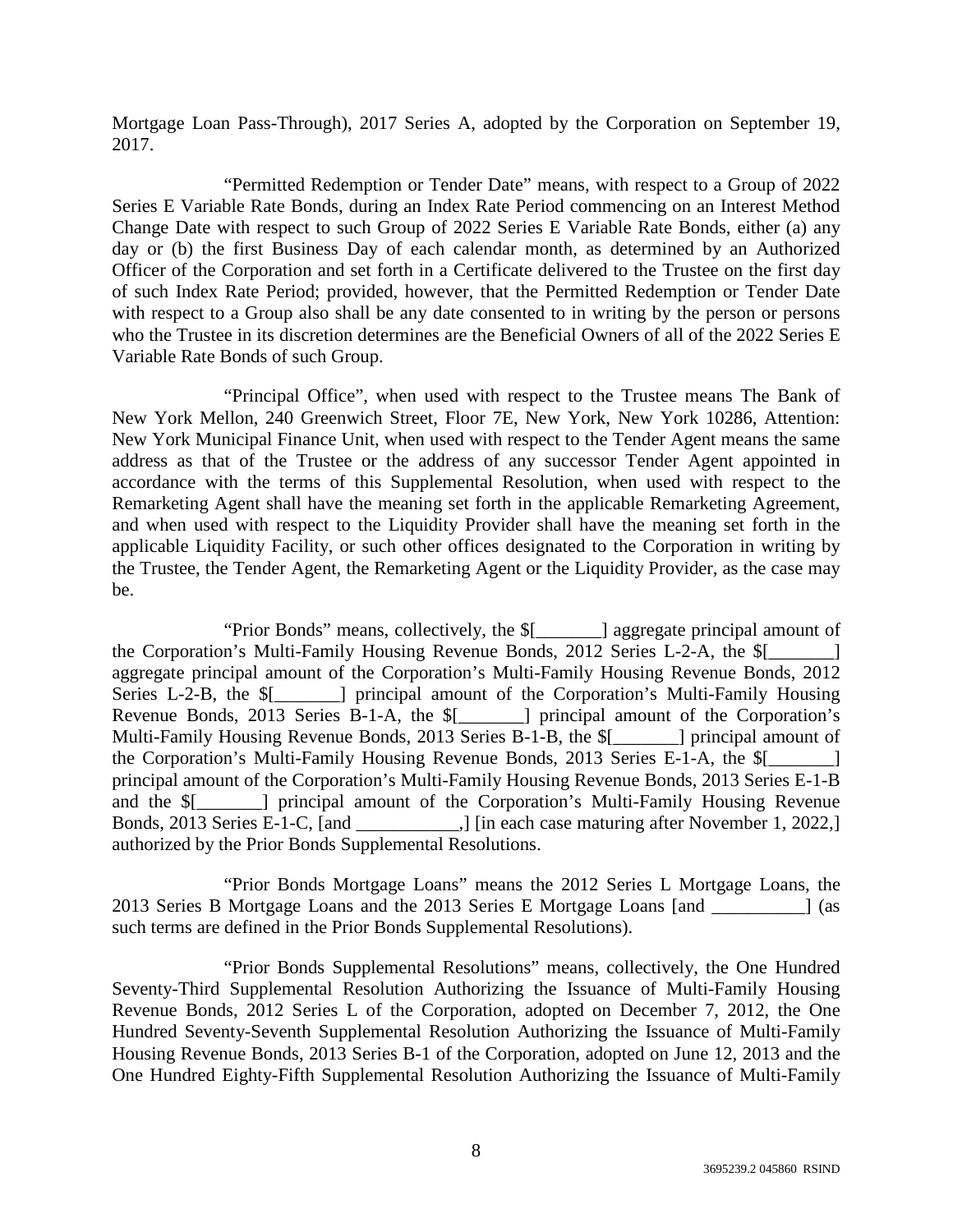Housing Revenue Bonds, 2013 Series E-1 of the Corporation, adopted on November 25, 2013  $\lceil$  and  $\lceil$  .

"Private Placement or Direct Sale Bond Purchase Agreement" means, with respect to all or a portion of a Group of 2022 Series E Variable Rate Bonds to be remarketed on a private placement or direct sale basis to one or more Purchasers, the Private Placement or Direct Sale Bond Purchase Agreement, by and between the Corporation and such Purchasers, as the same may be amended or supplemented from time to time, or any replacement thereof.

"Purchase Price" means an amount equal to one hundred percent (100%) of the principal amount of any 2022 Series E Variable Rate Bond, plus, unless the Purchase Price is to be paid on an Interest Payment Date (in which case interest will be paid in the normal manner), accrued and unpaid interest thereon to the date of purchase.

"Purchaser" means any bank, national bank, trust company, savings bank, savings and loan association, insurance company, governmental agency of the United States, or any wholly-owned subsidiary or combination thereof, purchasing a Group of 2022 Series E Variable Rate Bonds pursuant to a Private Placement or Direct Sale Bond Purchase Agreement.

"Record Date" means, (i) with respect to any 2022 Series E Variable Rate Bond during any Daily Rate Period, Weekly Rate Period or Flexible Rate Period, the Business Day immediately preceding an Interest Payment Date, (ii) with respect to any 2022 Series E Variable Rate Bond during any Index Rate Period, the Business Day immediately preceding an Interest Payment Date, and (iii) with respect to any 2022 Series E Variable Rate Bond during any Term Rate Period or Fixed Rate Period, the fifteenth (15th) day next preceding an Interest Payment Date.

"Redemption Date" means the date or dates upon which 2022 Series E Bonds are to be called for redemption pursuant to this Supplemental Resolution and the General Resolution.

"Related Liquidity Provider" means a subsidiary corporation of the Corporation.

 "Remarketing Agent" means a remarketing agent appointed by an Authorized Officer of the Corporation, which signifies its acceptance of such appointment and the duties and obligations of Remarketing Agent hereunder and under the related Remarketing Agreement by executing and delivering such Remarketing Agreement, and its successors and any corporation resulting from or surviving any consolidation or merger to which it or its successors may be a party, or any successor Remarketing Agent appointed by an Authorized Officer of the Corporation, which signifies its acceptance of such appointment and the duties and obligations of Remarketing Agent hereunder and under the related Remarketing Agreement by executing and delivering such Remarketing Agreement.

"Remarketing Agreement" means, with respect to a Group of 2022 Series E Variable Rate Bonds, the Remarketing Agreement to be entered into by and among the Corporation and the applicable Remarketing Agent or Agents thereunder, as the same may be amended or supplemented from time to time, or any replacement thereof.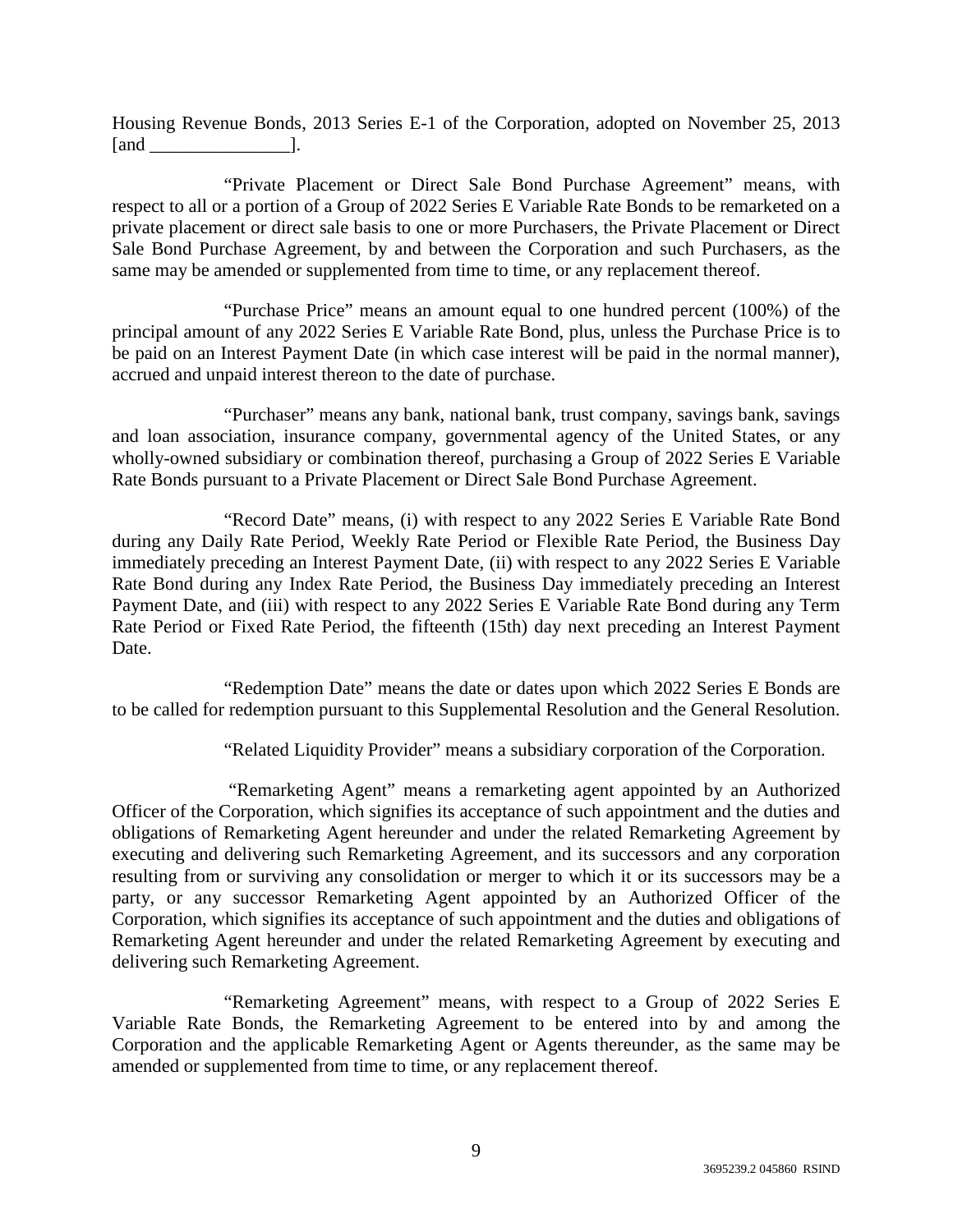"Series" means any Series of 2022 Series E Bonds authorized by this Supplemental Resolution.

"Sinking Fund Payment" means, with respect to a particular Group of 2022 Series E Bonds, as of any particular date of calculation, the amount required to be paid at all events by the Corporation on a single future date for the retirement of Outstanding 2022 Series E Bonds of such Group which mature after said future date, but does not include any amount payable by the Corporation by reason of the maturity of a 2022 Series E Bond of such Group or by call for redemption at the election of the Corporation.

"SONYMA" means the State of New York Mortgage Agency, a corporate governmental agency of the State of New York, constituting a political subdivision and public benefit corporation established under the SONYMA Act.

"SONYMA Act" means the State of New York Mortgage Agency Act, constituting Chapter 612 of the Laws of New York, 1970, as amended.

"SONYMA Insurance" means the mortgage insurance for multi-family rental housing developments authorized pursuant to the SONYMA Act.

"Supplemental Resolution" means this Three Hundred Fortieth Supplemental Multi-Family Housing Revenue Bond Resolution and, as referred to in Sections 11.3 and 11.4 hereof, any resolution supplemental to this Three Hundred Fortieth Supplemental Multi-Family Housing Revenue Bond Resolution, adopted by the Corporation and effective in accordance with Section 8.2(A) of the General Resolution.

"Tender Agent" means, with respect to each Group of 2022 Series E Variable Rate Bonds, The Bank of New York Mellon, a New York banking corporation, and its successors and any corporation resulting from or surviving any consolidation or merger to which it or its successors may be a party, or any successor Tender Agent appointed in accordance with the terms of this Supplemental Resolution.

"Tender Agent Agreement" means, with respect to each Group of 2022 Series E Variable Rate Bonds, the agreement to be entered into among the Trustee, the Tender Agent, the Corporation and the applicable Remarketing Agent or Agents, as the same may be amended or supplemented from time to time, or any replacement thereof.

"Term Out Period" shall have the meaning specified in the Liquidity Facility.

"Term Rate" means the rate of interest on a Group of 2022 Series E Variable Rate Bonds described in Section 601 of Appendix A hereto.

"Term Rate Period" means any period of time during which a Group of 2022 Series E Variable Rate Bonds bears interest at the Term Rate.

"Term Rate Period Advance Tender Date" means any day established by the Corporation for tender of 2022 Series E Variable Rate Bonds of a Group under the Mandatory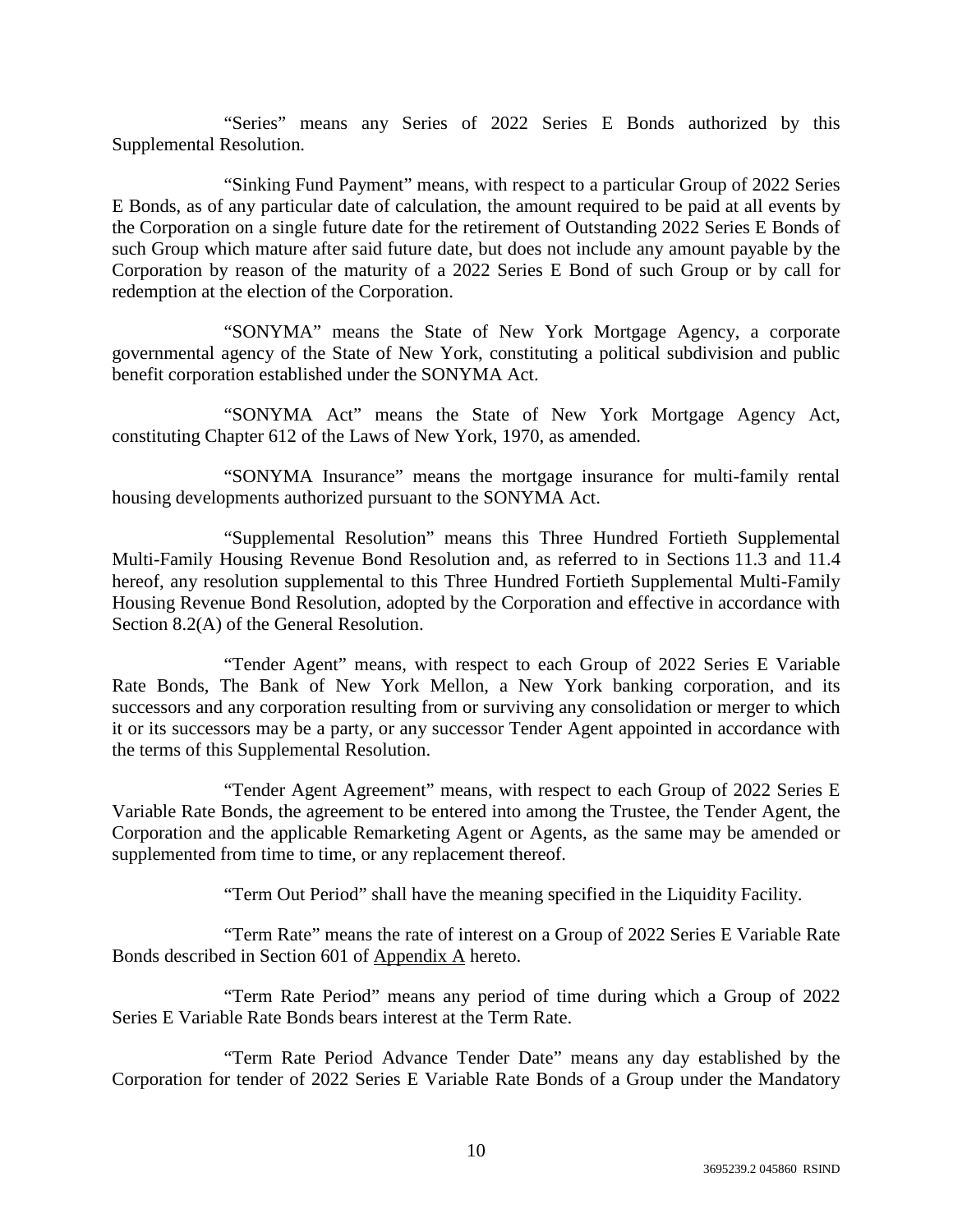Purchase Provision during a Term Rate Period, which is a day on or after the related Initial Redemption or Tender Date.

 "Term Rate Start Date" shall have the meaning specified in Section 601(A) of Appendix A hereto.

"Term Rate Term" shall have the meaning specified in Section 601(D) of Appendix A hereto.

 "2022 Series E Account" means one of the special accounts created and established pursuant to this Supplemental Resolution.

"2022 Series E Bonds" means, collectively, all Series of Bonds authorized pursuant to Section 2.1 hereof.

"2022 Series E Event of Default" means the event specified in Section 9.1 as a 2022 Series E Event of Default.

"2022 Series E Existing Subordinate Mortgage Loan" means the Mortgage Loan specified in Exhibit A hereto and financed in part with the proceeds of the 2022 Series E Bonds.

 "2022 Series E Mortgage Loan Prepayment" means a Recovery of Principal with respect to a 2022 Series E Mortgage Loan.

"2022 Series E Mortgage Loans" means, collectively, (i) the 2022 Series E Existing Subordinate Mortgage Loan and the Prior Bonds Mortgage Loans, and (ii) any replacement of any of said Mortgage Loans as provided in Section 8.6 hereof.

"2022 Series E Mortgagor" means a mortgagor with respect to any 2022 Series E Mortgage Loan.

["2022 Series E Pass-through Term Bond Cut-Off Date" means [\_\_\_\_\_], 2022.

 ["2022 Series E Pass-through Term Bond Interest Payment Date" means the [first][\_\_\_\_\_] day of each month, commencing [September] [1], 2022.]

["2022 Series E Pass-through Term Bond Loan Repayment" means, with respect to any 2022 Series E Pass-through Term Bond Loan, the amounts received by (or for the account of) the Corporation in respect of scheduled payments of the principal and/or interest on the Mortgage Note due on and after the 2022 Series E Pass-through Term Bond Loan Cut-Off Date, but does not include 2022 Series E Pass-through Term Bond Loan Prepayments, 2022 Series E Pass-through Term Bond Servicing Fees or credit enhancement premiums or fees.

["2022 Series E Pass-through Term Bond Loan Prepayment" means, with respect to any 2022 Series E Pass-through Term Bond Loan, any moneys received or recovered by or for the account of the Corporation on and after the 2022 Series E Pass-through Term Bond Loan Cut-Off Date from any payment of or with respect to the principal and/or interest (including any applicable penalty, fee, premium or other additional charge for prepayment of principal which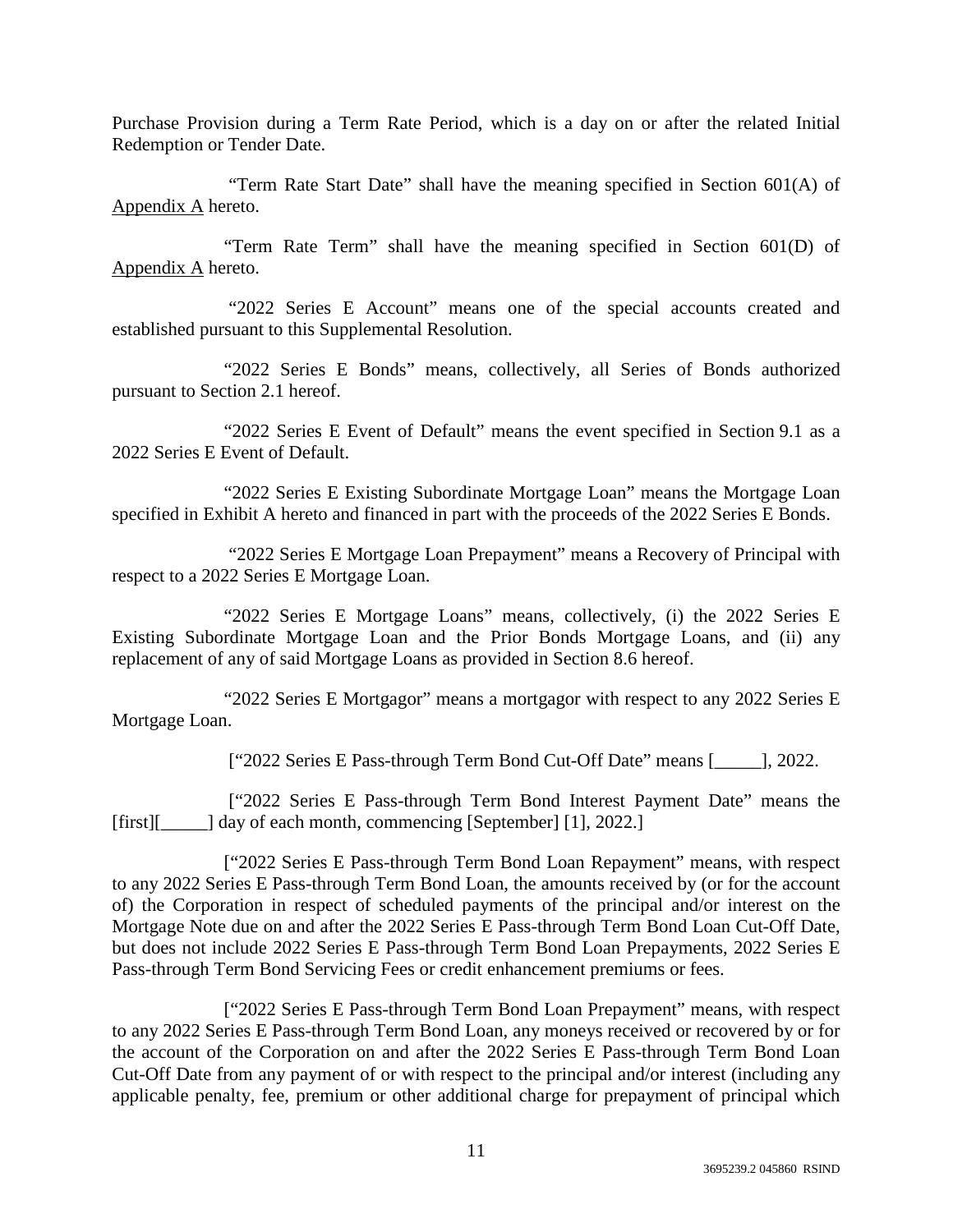may be provided by the terms of a Loan, but excluding any 2022 Series E Pass-through Term Bond Servicing Fees with respect to the collection of such moneys) on any 2022 Series E Passthrough Term Bond Loan prior to the scheduled payment of such principal and/or interest as called for by such 2022 Series E Pass-through Term Bond Loan, whether (a) by voluntary prepayment made by the Mortgagor, (b) as a consequence of the damage, destruction or condemnation of the mortgaged premises or any part thereof, (c) by the voluntary or involuntary sale, assignment, endorsement or other disposition of such 2022 Series E Pass-through Term Bond Loan or any part thereof by the Corporation as permitted by this Supplemental Resolution, or (d) in the event of a default thereon by a Mortgagor, by the acceleration, sale, assignment, endorsement or other disposition of such 2022 Series E Pass-through Term Bond Loan by the Corporation or by any other proceedings taken by the Corporation, including, but not limited to, amounts obtained under any credit enhancement securing such 2022 Series E Pass-through Term Bond Loan.

|                          |  | ["2022 Series E Pass-through Term Bond Loans" means the Prior Bonds |                         |  |  |                 |                  |
|--------------------------|--|---------------------------------------------------------------------|-------------------------|--|--|-----------------|------------------|
| Mortgage Loans for the [ |  | $\Box$ Development, the $\Box$                                      |                         |  |  |                 | Development, the |
| [] Development, the []   |  |                                                                     | [1] Development and the |  |  | [ Development.] |                  |

["2022 Series E Pass-through Term Bonds" shall have the meaning specified in Section 102 of Appendix A hereto.]

["2022 Series E Pass-through Term Bond Loan Servicing Fees" means (a) any fees paid to or retained by a servicer of a 2022 Series E Pass-through Term Bond Loan in connection with the servicing obligations undertaken by such servicer in accordance with a servicing agreement between the Corporation and such servicer, and (b) any fees retained by or expenses reimbursed to the Corporation with respect to 2022 Series E Pass-through Term Bond Loans serviced by the Corporation.]

 "2022 Series E Pledged Receipts" means, with respect to a Group of 2022 Series E Bonds, all income earned or gain realized in excess of losses suffered on any investment or deposit of moneys in the related 2022 Series E Accounts established and maintained pursuant hereto for such Group of 2022 Series E Bonds, or moneys provided by the Corporation and held in trust for the benefit of the owners of 2022 Series E Bond of such Group pursuant to this Supplemental Resolution, but shall not mean or include amounts required to be deposited into the Rebate Fund.

"2022 Series E Prepayment Account" means, with respect to a Group of 2022 Series E Prepayment Period Bonds, the related 2022 Series E Prepayment Account established pursuant to this Supplemental Resolution.

"2022 Series E Prepayment Period" means, with respect to a Group of 2022 Series E Bonds, the period commencing on an Interest Method Change Date for such Group established pursuant to Section 5.1 hereof through and including the earlier of the Interest Method Change Date for such Group on which the 2022 Series E Bonds of such Group are remarketed pursuant to Section 5.1 hereof as 2022 Series E Bonds that are not 2022 Series E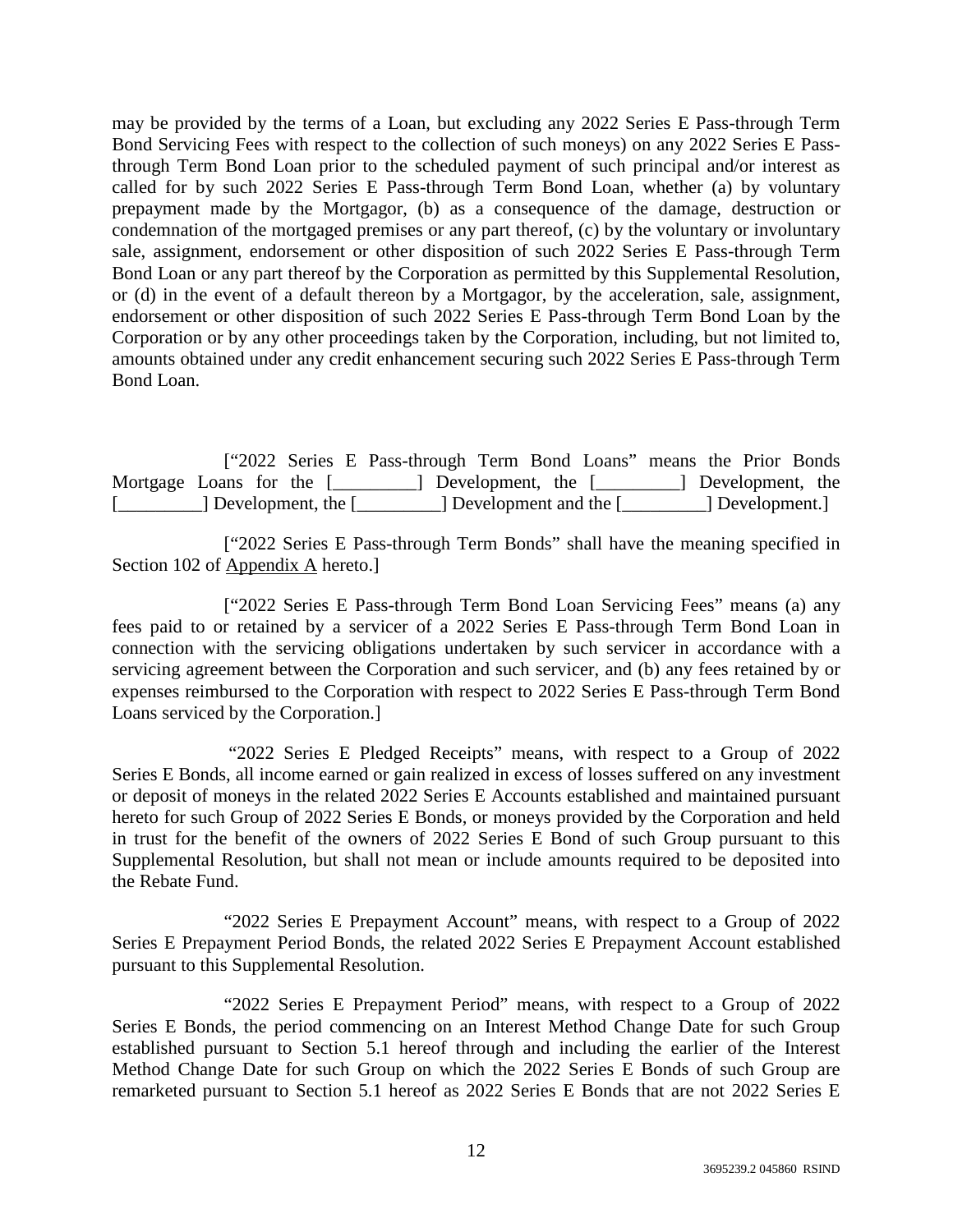Prepayment Period Bonds or the date of maturity or redemption in full of the 2022 Series E Bonds of such Group.

"2022 Series E Prepayment Period Bonds" means any Outstanding 2022 Series E Bonds of a Group which have been subject to an Interest Method Change Date established pursuant to Section 5.1 hereof and not yet remarketed pursuant to Section 5.1 hereof as 2019 Bonds that are not 2022 Series E Prepayment Period Bonds.

"2022 Series E Redemption Account" means, with respect to a Group of 2022 Series E Prepayment Period Bonds, the related 2022 Series E Redemption Account established pursuant to this Supplemental Resolution.

"2022 Series E Remarketing Proceeds Purchase Account" means, with respect to a Group of 2022 Series E Variable Rate Bonds, the 2022 Series E Remarketing Proceeds Purchase Account referred to in Section 803 of Appendix A hereto.

"2022 Series E Revenue Account" means, with respect to a Group of 2022 Series E Prepayment Period Bonds, the related 2022 Series E Revenue Account established pursuant to this Supplemental Resolution.

"2022 Series E Revenues" means, with respect to a Group of 2022 Series E Prepayment Period Bonds, the related 2022 Series E Pledged Receipts.

"2022 Series E Variable Rate Bonds" means the 2022 Series E Bonds [other than the 2022 Series E Pass-Through Term Bonds]. In recognition that 2022 Series E Variable Rate Bonds may at any time consist of different Groups of 2022 Series E Bonds in differing interest rate modes, provisions hereof relating to 2022 Series E Variable Rate Bonds during any Daily Rate Period, Weekly Rate Period, Index Rate Period, Flexible Rate Period or Term Rate Period or Fixed Rate Period shall refer solely to those 2022 Series E Variable Rate Bonds bearing interest at a Daily Rate, Weekly Rate, Index Rate, Flexible Rate, Term Rate or Fixed Rate, respectively.

"Undelivered 2022 Series E Bonds" means, (i) with respect to the Mandatory Purchase Provision, any 2022 Series E Variable Rate Bonds of the applicable Group which have not been delivered to the Tender Agent for purchase on or prior to the Change Date, or (ii) with respect to the Demand Purchase Option, any 2022 Series E Variable Rate Bonds not delivered to the Corporation or the Tender Agent for purchase after notice of tender within the time period prescribed by this Supplemental Resolution.

"Voluntary Sale Proceeds" means the proceeds of the sale, assignment, endorsement or other disposition of any Mortgage Loan (including any 2022 Series E Mortgage Loan) (except a sale, assignment, endorsement or other disposition required pursuant to the General Resolution in the event of a default under the General Resolution or made when, in the sole judgment of the Corporation, such Mortgage Loan is in default).

"Weekly Effective Rate Date" means, (i) with respect to any Weekly Rate Term following another Weekly Rate Term, Thursday of any week, and (ii) with respect to a Weekly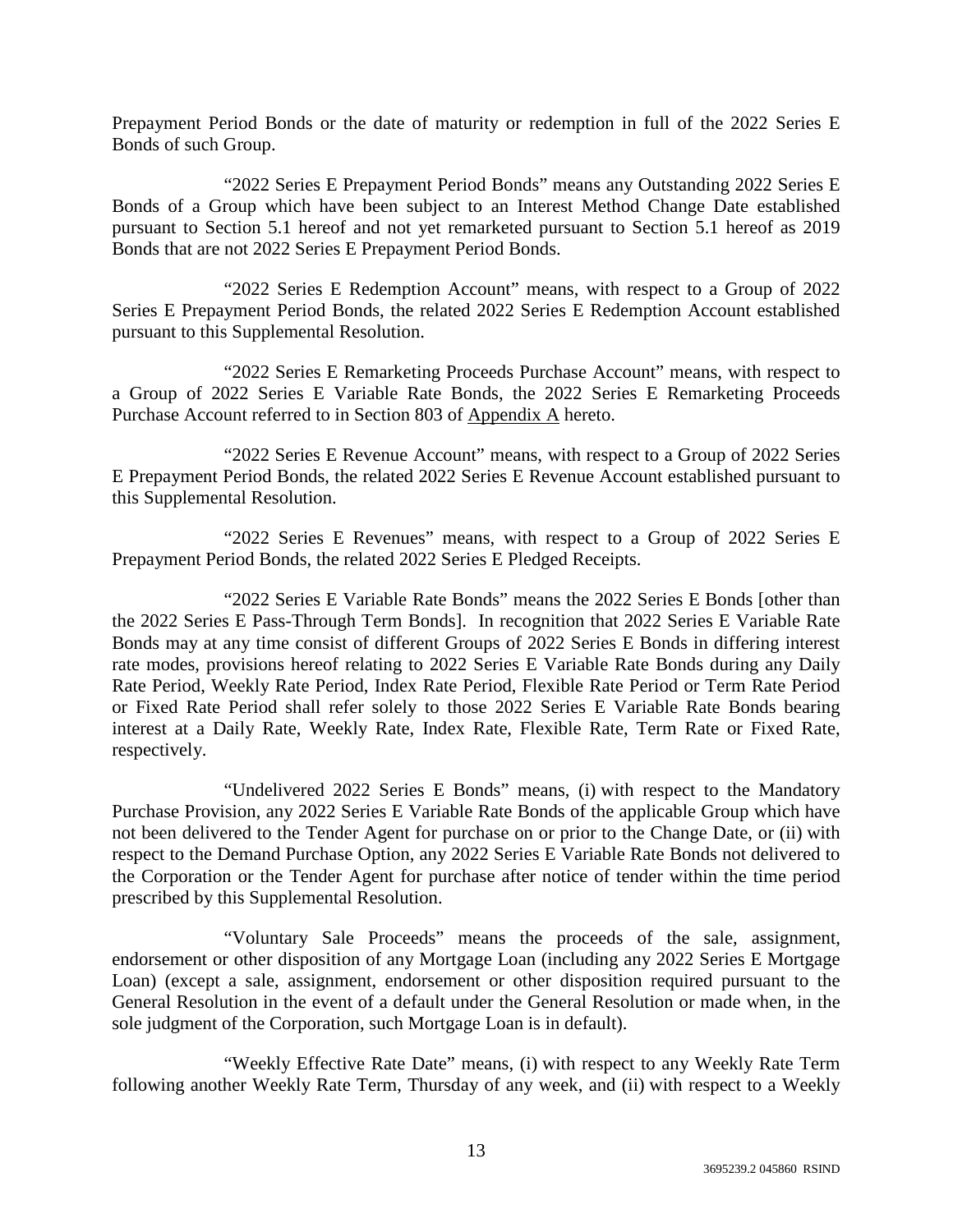Rate Term that does not follow another Weekly Rate Term, the Interest Method Change Date with respect thereto.

"Weekly Rate" means the rate of interest on a Group of 2022 Series E Variable Rate Bonds described in Section 301 of Appendix A hereto.

"Weekly Rate Period" means any period of time during which a Group of 2022 Series E Variable Rate Bonds bears interest at the Weekly Rate.

"Weekly Rate Term" means, with respect to any particular 2022 Series E Variable Rate Bond, the period commencing on a Weekly Effective Rate Date and terminating on the earlier of the last calendar day prior to the Weekly Effective Rate Date of the following Weekly Rate Term, or the last calendar day prior to a Change Date.

"Wrongful Dishonor" means an uncured default by the Liquidity Provider of its obligations to honor a drawing as required pursuant to the terms of the applicable Liquidity Facility.

(C) All references to  $\Delta p$  and  $\Delta p$  which do not specify the document to which such Appendix relates shall be deemed to refer to Appendix A to this Supplemental Resolution.

Section 1.3. Authority. This Supplemental Resolution is adopted pursuant to the provisions of the Act and the General Resolution.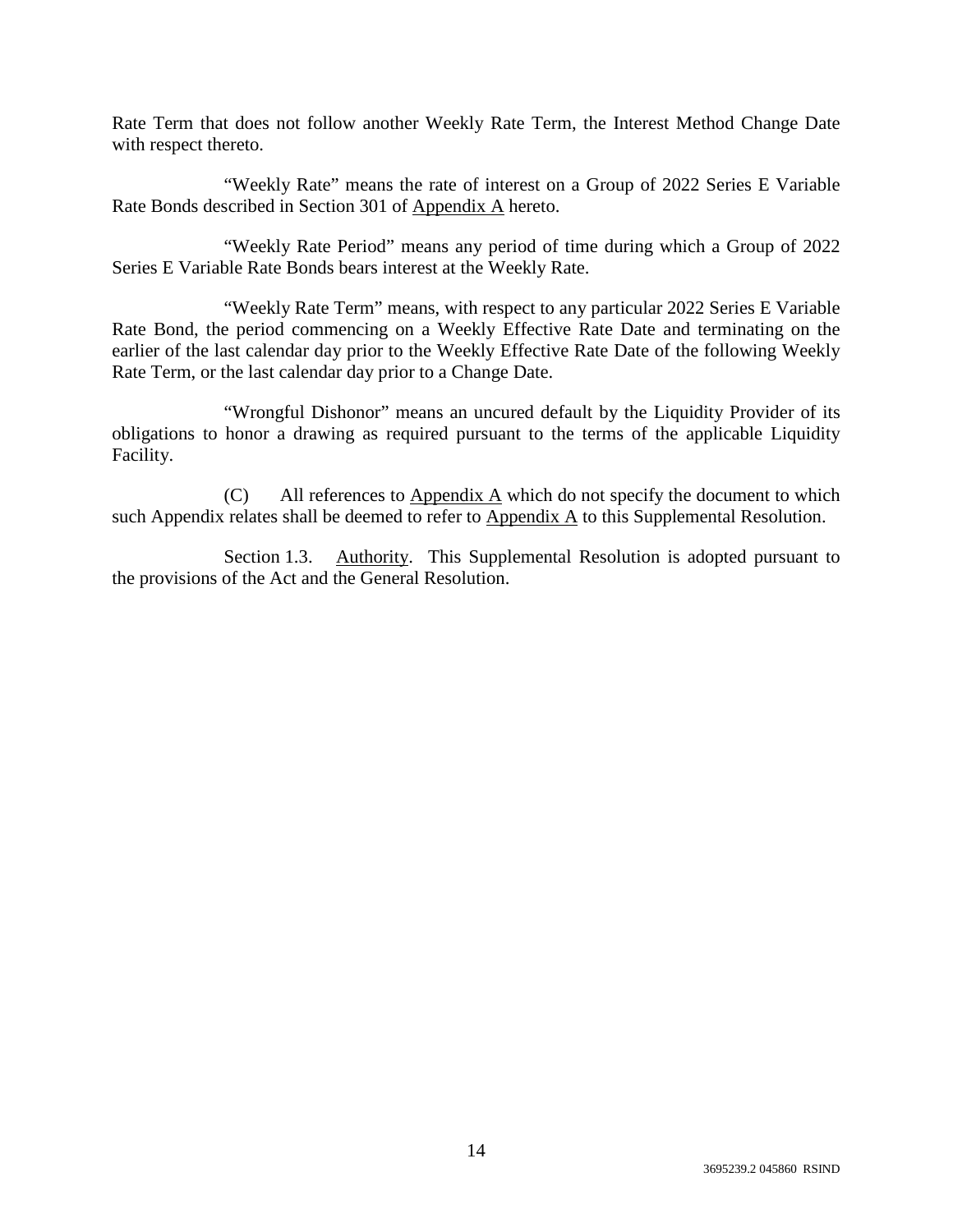### ARTICLE II

#### TERMS, ISSUANCE AND SALE

Section 2.1. Authorization, Principal Amount, Designation and Series. (A) In order to provide funds necessary to finance the 2022 Series E Existing Subordinate Mortgage Loans and to refund the Prior Bonds, all in accordance with the terms, conditions and limitations established in the General Resolution and this Supplemental Resolution, the 2022 Series E Bonds are hereby authorized to be issued in one or more Series in the aggregate principal amount set forth in Appendix A hereto. The Corporation is of the opinion and hereby determines that the issuance of the 2022 Series E Bonds in the said amount is necessary to provide sufficient funds to be used and expended for such purpose.

(B) In addition to the title "Multi-Family Housing Revenue Bonds", the Bonds of each Series authorized by this Section 2.1 will bear the additional designation set forth in Section 102 of Appendix A hereto and each as so designated will be entitled "Multi-Family Housing Revenue Bond," followed by such Series designation. If the Series designation of any 2022 Series E Bond is changed on an Interest Method Change Date pursuant to Section 5.1 hereof, such 2022 Series E Bond shall thereafter bear such new Series designation.

Section 2.2. Purpose. The purpose for which the 2022 Series E Bonds are being issued is to provide funds for deposit in the Accounts established pursuant to the General Resolution as set forth in Article IV hereof in order to finance the 2022 Series E Existing Subordinate Mortgage Loans and to refund the Prior Bonds.

Section 2.3. Maturity, Interest, Numbering and Lettering Provisions; Replacement Bonds. (A) The 2022 Series E Bonds shall be dated initially as of, and shall bear interest initially from, their date of initial issuance (and thereafter as set forth in Section 3.1(E) of the General Resolution), and shall bear interest and mature as set forth in Appendix A hereto.

(B) Interest on the 2022 Series E Bonds shall be computed on the basis set forth in Appendix A hereto.

(C) Each 2022 Series E Bond shall be identified by its Series designation followed by "-R" and shall be numbered consecutively from "1" upwards in order of issuance. 2022 Series E Bonds issued in exchange therefor shall be numbered in such manner as the Trustee in its discretion shall determine.

(D) On and after any Interest Method Change Date with respect to a 2022 Series E Variable Rate Bond, if so determined by the Corporation, there shall be substituted for such 2022 Series E Variable Rate Bond, a new 2022 Series E Variable Rate Bond, in such form as shall be approved by the Corporation, containing such terms and provisions as are required by this Supplemental Resolution. Such new 2022 Series E Variable Rate Bonds may be executed by or on behalf of the Corporation and delivered to the Trustee for authentication and the Trustee shall thereupon authenticate and deliver such 2022 Series E Variable Rate Bonds upon the order of the Corporation.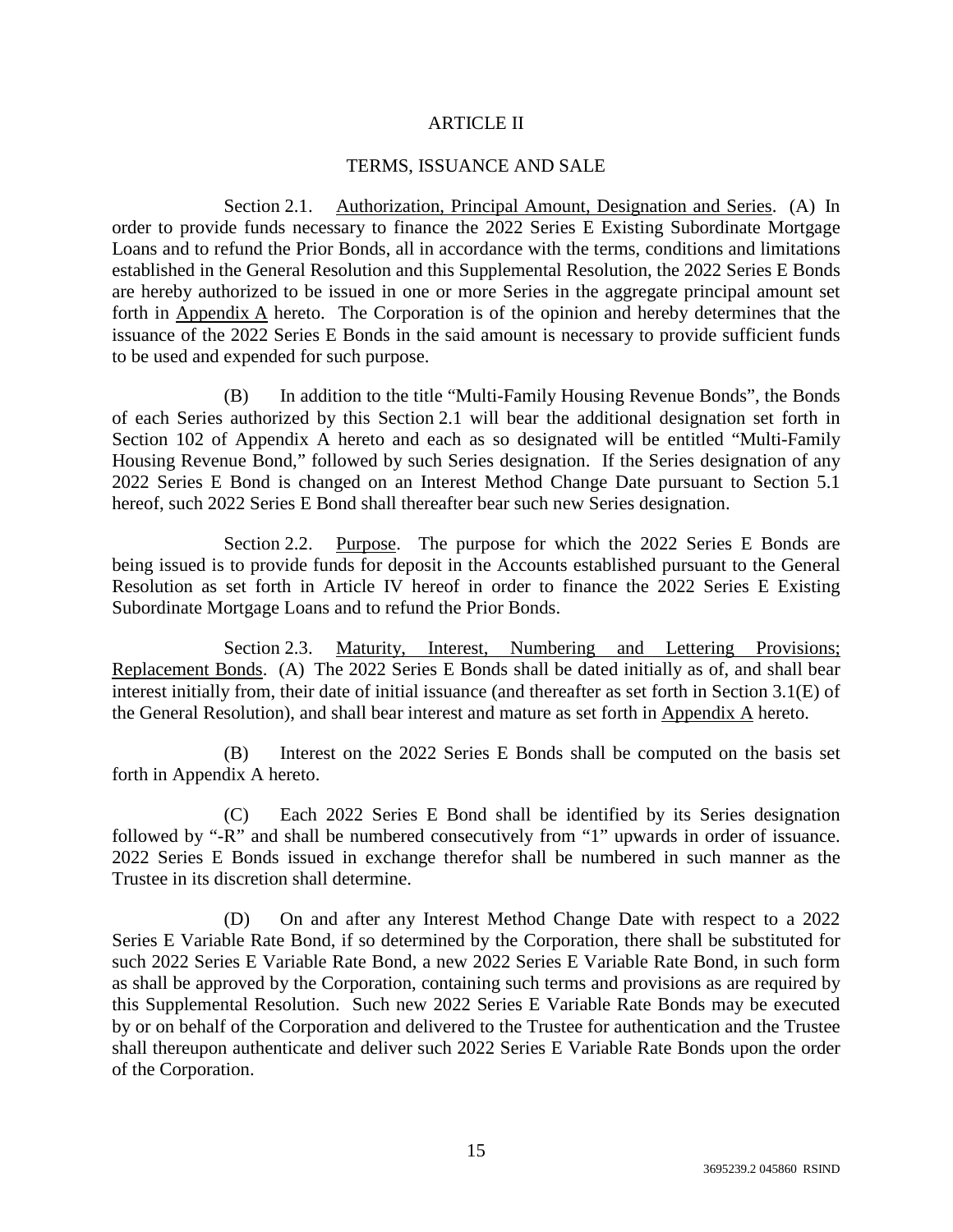(E) On and after any Facility Change Date, the Trustee shall not permit the registration of transfer of any 2022 Series E Variable Rate Bonds of a Series to any person other than the Liquidity Provider or any party controlling the Liquidity Provider, until such time as the Trustee receives (i) a Liquidity Facility with respect to such Series of 2022 Series E Variable Rate Bonds or (ii) notice from the Corporation of its election to provide no Liquidity Facility with respect to such Series of 2022 Series E Variable Rate Bonds in accordance with and subject to the provisions of Section 105(D) of Appendix A hereto. The Corporation shall not purchase or hold any 2022 Series E Variable Rate Bonds except for the purpose of presenting such 2022 Series E Variable Rate Bonds to the Trustee for cancellation.

(F) In the event any 2022 Series E Variable Rate Bond is deemed purchased by a Tender Agent as provided in Section 801 or 802 of Appendix A hereto but is not physically delivered to such Tender Agent, the Corporation shall immediately execute and the Trustee shall immediately authenticate a new 2022 Series E Variable Rate Bond of like Series and denomination as that deemed purchased.

Section 2.4. Sale of 2022 Series E Bonds. The 2022 Series E Bonds shall be sold to such purchaser or purchasers as the Corporation shall determine.

Section 2.5. Redemption Provisions. The 2022 Series E Bonds shall be subject to redemption as set forth in Appendix A hereto. Notwithstanding anything contained in Section 6.5 of the General Resolution to the contrary, (i) with respect to 2022 Series E Variable Rate Bonds, the Trustee shall mail a copy of the notice described in said Section 6.5, not less than fifteen (15) days in the case of a 2022 Series E Variable Rate Bond during a Daily Rate Period, Weekly Rate Period, Index Rate Period, Flexible Rate Period or Term Rate Period and not less than twenty (20) days in the case of a 2022 Series E Variable Rate Bond during a Fixed Rate Period, before the Redemption Date to the registered owners of any such 2022 Series E Bonds or portions thereof which are to be redeemed, at their last addresses, if any, appearing upon the registry books, [and (ii) with respect to the 2022 Series E Pass-Through Term Bonds, (a) the Trustee shall mail a copy of the notice described in said Section 6.5, not less than twenty (20) days in the case of a redemption of the 2022 Series E Pass-Through Term Bonds pursuant to Section 103(F)(1) of Appendix A hereto and (b) no notice of mandatory redemption pursuant to Section 103(F)(2) of Appendix A hereto shall be required.]

Section 2.6. Book-Entry Provisions. (A) Except as provided in subsection (C) of this Section 2.6 or as otherwise determined in a Certificate of an Authorized Officer of the Corporation delivered to the Trustee on the date of initial issuance and delivery of the 2022 Series E Bonds or on any Interest Method Change Date, the registered owner of all of the 2022 Series E Bonds of a Series shall be Cede & Co., as nominee for DTC, and such 2022 Series E Bonds shall be registered in the name of Cede & Co., as nominee for DTC. Payment of interest for any 2022 Series E Bond registered in the name of Cede & Co. shall be made by wire transfer or Federal or equivalent same day funds to the account of Cede & Co. on the Interest Payment Date for such 2022 Series E Bond at the address indicated for Cede & Co. in the registry books of the Corporation kept by the Trustee.

(B) Each Series of 2022 Series E Bonds shall be initially issued in the form of separate single authenticated fully registered 2022 Series E Bonds in the amount of each separate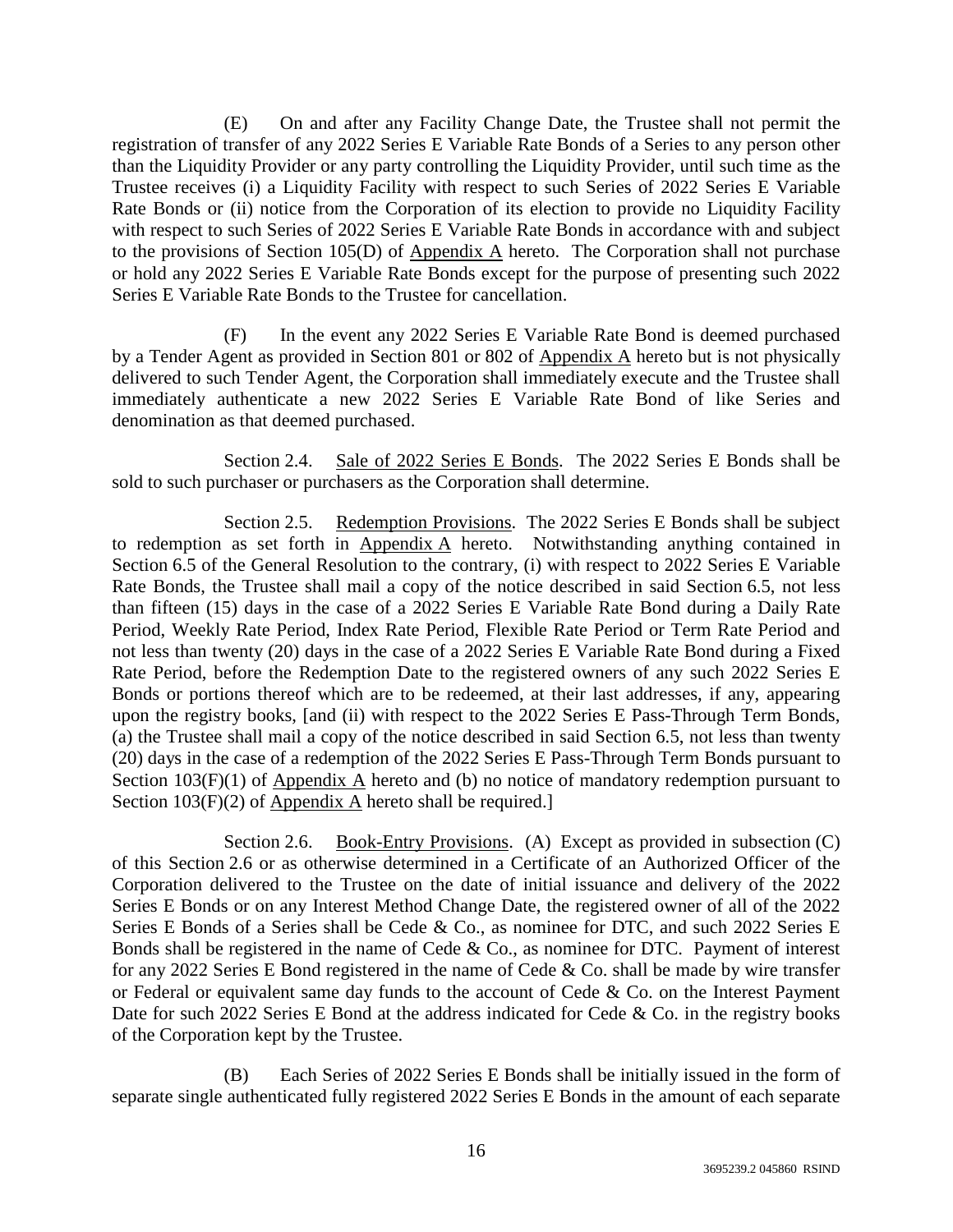stated maturity and CUSIP number of the 2022 Series E Bonds of each Series. Upon initial issuance, the ownership of each Series of 2022 Series E Bonds shall be registered in the registry books of the Corporation kept by the Trustee in the name of Cede & Co., as nominee of DTC. The Trustee and the Corporation may treat DTC (or its nominee) as the sole and exclusive owner of 2022 Series E Bonds of a Series registered in its name for the purposes of payment of the principal or Redemption Price of or interest on such 2022 Series E Bonds, selecting the 2022 Series E Bonds of each Series or portions thereof to be redeemed, giving any notice permitted or required to be given to owners of such 2022 Series E Bonds under the General Resolution or this Supplemental Resolution, registering the transfer of such 2022 Series E Bonds, obtaining any consent or other action to be taken by owners of such 2022 Series E Bonds and for all other purposes whatsoever, and neither the Trustee nor the Corporation shall be affected by any notice to the contrary. The Trustee and the Corporation shall not have any responsibility or obligation to any Participant, any person claiming a beneficial ownership interest in 2022 Series E Bonds of a Series under or through DTC or any Participant, or any other person which is not shown on the registration books of the Trustee as being an owner of such 2022 Series E Bonds, with respect to the accuracy of any records maintained by DTC or any Participant; the payment of DTC or any Participant of any amount in respect of the principal or Redemption Price of or interest on such 2022 Series E Bonds; any notice which is permitted or required to be given to owners of such 2022 Series E Bonds under the General Resolution or this Supplemental Resolution; the selection by DTC or any Participant of any person to receive payment in the event of a partial redemption of such 2022 Series E Bonds; or any consent given or other action taken by DTC as owner of such 2022 Series E Bonds. The Trustee shall pay all principal of, and premium, if any, and interest on 2022 Series E Bonds of a Series only to or "upon the order of" Cede & Co., as nominee for DTC (as that term is used in the Uniform Commercial Code as adopted in the State), and all such payments shall be valid and effective to fully satisfy and discharge the Corporation's obligations with respect to the principal of, and premium, if any, and interest on such 2022 Series E Bonds to the extent of the sum or sums so paid. No person other than DTC shall receive an authenticated 2022 Series E Bond for each separate Series and stated maturity evidencing the obligation of the Corporation to make payments of principal of and premium, if any, and interest on such 2022 Series E Bonds pursuant to the General Resolution and this Supplemental Resolution. Upon delivery by DTC to the Trustee of written notice to the effect that DTC has determined to substitute a new nominee in place of Cede  $\&$  Co., and subject to the provisions herein with respect to transfers, the word "Cede & Co." in this Supplemental Resolution shall refer to such new nominee of DTC.

(C) In the event the Corporation determines that it is in the best interest of the Beneficial Owners that they be able to obtain 2022 Series E Bond certificates, the Corporation may notify DTC and the Trustee, whereupon DTC will notify the Participants, of the availability through DTC of such 2022 Series E Bond certificates. In such event, the Corporation shall issue, and the Trustee shall transfer and exchange, 2022 Series E Bond certificates as requested by DTC and any other 2022 Series E Bond owners in appropriate amounts. DTC may determine to discontinue providing its services with respect to 2022 Series E Bonds of a Series at any time by giving notice to the Corporation and the Trustee and discharging its responsibilities with respect thereto under applicable law. Under such circumstances (if there is no successor securities depository), the Corporation and the Trustee shall be obligated to deliver 2022 Series E Bond certificates as described in the General Resolution. In the event 2022 Series E Bond certificates are issued, the provisions of the General Resolution shall apply to, among other things, the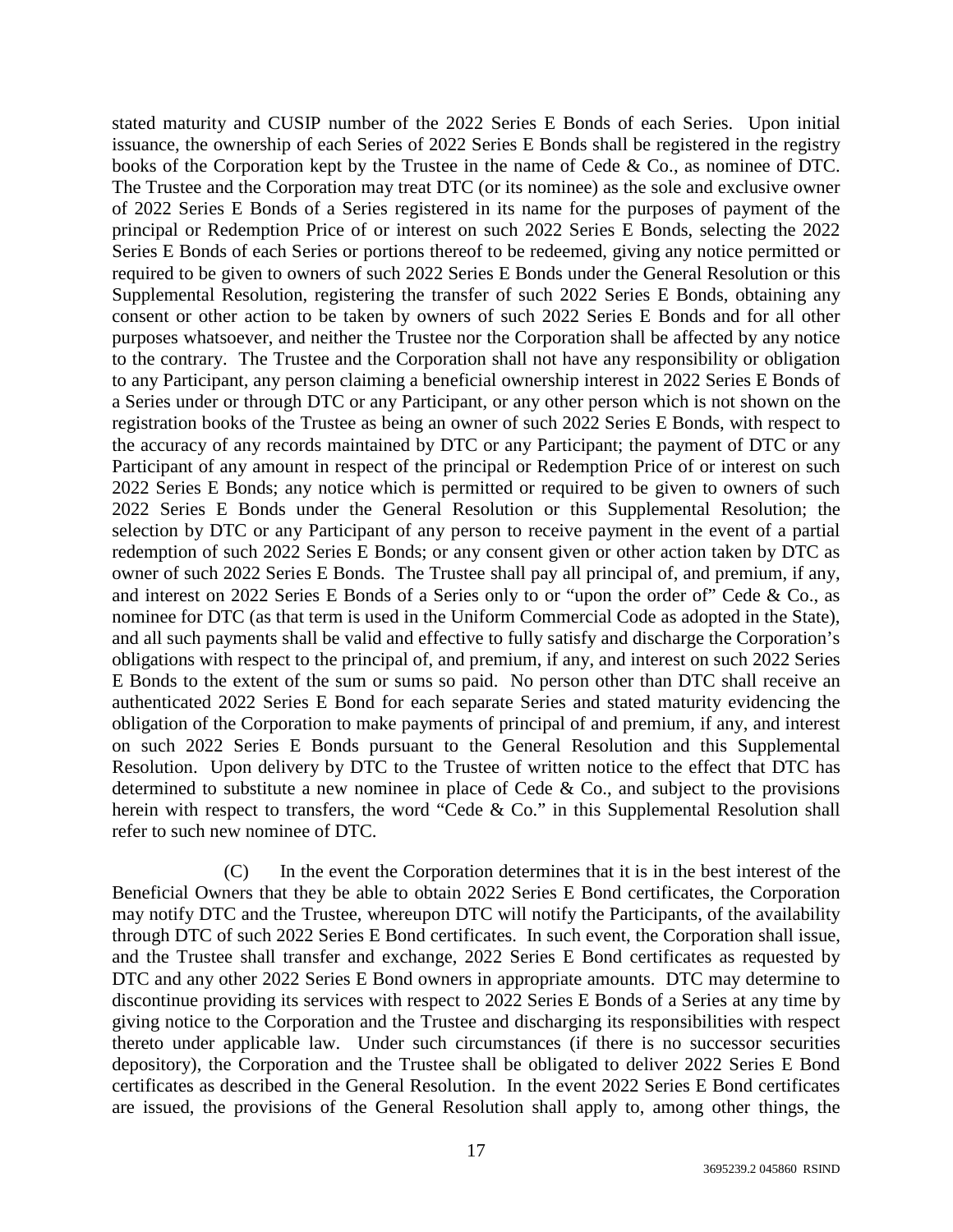transfer and exchange of such certificates and the method of payment of principal of and interest on such certificates. Whenever DTC requests the Corporation and the Trustee to do so, the Trustee and the Corporation will cooperate with DTC in taking appropriate action after reasonable notice (i) to make available one or more separate certificates evidencing the 2022 Series E Bonds of a Series to any DTC Participant having such 2022 Series E Bonds credited to its DTC account or (ii) to arrange for another securities depository to maintain custody of certificates evidencing such 2022 Series E Bonds.

(D) Notwithstanding any other provision of the General Resolution or this Supplemental Resolution to the contrary, so long as any 2022 Series E Bond is registered in the name of Cede & Co., as nominee of DTC, all payments with respect to the principal of, and premium, if any, and interest on such 2022 Series E Bond and all notices with respect to and surrender or delivery of such 2022 Series E Bond shall be made and given, respectively, to or by DTC as provided in the Letter of Representations. Bondholders shall have no lien or security interest in any rebate or refund paid by DTC to the Trustee which arises from the payment by the Trustee of principal of or interest on 2022 Series E Bonds of a Series in accordance with existing arrangements with DTC.

(E) In connection with any notice or other communication to be provided to 2022 Series E Bond owners pursuant to the General Resolution or this Supplemental Resolution by the Corporation or the Trustee with respect to any consent or other action to be taken by owners of 2022 Series E Bonds of a Series, the Corporation or the Trustee, as the case may be, shall establish a record date for such consent or other action and give DTC notice of such record date not less than fifteen (15) calendar days in advance of such record date to the extent possible. Notice to DTC shall be given only when DTC under this subsection (E) is the sole owner of a Series of 2022 Series E Bond.

(F) Notwithstanding anything contained herein to the contrary, so long as any 2022 Series E Variable Rate Bond is held in book-entry form, such 2022 Series E Variable Rate Bond need not be delivered in connection with any tender pursuant to Chapter 8 of Appendix A hereto, and all references in said Chapter 8 to physical delivery of 2022 Series E Variable Rate Bonds shall be ineffective. In such case, payment of the Purchase Price in connection with such tender shall be made to the registered owner of such 2022 Series E Variable Rate Bonds on the date designated for such payment, without further action by the Beneficial owner who delivered notice, and, notwithstanding the provisions of said Chapter 8, transfer of beneficial ownership shall be made in accordance with the procedures of DTC.

Section 2.7. Mortgage Loans Made Subject to Lien of General Resolution. The Mortgage Loans made subject to the lien of the General Resolution in connection with the issuance of the 2022 Series E Bonds are the 2022 Series E Existing Subordinate Mortgage Loans.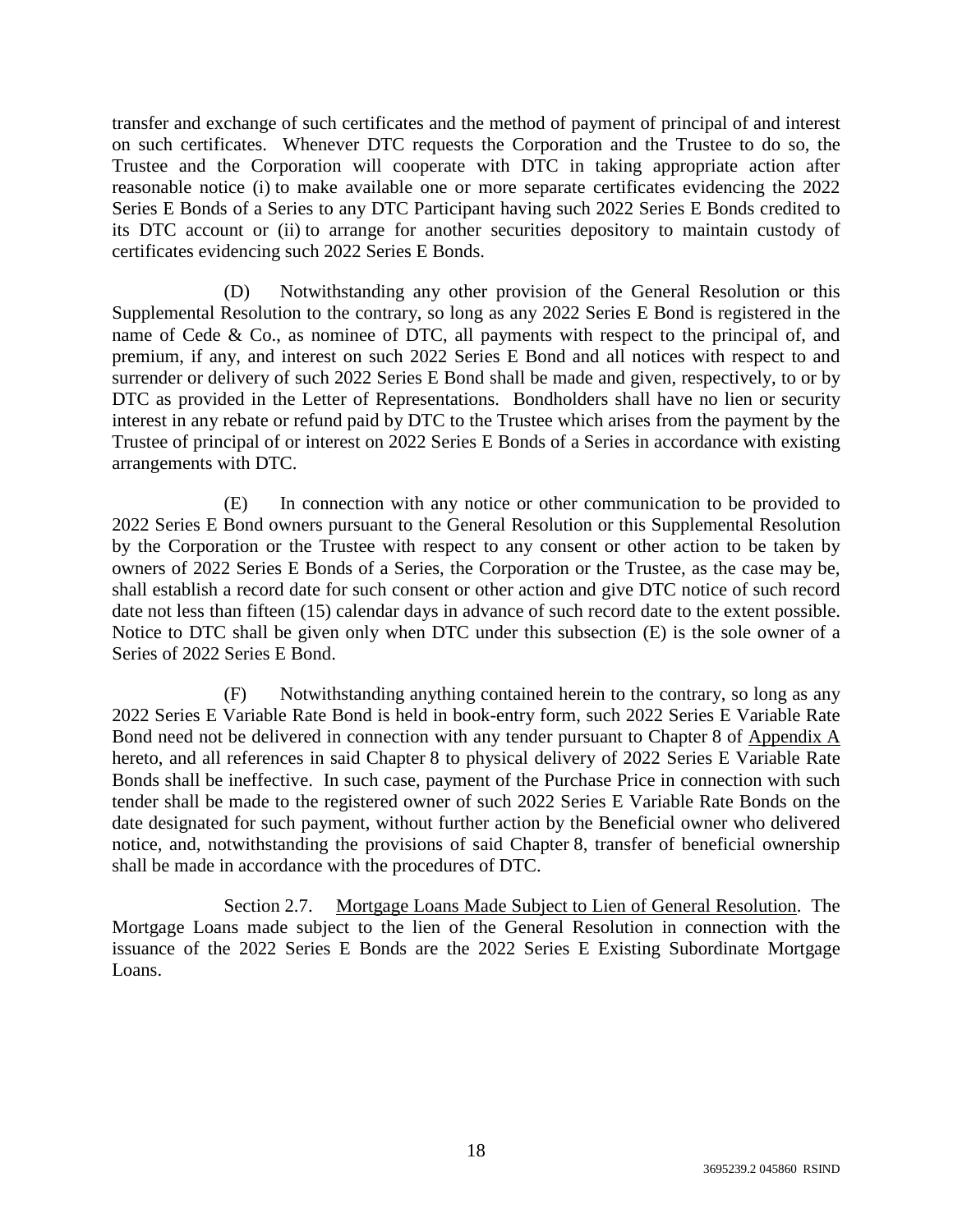#### ARTICLE III

#### PLEDGE OF 2022 SERIES E REVENUES

Section 3.1. Pledge of 2022 Series E Revenues. (A) Subject to the provisions of subsections (B) and (C) of this Section 3.1, the 2022 Series E Revenues and all amounts held in any 2022 Series E Account, including investments thereof, are hereby pledged to the Trustee for the benefit of the 2022 Series E Prepayment Period Bond owners to secure the payment of the principal or Redemption Price of and interest on the applicable Group of 2022 Series E Prepayment Period Bonds (including the Sinking Fund Payments for the retirement thereof) in accordance with their terms and the provisions of this Supplemental Resolution, subject only to the provisions of this Supplemental Resolution, permitting the use and application thereof for or to the purposes and on the terms and conditions herein set forth. The foregoing pledge does not include amounts on deposit or required to be deposited in the Rebate Fund. To the fullest extent provided by the Act and other applicable laws, the money and property hereby pledged shall immediately be subject to the lien of such pledge without any physical delivery thereof or further act and such lien shall be valid and binding against all parties having claims of any kind in tort, contract or otherwise, irrespective of whether such parties have notice hereof.

(B) Notwithstanding anything contained in Sections 2.2 and 2.3 of the General Resolution to the contrary, the pledges and assignments made hereby and the provisions, covenants and agreements herein set forth to be performed by or on behalf of the Corporation shall be for the benefit, protection and security of the owners of 2022 Series E Prepayment Period Bonds of each Group, each of which, regardless of the time of its issue or maturity, shall be of equal rank without preference, priority or distinction over any other thereof, and shall not be for the benefit, protection and security of the owners of any and all Bonds issued and to be issued under the General Resolution other than the applicable Group of 2022 Series E Prepayment Period Bonds; provided, however, the pledges and assignments made by the General Resolution and the provisions, covenants and agreements in the General Resolution set forth to be performed by or on behalf of the Corporation shall be for the benefit, protection and security of the owners of any and all 2022 Series E Bonds.

(C) All amounts held in any 2022 Series E Account, including investments thereof, shall be pledged to the Trustee only for the benefit of the owners of the applicable Group of 2022 Series E Prepayment Period Bonds and shall not be pledged to the Trustee for the benefit of the owners of any other 2022 Series E Bonds.

Section 3.2. Further Assurance. At any and all times the Corporation shall, so far as it may be authorized by law, pass, make, do, execute, acknowledge and deliver, all and every such further resolutions, acts, deeds, conveyances, assignments, transfers and assurances as may be necessary or desirable for the better assuring, conveying, granting, pledging, assigning and confirming all and singular the rights, 2022 Series E Revenues and assets hereby pledged or assigned, or intended so to be, or which the Corporation may become bound to pledge or assign.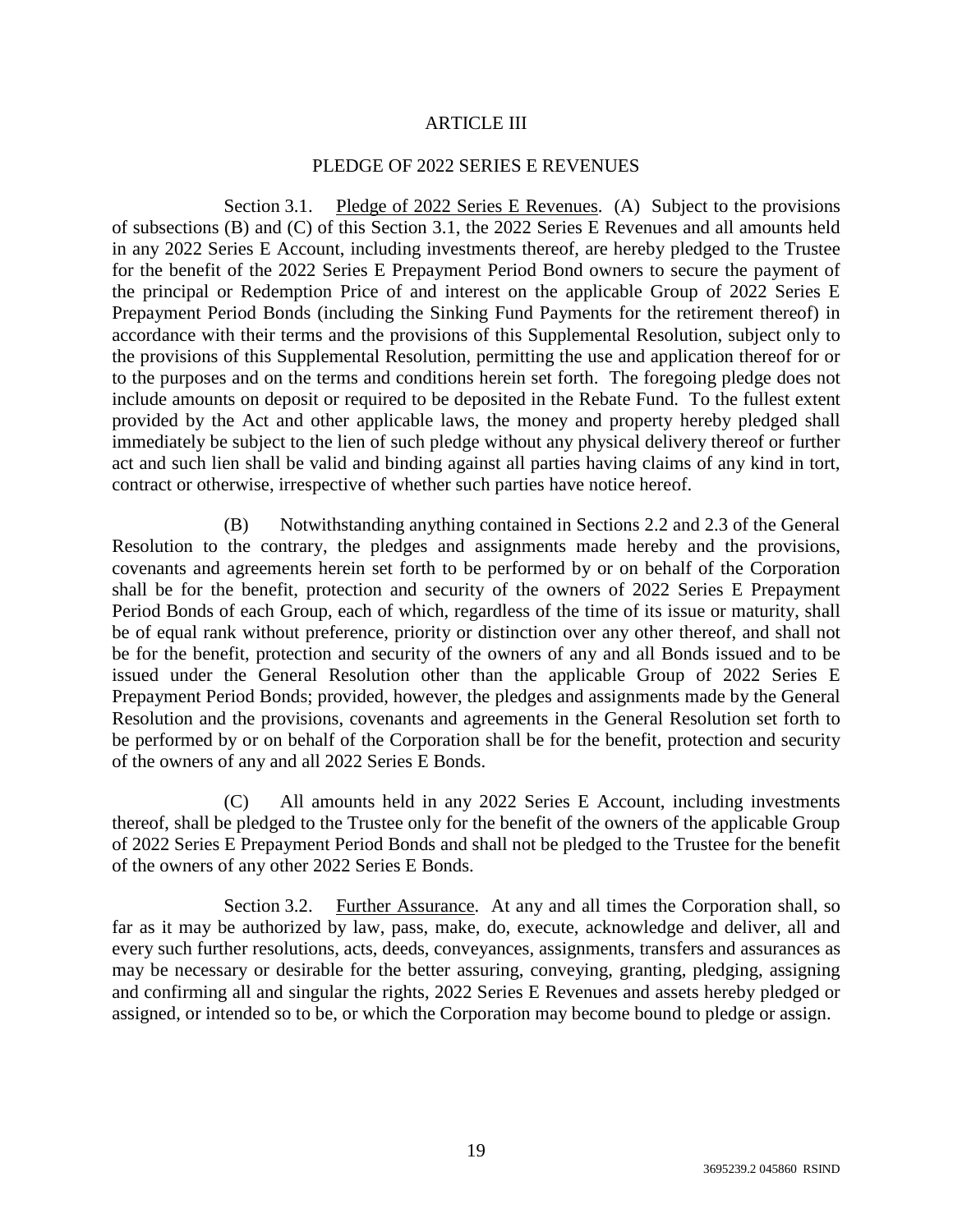#### ARTICLE IV

#### APPLICATION OF BOND PROCEEDS

Section 4.1. Bond Proceeds Account. Upon receipt of the proceeds of the sale of the 2022 Series E Bonds, such proceeds shall be deposited in the Bond Proceeds Account. Upon receipt by the Trustee of a written direction from an Authorized Officer of the Corporation, (i) the Trustee shall transfer the amount of such proceeds specified in such direction to or at the direction of the Corporation in order to reimburse the Corporation for amounts advanced by the Corporation to make the 2022 Series E Existing Subordinate Mortgage Loans, and (ii) an amount of such proceeds specified in such direction shall be transferred to the Redemption Account to be applied to pay the Redemption Price of the Prior Bonds specified in such direction.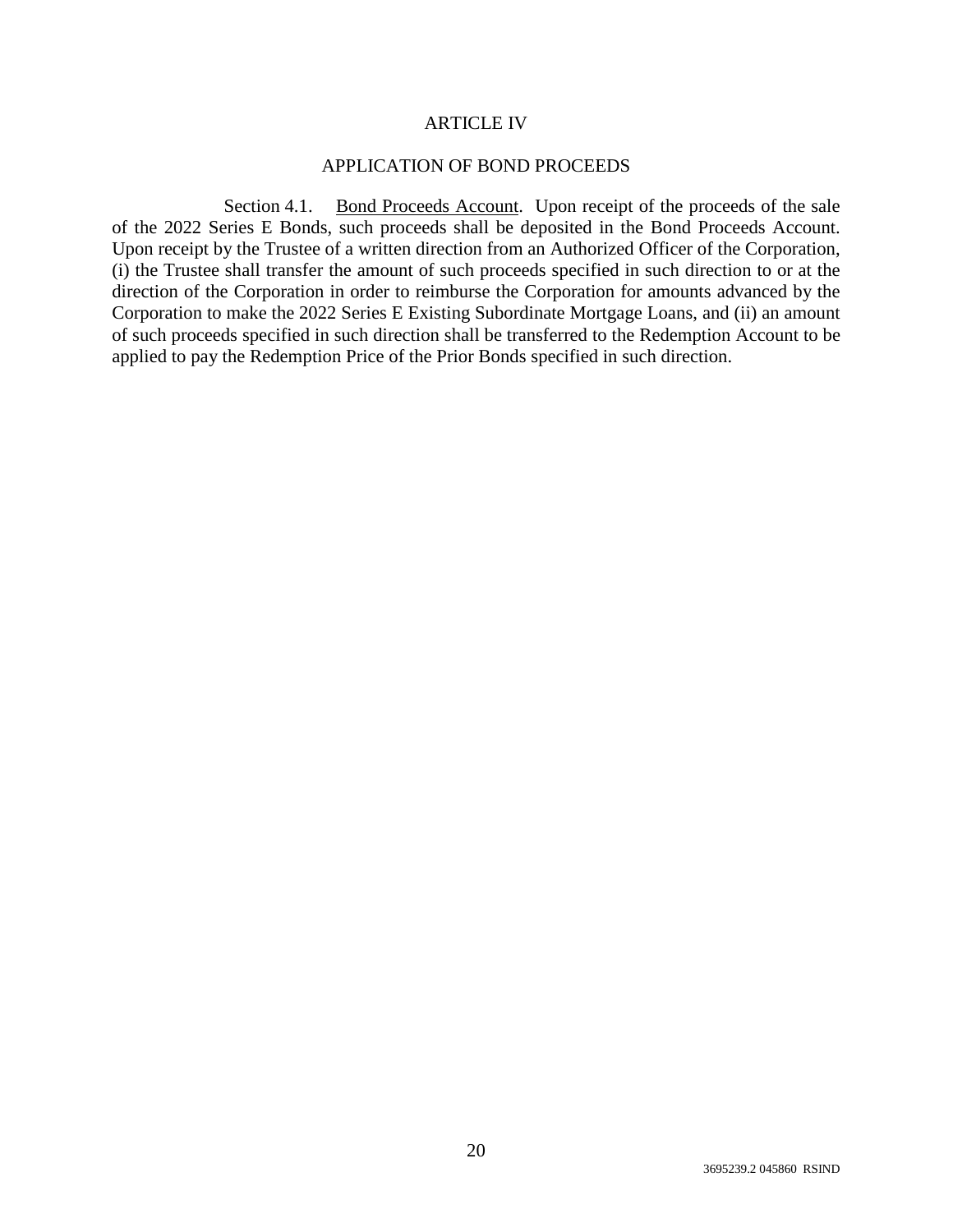#### ARTICLE V

### DESIGNATION OF 2022 SERIES E PREPAYMENT PERIOD BONDS; FUNDING OF 2022 SERIES E PREPAYMENT ACCOUNTS; CUSTODY AND INVESTMENT OF CERTAIN **AMOUNTS**

Section 5.1. 2022 Series E Prepayment Period Bonds. On any date on or after the date the Corporation receives a 2022 Series E Mortgage Loan Prepayment with respect to a 2022 Series E Mortgage Loan financed by the 2022 Series E Bonds of a Group, the Corporation may, by delivery to the Trustee of a Certificate of an Authorized Officer of the Corporation accompanied by a Cash Flow Statement or a Cash Flow Certificate, for the purpose of effecting a reduction in the interest rate on any 2022 Series E Bonds of such Group until either such 2022 Series E Bonds are refunded pursuant to Section 146(i)(6) of the Code or such 2022 Series E Mortgage Loan Prepayment is transferred to the Bond Proceeds Account in accordance with Section 7.17 of the General Resolution, (i) cause such 2022 Series E Mortgage Loan Prepayment, or a portion thereof as set forth in such Certificate, to be deposited in, or transferred from the Redemption Account or the Revenue Account to, a 2022 Series E Prepayment Account and (ii) cause 2022 Series E Bonds of such Group, in a principal amount equal to such deposit or transfer, to be subject to an Interest Method Change Date pursuant to Section 105(F) of Appendix A hereto and remarketed to bear interest at a Term Rate, a Daily Rate, a Weekly Rate, an Index Rate, a Flexible Rate, or a Fixed Rate as 2022 Series E Prepayment Period Bonds, and the Trustee, upon receipt of such Certificate shall so deposit or transfer such 2022 Series E Mortgage Loan Prepayment, or such portion thereof. If so provided in such Certificate, such 2022 Series E Prepayment Period Bonds (together with, if so provided in such Certificate, any other 2022 Series E Bonds to be remarketed as 2022 Series E Prepayment Period Bonds on the same date) on and after the Interest Method Change Date shall constitute a new Series within the 2022 Series E Bonds with such Series designation and CUSIP number as may be set forth in such Certificate. On any subsequent date (on or after the applicable then-current Initial Redemption or Tender Date, if such 2022 Series E Variable Rate Bonds then bear interest at a Term Rate or a Fixed Rate, and on a Permitted Redemption or Tender Date on or after the applicable then-current Initial Redemption or Tender Date, if such 2022 Series E Variable Rate Bonds then bear interest at an Index Rate), the Corporation may, by delivery to the Trustee of a Certificate of an Authorized Officer of the Corporation accompanied by a Cash Flow Statement or a Cash Flow Certificate, (i) cause all or any portion of such 2022 Series E Bonds to be subject to an Interest Method Change Date and remarketed to bear interest at a Term Rate, a Daily Rate, a Weekly Rate, an Index Rate, a Flexible Rate, or a Fixed Rate as 2022 Series E Bonds that are not 2022 Series E Prepayment Period Bonds, and (ii) cause amounts in such 2022 Series E Prepayment Account, not exceeding the principal amount of 2022 Series E Bonds so remarketed, to be transferred to the Bond Proceeds Account.

Section 5.2. Investment of Amounts. During the 2022 Series E Prepayment Period with respect to any 2022 Series E Prepayment Period Bonds, all amounts deposited in the 2022 Series E Prepayment Account for such 2022 Series E Prepayment Period Bonds pursuant to Section 5.1 hereof shall be invested and reinvested in short-term United States Treasury obligations and obligations of agencies of the United States of America (whether or not guaranteed by the full faith and credit of the United States of America) with maturities no later than (i) the earlier of (a) the end of the then-current Term Rate Term with respect to such 2022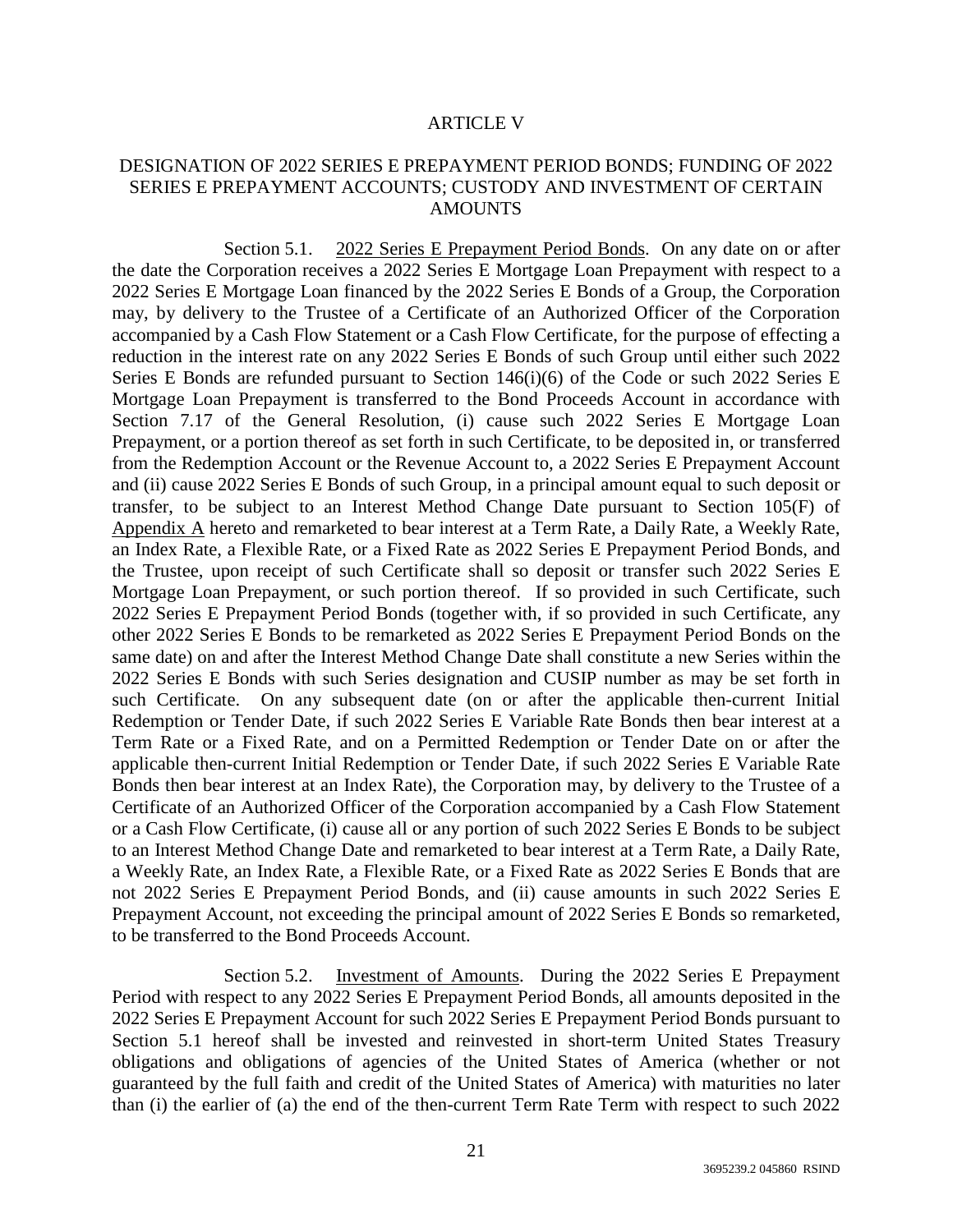Series E Prepayment Period Bonds (if such 2022 Series E Prepayment Period Bonds bear interest at the Term Rate) or (b) the maturity date of such 2022 Series E Prepayment Period Bonds, or (ii) such other date as may be set forth in a Certificate of an Authorized Officer of the Corporation delivered on the Interest Method Change Date, and will remain invested in such obligations while on deposit in the 2022 Series E Prepayment Account and the 2022 Series E Redemption Account.

Section 5.3. Deposits. (A) In order to permit amounts held by the Trustee under this Supplemental Resolution to be available for use at the time when needed, any amounts may, if and as directed in writing by the Corporation, be deposited in the corporate trust department of the Trustee which may honor checks and drafts on such deposit with the same force and effect as if it were not the Trustee. The Trustee shall allow and credit on such amounts at least such interest, if any, as it customarily allows upon similar funds of similar size and under similar conditions or as required by law.

(B) All amounts deposited by the Trustee pursuant to subsection (A) above shall be continuously and fully secured (a) by lodging with the Trustee as custodian, as collateral security, Investment Securities having a market value (exclusive of accrued interest) not less than the amount of such deposit, and (b) in such other manner as may then be required by applicable Federal or state laws and regulations regarding security for the deposit of public funds. It shall not be necessary, unless required by applicable law, for the Trustee to give security under this Section 5.3 for the deposit of any amounts which are held in trust and set aside by the Trustee for the payment of any 2022 Series E Bonds, or for the Trustee to give security for any moneys which shall be represented by obligations or certificates of deposit (of issuers other than the Trustee) purchased as an investment of such moneys.

(C) All amounts so deposited by the Trustee shall be credited to the particular 2022 Series E Account from which such amounts were derived.

Section 5.4. Investment of Certain Funds. (A) Subject to the provisions of Section 5.2 hereof and the right of the Corporation to direct the investment or deposit of funds hereunder, moneys in any 2022 Series E Account shall be continuously invested and reinvested or deposited and redeposited by the Trustee in the highest yield Investment Securities that may be reasonably known to the Trustee, or deposited and redeposited as provided in Section 5.3 hereof, with a view toward maximizing yield (with proper preservation of principal) and minimizing the instances of uninvested funds. The Corporation shall consult with the Trustee from time to time as to the investment of amounts in the 2022 Series E Accounts established or confirmed by this Supplemental Resolution. The Corporation shall (except as provided below) direct the Trustee in writing to invest and reinvest the moneys in any 2022 Series E Account in Investment Securities so that the maturity date or date of redemption at the option of the owner thereof shall coincide as nearly as practicable with (but in no event later than) the times at which moneys are needed to be expended. The Investment Securities purchased shall be held by the Trustee, or for its account as Trustee, and shall be deemed at all times to be part of such 2022 Series E Account, and the Trustee shall keep the Corporation advised as to the details of all such investments.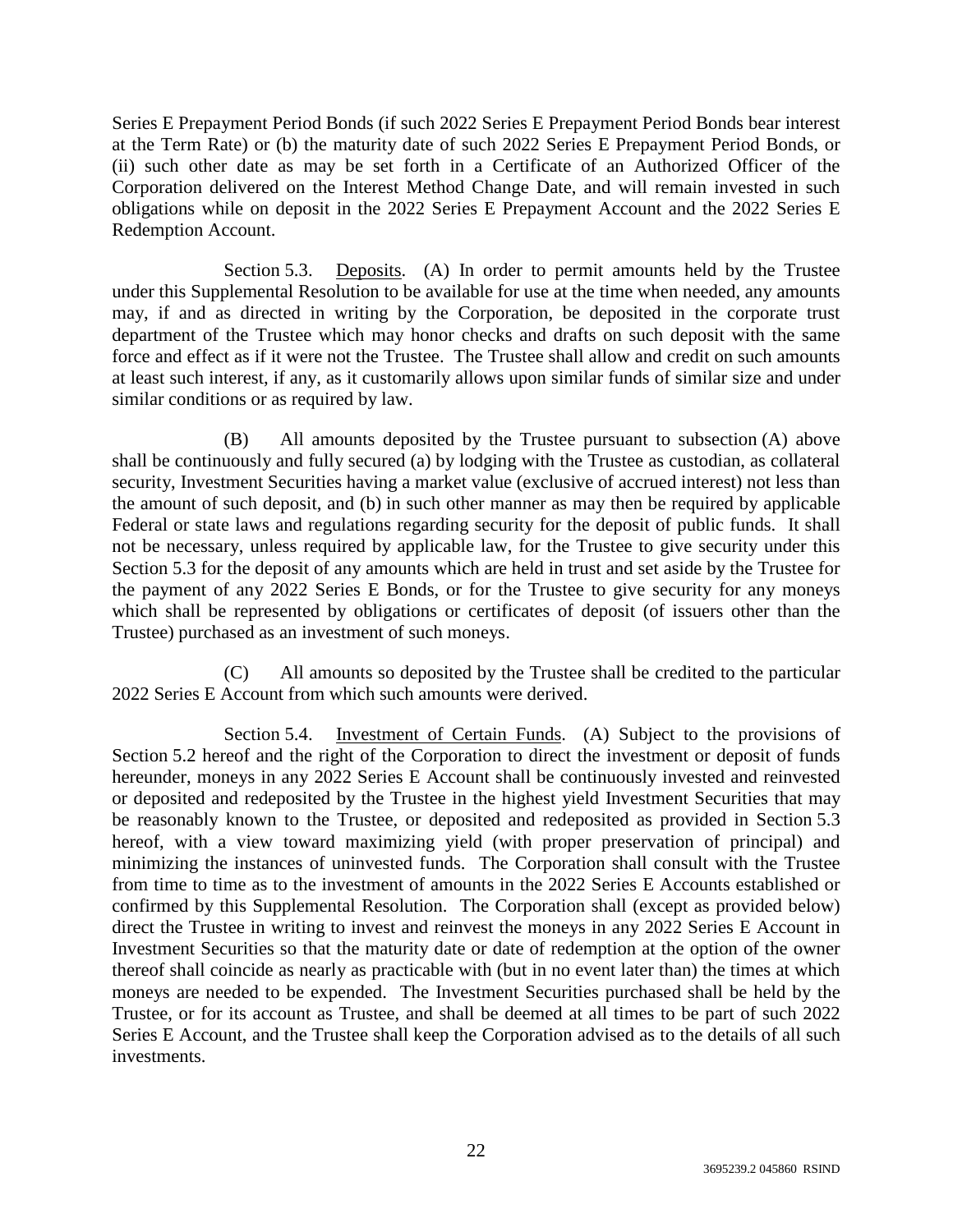(B) Investment Securities purchased as an investment of moneys in any 2022 Series E Account held by the Trustee under the provisions of this Supplemental Resolution shall be deemed at all times to be a part of such 2022 Series E Account but the income or interest earned and gains realized in excess of losses suffered by such 2022 Series E Account due to the investment thereof shall be deposited in the 2022 Series E Revenue Account or the applicable 2022 Series E Revenue Account or shall be credited as 2022 Series E Revenues to the 2022 Series E Revenue Account or the applicable 2022 Series E Revenue Account from time to time and reinvested, except as otherwise provided in Section 6.1(C) hereof, as the case may be, and except for interest income representing a recovery of the premium and accrued interest, if any, included in the purchase price of any Investment Security, which shall be retained in the particular 2022 Series E Account for which the Investment Security was purchased.

(C) To the extent permitted by law, the Trustee may commingle any amounts on deposit in the 2022 Series E Accounts held under this Supplemental Resolution for the purpose of purchasing Investment Securities. However, the Trustee shall maintain and keep separate accounts of such 2022 Series E Accounts at all times.

(D) The Trustee shall, at the written direction of the Corporation, sell at the best price obtainable, or present for redemption or exchange, any Investment Security purchased by it pursuant to this Supplemental Resolution whenever it shall be necessary in order to provide moneys to meet any payment or transfer from the 2022 Series E Account for which such investment was made. The Trustee shall advise the Corporation in writing, on or before the twentieth (20th) day of each calendar month, of all investments held for the credit of each 2022 Series E Account in its custody under the provisions of this Supplemental Resolution as of the end of the preceding month.

(E) Upon receipt of written instructions from an Authorized Officer of the Corporation, the Trustee shall exchange any coin or currency of the United States of America or Investment Securities held by it pursuant to this Resolution for any other coin or currency of the United States of America or Investment Securities of like amount.

Section 5.5. Valuation and Sale of Investments. (A) In computing the amount in any 2022 Series E Account, obligations purchased as an investment of moneys therein shall be valued at amortized value or if purchased at par, at par.

(B) Except as otherwise provided herein, the Trustee shall sell at the best price obtainable, or present for redemption, any Investment Security whenever it shall be requested in writing by an Authorized Officer of the Corporation to do so or whenever it shall be necessary in order to provide moneys to meet any payment or transfer from any 2022 Series E Account held by it. An Investment Security may be credited on a pro rata basis to more than one 2022 Series E Account and need not be sold in order to provide for the transfer of amounts from one 2022 Series E Account to another.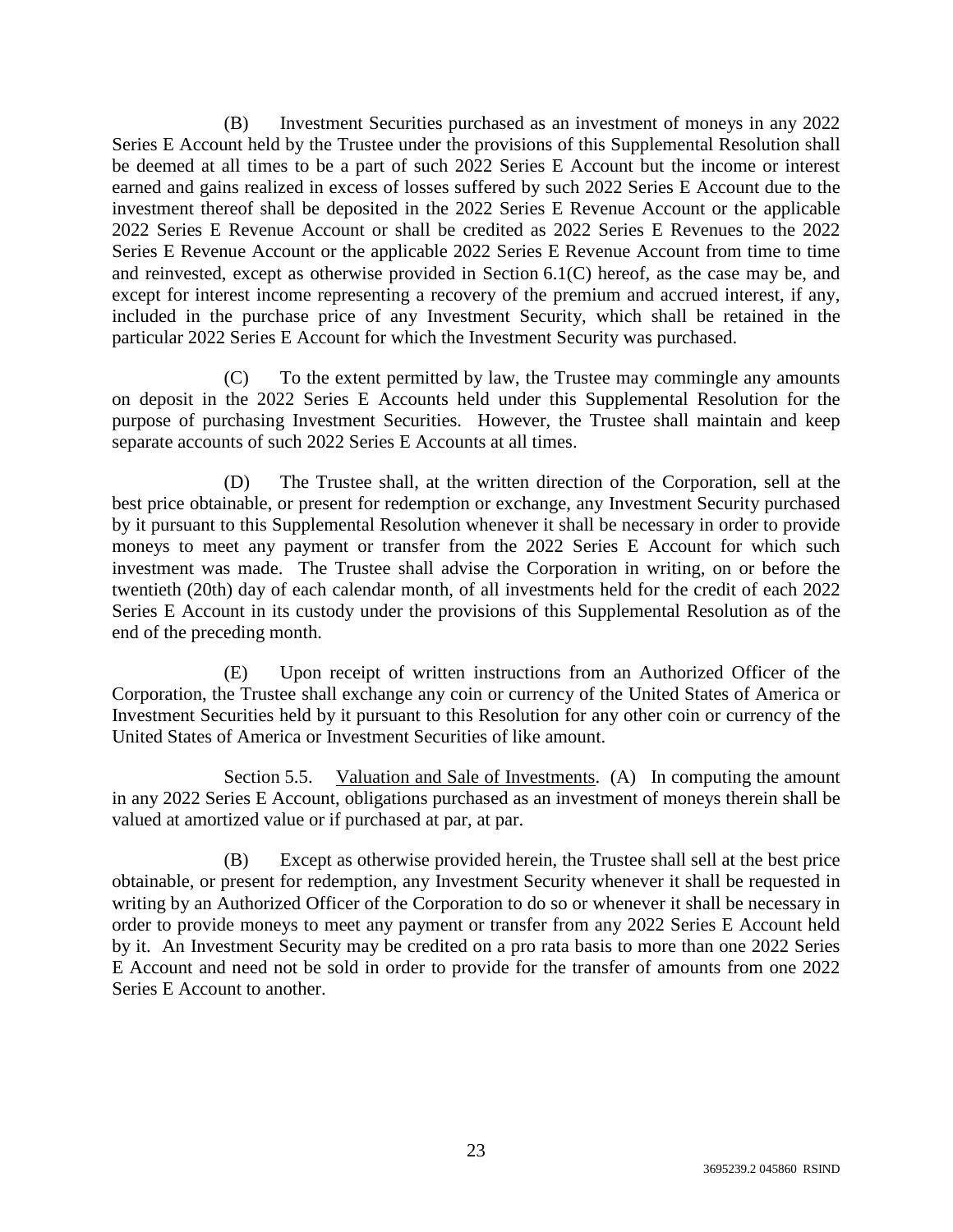### ARTICLE VI

## 2022 SERIES E ACCOUNTS

Section 6.1. Establishment of 2022 Series E Accounts. (A)(i) The provisions of this Article VI shall apply only to a Group of 2022 Series E Prepayment Period Bonds, and whenever in this Article VI there is reference to "2022 Series E Pledged Receipts" and "2022 Series E Revenues", such reference shall relate to only those 2022 Series E Pledged Receipts and 2022 Series E Revenues derived from the 2022 Series E Accounts related to such Group of 2022 Series E Prepayment Period Bonds.

(ii) The Corporation hereby establishes the following special trust accounts for a Group of 2022 Series E Prepayment Period Bonds:

- (1) 2022 Series E Prepayment Account;
- (2) 2022 Series E Revenue Account; and
- (3) 2022 Series E Redemption Account.

(B) All 2022 Series E Accounts shall be held and maintained by the Trustee separate from any other funds and accounts established and maintained pursuant to the General Resolution and this Supplemental Resolution and shall be identified by the Corporation and the Trustee according to the designations herein provided in such manner as to distinguish such 2022 Series E Accounts from the accounts established by the Corporation for any other of its obligations. The Corporation may establish sub-accounts within each 2022 Series E Account to the extent consistent with the General Resolution and this Supplemental Resolution. All moneys or securities held by the Trustee pursuant to this Supplemental Resolution shall be held in trust and applied only in accordance with the provisions of this Supplemental Resolution, the Act and other applicable law.

(C) Earnings on a 2022 Series E Account required to be deposited into the Rebate Fund shall be deposited, at least as frequently as the end of each fifth (5th) Bond Year and at the time that the last 2022 Series E Bond is discharged, into the Rebate Fund, and earnings on such 2022 Series E Account not required to be deposited into the Rebate Fund shall be deposited, as realized, into the 2022 Series E Revenue Account.

(D) At the time no 2022 Series E Prepayment Period Bonds are Outstanding, the Corporation shall, upon written direction set forth in a Certificate of an Authorized Officer of the Corporation, transfer from the 2022 Series E Prepayment Account, the 2022 Series E Revenue Account and the 2022 Series E Redemption Account into any Account established under the General Resolution any amounts remaining in the 2022 Series E Prepayment Account, the 2022 Series E Revenue Account, and the 2022 Series E Redemption Account, respectively, as set forth in such Certificate, free and clear of the pledge and lien of this Supplemental Resolution.

Section 6.2. 2022 Series E Prepayment Account. (A) There shall be deposited in the 2022 Series E Prepayment Account the amounts required to be deposited therein pursuant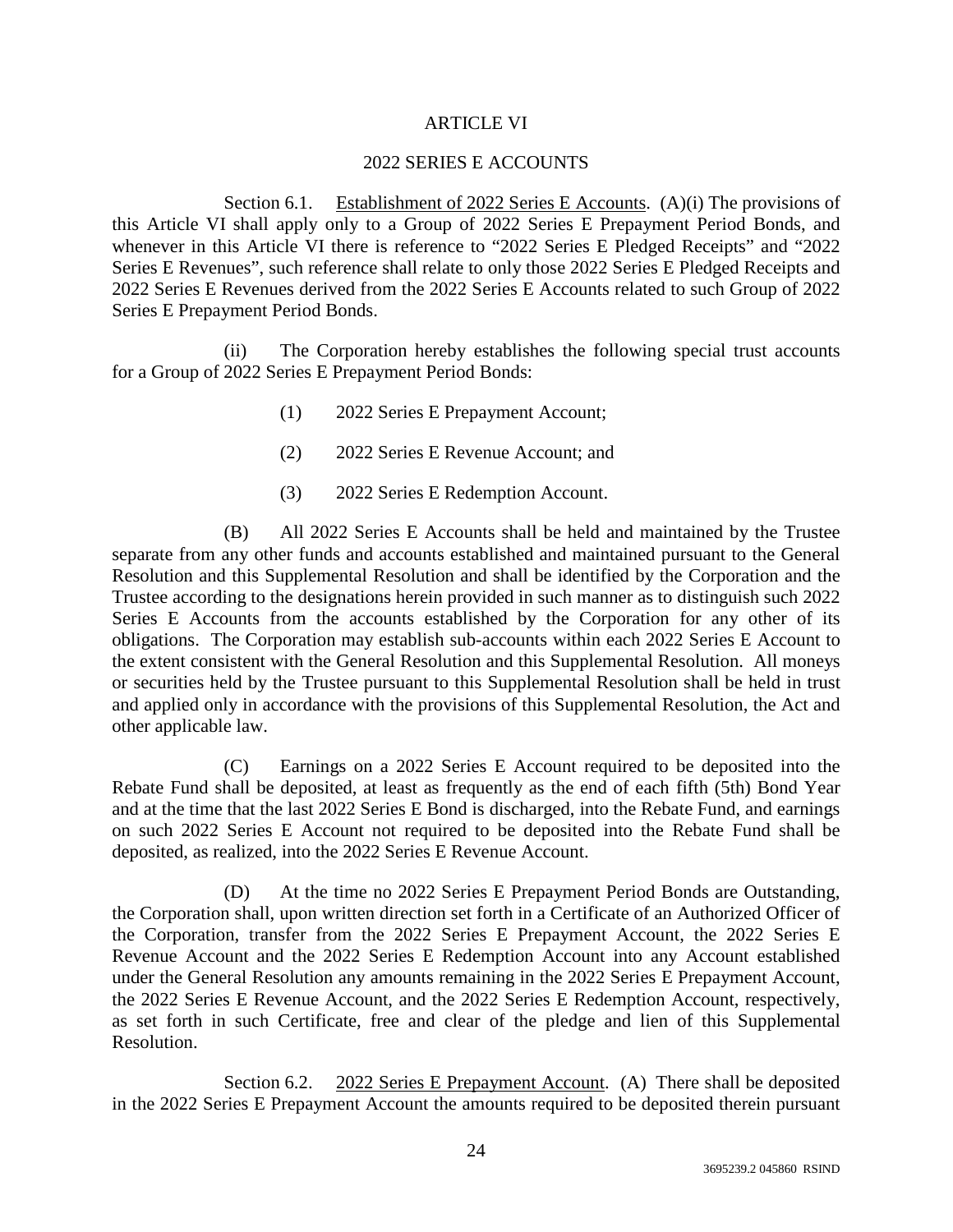to Section 5.1 of this Supplemental Resolution and any other amounts determined by the Corporation to be deposited therein from time to time.

(B) Amounts in the 2022 Series E Prepayment Account shall be expended only (i) to purchase or redeem 2022 Series E Bonds as described herein, (ii) to pay principal of and interest on the 2022 Series E Prepayment Period Bonds when due, to the extent amounts in the 2022 Series E Revenue Account, the Revenue Account established pursuant to the General Resolution and the 2022 Series E Redemption Account are insufficient for such purpose, (iii) to make a transfer of funds to the Bond Proceeds Account established pursuant to the General Resolution, or to the Corporation, as described in subsection (D) below, and (iv) to make a transfer of funds to the Bond Proceeds Account as provided in Section 5.1

Notwithstanding the foregoing, in the case of any withdrawal pursuant to this subsection (B), the Corporation may not withdraw money from the 2022 Series E Prepayment Account unless: (i) the Corporation delivers to the Trustee a Cash Flow Statement or a Cash Flow Certificate and (ii) the amount remaining in the 2022 Series E Prepayment Account and the 2022 Series E Redemption Account after a withdrawal is at least equal to the principal amount of the 2022 Series E Prepayment Period Bonds.

(C) At least one (1) day prior to each Interest Payment Date, the Corporation shall deliver to the Trustee a Certificate of an Authorized Officer of the Corporation setting forth the amounts, if any, necessary and available to pay the principal of and interest on a Group of 2022 Series E Prepayment Period Bonds from the amount on deposit in the 2022 Series E Prepayment Account, after taking into account the amount on deposit for such use in the 2022 Series E Revenue Account and the Revenue Account. On each Interest Payment Date the Trustee shall transfer the amounts so stated to the 2022 Series E Revenue Account.

(D) Subject to subsection (B) above, (i) on any date on or after the date the Trustee gives notice, pursuant to Section 6.5 of the General Resolution, of the redemption of a principal amount of 2022 Series E Prepayment Period Bonds, the Corporation may direct the Trustee in writing to transfer amounts in the related 2022 Series E Prepayment Account, not exceeding such principal amount, to the Bond Proceeds Account or to the Corporation (free and clear of the pledge and lien of this Supplemental Resolution), whereupon the Trustee shall comply with such direction of the Corporation.

(E) At any time the Corporation may direct the Trustee in writing to transfer amounts in the 2022 Series E Prepayment Account to the 2022 Series E Redemption Account or to apply such amounts directly to the redemption, purchase or retirement of 2022 Series E Prepayment Period Bonds in accordance with their terms and the provisions hereof and of Article VI of the General Resolution, whereupon the Trustee shall comply with such direction of the Corporation.

Section 6.3. 2022 Series E Revenue Account; Debt Service. (A) The Corporation shall cause all 2022 Series E Pledged Receipts to be deposited promptly with the Trustee in the 2022 Series E Revenue Account. There shall also be deposited in the 2022 Series E Revenue Account any other amounts required to be deposited therein pursuant to this Supplemental Resolution.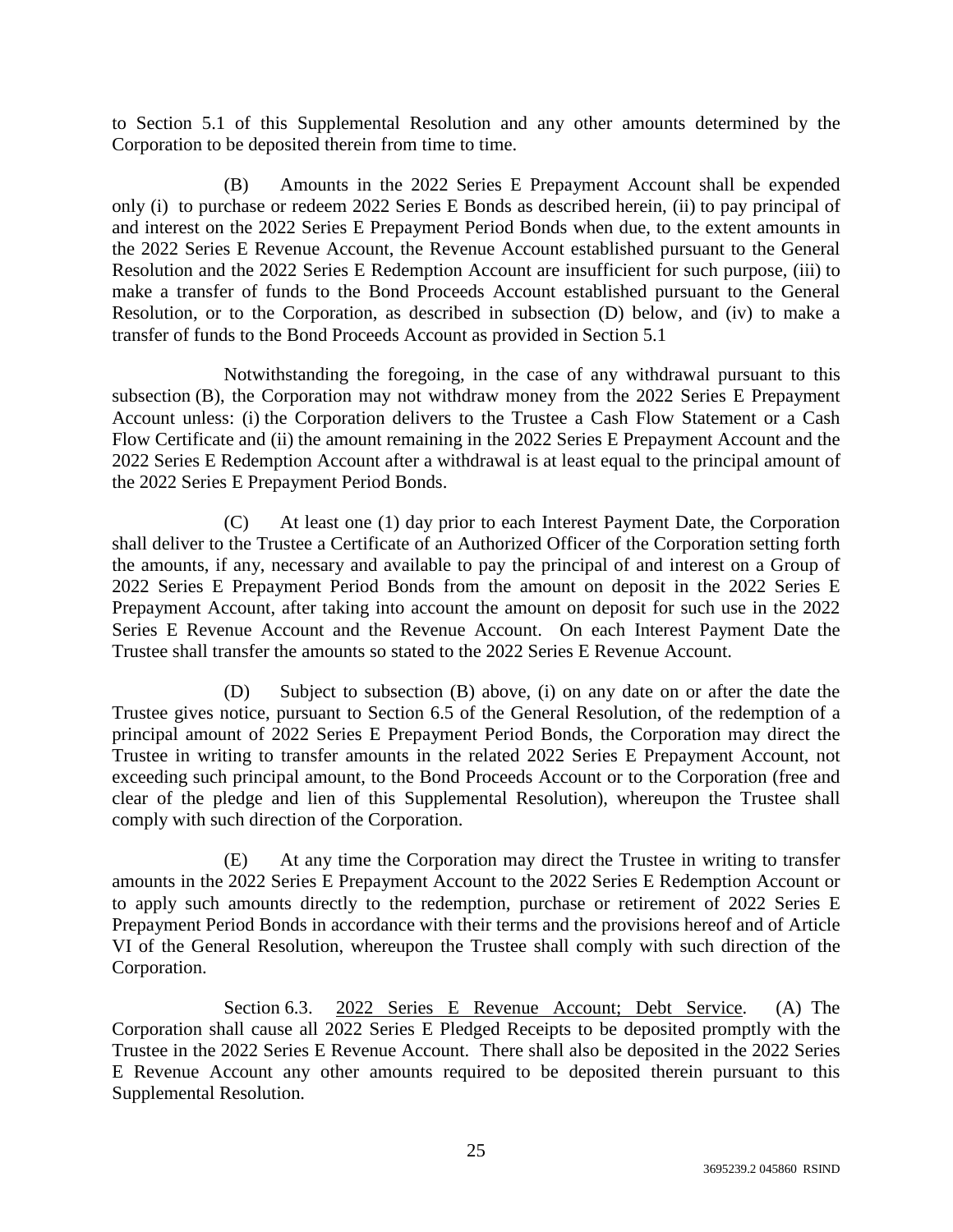(B) On or before each Interest Payment Date for 2022 Series E Prepayment Period Bonds of a Group, the Trustee shall pay, from the sources described below and in the order of priority indicated, the amounts required for the payment of the Principal Installments, if any, and interest due on Outstanding 2022 Series E Prepayment Period Bonds of such Group on such date, and on or before the Redemption Date or date of purchase (but not with respect to any purchase pursuant to the Mandatory Purchase Provision), the amounts required for the payment of accrued interest on Outstanding 2022 Series E Prepayment Period Bonds of such Group to be redeemed or purchased on such date, unless the payment of such accrued interest shall be otherwise provided for, as follows:

(1) first, from the 2022 Series E Revenue Account, and to the extent the moneys therein are insufficient for said purpose,

(2) second, from the Revenue Account established pursuant to the General Resolution, and to the extent the moneys therein are insufficient for said purpose,

(3) third, from the 2022 Series E Redemption Account, and to the extent the moneys therein are insufficient for said purpose,

(4) fourth, from the 2022 Series E Prepayment Account, and to the extent the moneys therein are insufficient for said purpose,

(5) fifth, from any other moneys held by the Trustee under the General Resolution and available for such purpose.

(C) On each Interest Payment Date, the Trustee shall deliver to the Corporation a Certificate of an Authorized Officer of the Trustee containing a statement which sets forth, as of such date, the amount remaining in the 2022 Series E Revenue Account as of such date after deducting all payments required to have been made pursuant to subsection (B) of this Section 6.3 and the amount, if any, required to be transferred to the Trustee and the Corporation in order to satisfy the requirement of this Section 6.3. Concurrently with the delivery of such Certificate, the Trustee shall transfer from the 2022 Series E Revenue Account (after providing for all payments required to have been made pursuant to subsection (B) of this Section 6.3) (i) first, if so directed by the Corporation, to the Trustee, an amount equal to the Trustee's unpaid fees and expenses, and (ii) second, to the entities providing Investment Securities with respect to the Initial 2022 Series E Accounts or any arrangements or agreements with respect thereto, amounts equal to the fees due and payable on or before the next succeeding Interest Payment Date to such entities, as designated in a Certificate of an Authorized Officer of the Corporation. The amount remaining after making the transfers or payments required hereinbefore shall be retained in the 2022 Series E Revenue Account.

(D) Notwithstanding any other provision of this Section 6.3 to the contrary, the Trustee may at any time make transfers from the 2022 Series E Revenue Account, upon the written direction of an Authorized Officer of the Corporation, to the 2022 Series E Redemption Account for the purposes of the 2022 Series E Redemption Account. No such transfer shall be made, however, unless there is on deposit in the 2022 Series E Revenue Account after such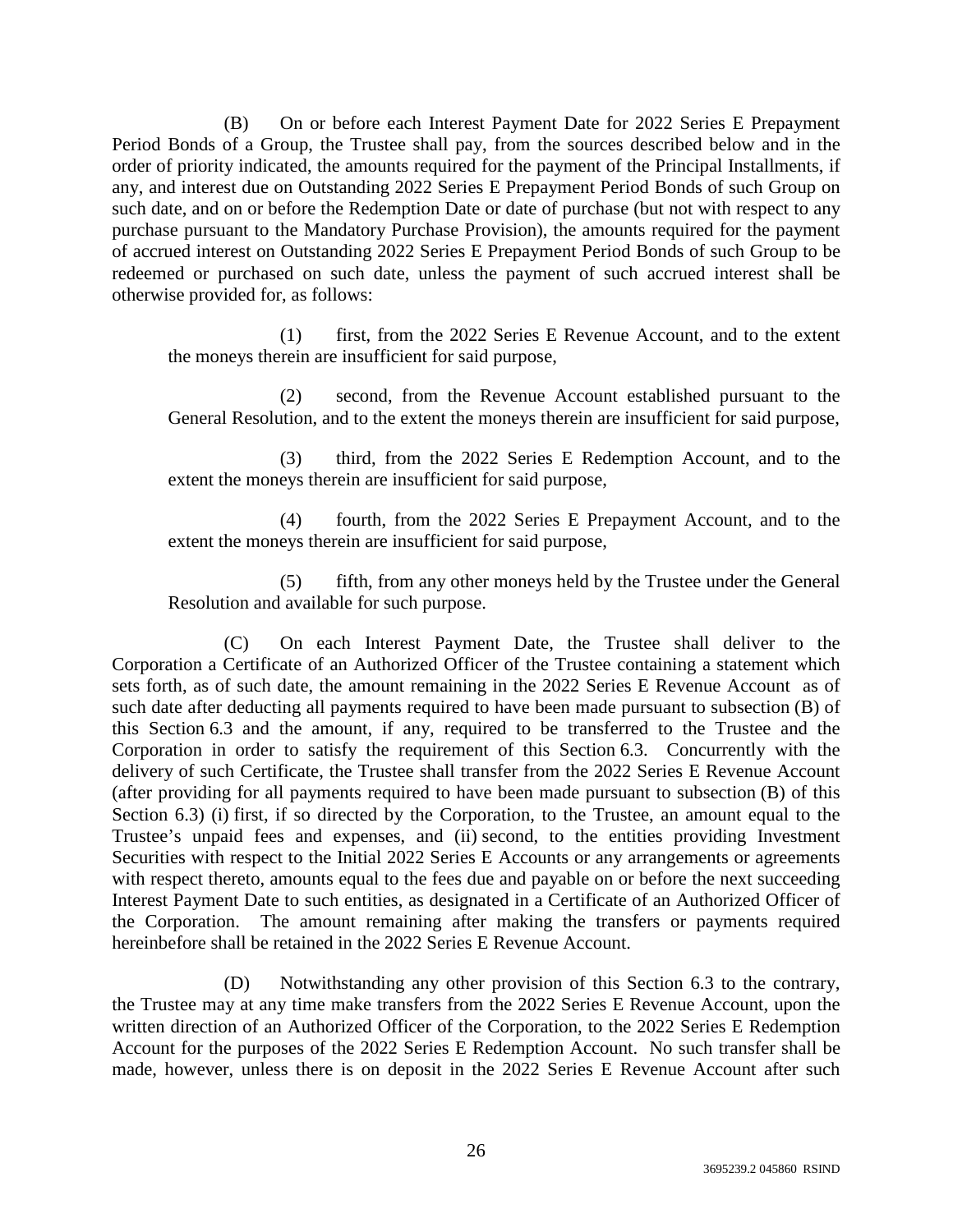transfer an amount equal to the Debt Service accrued on all Outstanding 2022 Series E Prepayment Period Bonds as of the date of such transfer.

(E) Notwithstanding any other provision of this Section 6.3 to the contrary, no payments shall be required to be made into the 2022 Series E Revenue Account so long as the amount on deposit therein shall be sufficient to pay all Outstanding 2022 Series E Prepayment Period Bonds in accordance with their terms, and any 2022 Series E Revenues thereafter received by the Corporation shall be deposited in the Revenue Account.

Section 6.4. 2022 Series E Redemption Account. (A) There shall be deposited in the 2022 Series E Redemption Account any amounts which are required to be deposited therein pursuant to this Supplemental Resolution and any other amounts available therefor and determined by the Corporation to be deposited therein. The Trustee shall apply amounts from the sources described in subsection (C) of this Section 6.4 equal to amounts so deposited in the 2022 Series E Redemption Account to the purchase or redemption of 2022 Series E Prepayment Period Bonds at the times and in the manner provided in this Section 6.4 and Article VI of the General Resolution.

(B) At any time before the forty-fifth (45th) day prior to the day upon which 2022 Series E Prepayment Period Bonds of a Group are to be paid or redeemed from such amounts, the Trustee shall, if so directed in writing by the Corporation, apply amounts from the sources described in subsection (C) of this Section 6.4 equal to amounts in the 2022 Series E Redemption Account to the purchase of any 2022 Series E Prepayment Period Bonds of such Group in lieu of redemption. The Trustee shall purchase 2022 Series E Prepayment Period Bonds of such Group at such times, for such prices, in such amounts and in such manner as the Corporation shall from time to time direct. The purchase price paid by the Trustee (excluding accrued interest but including any brokerage and other charges) for any 2022 Series E Prepayment Period Bond purchased shall not exceed the Redemption Price of such 2022 Series E Prepayment Period Bond. In the event the Trustee is able to purchase 2022 Series E Prepayment Period Bonds of such Group at a price less than the Redemption Price at which 2022 Series E Prepayment Period Bonds of such Group were to be redeemed, then, after the payment by the Trustee of the purchase price of 2022 Series E Prepayment Period Bonds of such Group and after payment of any amounts due on the Redemption Date following such purchase, the Trustee shall pay an amount not greater than the difference between the amount of such purchase price and the amount of such Redemption Price to, or at the direction of, the Corporation.

(C) On or before a Redemption Date or date of purchase of a Group of 2022 Series E Prepayment Period Bonds pursuant to subsection (B) of this Section 6.4, the Trustee shall pay, from the sources described below and in the order of priority indicated, the amounts required for the payment of the principal of Outstanding 2022 Series E Prepayment Period Bonds of such Group to be redeemed or purchased and cancelled on such date, as follows:

(1) first, from the 2022 Series E Redemption Account, and to the extent the moneys therein are insufficient for such purpose,

(2) second, from the 2022 Series E Revenue Account, and to the extent the moneys therein are insufficient for such purpose,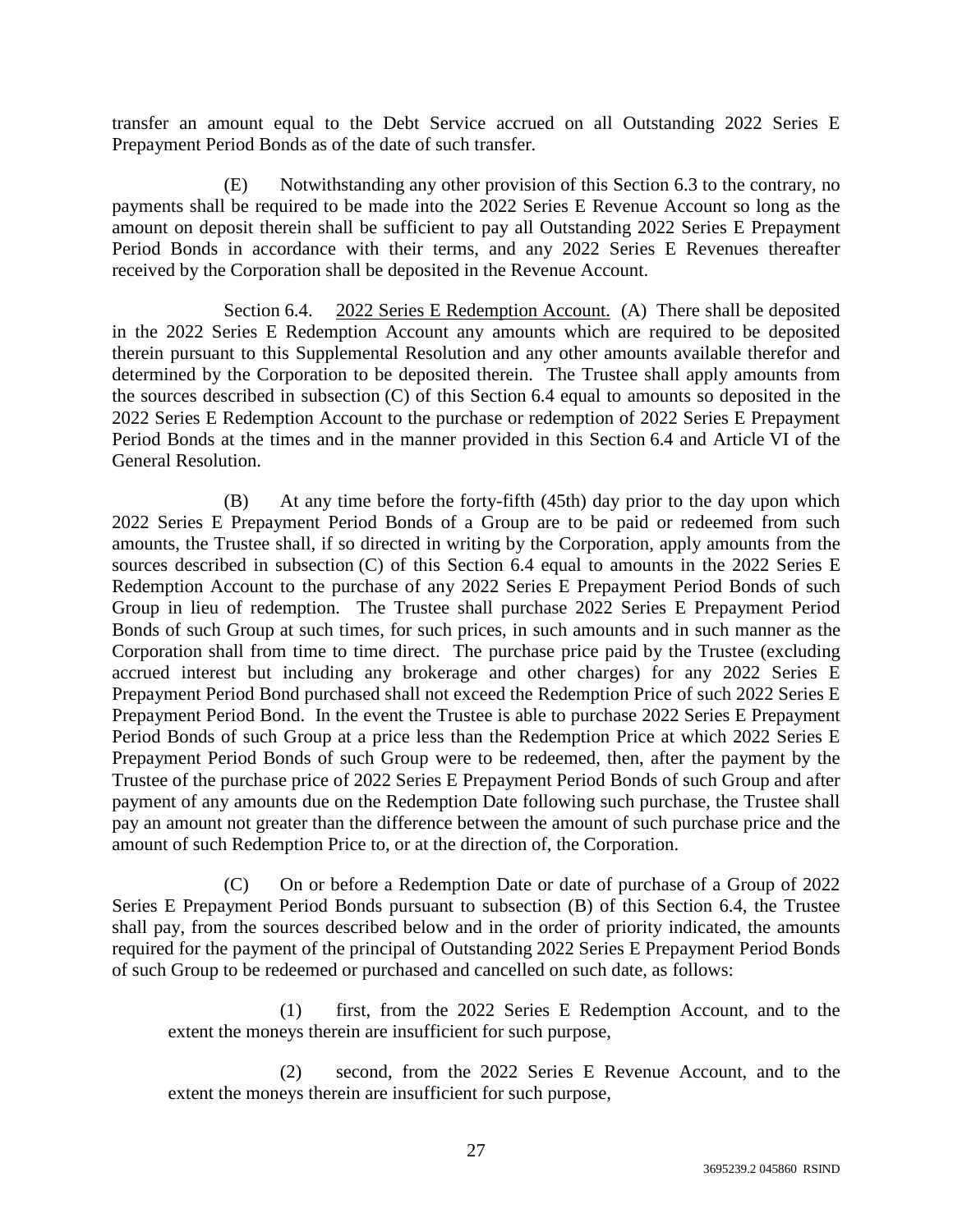(3) third, from the 2022 Series E Prepayment Account, and to the extent the moneys therein are insufficient for such purpose,

(4) fourth, from the Revenue Account established pursuant to the General Resolution, and to the extent the moneys therein are insufficient for such purpose,

(5) fifth, from any other moneys held by the Trustee under the General Resolution and available for such purpose.

Except as otherwise specifically provided herein, the Trustee shall have no obligation to purchase or attempt to purchase 2022 Series E Prepayment Period Bonds of a Group at a price below par or at any other price and any arm's-length purchase by the Trustee shall conclusively be deemed fair and reasonable.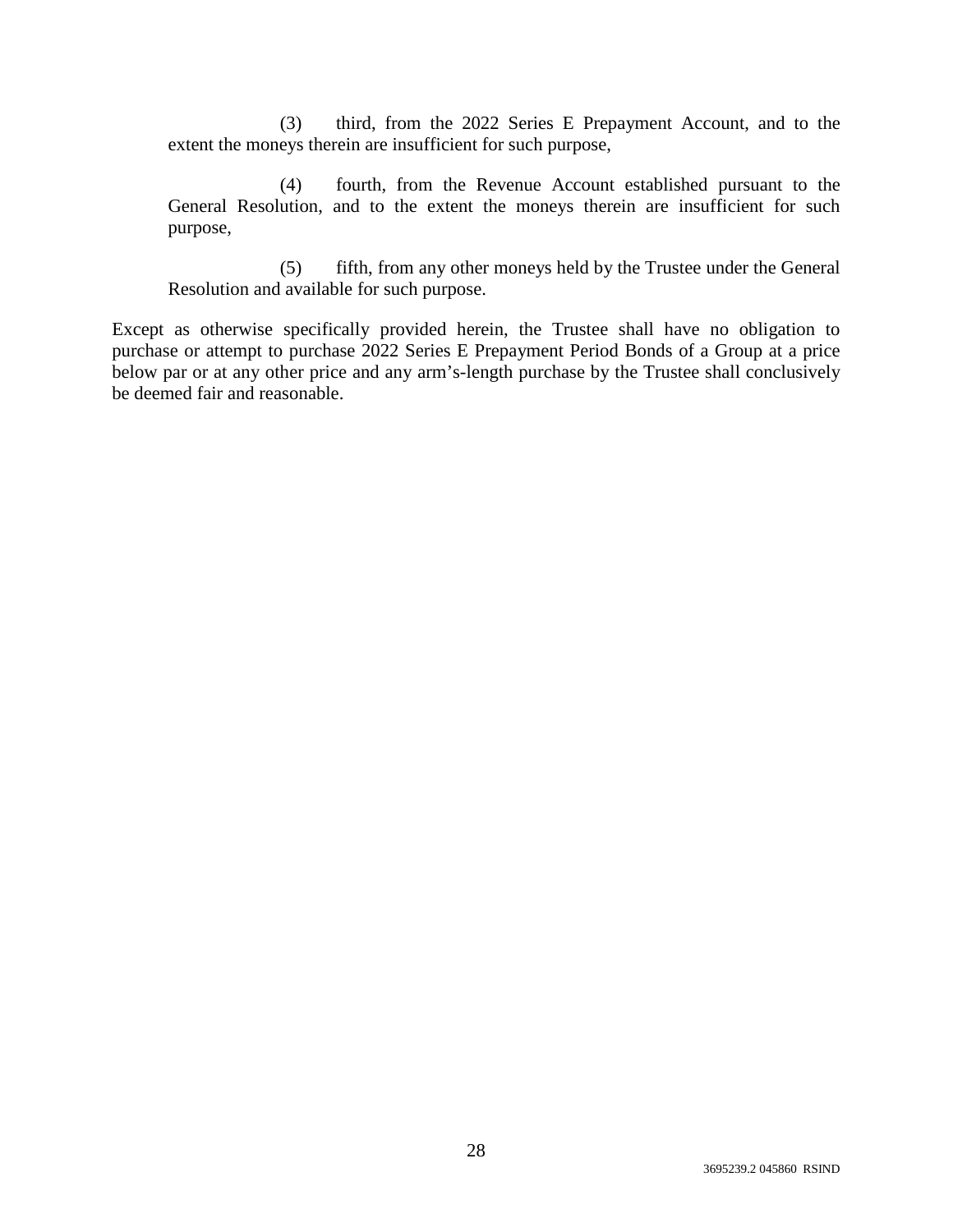### ARTICLE VII

#### FORM

Section 7.1. Form of 2022 Series E Bonds. Subject to the provisions of the General Resolution, and except as provided in Section 2.3(D) hereof with respect to 2022 Series E Variable Rate Bond, the 2022 Series E Bonds of each Series shall be in substantially the following form, with necessary and appropriate variations, omissions and insertions as permitted by the General Resolution and this Supplemental Resolution (including, but not limited to, variations, omissions and insertions necessary in connection with the remarketing of one or more Series of 2022 Series E Variable Rate Bonds as 2022 Series E Prepayment Period Bonds or otherwise):

#### (FORM OF REGISTERED BOND)

No. E-R-<br>
CUSIP:

### NEW YORK CITY HOUSING DEVELOPMENT CORPORATION MULTI-FAMILY HOUSING REVENUE BOND, 2022 SERIES E

MATURITY DATE:

REGISTERED OWNER: Cede & Co. INITIAL DATE:

PRINCIPAL AMOUNT: [INTEREST RATE:]

NEW YORK CITY HOUSING DEVELOPMENT CORPORATION (herein sometimes called the "Corporation"), a corporate governmental agency, constituting a public benefit corporation, created and existing under and pursuant to the laws of the State of New York (herein sometimes called the "State"), acknowledges itself indebted to, and for value received, hereby promises to pay, solely from the sources hereinafter provided, to the REGISTERED OWNER (as set forth above), upon presentation and surrender of this bond at the corporate trust office in the City of New York, New York of the Trustee hereinafter mentioned on the MATURITY DATE (unless redeemed prior thereto as hereinafter provided), the PRINCIPAL AMOUNT specified above, and to pay, solely from said sources, interest thereon from the most recent Interest Payment Date to which interest has been paid, or, if no interest has been paid, from the INITIAL DATE specified above, until the earlier of the maturity or redemption of this bond, [initially]<sup>\*</sup> at the per annum INTEREST RATE specified above, payable on the dates, as determined in accordance with the provisions of the hereinafter defined Resolutions. Both the principal of and the interest on this bond are payable in any coin or currency of the United States of America which, on the respective dates of payment thereof, shall be legal tender for the payment of public and private debts. Payment of the interest on this bond on any Interest Payment Date will be made to the person appearing on the bond registration books of the

<sup>\*</sup> For 2022 Series E Bonds other than the 2022 Series E Pass-Through Term Bonds.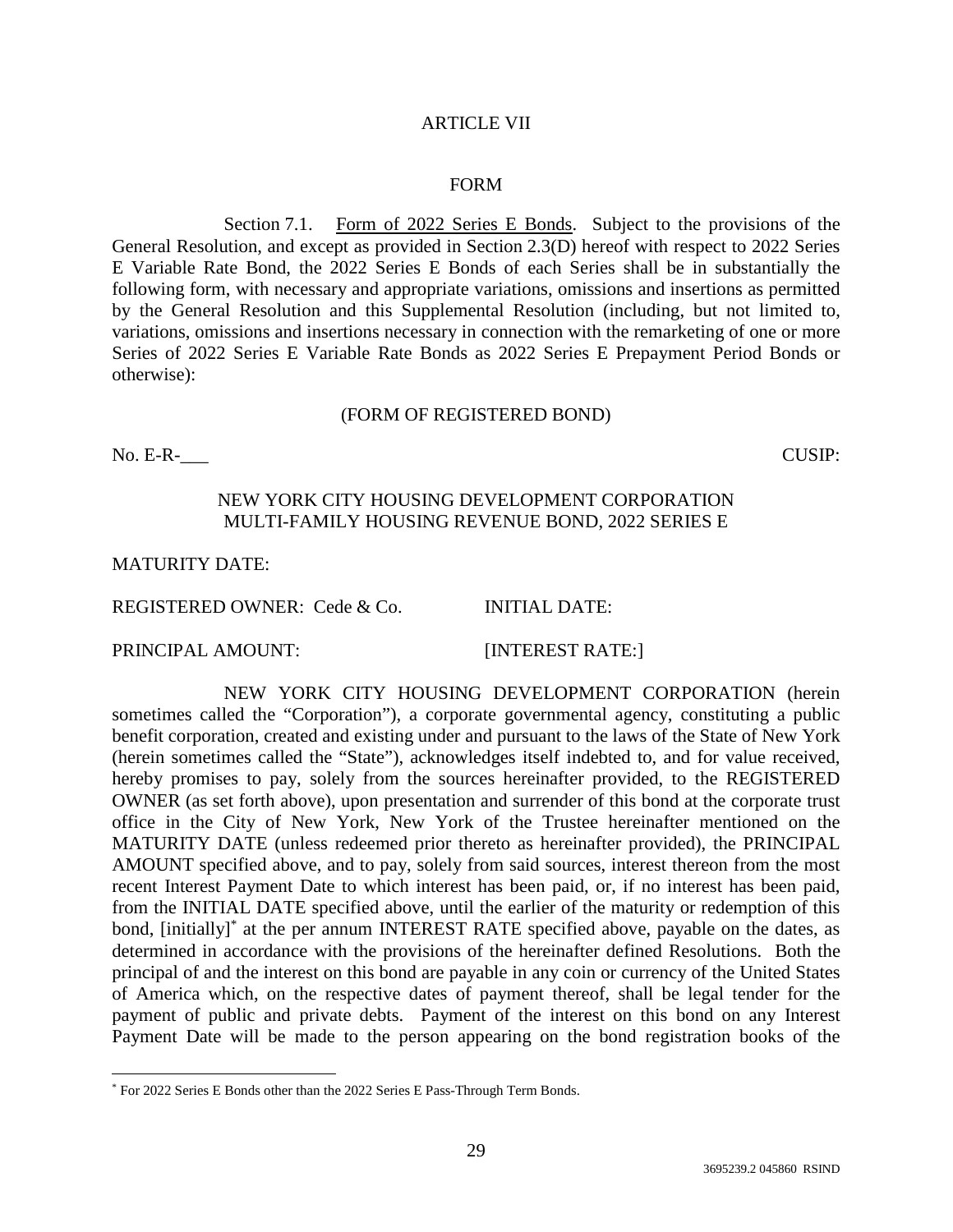Corporation as the registered owner hereof as of the fifteenth (15th) day next preceding such Interest Payment Date, such interest to be paid by check or draft mailed to the registered owner at such registered owner's address.

This bond is one of the bonds of a duly authorized issue of bonds in the aggregate principal amount of \$[\_\_\_\_\_\_\_\_\_\_\_\_], designated "Multi-Family Housing Revenue Bonds, 2022 Series E" (herein called the "2022 Series E Bonds"), authorized to be issued under and pursuant to the "New York City Housing Development Corporation Act", Article XII of the Private Housing Finance Law (Chapter 44-b of the Consolidated Laws of the State of New York, as amended) (the "Act") and a resolution of the Corporation adopted on July 27, 1993, as amended, and entitled: "Multi-Family Housing Revenue Bonds Bond Resolution" (herein called the "General Resolution") and a supplemental resolution of the Corporation adopted on [\_\_\_\_\_\_\_\_\_] and entitled: "Three Hundred Fortieth Supplemental Resolution Authorizing the Issuance of Multi-Family Housing Revenue Bonds, 2022 Series E" (herein called the "Three Hundred Fortieth Supplemental Resolution"; the Three Hundred Fortieth Supplemental Resolution and the General Resolution being collectively herein called the "Resolutions"), for the purpose of providing the Corporation with moneys to finance the 2022 Series E Existing Subordinate Mortgage Loans and to refund the Prior Bonds (each such term as defined in the Three Hundred Fortieth Supplemental Resolution). Upon the terms and conditions prescribed by the General Resolution, bonds in addition to the 2022 Series E Bonds may be issued by the Corporation on a parity with or subordinate to the 2022 Series E Bonds for the purposes described in the General Resolution. Any capitalized term used herein and not otherwise defined shall have the same meaning as set forth in the Resolutions, unless the context otherwise requires.

As provided in the Resolutions, the 2022 Series E Bonds issued pursuant to the Resolutions may bear interest at different rates, mature at different times and, subject to the provisions thereof, may otherwise vary. All Bonds issued and to be issued under the General Resolution are and will be equally secured by the pledges and covenants made therein except as otherwise expressly provided or permitted in the Resolutions. Copies of the Resolutions are on file at the office of the Corporation and at the corporate trust office of The Bank of New York Mellon, as trustee under the Resolutions (herein called the "Trustee"), in the Borough of Manhattan, City and State of New York, and reference to the Resolutions and any and all supplements thereto and modifications and amendments thereof and to the Act is made for a description of the pledges and covenants securing the 2022 Series E Bonds, the nature, extent and manner of enforcement of such pledges, the rights and remedies of the registered owners of the 2022 Series E Bonds with respect thereto and the terms and conditions upon which the 2022 Series E Bonds have been issued and may be issued thereunder. Upon certain conditions contained in the Resolutions, the provisions thereof may be discharged and satisfied prior to the maturity of the 2022 Series E Bonds. To the extent and in the manner permitted by the terms of the General Resolution, the provisions of the General Resolution or any resolution amendatory thereof or supplemental thereto may be modified or amended by the Corporation, with the written consent of the owners of at least two-thirds in principal amount of the Bonds then Outstanding, and, in case less than all of the Bonds would be affected thereby, with such consent of the owners of at least two-thirds in principal amount of the Bonds so affected then Outstanding. If such modification or amendment will by its terms not take effect so long as any Bonds of any specified series and maturity remain Outstanding, however, the consent of the owners of such Bonds shall not be required. In addition, to the extent and in the manner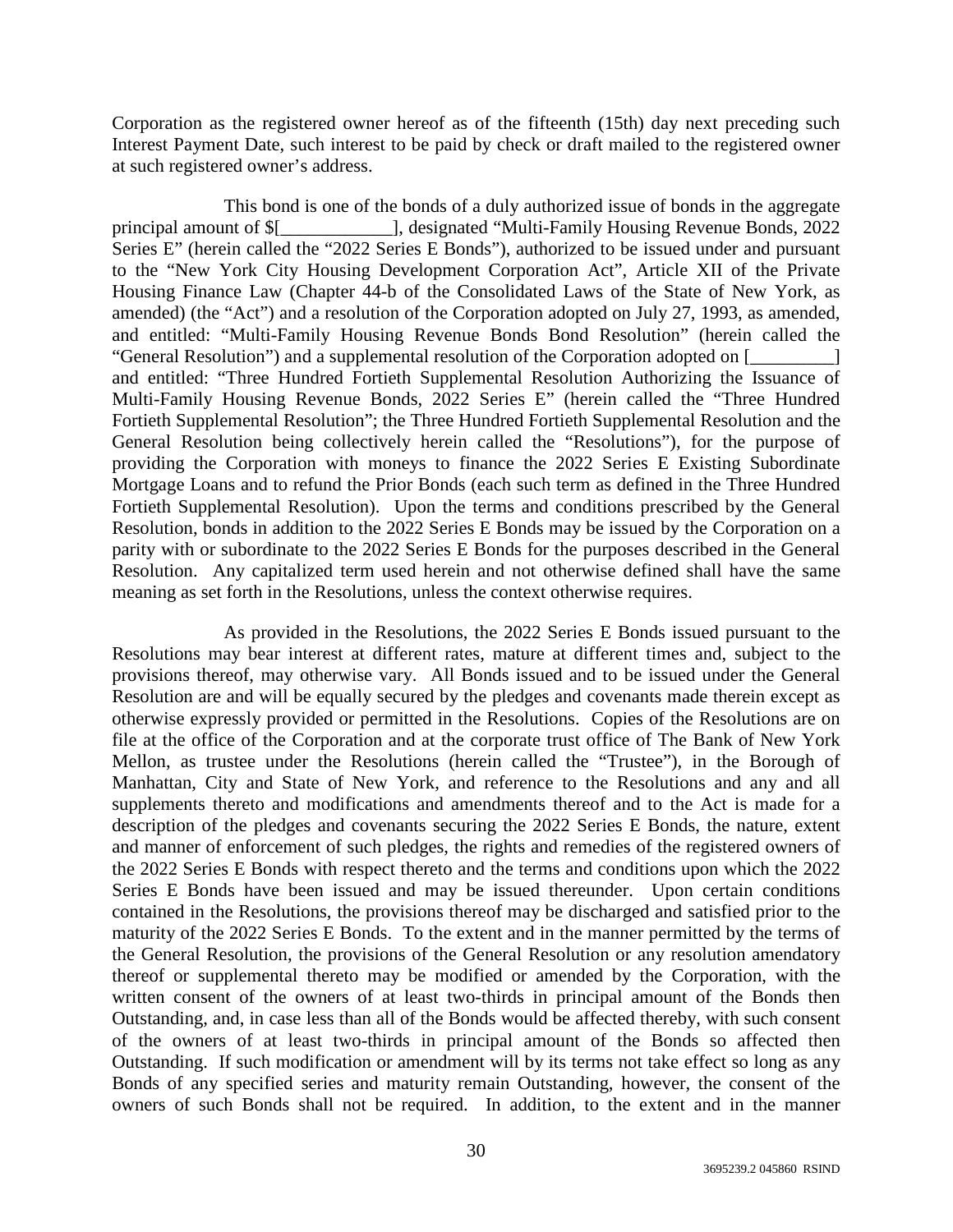permitted by the terms of the General Resolution, the supplemental resolution authorizing the issuance of the 2022 Series E Bonds may, if no Bonds other than the 2022 Series E Bonds are thereby affected, be modified or amended by the Corporation, with the written consent of the owners of at least two-thirds in principal amount of the 2022 Series E Bonds then Outstanding. The owner of this 2022 Series E Bond shall have no right to enforce the provisions of the Resolutions, to institute action to enforce the provisions of the Resolutions or to institute, appear in or defend any suit or other proceeding with respect thereto, except as provided in the Resolutions. Upon the occurrence of certain events, on the conditions, in the manner and with the effect set forth in the General Resolution, the principal of all the Bonds issued thereunder and then Outstanding, together with interest accrued thereon, may become or may be declared due and payable before the maturity thereof.

[Under certain circumstances described in the Resolutions, the interest rate on this 2022 Series E Bond may be changed to a Daily Rate, a Weekly Rate, an Index Rate, a Term Rate, a Flexible Rate, or a Fixed Rate, and after any such change, back to a Daily Rate, Weekly Rate, Index Rate, Flexible Rate, Term Rate or Fixed Rate.]\*

This bond is transferable, as provided in the Resolutions, only upon the books of the Corporation kept for that purpose at the office of the Trustee by the registered owner hereof in person or by such registered owner's attorney duly authorized in writing, upon surrender of this bond together with a written instrument of transfer satisfactory to the Trustee duly executed by the registered owner or such registered owner's attorney duly authorized in writing, and thereupon a new fully registered 2022 Series E Bond or Bonds in the same aggregate principal amount and of the same maturity and interest rate, shall be issued to the transferee in exchange therefor as provided in the General Resolution and upon the payment of the charges, if any, therein prescribed. The Corporation and the Trustee for this bond may treat and consider the person in whose name this bond is registered as the absolute owner hereof for the purpose of receiving payment of, or on account of, the principal or Redemption Price, if any, hereof and interest due hereon and for all other purposes whatsoever.

[The 2022 Series E Bonds (other than the 2022 Series E Bonds maturing on ) are issuable solely in fully registered form in the denomination of \$5,000 each or in denominations of any whole multiple thereof during a Fixed Rate Period.][The 2022 Series E Bonds maturing on \_\_\_\_\_\_ are issuable solely in fully registered form in the denomination of \$1 each or in denominations of any whole multiple thereof.] Subject to the conditions and upon the payment of the charges, if any, contained in the Resolutions, 2022 Series E Bonds, upon surrender thereof at the corporate trust office of the Trustee with a written instrument of transfer satisfactory to the Trustee, duly executed by the registered owner or such registered owner's attorney duly authorized in writing, may, at the option of the registered owner thereof, be exchanged for an equal aggregate principal amount of 2022 Series E Bonds, of any other authorized denominations, of the same maturity, interest rate and CUSIP number.

This bond and the issue of which it forms a part are special revenue obligations of the Corporation payable solely out of the revenues and assets pledged therefor pursuant to the

<sup>\*</sup> For 2022 Series E Bonds other than the 2022 Series E Pass-Through Term Bonds.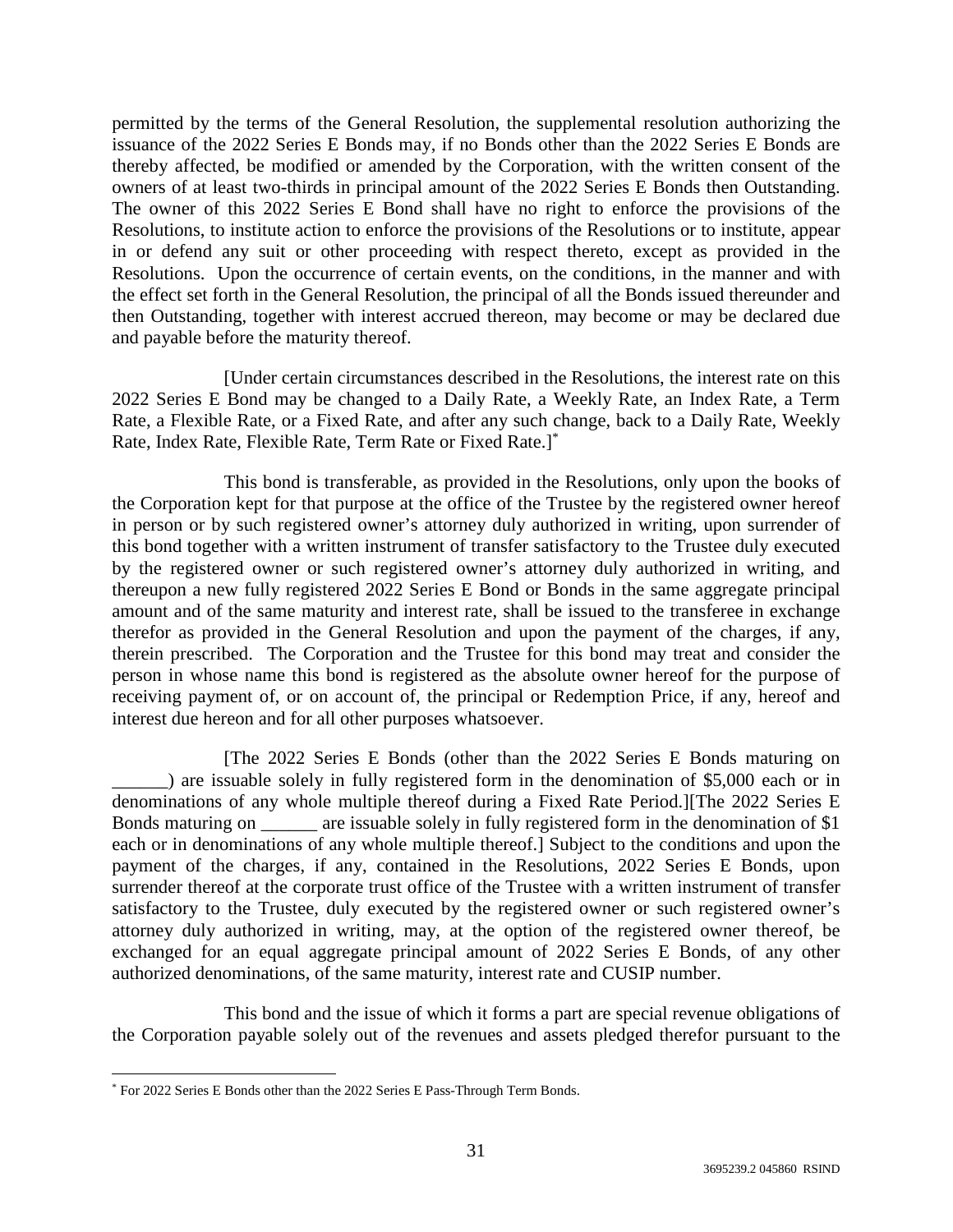General Resolution. There are pledged to the payment of the principal or Redemption Price, if any, hereof and interest hereon in accordance with the provisions of the General Resolution, (i) the Revenues and (ii) all moneys and securities held in any Account established by the General Resolution, subject only to the provisions of the General Resolution permitting the use and application thereof for the purposes and on the conditions set forth in the General Resolution. Such pledge and other obligations of the Corporation may be discharged, wholly or in part, at or prior to the maturity of the Bonds upon the making of provision for the payment of the principal thereof and the interest thereon on the terms and conditions set forth in the General Resolution.

The 2022 Series E Bonds shall be subject to redemption, including redemption at par, on the terms and conditions set forth in the Resolutions. [This 2022 Series E Bond also is subject to mandatory tender for purchase (and, if the method of determining interest on this 2022 Series E Bond is changed, in certain circumstances, optional tender for purchase), on the terms and conditions set forth in the Resolutions.]\*

Neither the members of the Corporation nor any other person executing the 2022 Series E Bonds shall be subject to any personal liability or accountability by reason of the issuance thereof.

The 2022 Series E Bonds shall not be a debt of either the State of New York or The City of New York and neither the State nor the City shall be liable thereon, nor shall the 2022 Series E Bonds be payable out of any funds of the Corporation other than those of the Corporation pledged therefor.

This bond shall not be valid or obligatory for any purpose or be entitled to any security or benefit under the Resolutions until the Certificate of Authentication hereon shall have been signed by the Trustee.

IT IS HEREBY CERTIFIED, RECITED AND DECLARED that all acts, conditions and things required by the Constitution and statutes of the State of New York and the Resolutions to exist, to have happened and to have been performed precedent to and in the issuance of this bond, exist, have happened and have been performed in due time, form and manner as required by law and that the issue of the 2022 Series E Bonds, together with all other indebtedness of the Corporation, is within every debt and other limit prescribed by law.

<sup>\*</sup> For 2022 Series E Bonds other than the 2022 Series E Pass-Through Term Bonds.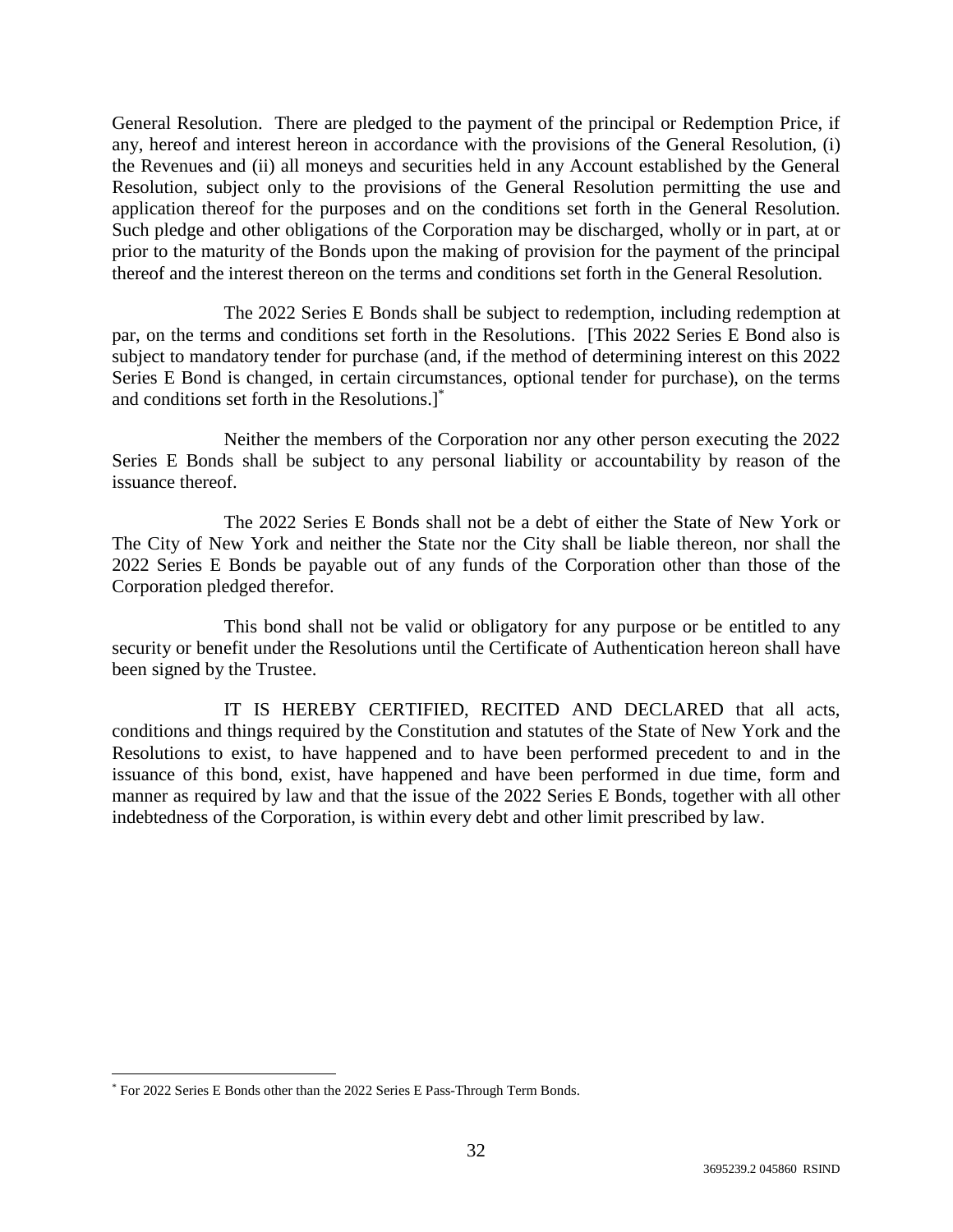IN WITNESS WHEREOF, the NEW YORK CITY HOUSING DEVELOPMENT CORPORATION has caused this bond to be executed in its name by the manual or facsimile signature of an Authorized Officer and its corporate seal (or a facsimile thereof) to be affixed, imprinted, engraved or otherwise reproduced hereon and attested by the manual or facsimile signature of its Secretary or Assistant Secretary, all as of this \_\_\_ day of

# NEW YORK CITY HOUSING DEVELOPMENT CORPORATION

By Authorized Officer

(SEAL)

\_\_\_\_\_\_\_\_\_.

Attest:

Secretary or Assistant Secretary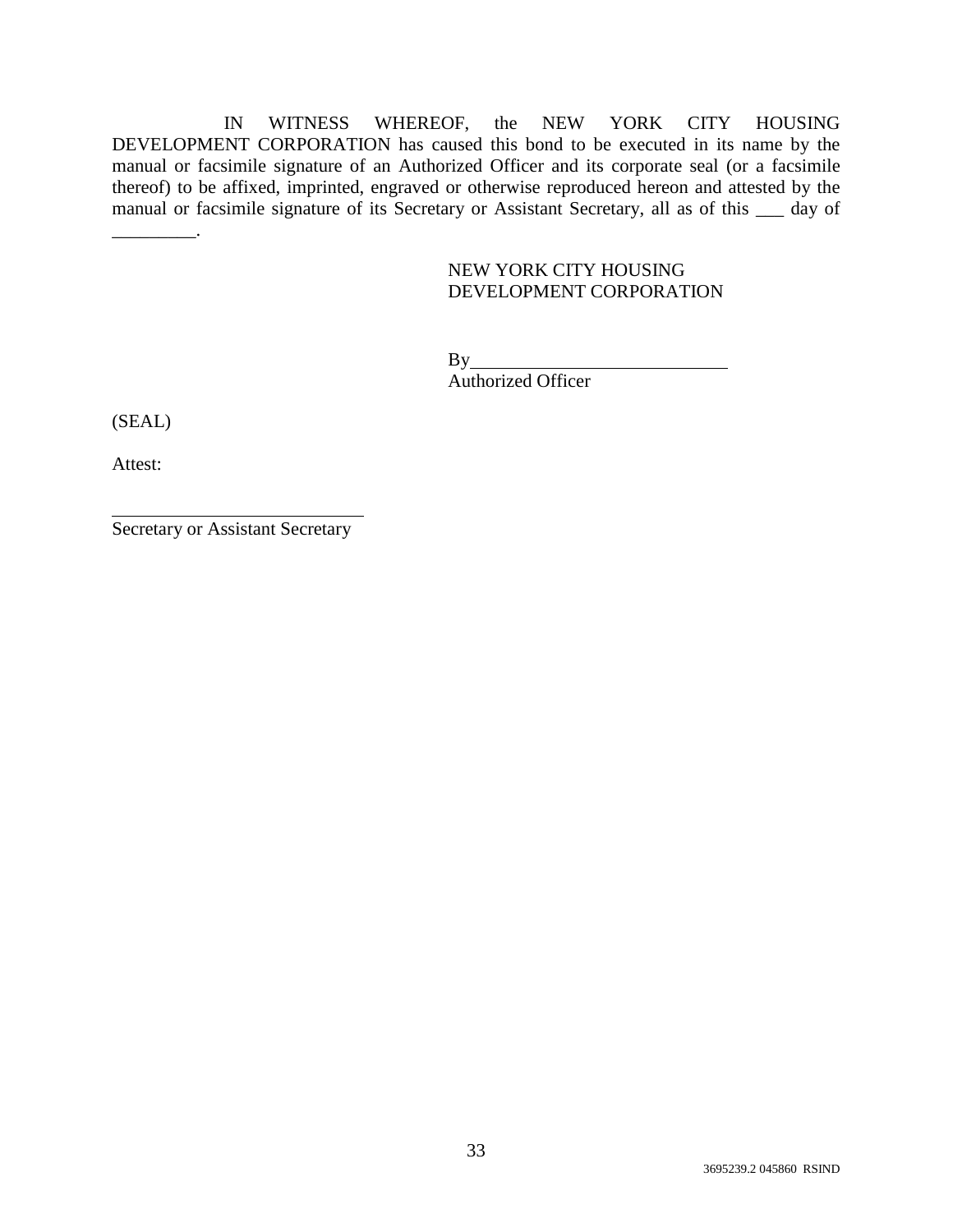# CERTIFICATE OF AUTHENTICATION

This bond is one of the 2022 Series E Bonds described in the within-mentioned Resolutions.

> THE BANK OF NEW YORK MELLON, as Trustee

 $By_$ Authorized Signature

Date of Authentication: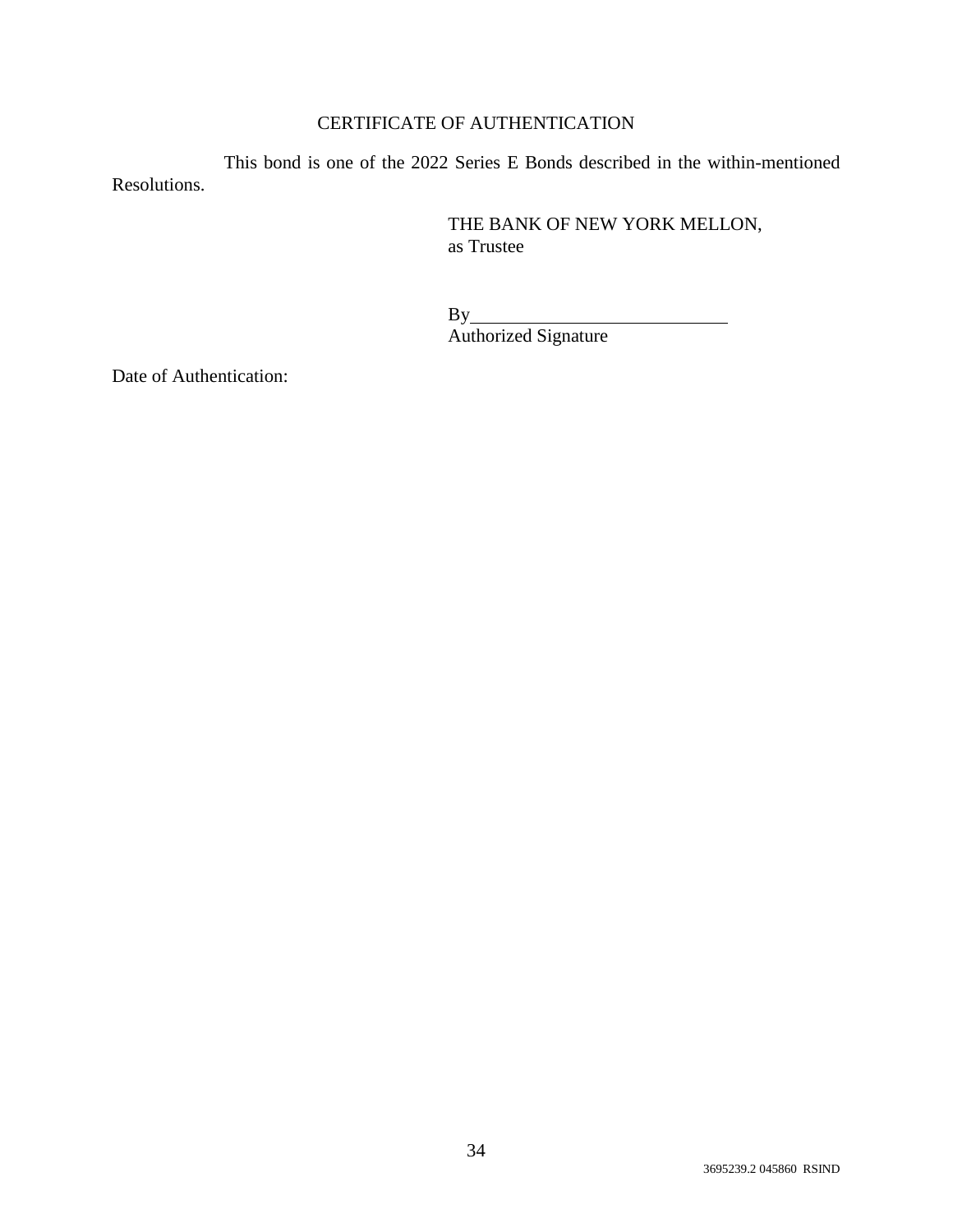# ASSIGNMENT

FOR VALUE RECEIVED the undersigned hereby sells, assigns and transfers unto Please Insert Social Security

or other Identifying Number of Assignee (For computer record only)

Please Print or Typewrite Name and Address of Transferee

the within Bond, and all rights thereunder, and hereby irrevocably constitutes and appoints Attorney to transfer the within Bond on the books kept for the registration thereof, with full power of substitution in the premises.

Dated:

NOTICE: The signature to this assignment must correspond with the name as it appears on the face of the within Bond in every particular, without alteration or enlargement or any change whatever.

Signature Guaranteed:

NOTICE: Signature(s) must be guaranteed by a registered broker-dealer or a commercial bank or trust company.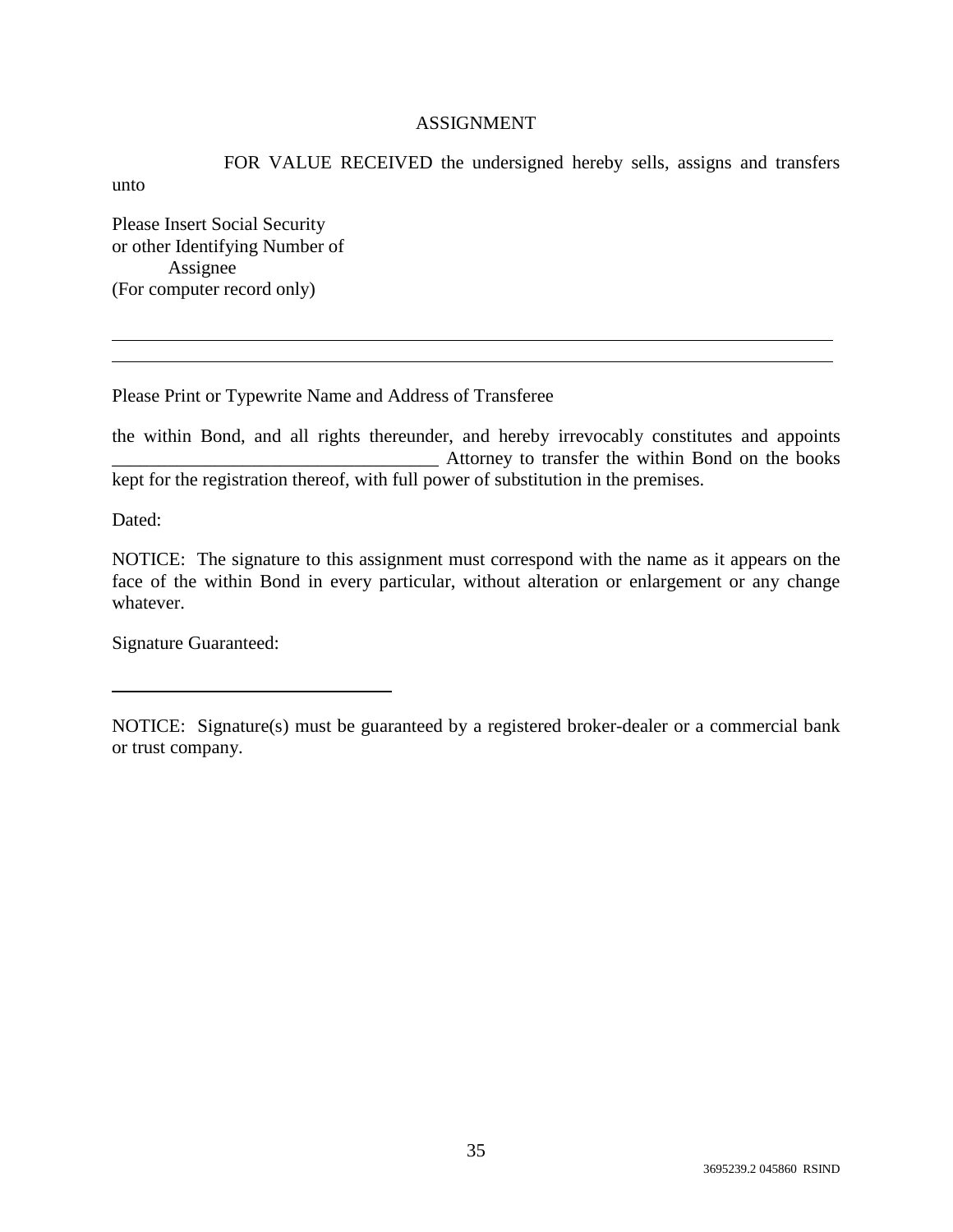# ARTICLE VIII

# ADDITIONAL PROVISIONS REGARDING THE 2022 SERIES E MORTGAGE LOANS AND THE 2022 SERIES E BONDS

Section 8.1. Tax Covenants to Apply. The Corporation hereby designates the 2022 Series E Bonds as Bonds to which the Corporation intends the provisions of Section 7.9 of the General Resolution to apply.

Section 8.2. Cash Equivalents. Notwithstanding anything to the contrary contained in the General Resolution, the Corporation may, at any time, provide to the Trustee one or more Cash Equivalents for deposit in the Debt Service Reserve Account in an amount not exceeding the amount of the Debt Service Reserve Account Requirement specified in this Supplemental Resolution. In the event any such Cash Equivalents are so provided in replacement of funds on deposit in the Debt Service Reserve Account, the Trustee shall make such deposit and transfer funds in an equivalent amount from the Debt Service Reserve Account to the Revenue Account.

Section 8.3. [Reserved]

Section 8.4. Covenant to Maintain Cash and Cash Equivalents. (A) During the 2022 Series E Prepayment Period, if any, with respect to any Group of 2022 Series E Bonds, the Corporation covenants to maintain unencumbered cash and Cash Equivalents under this Supplemental Resolution and the General Resolution which shall be available to pay the Purchase Price of a Group of 2022 Series E Prepayment Period Bonds, in an amount equal to the aggregate Purchase Price of all 2022 Series E Prepayment Period Bonds of such Group, on the assumption that all 2022 Series E Prepayment Period Bonds of such Series will be tendered for purchase on the next mandatory tender date but not remarketed.

Section 8.5. Investment of Amounts During 2022 Series E Prepayment Period. Any cash or Cash Equivalents maintained hereunder and under the General Resolution, to the extent necessary to comply with the covenant set forth in Section 8.4 hereof, shall only be invested as set forth in Section 5.2 hereof.

Section 8.6. Certain Amounts Relating to Acquired Projects to Constitute Pledged Receipts or Recoveries of Principal. With respect to any Acquired Project, (i) Acquired Project Net Operating Income shall constitute Pledged Receipts, and (ii) the proceeds of sale of such Acquired Project shall constitute Recoveries of Principal.

Section 8.7. Additional Provisions Regarding Enforcement and Foreclosure of Mortgages; Alternatives. With respect to the 2022 Series E Mortgage Loans (other than any 2022 Series E Mortgage Loan insured by FHA Insurance), the following additional provisions shall apply:

(i) The Corporation shall take all steps, actions and proceedings necessary, in the judgment of the Corporation, to protect its rights with respect to the Mortgages securing the 2022 Series E Mortgage Loans.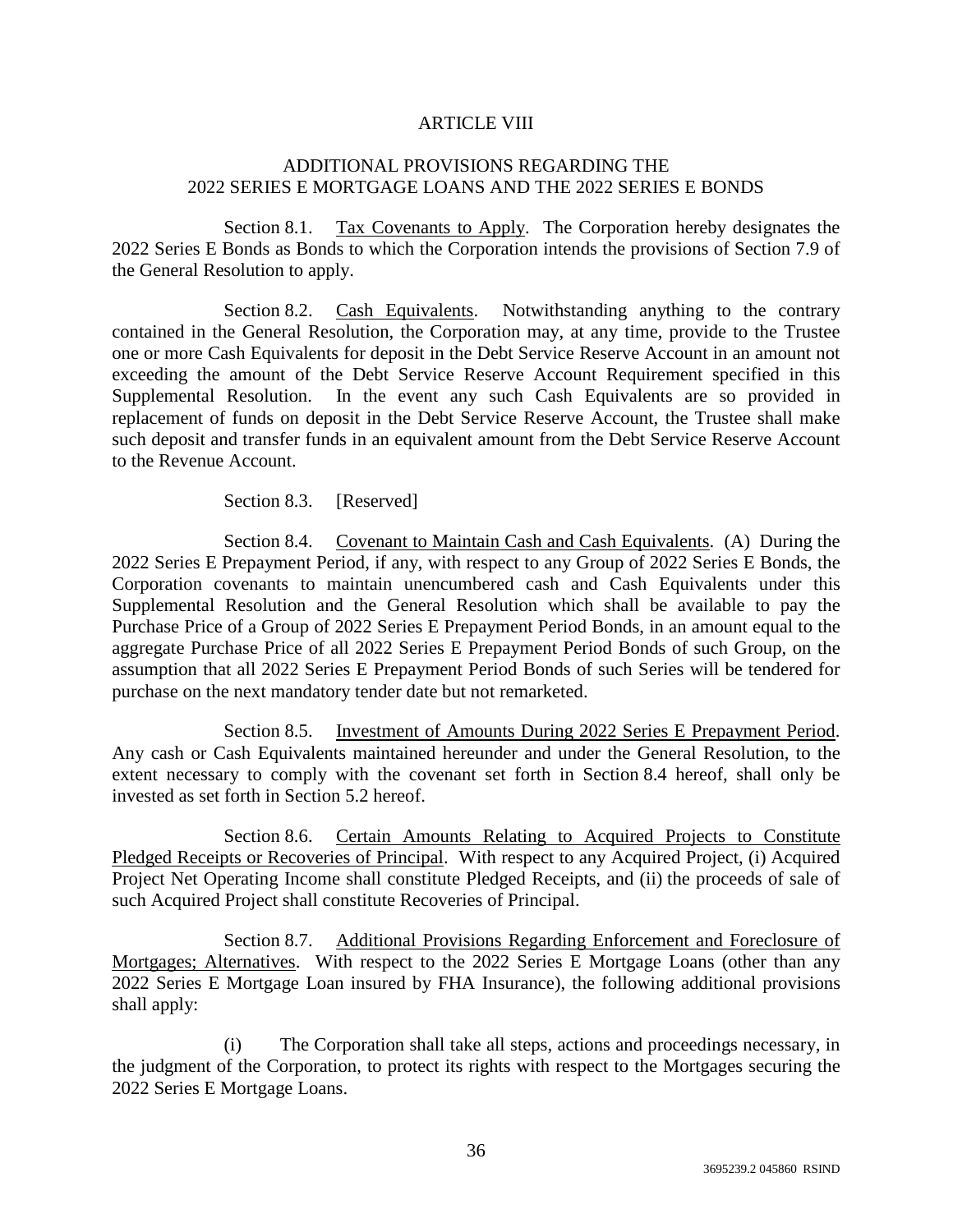(ii) Whenever, in the Corporation's judgment, it shall be necessary in order to protect and enforce the rights of the Corporation under a Mortgage securing a 2022 Series E Mortgage Loan and to protect and enforce the rights and interests of Bondholders, the Corporation may, in its discretion, commence foreclosure proceedings against the Mortgagor in default under the provisions of such Mortgage and/or, in protection and enforcement of its rights under such Mortgage, the Corporation may, in its discretion, acquire and take possession of the Project covered by such Mortgage by bidding for and purchasing such Project at the foreclosure sale thereof, by deed in lieu of foreclosure or otherwise.

(iii) Upon acquisition by the Corporation of a Project securing a 2022 Series E Mortgage Loan by foreclosure, deed in lieu of foreclosure or otherwise, and so long as the Corporation shall have title thereto or be in possession thereof, the Corporation shall, as the case may be, operate and administer such Project in the place and stead of the Mortgagor and in the manner required of such Mortgagor by the terms and provisions of the related Mortgage. The Corporation shall pay the Acquired Project Net Operating Income derived from such Acquired Project to the Trustee for deposit into the Revenue Account.

(iv) Notwithstanding the provisions of paragraph (iii) of this Section 8.7, upon acquisition by the Corporation of a Project securing a 2022 Series E Mortgage Loan, whether by foreclosure, deed in lieu of foreclosure or otherwise:

(1) The Corporation may at any time thereafter sell such Project to another qualified entity and make a Mortgage Loan with respect thereto as if such entity were the original Mortgagor, provided that (i) the Mortgage securing such Mortgage Loan shall contain the terms, conditions, provisions and limitations substantially similar to the Mortgage of such Project which had previously secured the related 2022 Series E Mortgage Loan, (ii) said new Mortgage Loan shall automatically become subject to the lien of the General Resolution and (iii) the Corporation shall file with the Trustee a Certificate of an Authorized Officer describing said replacement Mortgage Loan and specifying which 2022 Series E Mortgage Loan has been so replaced; or

(2) The Corporation may at any time thereafter sell such Project provided that the proceeds of such sale shall be treated as a Recovery of Principal.

(v) In addition, and as an alternative to the rights of the Corporation described above in this Section 8.7, following a default under a 2022 Series E Mortgage Loan, the Corporation may, in its discretion, cause or consent to the sale of a Project securing such 2022 Series E Mortgage Loan to another qualified entity and, in connection with any such sale (a) allow the purchaser to assume the related Mortgage, or (b) make a Mortgage Loan with respect thereto as if such entity were the original Mortgagor, if such sale shall occur after the original Mortgage shall have been discharged, provided, however, that (i) the Mortgage securing such Mortgage Loan shall contain the terms, conditions, provisions and limitations substantially similar to the Mortgage of such Project which had previously secured the related 2022 Series E Mortgage Loan, (ii) said new Mortgage Loan shall automatically become subject to the lien of the General Resolution and (iii) the Corporation shall file with the Trustee a Certificate of an Authorized Officer describing said replacement Mortgage Loan and specifying which 2022 Series E Mortgage Loan has been so replaced.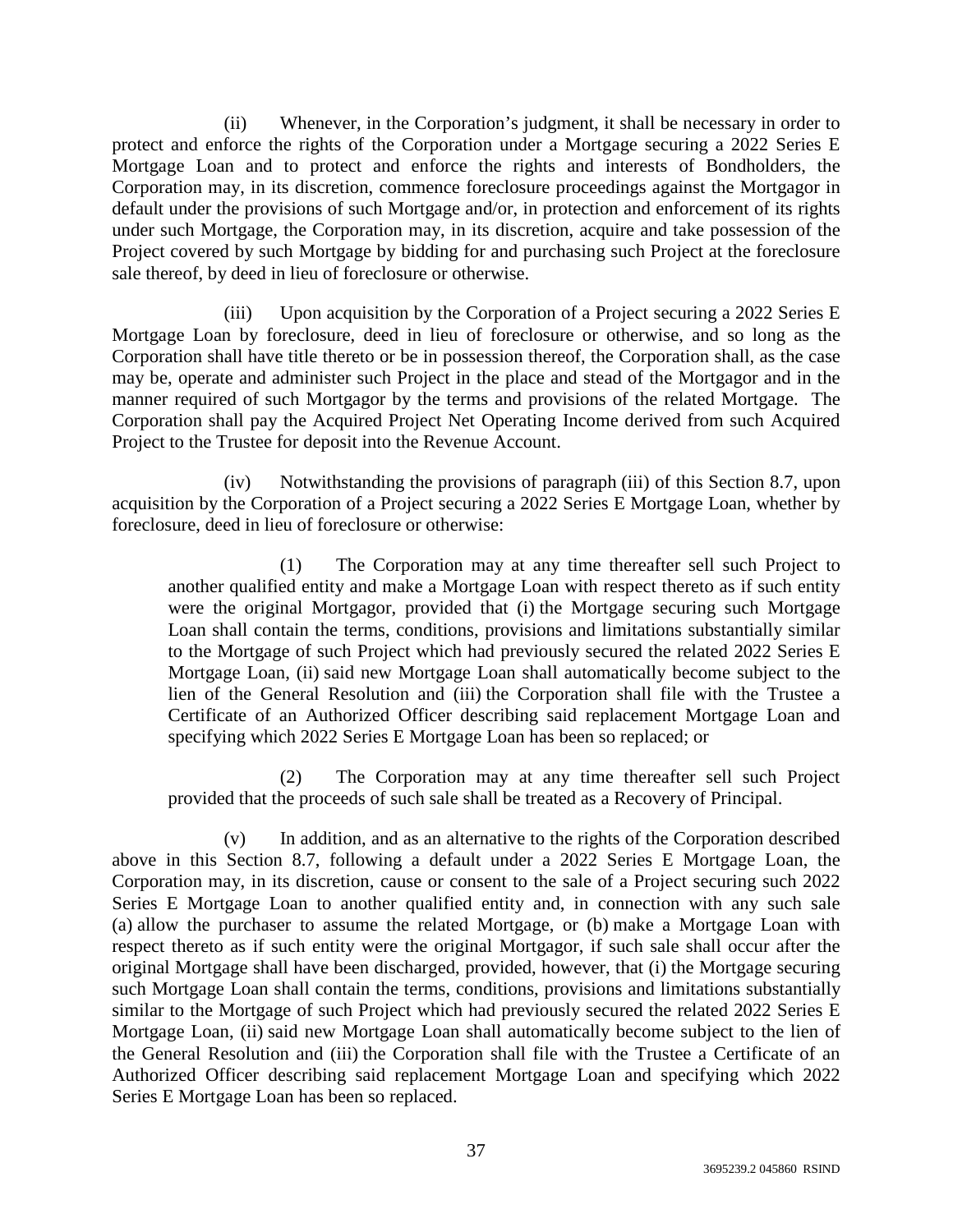(vi) To the extent permitted by law, any rights of the Corporation set forth in (i) - (v) above in this Section 8.7 may be exercised by a subsidiary of the Corporation established pursuant to Section 654-a of the Act.

(vii) Notwithstanding the foregoing provisions of this Section 8.7, from and after the date of issuance of SONYMA Insurance with respect to a 2022 Series E Mortgage Loan insured by SONYMA Insurance, the provisions of (i) - (vi) above shall apply with respect to such 2022 Series E Mortgage Loan only during the period that SONYMA has failed to honor its payment obligations under such SONYMA Insurance.

(viii) Notwithstanding the foregoing provisions of this Section 8.7, from and after the date on which a 2022 Series E Mortgage Loan is insured by FHA Risk-Sharing Insurance, the provisions of (i) - (vi) above shall apply with respect to such 2022 Series E Mortgage Loan only during the period that HUD has failed to honor its payment obligations under such FHA Risk-Sharing Insurance.

(ix) In addition, and as a further alternative to the rights of the Corporation described above in this Section 8.7, following a default under a 2022 Series E Mortgage Loan, the Corporation may, in its discretion, obtain amounts under any letter of credit or other credit enhancement securing such 2022 Series E Mortgage Loan or under any agreement entered into by the Corporation and the provider of such letter of credit or other credit enhancement in connection with the providing of such letter of credit or credit enhancement, in accordance with the terms thereof; provided that if the Corporation obtains funds in an amount equal to the outstanding principal balance of such 2022 Series E Mortgage Loan, plus the lesser of (i) accrued interest thereon or (ii) the maximum amount available with respect to accrued interest thereon, pursuant to any such letter of credit, credit enhancement or other agreement, the Corporation shall immediately assign such 2022 Series E Mortgage Loan to or upon the order of the provider thereof free and clear of the lien of the General Resolution.

Section 8.8. Prepayment Premiums or Penalties Not to Constitute Pledged Receipts or Recoveries of Principal. With respect to the 2022 Series E Mortgage Loans, any prepayment premiums or penalties shall not constitute Pledged Receipts or Recoveries of Principal.

Section 8.9. Certain Amounts Relating to Letters of Credit or Other Credit Enhancements Securing the 2022 Series E Mortgage Loans to Constitute Pledged Receipts or Recoveries of Principal. With respect to the 2022 Series E Mortgage Loans (other than any 2022 Series E Mortgage Loan while insured by FHA Insurance or FHA Risk-Sharing Insurance), amounts obtained under a letter of credit or other credit enhancement securing a 2022 Series E Mortgage Loan or under any agreement entered into by the Corporation and the provider of such letter of credit or other credit enhancement in connection with the providing of such letter of credit or credit enhancement, in the event of a default on such 2022 Series E Mortgage Loan (i) with respect to scheduled principal and/or interest payments required by such 2022 Series E Mortgage Loan, shall constitute Pledged Receipts, and (ii) other than with respect to scheduled principal and/or interest payments required by such 2022 Series E Mortgage Loan, shall constitute Recoveries of Principal.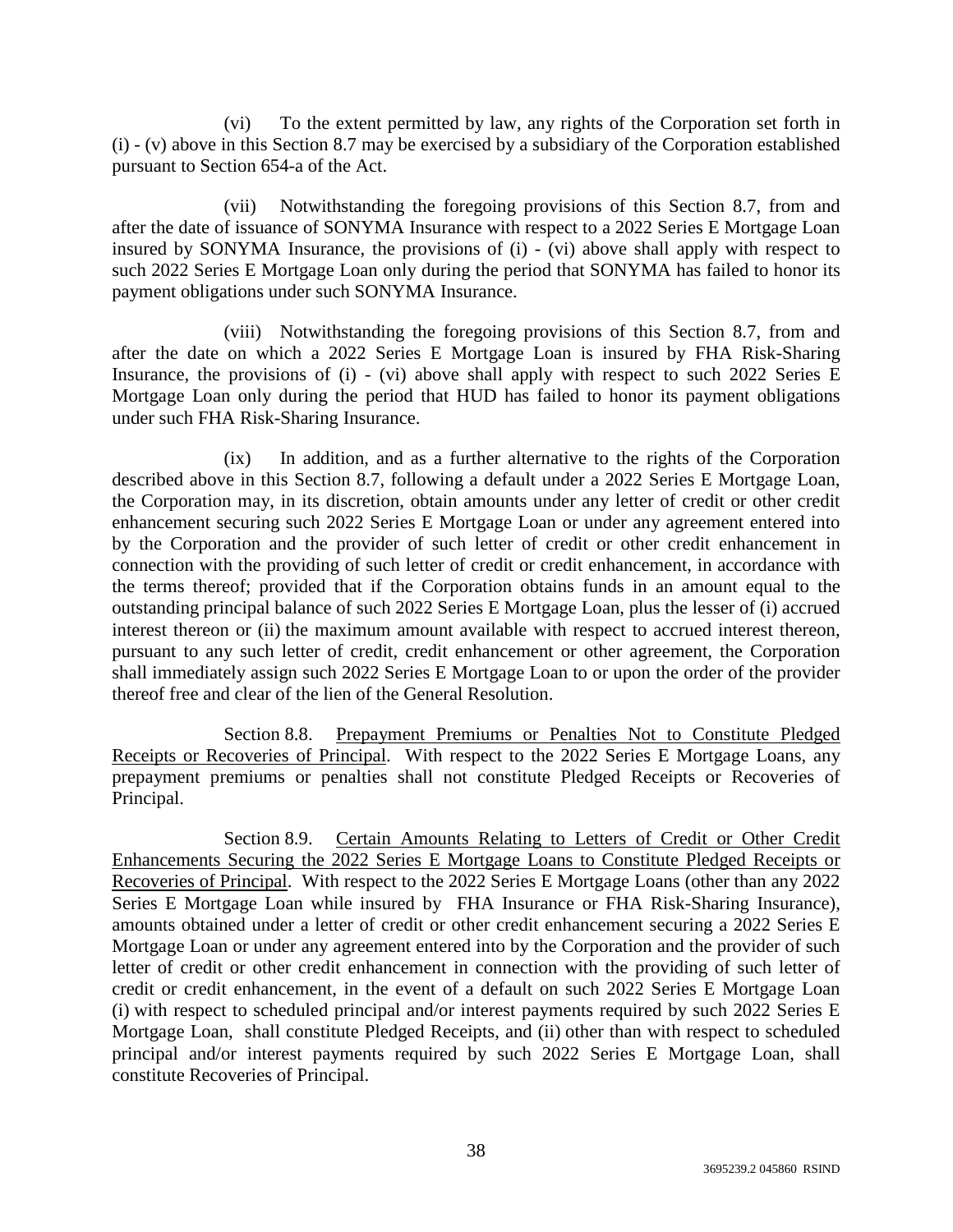# Section 8.10. [Reserved].

Section 8.11. Covenants with Respect to 2022 Series E Mortgage Loans Insured by SONYMA Insurance. (A) With respect to any 2022 Series E Mortgage Loan insured by SONYMA Insurance, for so long as the SONYMA Insurance is in effect with respect to such 2022 Series E Mortgage Loan and SONYMA has not failed to honor a claim thereunder, any assignment or reassignment of such 2022 Series E Mortgage Loan pursuant to Section 7.10(A) of the General Resolution shall be effected in accordance with such SONYMA Insurance.

(B) With respect to any 2022 Series E Mortgage Loan insured by SONYMA Insurance, the Corporation shall not take any action in conflict with the SONYMA Insurance or any applicable SONYMA regulations or 2022 Series E Mortgage Loan documents approved by SONYMA so as to jeopardize the procurement or continuation of the SONYMA Insurance. The Corporation shall promptly advise the Trustee of the occurrence of a default on any such 2022 Series E Mortgage Loan and shall keep the Trustee advised as to any actions taken either to cure such default and/or to claim the benefits of SONYMA Insurance including, but not limited to, the filing of a claim with respect to such SONYMA Insurance. In addition, the Corporation shall not take any action with respect to any such 2022 Series E Mortgage Loan that would cause the loss or diminution of benefits receivable as SONYMA Insurance with respect to such 2022 Series E Mortgage Loan. The Corporation shall assign such 2022 Series E Mortgage Loan in default to SONYMA or take such other actions in timely fashion so as to receive the benefits of the SONYMA Insurance and avoid any loss or diminution of benefits receivable as SONYMA Insurance, and shall take any and all action necessary or desirable to ensure that all benefits of SONYMA Insurance are paid to the Corporation or the Trustee, as the case may be, in cash, in accordance with the SONYMA Insurance and any applicable regulations of SONYMA. The foregoing provisions of this Section 8.11(B) shall apply only from and after the date of issuance of SONYMA Insurance with respect to such 2022 Series E Mortgage Loan.

Section 8.12. Certain Amounts Relating to SONYMA Insurance to Constitute Pledged Receipts or Recoveries of Principal. With respect to any 2022 Series E Mortgage Loan insured by SONYMA Insurance, amounts obtained pursuant to such SONYMA Insurance, (i) with respect to scheduled principal and/or interest payments required by such 2022 Series E Mortgage Loan, shall constitute Pledged Receipts, and (ii) other than with respect to scheduled principal and/or interest payments required by such 2022 Series E Mortgage Loan, shall constitute Recoveries of Principal.

Section 8.13. Covenants with Respect to Certain 2022 Series E Mortgage Loans. (A) With respect to any 2019 Series H Mortgage Loan insured by FHA Insurance, any assignment or reassignment of such 2022 Series E Mortgage Loan pursuant to Section 7.10(A) of the General Resolution shall be effected in accordance with all applicable HUD regulations. In addition, unless such 2022 Series E Mortgage Loan is transferred, assigned and delivered to the Trustee as set forth in said Section 7.10(A) of the General Resolution: (i) the Corporation shall remain the mortgagee of record under the FHA Insurance contract, (ii) HUD shall have no obligation to recognize or do business with anyone other than the Corporation with respect to rights, benefits and obligations of the mortgagee under the FHA Insurance contract and (iii) the 2022 Series E Mortgagor shall have no obligation to recognize or do business with anyone other than the Corporation with respect to rights, benefits and obligations of such 2022 Series E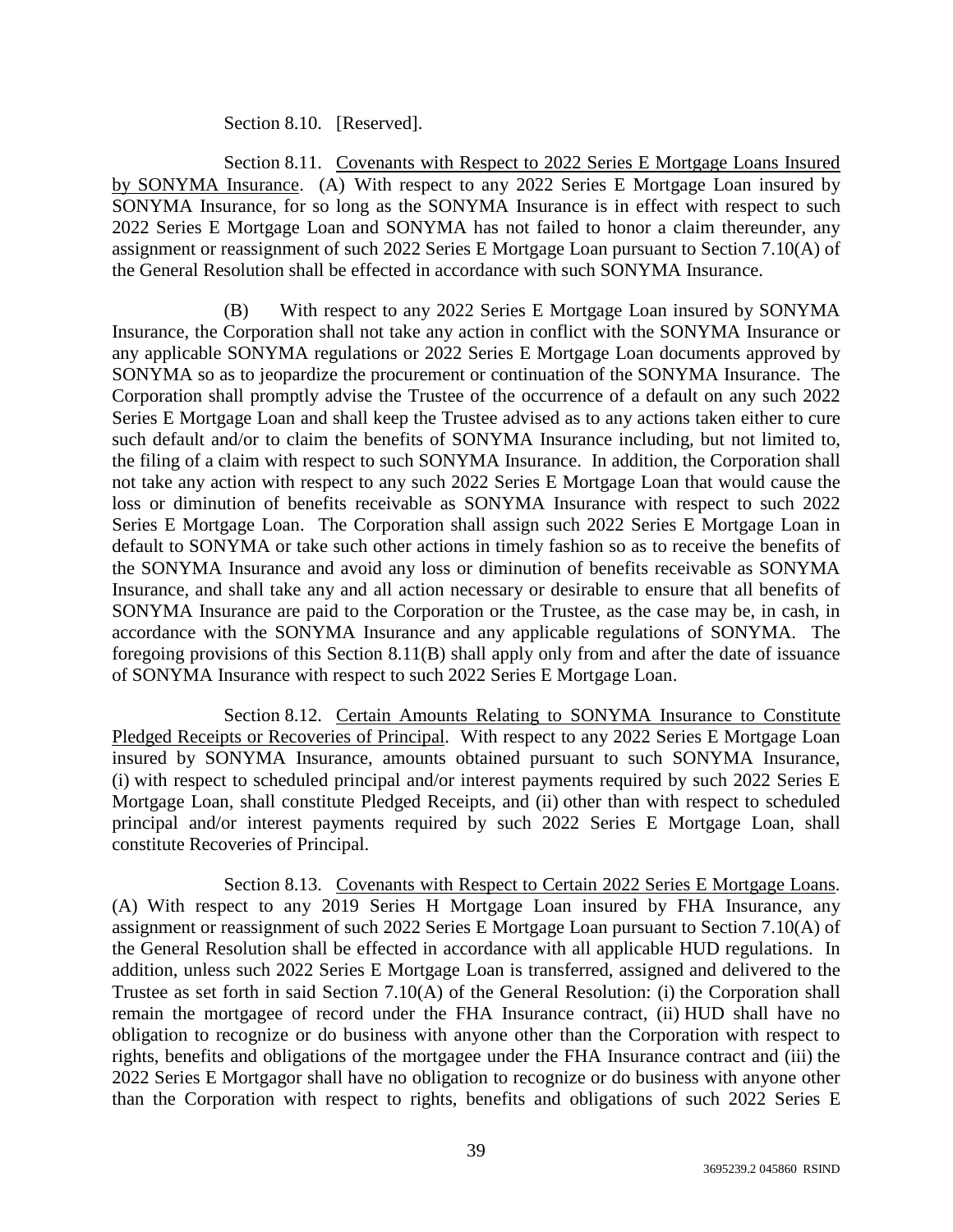Mortgagor or the mortgagee under such 2022 Series E Mortgage Loan. In the event of any such transfer, assignment and delivery to the Trustee, the Trustee shall assume all obligations under the FHA Insurance contract, at which time the Corporation shall be released from its obligations under such FHA Insurance contract. In the event that the Trustee shall transfer, assign and deliver such 2022 Series E Mortgage Loan with respect thereto, back to the Corporation pursuant to said Section 7.10(A) of the General Resolution, the Corporation shall once again assume all obligations under the FHA Insurance contract, at which time the Trustee shall be released from its obligations under such FHA Insurance contract, all in accordance with all applicable HUD regulations. Further, in the event of such reassignment of such 2022 Series E Mortgage Loan by the Trustee to the Corporation, the Corporation shall be bound by the provisions of this Supplemental Resolution with respect to such 2022 Series E Mortgage Loan.

(B) With respect to any 2022 Series E Mortgage Loan insured by FHA Insurance, the provisions of this subsection (B) shall apply. The Corporation shall comply with and shall not take any action in conflict with the regulations or prescribed mortgage documents of the Federal Housing Administration so as to jeopardize the FHA Insurance and shall notify the Federal Housing Administration, on a timely basis, of the occurrence of a default on any of such 2022 Series E Mortgage Loan. The Corporation shall promptly advise the Trustee of the occurrence of a default on any such 2022 Series E Mortgage Loan and shall keep the Trustee advised as to any actions taken to cure such default and/or to assign such 2022 Series E Mortgage Loan to the Federal Housing Commissioner and claim the benefits of FHA Insurance. The Corporation shall not seek any extension of the deadline for filing notice of its intention to file a claim for FHA Insurance and assign such 2022 Series E Mortgage Loan to HUD. The Corporation shall assign such 2022 Series E Mortgage Loan in default to the Federal Housing Commissioner in timely fashion, including the provision of timely notice of its intention to assign such 2022 Series E Mortgage Loan to HUD, so as to avoid any loss or diminution of benefits receivable as FHA Insurance, and shall take any and all action necessary or desirable to ensure that all benefits of FHA Insurance are paid to the Corporation in cash, in accordance with all applicable regulations of the Federal Housing Commissioner.

(C) With respect to any 2022 Series E Mortgage Loan insured by FHA Risk-Sharing Insurance, no assignment or reassignment of such 2022 Series E Mortgage Loan pursuant to Section 7.10(A) of the General Resolution shall be permitted so long as such FHA Risk-Sharing Insurance is in effect with respect to such 2022 Series E Mortgage Loan. HUD shall have no obligation to recognize or deal with anyone other than the Corporation in its role as mortgagee of record and as party to a risk sharing agreement with HUD with respect to rights, benefits and obligations of the Corporation under the FHA Risk-Sharing Insurance contract. In addition, so long as such FHA Risk-Sharing Insurance is in effect with respect to any 2022 Series E Mortgage Loan, a partial interest in such 2022 Series E Mortgage Loan may be transferred under a participation agreement or arrangement if the following conditions are met: (i) legal title to such 2022 Series E Mortgage Loan shall be held by the Corporation and (ii) the participation agreement or arrangement provides that (x) the Corporation shall remain the mortgagee of record under the FHA Risk-Sharing Insurance contract, (y) HUD shall have no obligation to recognize or deal with anyone other than the Corporation with respect to rights, benefits and obligations of the mortgagee under the FHA Risk-Sharing Insurance contract and (z) the applicable Mortgagor shall have no obligation to recognize or do business with anyone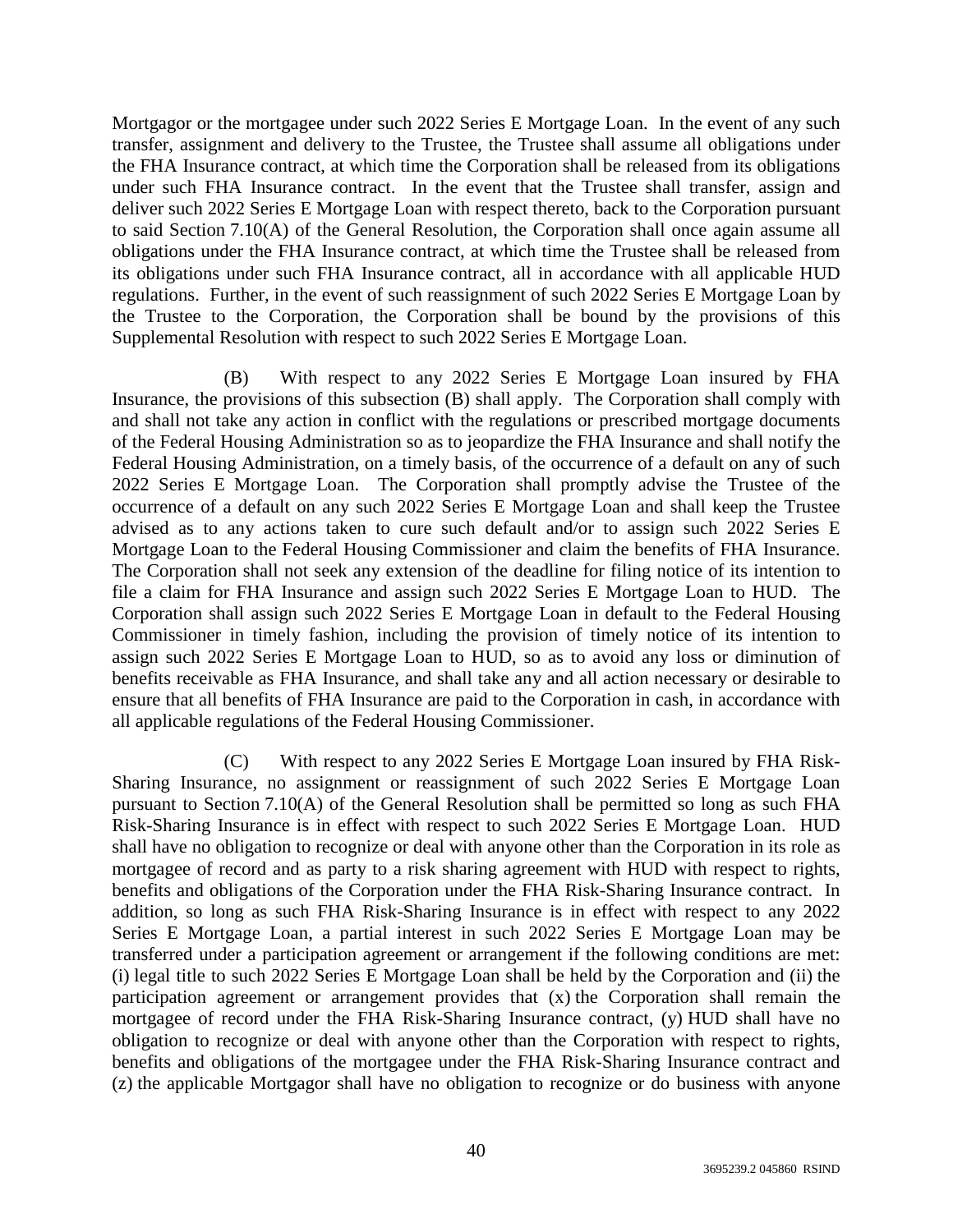other than the Corporation and the applicable servicer with respect to rights, benefits and obligations of such Mortgagor or the mortgagee under such 2022 Series E Mortgage Loan.

(D) With respect to any 2022 Series E Mortgage Loan insured by FHA Risk-Sharing Insurance, the provisions of this subsection (B) shall apply. Upon receipt of proceeds of FHA Risk-Sharing Insurance, such 2022 Series E Mortgage Loan shall no longer be pledged for the benefit of the owners of the Bonds and will be free and clear of the pledge and lien of the General Resolution. The Corporation shall comply with and shall not take any action in conflict with the regulations or prescribed mortgage documents of the Federal Housing Administration so as to jeopardize the FHA Risk-Sharing Insurance and shall notify the Federal Housing Administration, on a timely basis, of the occurrence of a default on such 2022 Series E Mortgage Loan. The Corporation shall promptly advise the Trustee of the occurrence of a default on such 2022 Series E Mortgage Loan and shall keep the Trustee advised as to any actions taken to cure such default and/or to claim the benefits of FHA Risk-Sharing Insurance. Other than as permitted by HUD, the Corporation shall not seek any extension of the deadline for filing notice of its intention to file a claim for FHA Risk-Sharing Insurance. The Corporation shall take any and all action necessary or desirable to ensure that all benefits of FHA Risk-Sharing Insurance are paid to the Corporation in cash, in accordance with all applicable regulations of the Federal Housing Commissioner.

Section 8.14. Escrow Payments. With respect to the 2022 Series E Bonds and any 2022 Series E Mortgage Loan insured by FHA Insurance in addition to the provisions of Section 5.3 of the General Resolution, upon the assignment of such 2022 Series E Mortgage Loan to the Federal Housing Commissioner and claim for the benefit of FHA Insurance, the Corporation shall apply any Escrow Payments in such manner as the Federal Housing Commissioner shall direct, including payments to the Trustee for deposit to the credit of the Redemption Account. Such amount, if deposited to the credit of the Redemption Account, shall be deemed to be a Recovery of Principal

Section 8.15. Certain Other Amounts Constituting Recoveries of Principal. With respect to any 2022 Series E Mortgage Loan insured by FHA Insurance or FHA Risk-Sharing Insurance, (i) the advance payment of principal amounts to become due with respect to such 2022 Series E Mortgage Loan, at the option of the Mortgagor or at the option or direction the Federal Housing Administration, and (ii) proceeds of FHA Insurance or FHA Risk-Sharing Insurance, shall constitute Recoveries of Principal.

Section 8.16. Certain Other Amounts Constituting Pledged Receipts. With respect to the 2022 Series E Mortgage Loans and any Federal subsidy payments pursuant to Section 236 of the National Housing Act of 1934, as amended, or Section 8 of the United States Housing Act of 1937, as amended, with respect thereto, only Federal subsidy payments duly and properly paid and actually received by or on behalf of the Corporation or the Trustee pursuant to Section 236 of the National Housing Act of 1934, as amended, or Section 8 of the United States Housing Act of 1937, as amended, shall constitute Pledged Receipts.

Section 8.17. Interpretation. With respect to any 2022 Series E Mortgage Loan insured by FHA Insurance or FHA Risk-Sharing Insurance, in the event of a conflict between the provisions of the General Resolution or this Supplemental Resolution and any HUD regulations,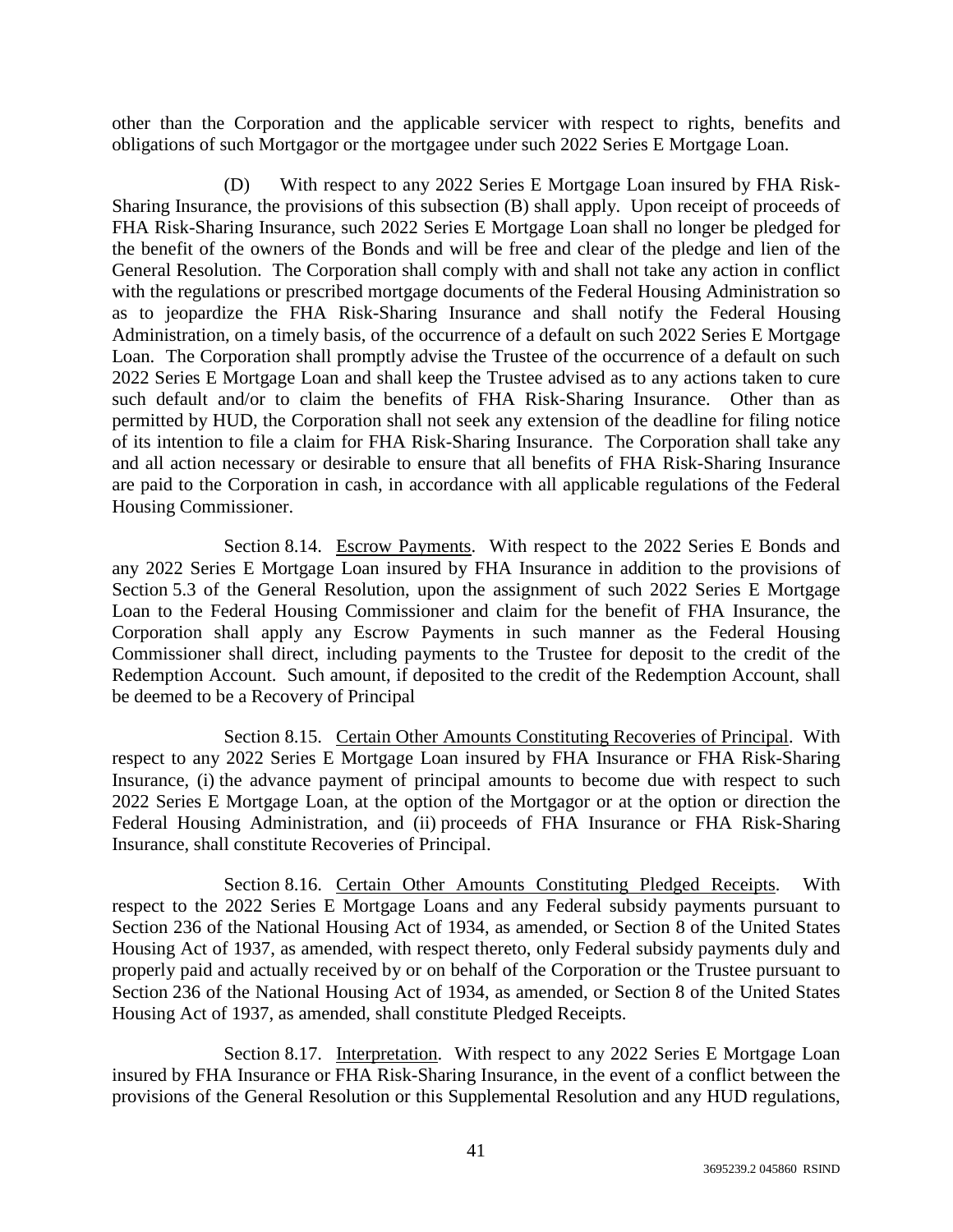applicable Federal Housing Administration regulations or prescribed underlying mortgage loan documents backing such 2022 Series E Mortgage Loan in case any such document is endorsed for FHA Insurance or FHA Risk-Sharing Insurance, the provisions of such regulations or documents, as the case may be, shall control.

Section 8.18. Obligation of 2022 Series E Bonds. The 2022 Series E Bonds shall be special revenue obligations of the Corporation payable solely from the revenues and assets pledged therefor pursuant to the General Resolution and this Supplemental Resolution. The 2022 Series E Bonds are not a debt of the United States of America, HUD or any other federal governmental agency, and are not guaranteed by the full faith and credit of the United States of America. The 2022 Series E Bonds shall contain a statement on their face that the 2022 Series E Bonds shall not be a debt of either the State of New York or The City of New York and neither the State nor the City shall be liable thereon, nor shall the 2022 Series E Bonds be payable out of any funds other than those of the Corporation pledged therefor.

Section 8.19. Cash Flow Statements. (A) For so long as any NIBP Series 1 Bonds or any NIBP Series 2 Bonds are outstanding under the NIBP Series 1 Supplemental Resolution or the NIBP Series 2 Supplemental Resolution, respectively, in preparing any Cash Flow Statement required pursuant to the General Resolution, the NIBP Series 1 Bonds and the NIBP Series 2 Bonds shall be reflected as follows: The Corporation shall prepare a cash flow statement (which, in and of itself, shall not constitute a Cash Flow Statement under the General Resolution) using the methodology set forth in Section 7.16 of the General Resolution but applied only to the NIBP Series 1 Bonds and the NIBP Series 2 Bonds. Such cash flow statement shall indicate (i) the extent, if any, to which amounts in the Revenue Account are required to be transferred pursuant to Section 5.5(B) of the NIBP Series 1 Supplemental Resolution and Section 5.5(B) of the NIBP Series 2 Supplemental Resolution in order to meet the requirements of Section 7.16(B) of the General Resolution (the "NIBP Revenue Deficiency Amount") and (ii) the amount of any shortfall in meeting the test set forth in Section 7.16(A) of the General Resolution (the "NIBP Asset Shortfall Amount"). In preparing any Cash Flow Statement required pursuant to the General Resolution or this Supplemental Resolution, the NIBP Series 1 Bonds and the NIBP Series 2 Bonds shall be reflected by including (i) the NIBP Revenue Deficiency Amount as a part of the principal and interest due or to become due on Bonds Outstanding under the General Resolution for the purposes of the test set forth in Section 7.16(B) of the General Resolution and (ii) the NIBP Asset Shortfall Amount as a component of the aggregate principal amount of and accrued but unpaid interest on Outstanding Bonds for purposes of the test set forth in Section 7.16(A) of the General Resolution.

(B) For so long as any Pass-Through Bonds are Outstanding under the Pass-Through Resolution, in preparing any Cash Flow Statement required pursuant to the General Resolution, the Pass-Through Bonds shall be reflected as follows: The Corporation shall prepare a cash flow statement (which, in and of itself, shall not constitute a Cash Flow Statement under the General Resolution) using the methodology set forth in Section 7.16 of the General Resolution but applied only to the Pass-Through Bonds. Such cash flow statement shall indicate (i) the extent, if any, to which amounts in the Revenue Account are required to be transferred pursuant to Section 5.7 of the Pass-Through Resolution in order to meet the requirements of Section 7.16(B) of the General Resolution (the "Pass-Through Revenue Deficiency Amount") and (ii) the amount of any shortfall in meeting the test set forth in Section 7.16(A) of the General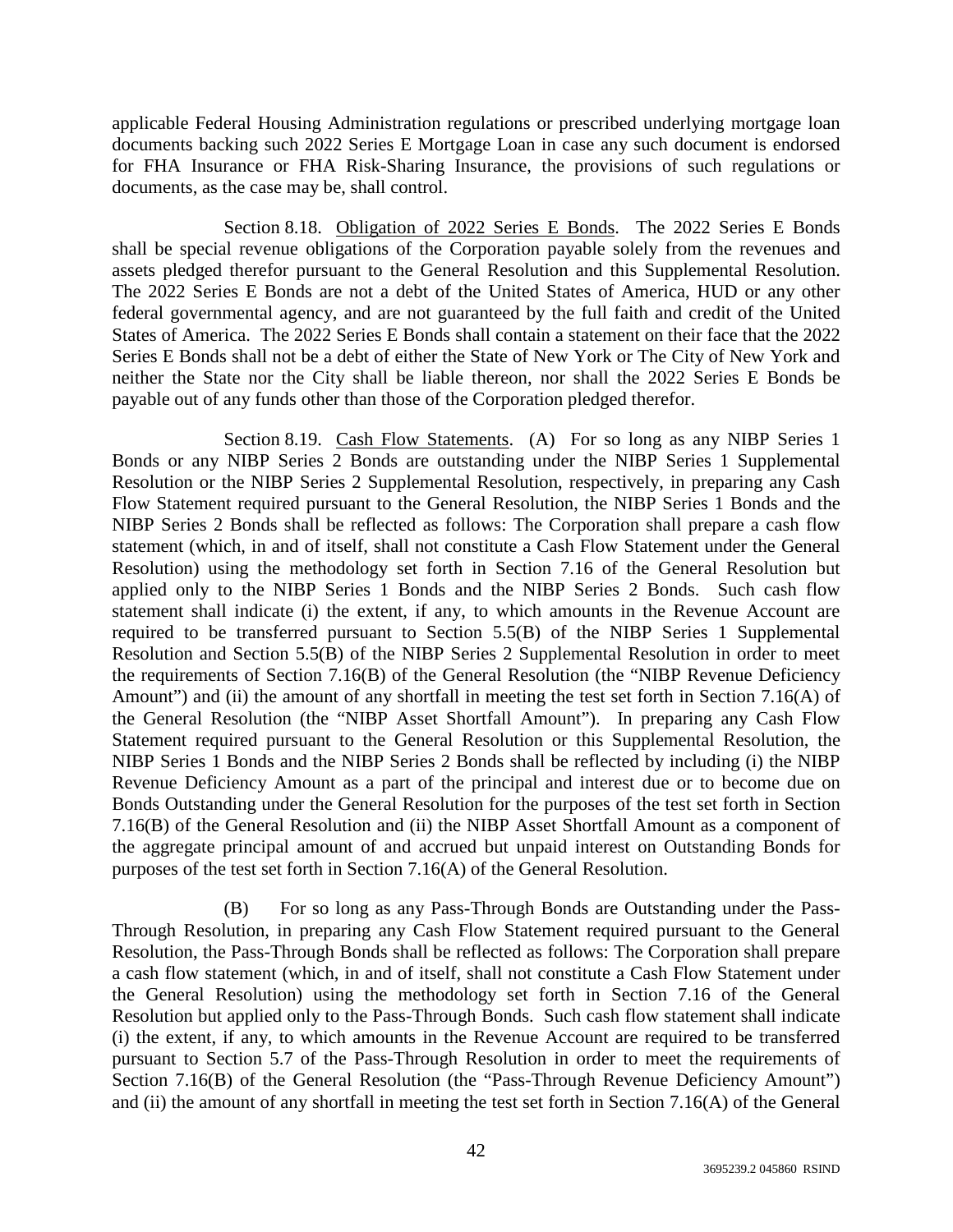Resolution (the "Pass-Through Asset Shortfall Amount"). In preparing any Cash Flow Statement required pursuant to the General Resolution or this Supplemental Resolution, the Pass-Through Bonds shall be reflected by including (i) the Pass-Through Revenue Deficiency Amount as a part of the principal and interest due or to become due on Bonds Outstanding under the General Resolution for the purposes of the test set forth in Section 7.16(B) of the General Resolution and (ii) the Pass-Through Asset Shortfall Amount as a component of the aggregate principal amount of and accrued but unpaid interest on Outstanding Bonds for purposes of the test set forth in Section 7.16(A) of the General Resolution.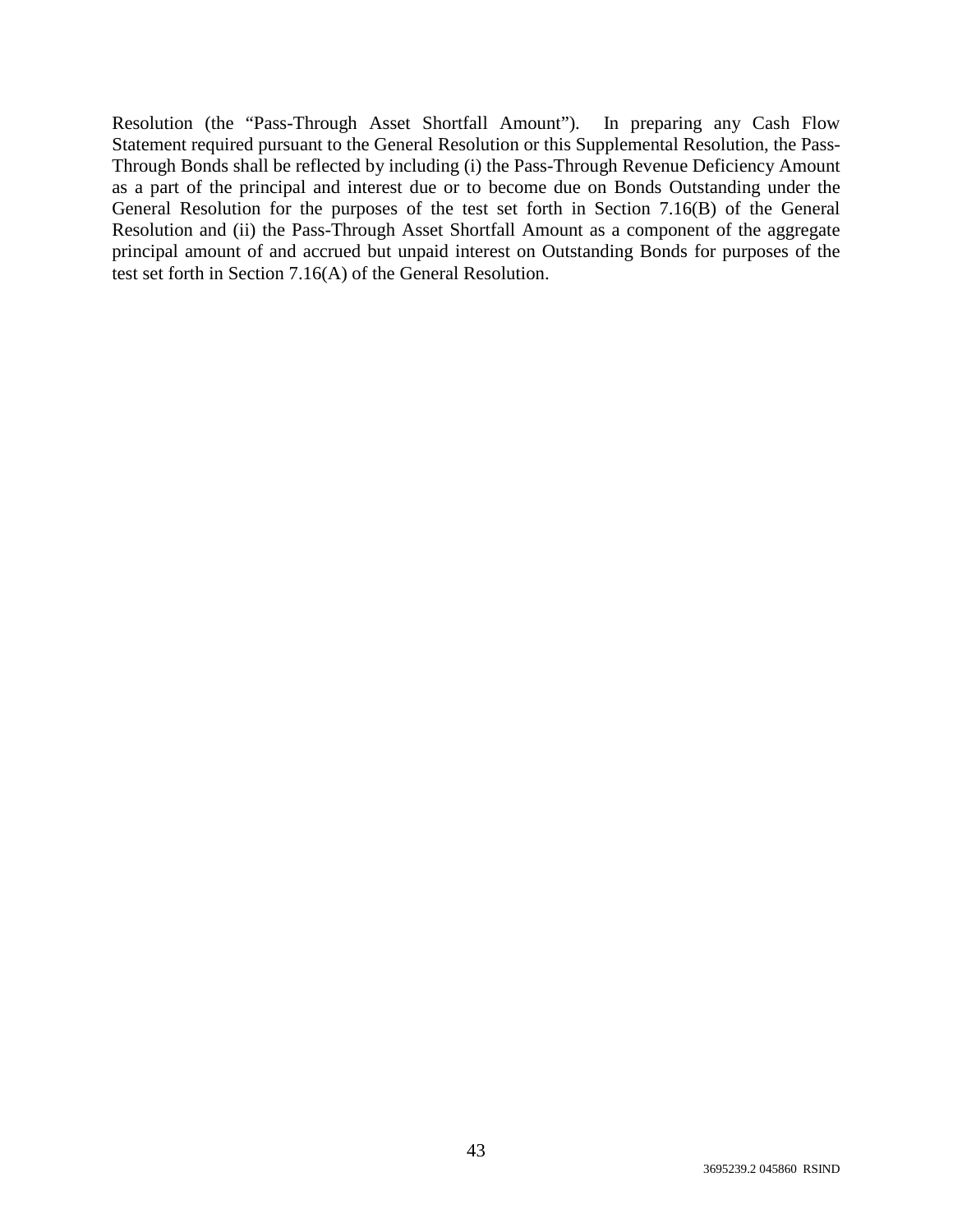#### ARTICLE IX

# 2022 SERIES E EVENT OF DEFAULT, 2022 SERIES E EVENT OF TERMINATION AND **REMEDIES**

Section 9.1. 2022 Series E Event of Default. Each of the following events is hereby declared a "2022 Series E Event of Default" with respect to the 2022 Series E Variable Rate Bonds: (A) payment of the Purchase Price of any 2022 Series E Variable Rate Bonds (i) on any Interest Method Change Date (including a Term Rate Period Advance Tender Date), or (ii) on the day following the end of any Term Rate Term, shall not be made when and as the same shall become due, or (B) payment of the Purchase Price of a 2022 Series E Variable Rate Bond in a Daily Rate Period or Weekly Rate Period (other than any Bank Bond) tendered in accordance with Appendix A hereto shall not be made when and as the same shall become due.

Notwithstanding anything to the contrary contained in this Supplemental Resolution, a 2022 Series E Event of Default shall not, in and of itself, constitute an Event of Default under Section 10.1(1) of the General Resolution.

Section 9.2. Remedies. (A) Upon the happening and continuance of a 2022 Series E Event of Default, the Trustee shall proceed, in its own name, to protect and enforce the rights of the 2022 Series E Bond owners by bringing suit upon the 2022 Series E Bonds for amounts then due and unpaid from the Corporation for the Purchase Price of any 2022 Series E Bonds; provided, however, that (i) in the case of a 2022 Series E Event of Default with respect to a 2022 Series E Bond that is not a 2022 Series E Prepayment Period Bond, such suit shall be limited to recovery from any moneys held by the Trustee under the General Resolution and available for such purpose, and (ii) in the case of a 2022 Series E Event of Default with respect to a 2022 Series E Bond that is a 2022 Series E Prepayment Period Bond, such suit shall be limited to recovery from, first, the 2022 Series E Prepayment Account, and to the extent the moneys therein are insufficient for said purpose, second, from any other moneys held by the Trustee under the General Resolution and available for such purpose.

(B) In the enforcement of any rights and remedies under this Supplemental Resolution, the Trustee shall be entitled to sue for, enforce payment of and receive any and all amounts then or during any default becoming, and at any time remaining, due and unpaid from the Corporation for the Purchase Price of any 2022 Series E Variable Rate Bonds as set forth in Section 9.1 hereof, or otherwise, under any provisions of this Supplemental Resolution or of the 2022 Series E Variable Rate Bonds with interest on overdue payments at the rate of interest specified in such 2022 Series E Variable Rate Bonds, together with any and all fees and expenses of the Trustee and costs and expenses of collection and of all proceedings thereunder and under such 2022 Series E Variable Rate Bonds, without prejudice to any other right or remedy of the Trustee or of the 2022 Series E Variable Rate Bond owners, and to recover and enforce a judgment or decree against the Corporation for any portion of such amounts remaining unpaid, with interest, costs and expenses (including without limitation pre-trial, trial and appellate attorneys' fees), and to collect from any moneys available for such purpose, in any manner provided by law, the moneys adjudged or decreed to be payable.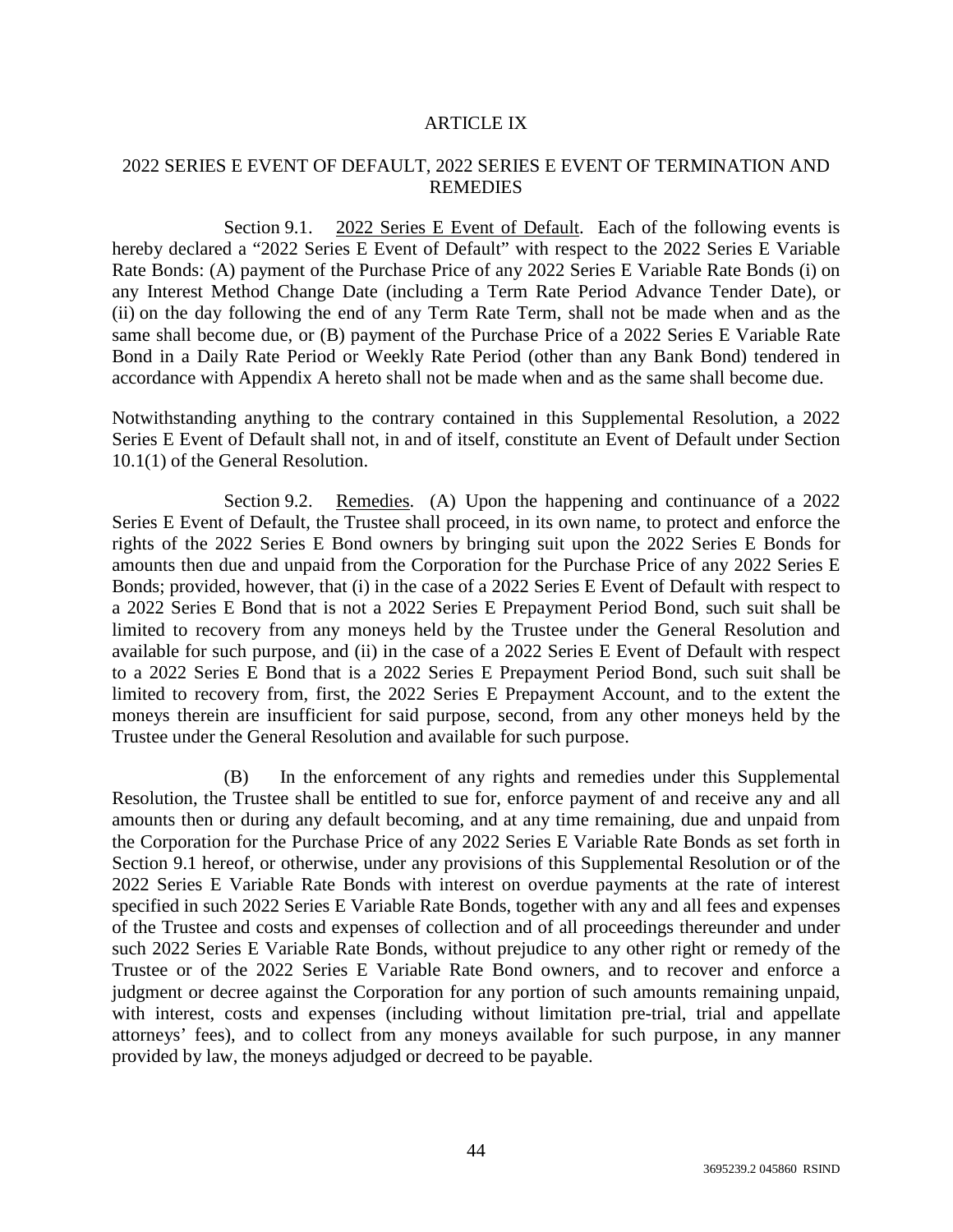(C) The Corporation hereby expressly reserves and retains the privilege to receive and, subject to the terms and provisions of this Supplemental Resolution, to keep or dispose of, claim, bring suit upon or otherwise exercise, enforce or realize upon its rights and interest in and to the 2022 Series E Mortgage Loans and the proceeds and collections therefrom, and neither the Trustee nor any 2022 Series E Variable Rate Bond owner shall in any manner be or be deemed to be an indispensable party to the exercise of any such privilege, claim or suit.

(D) Notwithstanding anything to the contrary contained herein, in all cases, amounts held for a particular Group of 2022 Series E Variable Rate Bonds with respect to a 2022 Series E Event of Default shall be only for such Group of 2022 Series E Variable Rate Bonds.

Section 9.3. Remedies Not Exclusive. No remedy herein conferred upon or reserved to the Trustee or to the owners of the 2022 Series E Variable Rate Bonds is intended to be exclusive of any other remedy and each and every such remedy shall be cumulative and shall be in addition to any other remedy given hereunder or now or hereafter existing at law or in equity or by statute.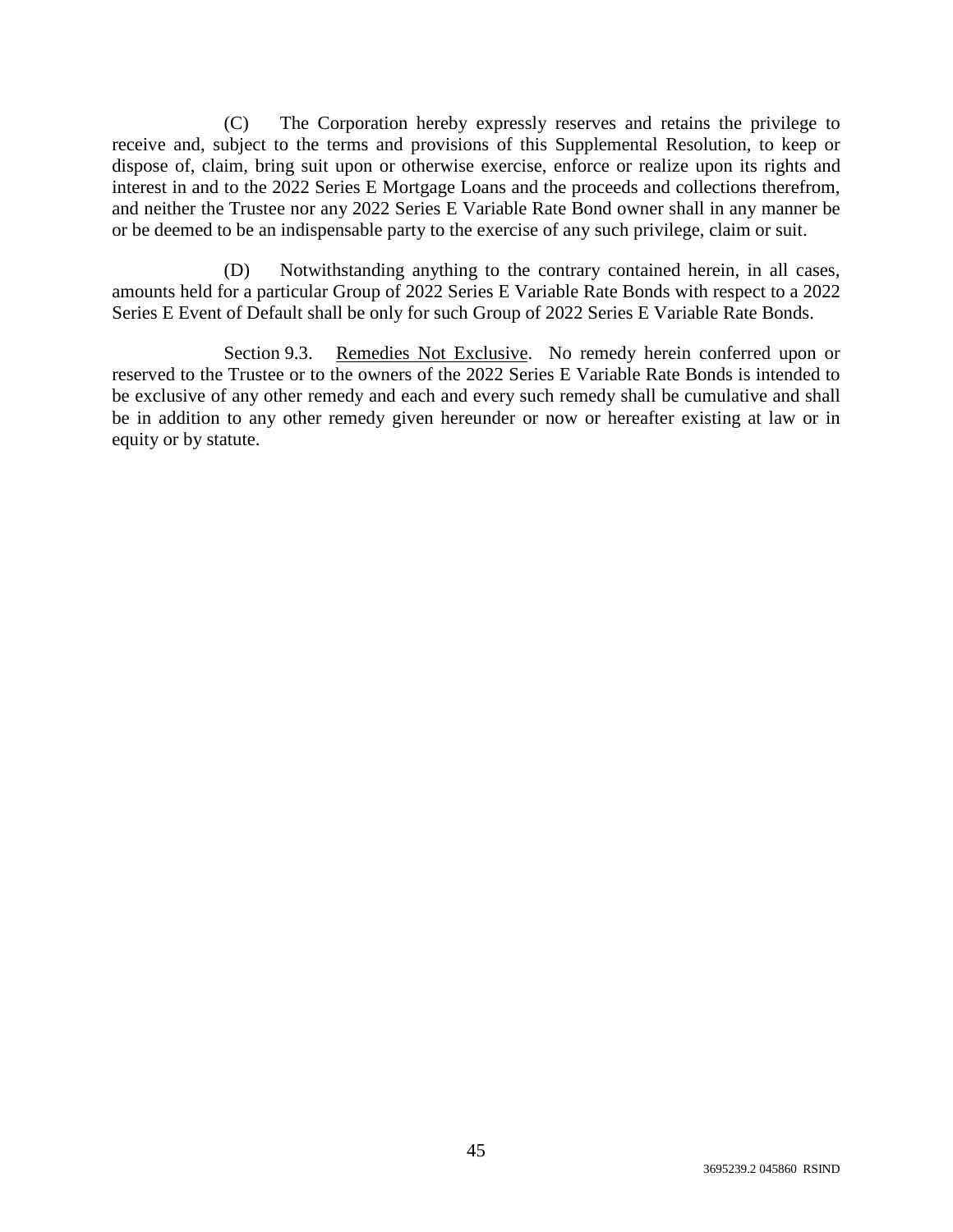## ARTICLE X

#### CONCERNING THE TRUSTEE, TENDER AGENT AND REMARKETING AGENT

To the extent not modified by this Supplemental Resolution, the provisions of Article XI of the General Resolution, including, without limitation, Sections 11.5 through Section 11.10, inclusive, of the General Resolution, shall apply.

Section 10.1. Responsibility of Trustee. The recitals of fact herein and in the 2022 Series E Variable Rate Bonds contained shall be taken as the statements of the Corporation and the Trustee does not assume any responsibility for the correctness or completeness of the same. The Trustee makes no representations as to the validity or sufficiency of this Supplemental Resolution or of any 2022 Series E Variable Rate Bonds issued hereunder (except for its certificate of authentication on each 2022 Series E Variable Rate Bond) or in respect of the security afforded by this Supplemental Resolution, and the Trustee shall not incur any responsibility in respect thereof. The Trustee shall be responsible for the performance only of such duties as are specifically set forth herein, and no duty shall be implied from any provision hereof. The Trustee shall be responsible for its representations contained in its certificate on the 2022 Series E Variable Rate Bonds. The Trustee shall not be under any responsibility or duty with respect to the issuance of the 2022 Series E Variable Rate Bonds for value or the application of the proceeds thereof or the application of any moneys paid to the Corporation. The Trustee shall not be under any obligation or duty to perform any act which would involve it in expense or liability or to institute or defend any suit in respect hereof, or to advance any of its own moneys, unless properly indemnified to its satisfaction. The Trustee shall not be liable in connection with the performance of its duties hereunder except for its own negligence or willful misconduct.

Section 10.2. Evidence on Which the Trustee May Act. The Trustee shall be protected in acting upon any notice, requisition, resolution, request, consent, order, certificate, report, opinion, bond or other paper, document or instrument believed by it to be genuine, and to have been signed or presented by the proper party or parties. The Trustee may consult with counsel, who may be of counsel to, and/or an employee of, the Corporation, and the opinion of such counsel shall be full and complete authorization and protection in respect of any action taken or suffered by it hereunder in good faith and in accordance therewith. Whenever the Trustee shall deem it necessary or desirable that a matter be proved or established prior to taking or suffering any action hereunder, including payment of moneys out of any 2022 Series E Account, such matter (unless other evidence in respect thereof be herein specifically prescribed) may be deemed to be conclusively proved and established by a Certificate signed by an Authorized Officer of the Corporation, and such Certificate shall be full warrant for any action taken or suffered in good faith under the provisions of this Supplemental Resolution upon the faith thereof, but in its sole discretion the Trustee may in lieu thereof accept other evidence of such fact or matter or may require such further or additional evidence as to it may seem reasonable. Neither the Trustee nor any successor Trustee shall be liable to the Corporation, the owners of any of the 2022 Series E Variable Rate Bonds or any other person for any act or omission done or omitted to be done by such Trustee in reliance upon any instruction, direction, certification or opinion received by the Trustee pursuant to this Supplemental Resolution or for any act or omission done or omitted in good faith and without willful or reckless misconduct.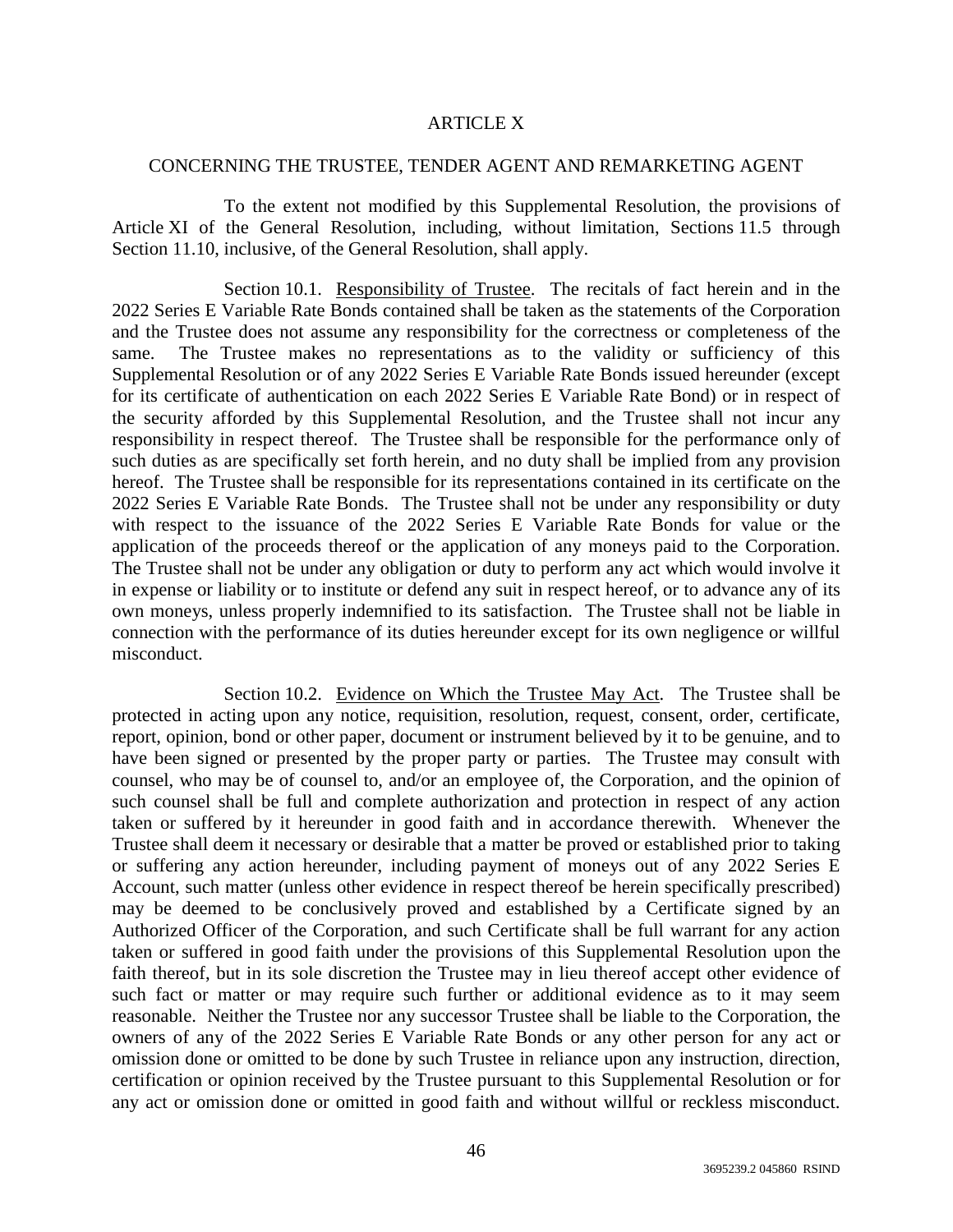Except as otherwise expressly provided herein, any request, order, notice or other direction required or permitted to be furnished pursuant to any provision hereof by the Corporation to the Trustee shall be sufficiently executed if executed in the name of the Corporation by an Authorized Officer of the Corporation.

Section 10.3. Compensation. The Corporation shall pay or provide for the payment of reasonable compensation to the Trustee from time to time for all services rendered under this Supplemental Resolution and also all reasonable fees, expenses, charges, counsel fees and other disbursements, including those of their attorneys, agents and employees, incurred in and about the performance of their powers and duties under this Supplemental Resolution and the Trustee shall have a lien therefor on any and all funds (except funds on deposit in or required to be deposited in the Rebate Fund) at any time held by it under this Supplemental Resolution. The Corporation further agrees to indemnify and save the Trustee harmless against any liabilities which it may incur in the exercise and performance of its powers and duties hereunder, and which are not due to its negligence or willful default.

Section 10.4. Preservation and Inspection of Documents. All documents received by the Trustee under the provisions of the General Resolution or this Supplemental Resolution (or microfilm, microcard or similar photographic reproduction thereof) shall be retained in its possession and shall be subject at all reasonable times to the inspection of the Corporation and any 2022 Series E Bond owner and their agents and their representatives, any of whom may make copies thereof.

Section 10.5. Appointment and Acceptance of Duties of Remarketing Agent. (A) An Authorized Officer shall appoint the Remarketing Agent or Agents for each Series of 2022 Series E Variable Rate Bonds, and each such Remarketing Agent shall signify its acceptance of such appointment and the duties and obligations of Remarketing Agent hereunder and under the applicable Remarketing Agreement by executing and delivering such Remarketing Agreement.

(B) A Remarketing Agent may be removed or may resign pursuant to the terms of the applicable Remarketing Agreement.

(C) In case at any time a Remarketing Agent shall resign or shall be removed or shall become incapable of acting, or shall be adjudged bankrupt or insolvent, or if a receiver, liquidator or conservator of such Remarketing Agent, or of its property, shall be appointed, or if any public officer shall take charge or control of such Remarketing Agent, or of its property or affairs, a successor Remarketing Agent shall be appointed in accordance with the terms of the applicable Remarketing Agreement. Any successor Remarketing Agent appointed in accordance with the provisions of this Section 10.5 in succession to a Remarketing Agent shall be either a member of the Financial Industry Regulatory Authority, Inc. or a bank incorporated under the laws of the United States of America or any state of the United States of America, having a capitalization of at least \$15,000,000, whose unsecured debt, if any, has a rating equivalent to or higher than a "Baa-3" long term rating or a "P-3" short term rating issued by the rating agency then rating the applicable Series of 2022 Series E Variable Rate Bonds, and authorized by law to perform all the duties imposed upon it by the applicable Remarketing Agreement and the Supplemental Resolution; provided, however, that no resignation or removal of such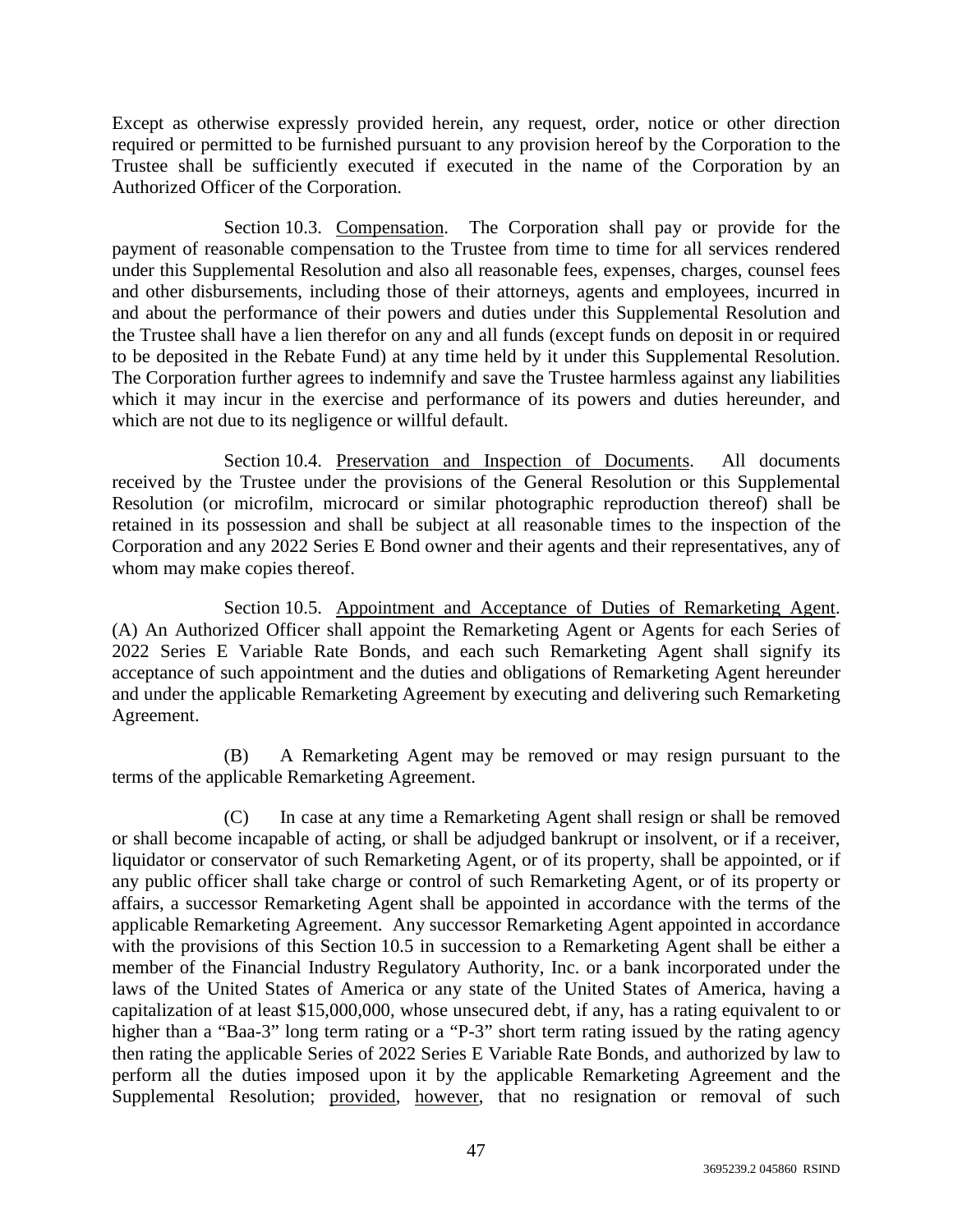Remarketing Agent shall take effect until a successor Remarketing Agent has been appointed and such successor has assumed the duties and obligations of Remarketing Agent.

(D) In the event of the resignation or removal of a Remarketing Agent, such Remarketing Agent shall pay over, assign and deliver any moneys and 2022 Series E Variable Rate Bonds of the applicable Series held by it in such capacity to its successor or, if there be no successor, to the Trustee.

Section 10.6. Appointment and Acceptance of Duties of Tender Agent. (A) The Tender Agent shall signify its acceptance of the duties and obligations of Tender Agent hereunder and under the applicable Tender Agent Agreement by executing and delivering the applicable Tender Agent Agreement.

(B) The Tender Agent may be removed or may resign pursuant to the terms of the applicable Tender Agent Agreement.

(C) In case at any time the Tender Agent shall resign or shall be removed or shall become incapable of acting, or shall be adjudged bankrupt or insolvent, or if a receiver, liquidator or conservator of the Tender Agent, or of its property, shall be appointed, or if any public officer shall take charge or control of the Tender Agent, or of its property or affairs, the Corporation covenants and agrees that it will thereupon appoint a successor Tender Agent with the approval of the Liquidity Provider, if any, which approvals shall not be unreasonably withheld. The Tender Agent and any successor Tender Agent appointed under the provisions of this Section 10.5 in succession to a Tender Agent shall be a commercial bank, which shall be a Federal depository institution or a state chartered depository institution, with trust powers and authorized by law to perform all the duties imposed upon it by the Supplemental Resolution; provided, however, that no resignation or removal of the Tender Agent shall take effect until a successor Tender Agent has been appointed and such successor has assumed the duties and obligations of Tender Agent.

(D) In the event of the resignation or removal of the Tender Agent, the Tender Agent shall pay over, assign and deliver any moneys and 2022 Series E Variable Rate Bonds held by it in such capacity to its successor or, if there be no successor, to the Trustee.

(E) In the event that the Corporation shall fail to appoint a successor Tender Agent hereunder, or in the event that the Tender Agent shall resign or be removed, or be dissolved, or if the property or affairs of the Tender Agent shall be taken under the control of any state or Federal court or administrative body because of bankruptcy or insolvency, or for any other reason, and the Corporation shall not have appointed its successor as Tender Agent, the Trustee, upon receipt of written notice from the Corporation shall ipso facto be deemed to be the Tender Agent for all purposes of the Supplemental Resolution until the appointment by the Corporation of a successor Tender Agent.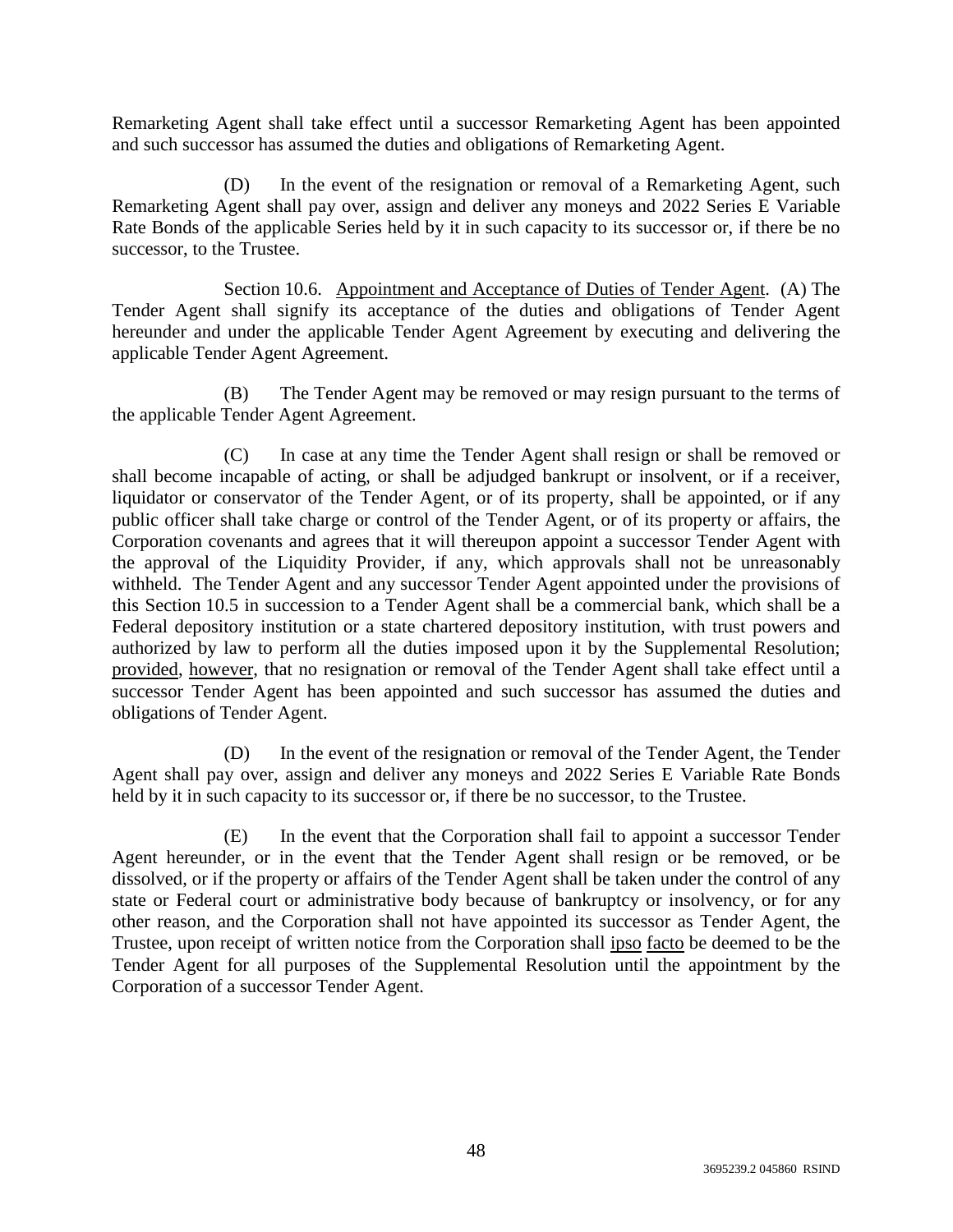Section 10.7. Appointment and Acceptance of Duties of Trustee and Tender Agent with Respect to Liquidity Facilities.

(A) The Trustee shall signify its acceptance of the duties and obligations of the Trustee under the applicable Liquidity Facility by executing and delivering to the Corporation a written instrument of acceptance.

(B) The Tender Agent shall signify its acceptance of the duties and obligations of the Tender Agent under the applicable Liquidity Facility by executing and delivering the applicable Tender Agent Agreement.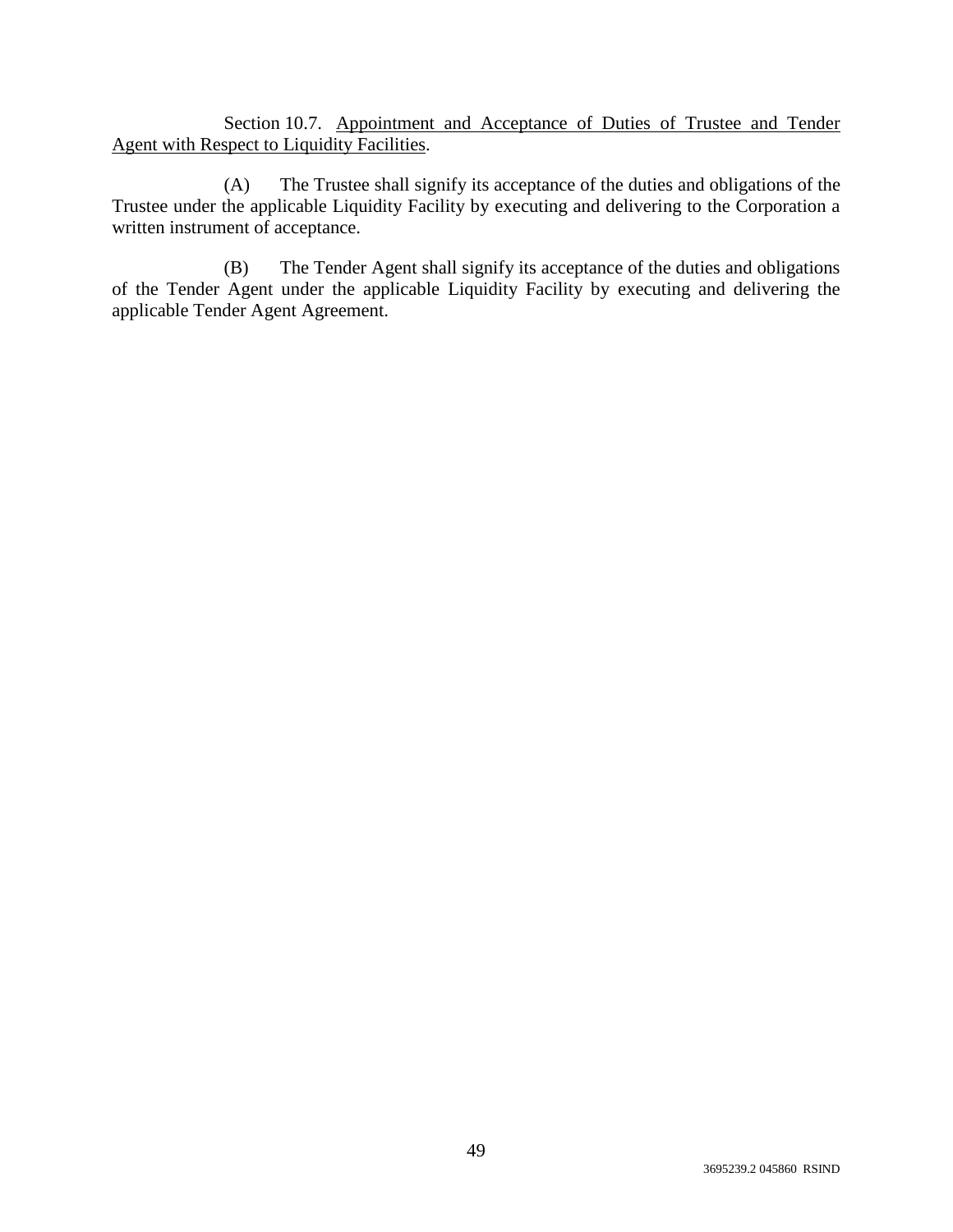# ARTICLE XI

## DEFEASANCE; MISCELLANEOUS PROVISIONS

Section 11.1. Defeasance. Notwithstanding the provisions of Section 12.1 of the General Resolution, (i) 2022 Series E Variable Rate Bonds while in any Daily Rate Period or Weekly Rate Period may not be the subject of advance defeasance pursuant to the provisions of Section 12.1(B) of the General Resolution, and (ii) with respect to the application of said Section 12.1(B) to 2022 Series E Variable Rate Bonds while in the Flexible Rate Term, such 2022 Series E Variable Rate Bonds shall be redeemed on a Redemption Date which shall be the day immediately following the last day of the then current Flexible Rate Term with respect to such 2022 Series E Variable Rate Bonds.

Section 11.2. No Recourse Under Supplemental Resolution or on 2022 Series E Bonds. All covenants, stipulations, promises, agreements and obligations of the Corporation contained in this Supplemental Resolution shall be deemed to be the covenants, stipulations, promises, agreements and obligations of the Corporation and not of any member, officer or employee of the Corporation in such person's individual capacity, and no recourse shall be had for the payment of the principal or Redemption Price of or interest on the 2022 Series E Bonds or for any claim based thereon or on this Supplemental Resolution against any member, officer or employee of the Corporation or any natural person executing the 2022 Series E Bonds.

Section 11.3. Supplemental Resolutions Effective upon Filing with the Trustee. This Supplemental Resolution may be amended, and shall be fully effective in accordance with its terms, upon the filing with the Trustee of a copy thereof certified by an Authorized Officer of the Corporation to provide for such changes as are deemed necessary or desirable by the Corporation with respect to the 2022 Series E Variable Rate Bonds of a Group to take effect on a Change Date on which one hundred percent (100%) of the 2022 Series E Variable Rate Bonds of such Group are subject to mandatory tender.

Section 11.4. Supplemental Resolutions Effective upon Consent of Trustee and Liquidity Provider (if any). (A) This Supplemental Resolution may be amended for the purpose of changing any of the time periods for provision of notice relating to the Mandatory Purchase Provision, Demand Purchase Option or interest rate determination, or the time periods for interest rate determination or the procedure for tendering the 2022 Series E Variable Rate Bonds in connection with the Mandatory Purchase Provision or Demand Purchase Option, and shall be fully effective in accordance with its terms, (i) upon the filing with the Trustee of a copy thereof certified by an Authorized Officer, (ii) upon the filing with the Trustee and the Corporation of instruments in writing made by the Trustee and, if applicable, the Liquidity Provider consenting thereto, and (iii) after such period of time as the Trustee and the Corporation deem appropriate following notice to the owners of such 2022 Series E Variable Rate Bond (but not less than thirty (30) days).

(B) The Trustee, at the expense of the Corporation, shall provide notice to the Bond owners of the adoption of any Supplemental Resolution described in subsection (A) above in whichever manner it deems most effective, and shall, as soon as practicable, deliver a copy of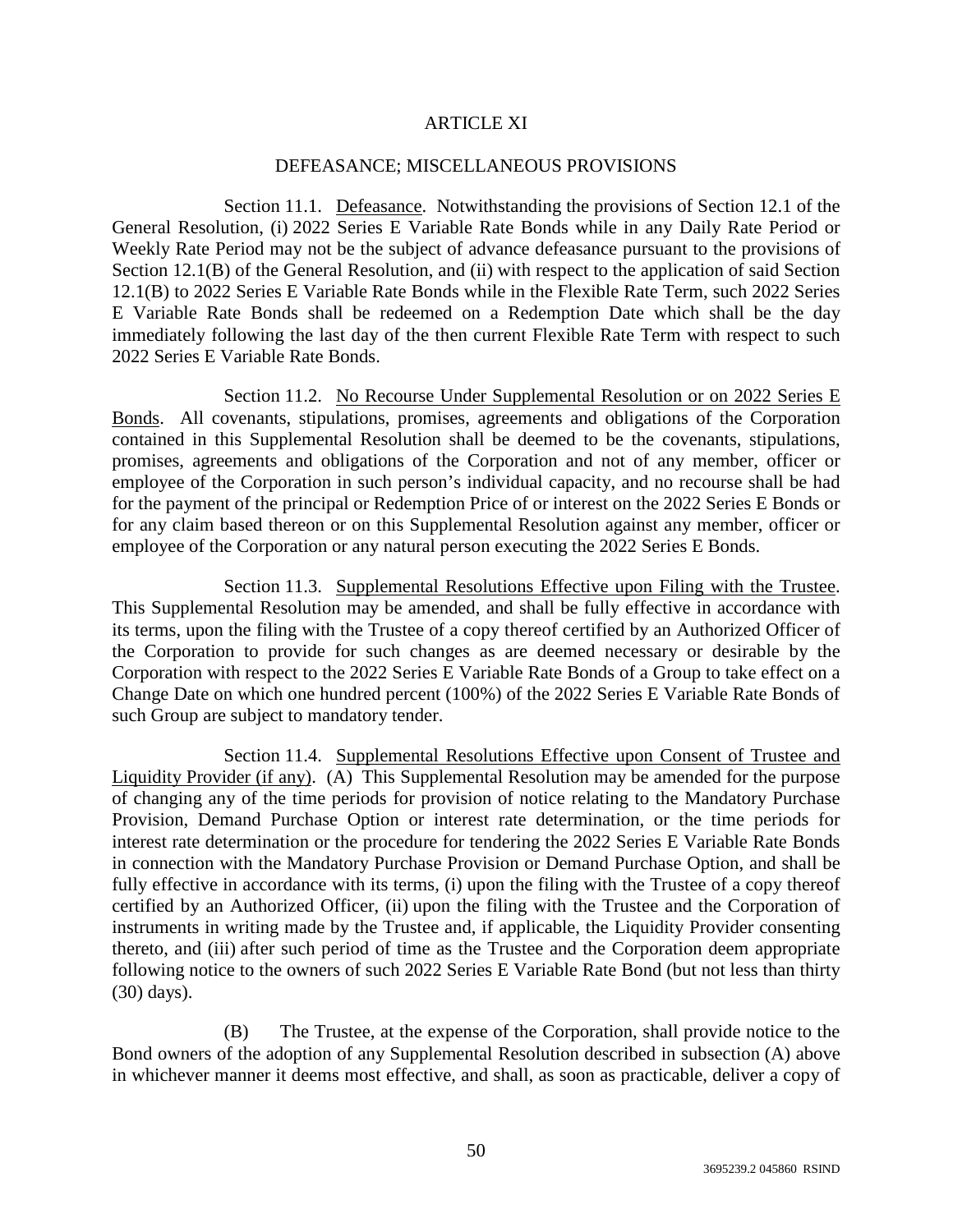any Supplemental Resolution effecting a change described in subsection (A) above to each owner of a 2022 Series E Bond Outstanding.

Section 11.5. Effective Date. This Supplemental Resolution shall take effect upon the filing of a certified copy hereof with the Trustee.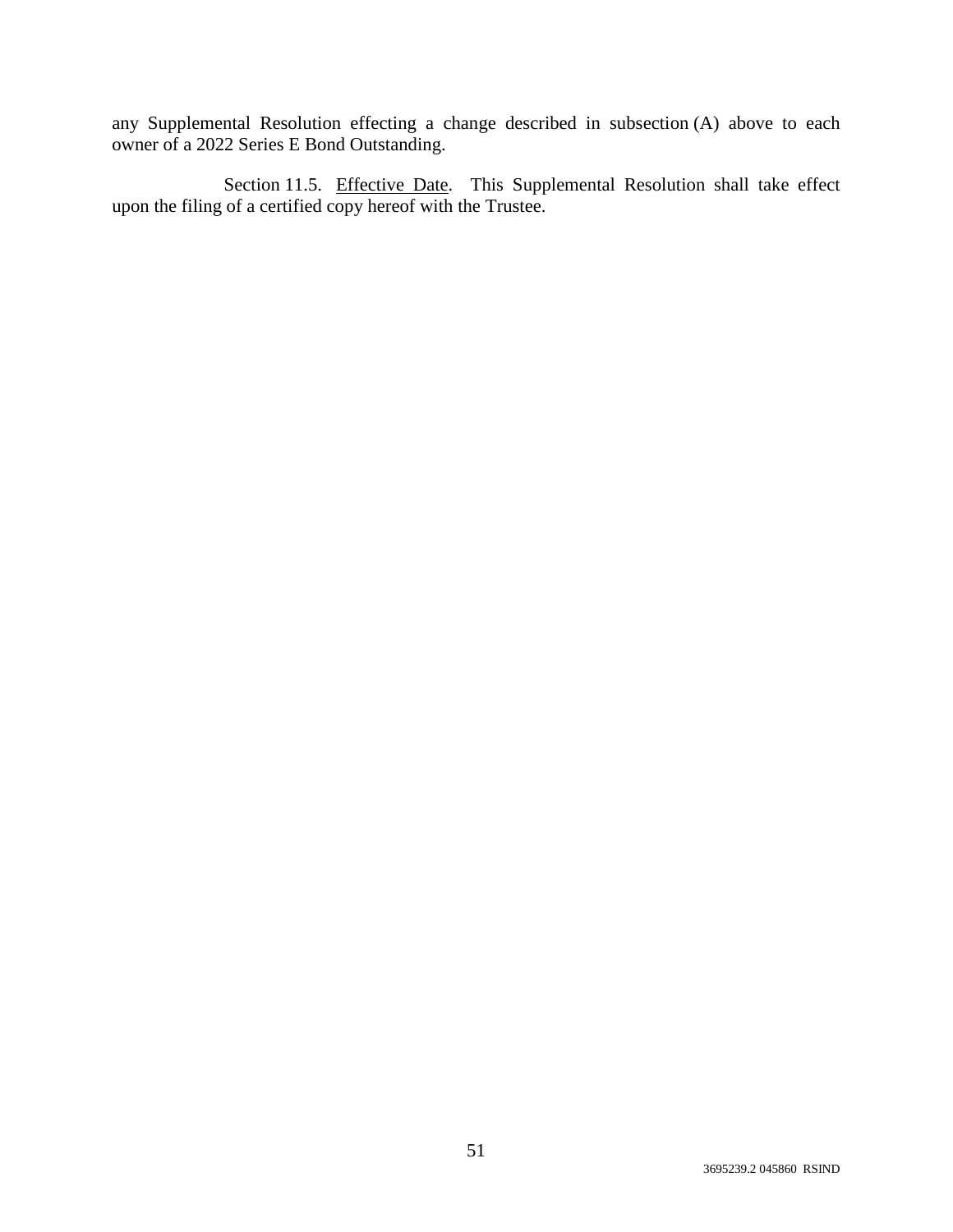# EXHIBIT A

| Project Name         | Borough         | Total<br>Mortgage<br>Loan Amount | Subordinate<br>Lien<br>Position | Mortgage<br>Loan<br>Valuation |
|----------------------|-----------------|----------------------------------|---------------------------------|-------------------------------|
| 1921 Atlantic Avenue | <b>Brooklyn</b> | \$[45,290,000]                   | Yes                             | 80%                           |
| Coney Island Phase 2 | <b>Brooklyn</b> | \$[20,000,000]                   | Yes                             | 80%                           |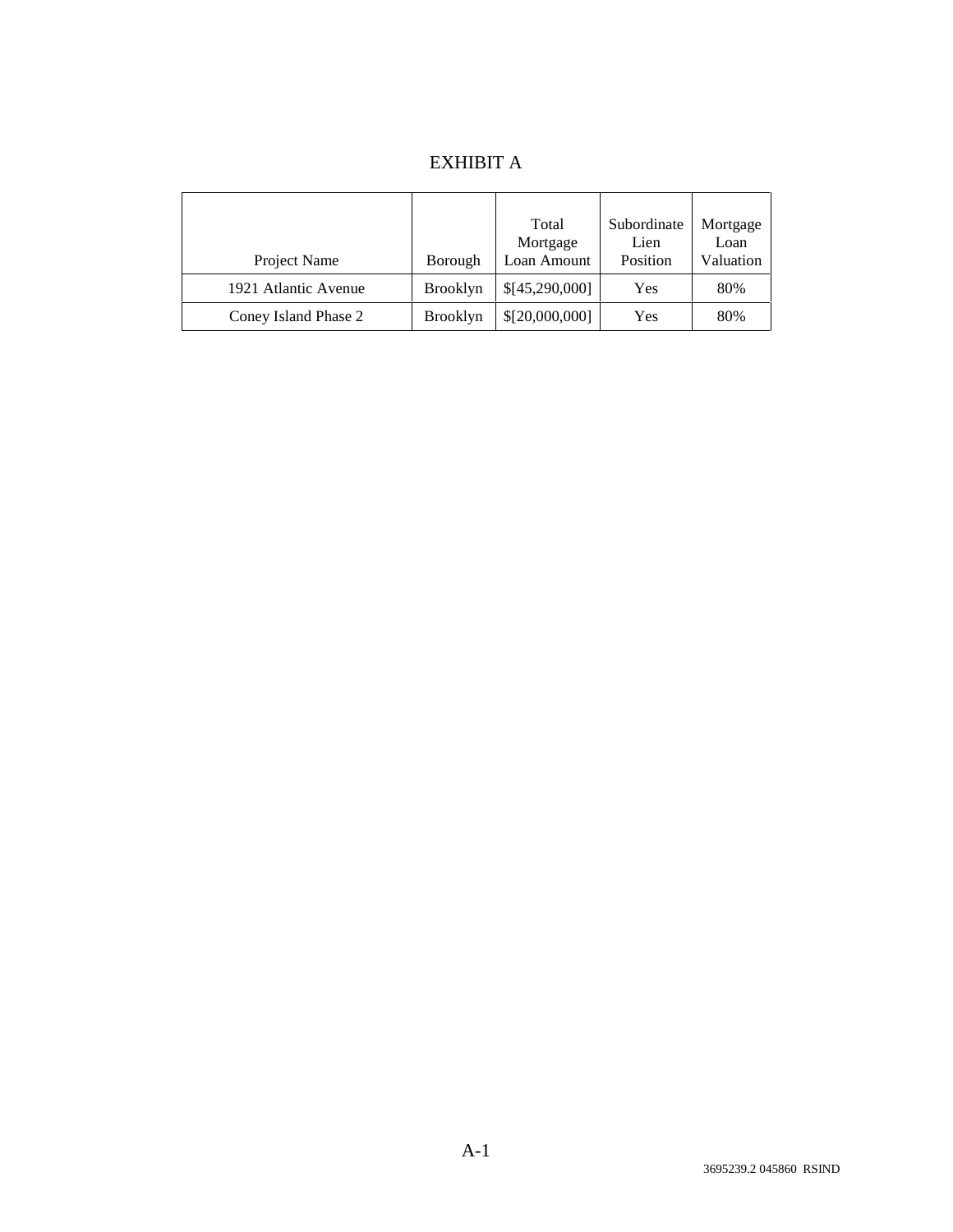#### **APPENDIX A**

#### TERMS OF THE 2022 SERIES E BONDS

## CHAPTER 1

# GENERAL PROVISIONS

Section 101. Interpretation. Except as otherwise provided in this Appendix A, all references in this Appendix A to "2022 Series E Bonds" shall be deemed to refer to each Group of 2022 Series E Bonds individually, and all references in this Appendix A to "2022 Series E Remarketing Proceeds Purchase Account" shall be deemed to refer to the 2022 Series E Remarketing Proceeds Purchase Account applicable to such Group of 2022 Series E Bonds.

Section 102. Series, Principal Amount, Maturity, Interest, Payment Dates and Agreements. (A)(1) The 2022 Series E Bonds shall be issued in the one Series, shall mature on the dates and in the principal amounts, and shall initially bear the CUSIP numbers, set forth below. The 2022 Series E Bonds [(other than [the 2022 Series E Bonds maturing on [ and initially bearing the CUSIP number [\_\_\_\_\_\_\_\_]][the 2022 Series E-[\_\_] Bonds] (the "2022 Series E Pass-Through Term Bonds"))] shall bear interest, payable in arrears, initially at the applicable Fixed Rate set forth below and from and after any Interest Method Change Date at the rates determined as provided in Sections 201, 301, 401, 501, 601 and 701 of this Appendix A, as applicable, and shall contain the Mandatory Purchase Provision and Demand Purchase Option set forth in Sections 801 and 802 hereof, respectively, as applicable.

Series Maturity Date Principal Amount Interest Rate CUSIP Number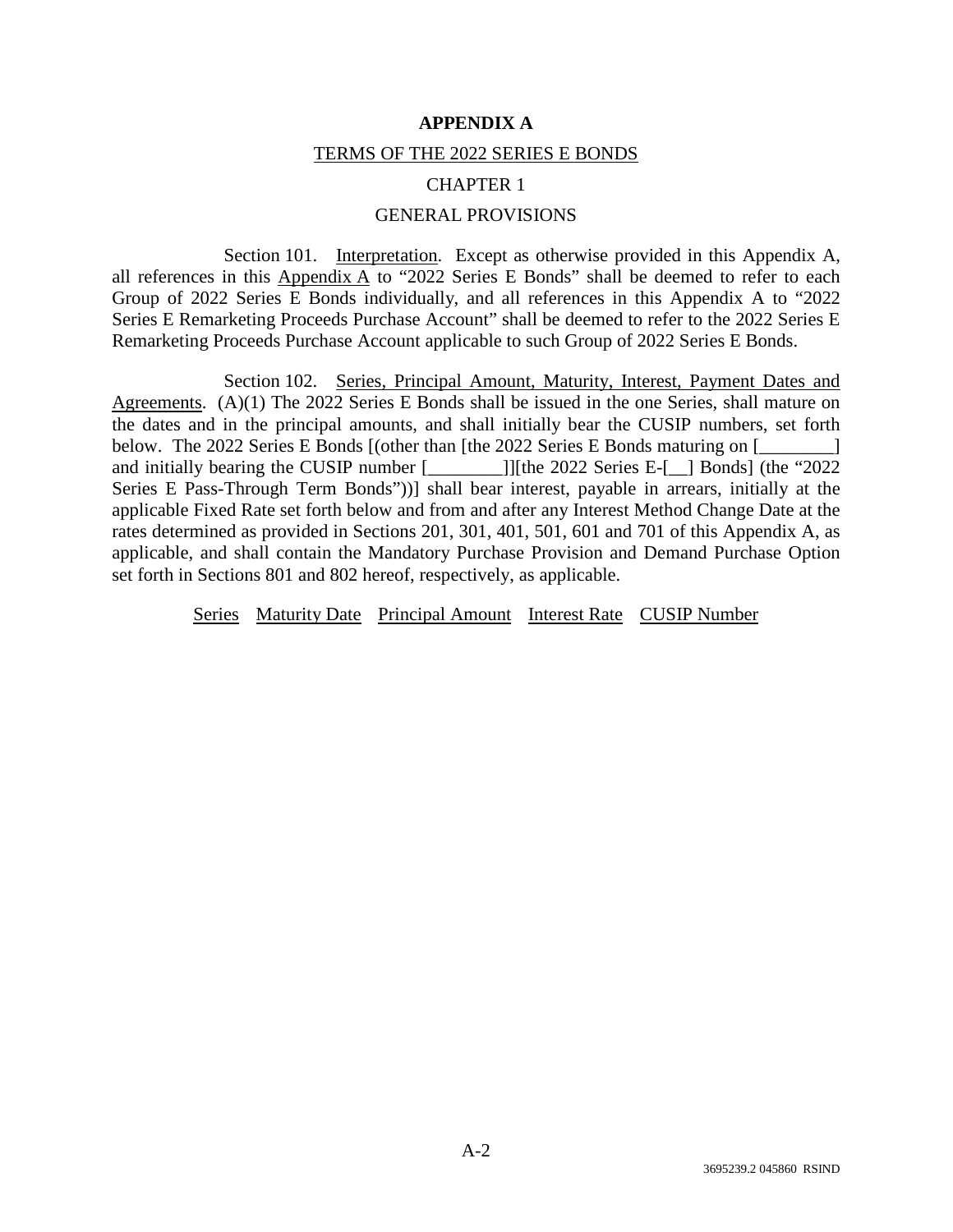[The 2022 Series E Pass-Through Term Bonds shall bear interest, payable in arrears, at [\_\_\_]% per annum.]

The 2022 Series E Bonds shall be subject to redemption as set forth in Section 103 of this Appendix A.

(2) Anything herein to the contrary notwithstanding, at no time shall the interest rate on the 2022 Series E Variable Rate Bonds exceed the Maximum Rate.

(B) During any Daily Rate Period or Weekly Rate Period, interest on a Group of 2022 Series E Variable Rate Bonds shall be payable on a monthly basis on the first Business Day of the month occurring after the Interest Method Change Date with respect thereto, on any Change Date with respect thereto and on the final maturity date of such Group of 2022 Series E Variable Rate Bonds. During any Flexible Rate Period, interest on a Group of 2022 Series E Variable Rate Bonds shall be payable on any Change Date with respect thereto and on the final maturity date of such Group of 2022 Series E Variable Rate Bonds. During any Term Rate Period, interest on a Group of 2022 Series E Variable Rate Bonds shall be payable on May 1 and November 1 of each year, on any Change Date with respect thereto and on the final maturity date of such Group of 2022 Series E Variable Rate Bonds. During the Fixed Rate Period, interest on a Group of 2022 Series E Variable Rate Bonds shall be payable on May 1 and November 1 of each year (commencing November 1, 2022 in the case of the 2022 Series E Variable Rate Bonds prior to any Change Date with respect thereto), on any Change Date with respect thereto and on the final maturity date of such Group of 2022 Series E Variable Rate Bonds. [Interest on the 2022 Series E Pass-Through Term Bonds shall be payable on each 2022 Series E Pass-Through Term Bond Interest Payment Date.] During any Daily Rate Period, Weekly Rate Period or Flexible Rate Period for a Group of 2022 Series E Variable Rate Bonds, interest on such Group of 2022 Series E Variable Rate Bonds shall be computed on the basis of a 365 or 366-day year, for the actual number of days elapsed. During any Term Rate Period and the Fixed Rate Period for a Group of 2022 Series E Variable Rate Bonds, interest on such Group of 2022 Series E Variable Rate Bonds shall be computed on the basis of a 360-day year consisting of twelve 30 day months. During any Index Rate Period, interest on the 2022 Series E Variable Rate Bonds shall be payable and shall be computed as set forth in Section 401 hereof. [Interest on the 2022 Series E Pass-Through Term Bonds shall be computed on the basis of a 360-day year consisting of twelve 30-day months.]

(C) During any Daily Rate Period, Weekly Rate Period, Index Rate Period or Flexible Rate Period for a Group of 2022 Series E Variable Rate Bonds, all 2022 Series E Variable Rate Bonds of such Series shall be in the denomination of \$100,000 or any \$5,000 increment in excess of \$100,000. During any Term Rate Period or the Fixed Rate Period for a Group of 2022 Series E Variable Rate Bonds, all 2022 Series E Variable Rate Bonds of such Group shall be in the denomination of \$5,000 or in denominations of any whole multiple thereof. [The 2022 Series E Pass-Through Term Bonds shall be in the denomination of \$1 or in denominations of any whole multiple thereof.]

(D) If the date for making any payment of principal or Redemption Price of or interest on any of the 2022 Series E Bonds shall be a day other than a Business Day, then payment of such principal or Redemption Price of or interest on such 2022 Series E Variable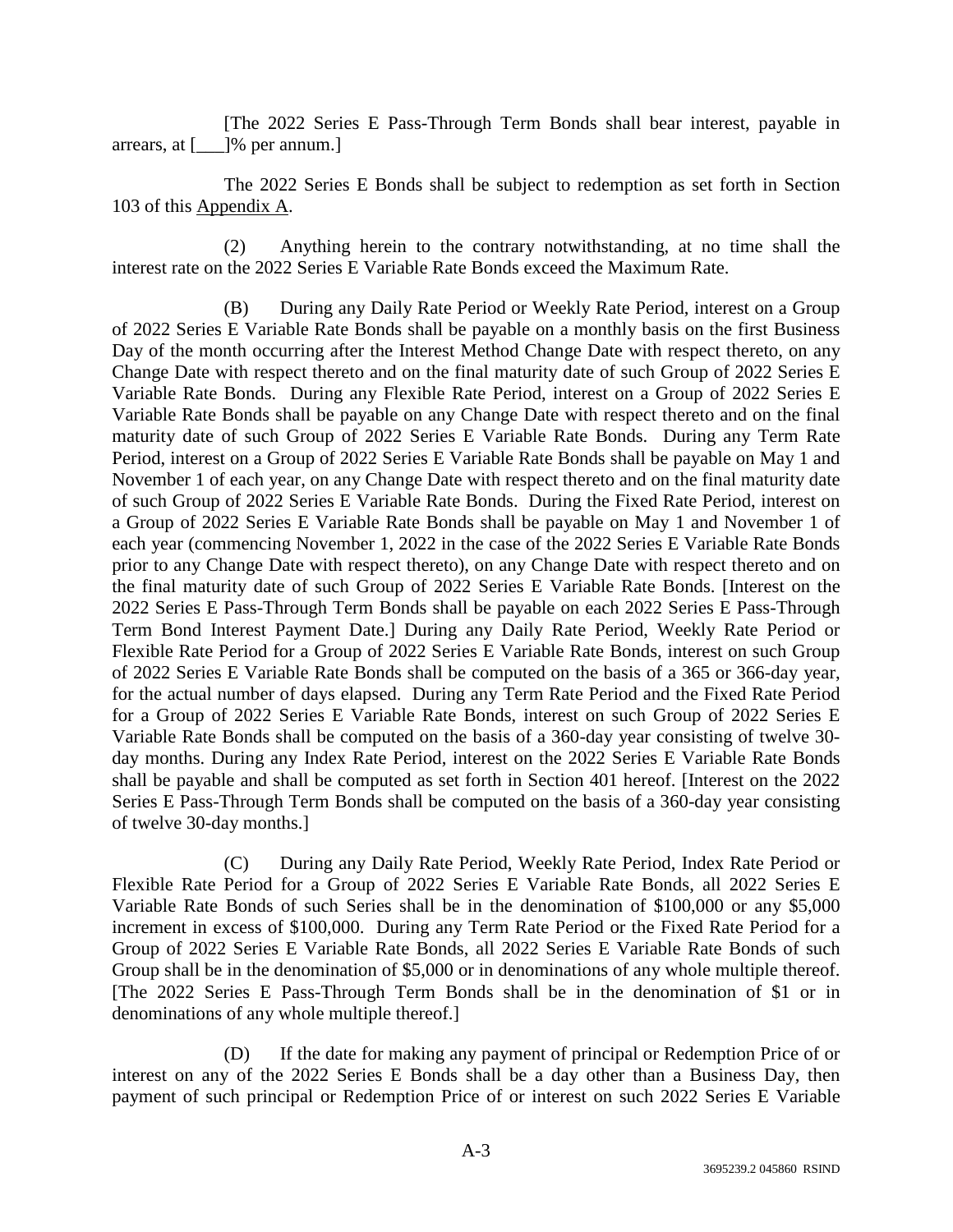Rate Bonds need not be made on such date but may be made on the next succeeding Business Day with the same force and effect as if made on the date originally fixed for such payment, except that during any Daily Rate Period, Weekly Rate Period, Index Rate Period or Flexible Rate Period, interest shall continue to accrue on any unpaid principal to such next succeeding Business Day.

# Section 103. Redemption Provisions.

(A) During any Daily Rate Period or Weekly Rate Period, the 2022 Series E Variable Rate Bonds are subject to redemption, at the option of the Corporation, in whole or in part, at any time prior to maturity, at a Redemption Price equal to one hundred percent (100%) of the principal amount of the 2022 Series E Variable Rate Bonds or portions thereof to be so redeemed, plus accrued interest to the Redemption Date.

(B) During any Flexible Rate Period or Term Rate Period, each 2022 Series E Variable Rate Bond is subject to redemption, without notice, at the option of the Corporation, in whole or in part on any Interest Adjustment Date with respect to such 2022 Series E Variable Rate Bond, from any source, at a Redemption Price equal to one hundred percent (100%) of the principal amount of the 2022 Series E Variable Rate Bonds to be redeemed, plus accrued interest to the Redemption Date. Except as provided in the immediately preceding sentence, during any Term Rate Term, 2022 Series E Variable Rate Bonds are subject to redemption, at the option of the Corporation, in whole or in part, from any source, at any time on or after their then-current Initial Redemption or Tender Date, at a Redemption Price equal to one hundred percent (100%) of the principal amount of the 2022 Series E Variable Rate Bonds or portions thereof to be so redeemed, plus accrued interest to the Redemption Date. During any Index Rate Period, 2022 Series E Variable Rate Bonds are subject to redemption, at the option of the Corporation, in whole or in part, from any source, on any Permitted Redemption or Tender Date on or after their then-current Initial Redemption or Tender Date, at a Redemption Price equal to one hundred percent (100%) of the principal amount of the 2022 Series E Variable Rate Bonds or portions thereof to be so redeemed, plus accrued interest to the Redemption Date. During any Fixed Rate Period, 2022 Series E Variable Rate Bonds are subject to redemption, at the option of the Corporation, in whole or in part, from any source, at any time on or after their then-current Initial Redemption or Tender Date, at a Redemption Price equal to one hundred percent (100%) of the principal amount of the 2022 Series E Variable Rate Bonds or portions thereof to be so redeemed, plus accrued interest to the Redemption Date.

(C) The 2022 Series E Variable Rate Bonds are subject to redemption, at the option of the Corporation, in whole or in part, on any Permitted Redemption or Tender Date during an Index Rate Period and on any date during any Term Rate Term or Fixed Rate Period, in each case at a Redemption Price equal to one hundred percent (100%) of the principal amount of the 2022 Series E Bonds or portions thereof to be so redeemed, plus accrued interest to the Redemption Date, from any source other than: (i) Voluntary Sale Proceeds; (ii) proceeds of bonds issued, or caused to be issued, by the Corporation for the purpose of refunding all or a portion of such 2022 Series E Bonds or refinancing all or a portion of any Mortgage Loan ("Refunding Bonds"), except that the proceeds of Refunding Bonds described in the succeeding paragraph may be applied to the special redemption of such 2022 Series E Bonds; or (iii) any other unencumbered funds of the Corporation not subject to the lien of the General Resolution.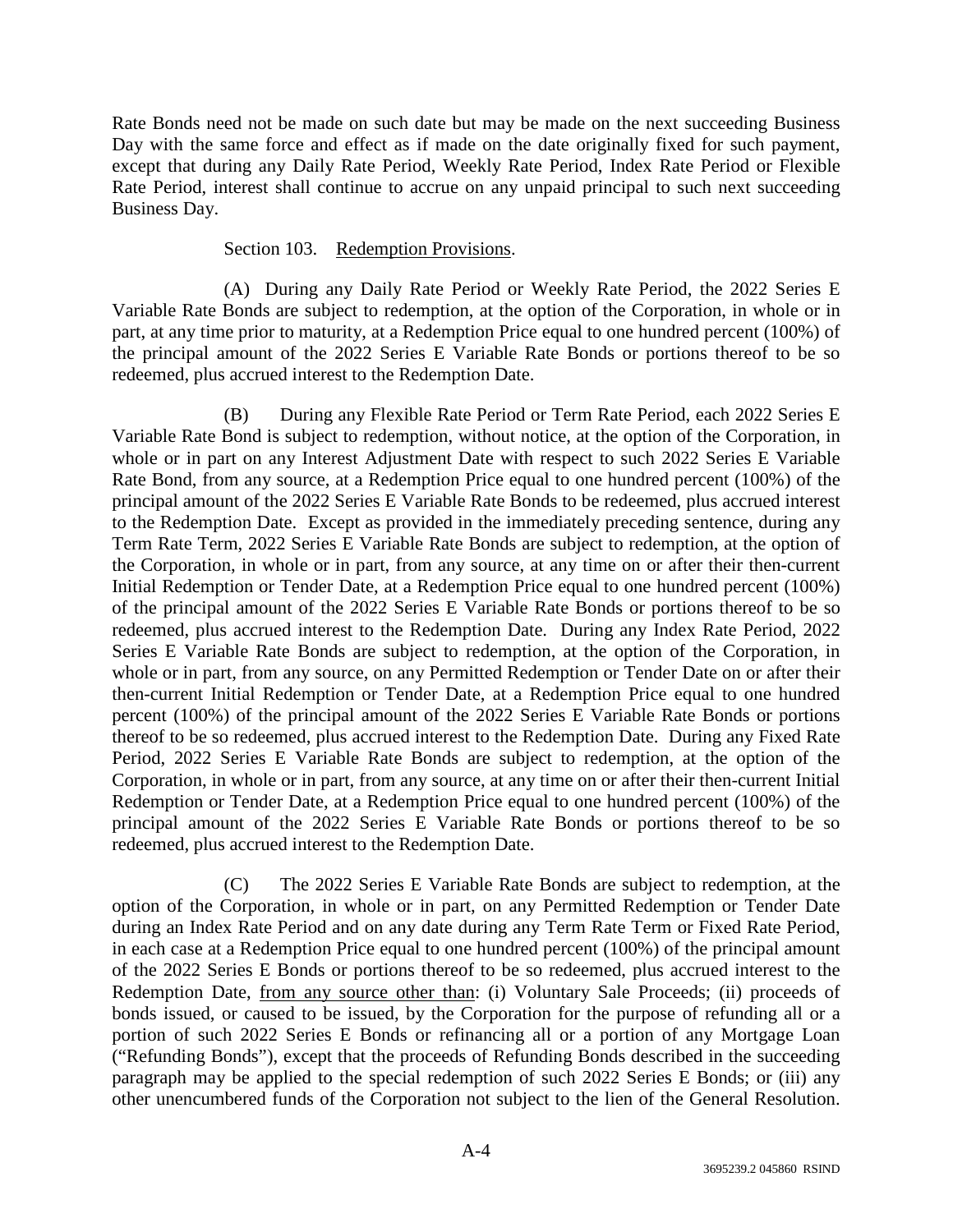Such 2022 Series E Bonds are subject to the foregoing special redemption from the proceeds of Refunding Bonds issued in an amount not greater than any prepayment of a Mortgage Loan (including any 2022 Series E Mortgage Loan) received by the Corporation, which prepayment is not used to redeem Bonds. Amounts that may be applied to the foregoing special redemption include, but are not limited to: any prepayment of a 2022 Series E Mortgage Loan by the Mortgagor thereof, or proceeds of foreclosure proceedings or proceeds of any credit enhancement with respect to a 2022 Series E Mortgage Loan which is in default; upon the filing of a Cash Flow Statement, any prepayment, or any such proceeds with respect to, of any other Mortgage Loans (except any Mortgage Loan financed under a Supplemental Resolution that prohibits such use); unexpended proceeds of such 2022 Series E Bonds; and, upon the filing of a Cash Flow Statement, amounts held in the Revenue Account that are not required to be used for other purposes.

(D) Except as affected by the provisions of subsection (E) of this Section 103, the 2022 Series E Bonds maturing on [\_\_\_\_\_\_\_\_] shall be redeemed in part through application of Sinking Fund Payments as provided in Section 5.4(E) of the General Resolution on [\_\_\_\_\_\_\_\_] at a Redemption Price equal to the principal amount of each such 2022 Series E Bond or portion thereof to be redeemed, together with interest accrued to the Redemption Date. Subject to the provisions of Sections 5.4(D) and 5.5(B) of the General Resolution permitting amounts to be credited toward part or all of any one or more Sinking Fund Payments, there shall be due and the Corporation shall in any and all events be required to pay on each of the dates set forth in the following table the amount set opposite each such date in said table, and said amount is hereby established and shall constitute a Sinking Fund Payment for the retirement of such 2022 Series E Bonds except that the amount for [\_\_\_\_\_\_\_] in said table shall be payable at the stated maturity date of such 2022 Series E Bonds and shall not constitute a Sinking Fund Payment:

|                        | Principal |                        | Principal |
|------------------------|-----------|------------------------|-----------|
| <b>Redemption Date</b> | Amount    | <b>Redemption Date</b> | Amount    |

Except as affected by the provisions of subsection (E) of this Section 103, the 2022 Series E Bonds maturing on [\_\_\_\_\_\_\_] shall be redeemed in part through application of Sinking Fund Payments as provided in Section 5.4(E) of the General Resolution on [ at a Redemption Price equal to the principal amount of each such 2022 Series E Bond or portion thereof to be redeemed, together with interest accrued to the Redemption Date. Subject to the provisions of Sections 5.4(D) and 5.5(B) of the General Resolution permitting amounts to be credited toward part or all of any one or more Sinking Fund Payments, there shall be due and the Corporation shall in any and all events be required to pay on each of the dates set forth in the following table the amount set opposite each such date in said table, and said amount is hereby established and shall constitute a Sinking Fund Payment for the retirement of such 2022 Series E Bonds except that the amount for [\_\_\_\_\_\_\_\_] in said table shall be payable at the stated maturity date of such 2022 Series E Bonds and shall not constitute a Sinking Fund Payment:

|                        | Principal |                        | Principal |
|------------------------|-----------|------------------------|-----------|
| <b>Redemption Date</b> | Amount    | <b>Redemption Date</b> | Amount    |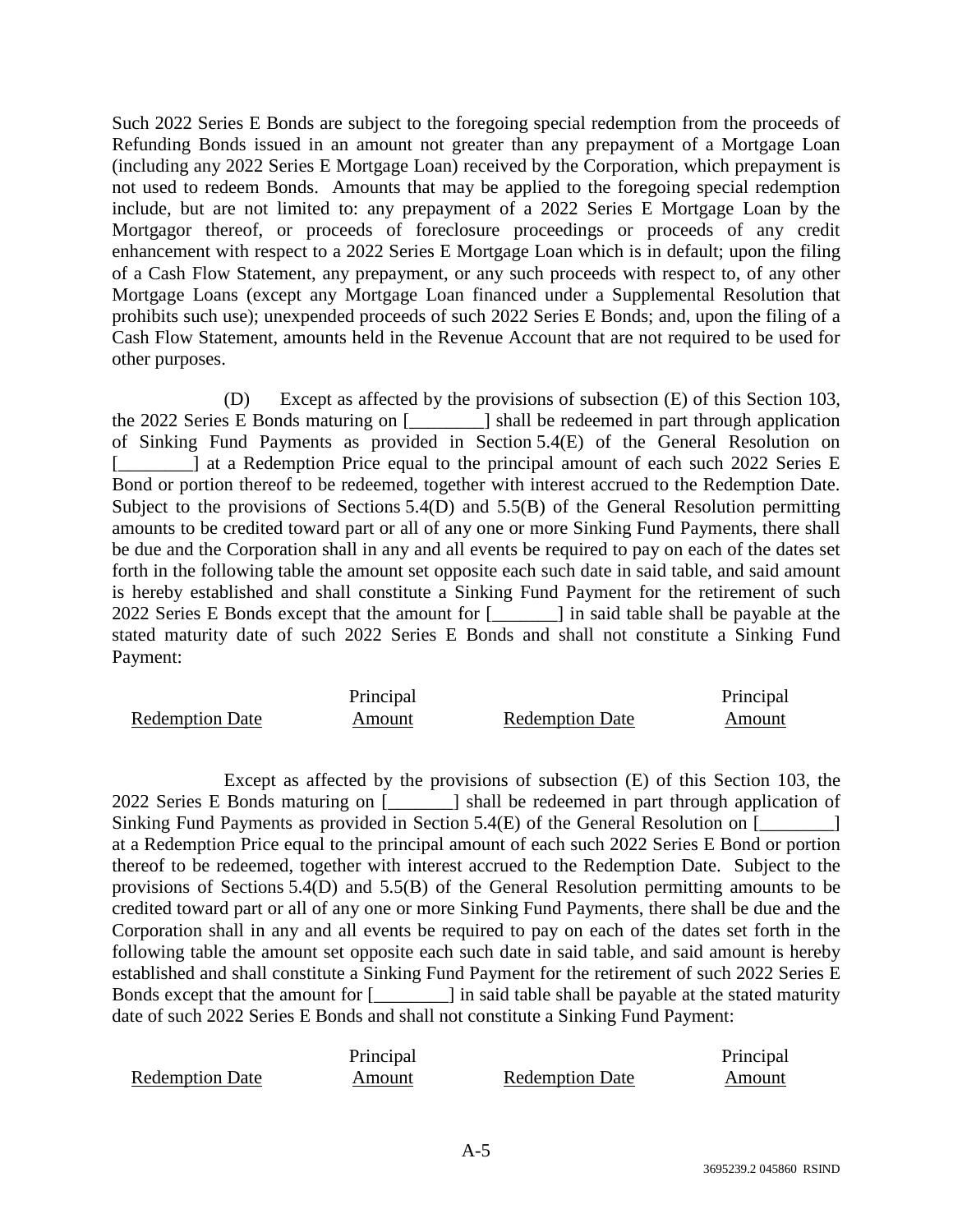Except as affected by the provisions of subsection (E) of this Section 103, the 2022 Series E Bonds maturing on [\_\_\_\_\_\_\_\_\_] shall be redeemed in part through application of Sinking Fund Payments as provided in Section 5.4(E) of the General Resolution on  $\lceil \frac{1}{2} \rceil$ and on each May 1 and November 1 thereafter, in each case at a Redemption Price equal to the principal amount of each such 2022 Series E Bond or portion thereof to be redeemed, together with interest accrued to the Redemption Date. Subject to the provisions of Sections 5.4(D) and 5.5(B) of the General Resolution permitting amounts to be credited toward part or all of any one or more Sinking Fund Payments, there shall be due and the Corporation shall in any and all events be required to pay on each of the dates set forth in the following table the amount set opposite each such date in said table, and said amount is hereby established and shall constitute a Sinking Fund Payment for the retirement of such 2022 Series E Bonds except that the amount for such date in said table shall be payable at the stated maturity date of such 2022 Series E Bonds and shall not constitute a Sinking Fund Payment:

|                        | Principal |                        | Principal |
|------------------------|-----------|------------------------|-----------|
| <b>Redemption Date</b> | Amount    | <b>Redemption Date</b> | Amount    |

Except as affected by the provisions of subsection (E) of this Section 103, the 2022 Series E Bonds maturing on [\_\_\_\_\_\_\_\_\_] and initially bearing the CUSIP Number [\_\_\_\_\_\_\_] shall be redeemed in part through application of Sinking Fund Payments as provided in Section 5.4(E) of the General Resolution on [\_\_\_\_\_\_\_] and on each May 1 and November 1 thereafter, in each case at a Redemption Price equal to the principal amount of each such 2022 Series E Bond or portion thereof to be redeemed, together with interest accrued to the Redemption Date. Subject to the provisions of Sections 5.4(D) and 5.5(B) of the General Resolution permitting amounts to be credited toward part or all of any one or more Sinking Fund Payments, there shall be due and the Corporation shall in any and all events be required to pay on each of the dates set forth in the following table the amount set opposite each such date in said table, and said amount is hereby established and shall constitute a Sinking Fund Payment for the retirement of such 2022 Series E Bonds except that the amount for such date in said table shall be payable at the stated maturity date of such 2022 Series E Bonds and shall not constitute a Sinking Fund Payment:

|                        | Principal |                        | Principal |
|------------------------|-----------|------------------------|-----------|
| <b>Redemption Date</b> | Amount    | <b>Redemption Date</b> | Amount    |

Except as affected by the provisions of subsection (E) of this Section 103, the 2022 Series E Bonds maturing on [\_\_\_\_\_\_\_\_] shall be redeemed in part through application of Sinking Fund Payments as provided in Section 5.4(E) of the General Resolution on [\_\_\_\_\_\_\_] and on each May 1 and November 1 thereafter, in each case at a Redemption Price equal to the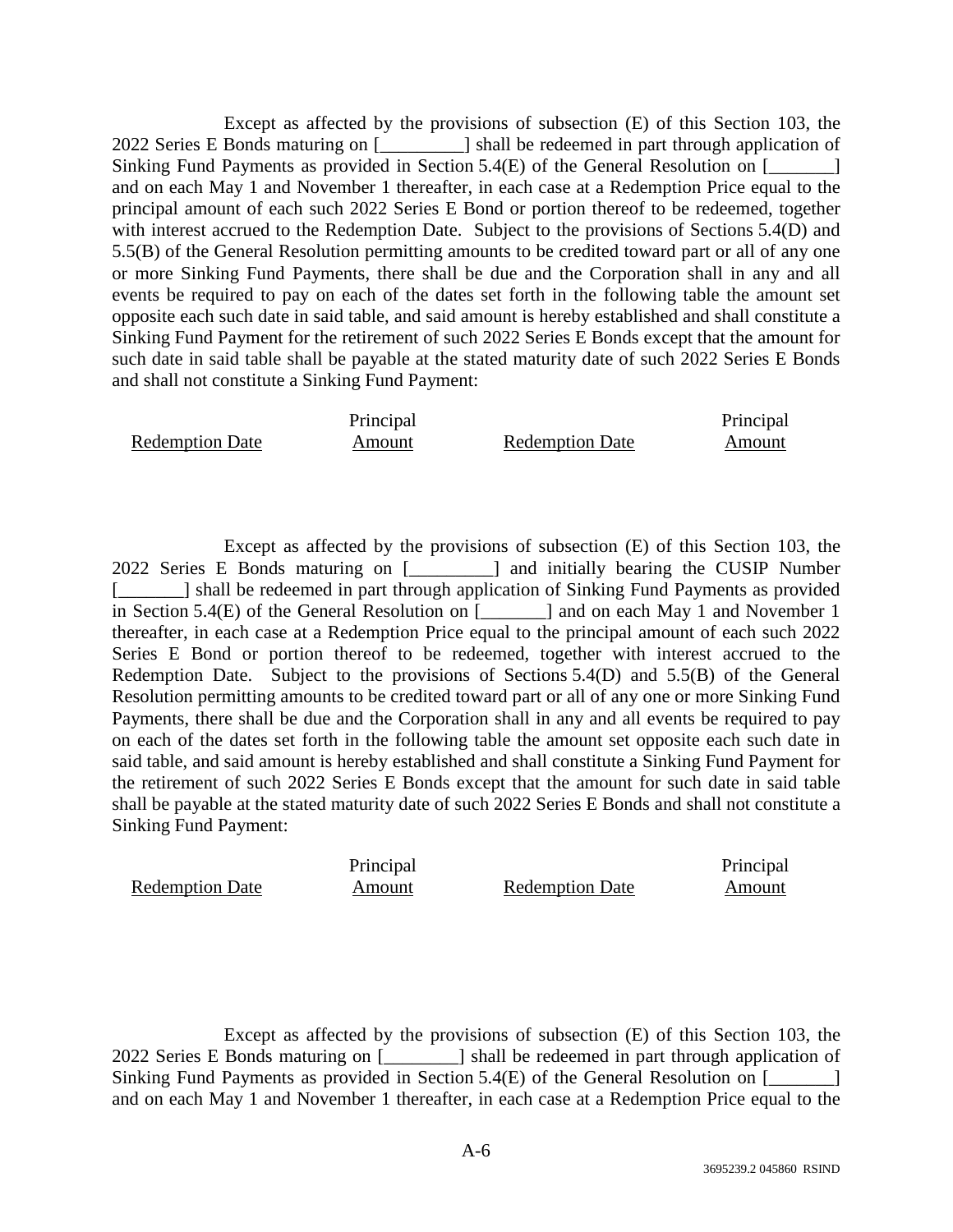principal amount of each such 2022 Series E Bond or portion thereof to be redeemed, together with interest accrued to the Redemption Date. Subject to the provisions of Sections 5.4(D) and 5.5(B) of the General Resolution permitting amounts to be credited toward part or all of any one or more Sinking Fund Payments, there shall be due and the Corporation shall in any and all events be required to pay on each of the dates set forth in the following table the amount set opposite each such date in said table, and said amount is hereby established and shall constitute a Sinking Fund Payment for the retirement of such 2022 Series E Bonds except that the amount for such date in said table shall be payable at the stated maturity date of such 2022 Series E Bonds and shall not constitute a Sinking Fund Payment:

|                        | Principal |                        | Principal |
|------------------------|-----------|------------------------|-----------|
| <b>Redemption Date</b> | Amount    | <b>Redemption Date</b> | Amount    |

Except as affected by the provisions of subsection (E) of this Section 103, the 2022 Series E Bonds maturing on [\_\_\_\_\_\_\_\_] shall be redeemed in part through application of Sinking Fund Payments as provided in Section 5.4(E) of the General Resolution on [\_\_\_\_\_\_] and on each May 1 and November 1 thereafter, in each case at a Redemption Price equal to the principal amount of each such 2022 Series E Bond or portion thereof to be redeemed, together with interest accrued to the Redemption Date. Subject to the provisions of Sections 5.4(D) and 5.5(B) of the General Resolution permitting amounts to be credited toward part or all of any one or more Sinking Fund Payments, there shall be due and the Corporation shall in any and all events be required to pay on each of the dates set forth in the following table the amount set opposite each such date in said table, and said amount is hereby established and shall constitute a Sinking Fund Payment for the retirement of such 2022 Series E Bonds except that the amount for such date in said table shall be payable at the stated maturity date of such 2022 Series E Bonds and shall not constitute a Sinking Fund Payment:

|                        | Principal |                        | Principal |
|------------------------|-----------|------------------------|-----------|
| <b>Redemption Date</b> | Amount    | <b>Redemption Date</b> | Amount    |

 Except as affected by the provisions of subsection (E) of this Section 103, the 2022 Series E Bonds maturing on [\_\_\_\_\_\_\_\_\_\_] shall be redeemed in part through application of Sinking Fund Payments as provided in Section 5.4(E) of the General Resolution on [\_\_\_\_\_\_\_] and on each May 1 and November 1 thereafter, in each case at a Redemption Price equal to the principal amount of each such 2022 Series E Bond or portion thereof to be redeemed, together with interest accrued to the Redemption Date. Subject to the provisions of Sections 5.4(D) and 5.5(B) of the General Resolution permitting amounts to be credited toward part or all of any one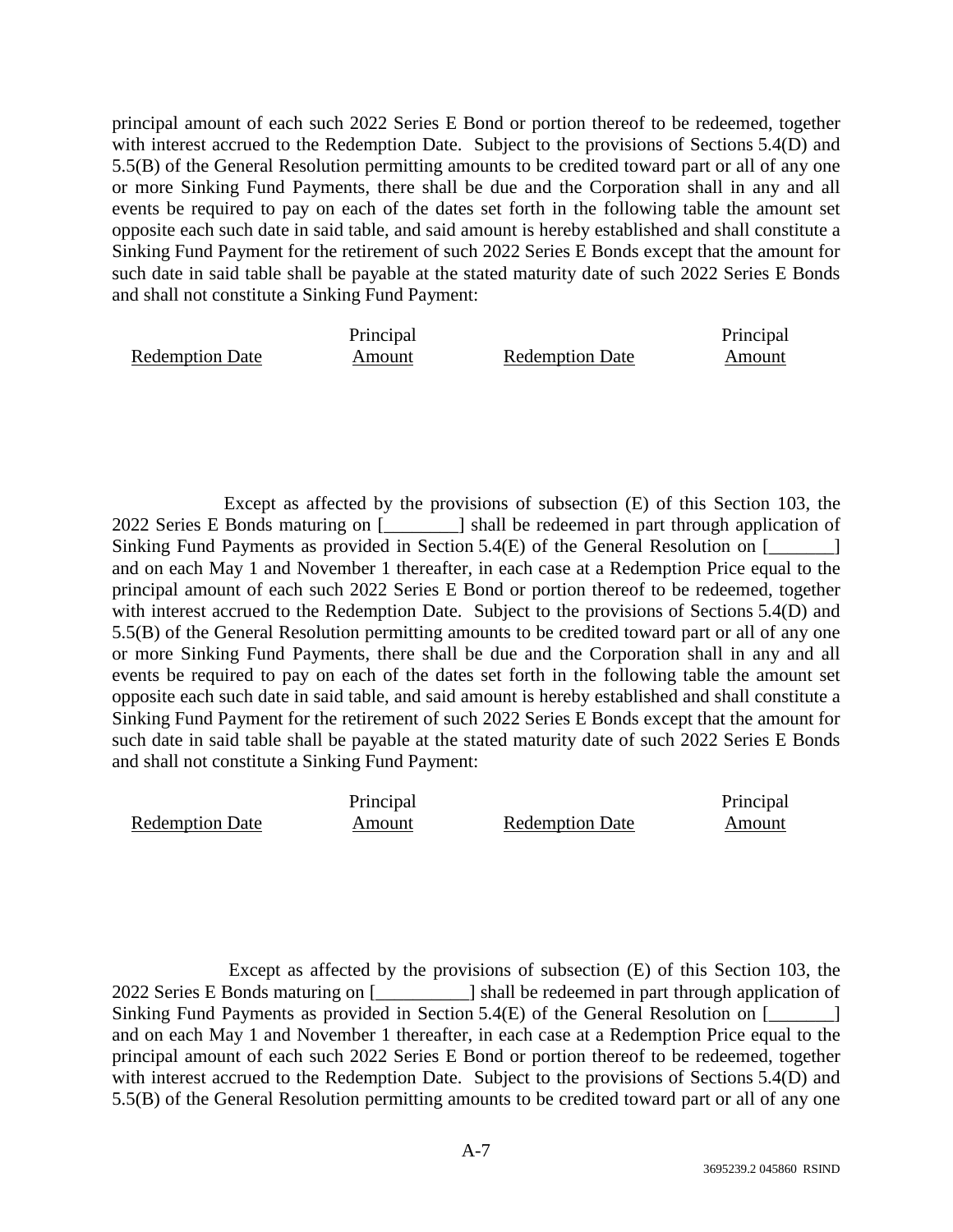or more Sinking Fund Payments, there shall be due and the Corporation shall in any and all events be required to pay on each of the dates set forth in the following table the amount set opposite each such date in said table, and said amount is hereby established and shall constitute a Sinking Fund Payment for the retirement of such 2022 Series E Bonds except that the amount for such date in said table shall be payable at the stated maturity date of such 2022 Series E Bonds and shall not constitute a Sinking Fund Payment:

Redemption Date

Principal

Amount Redemption Date

Principal Amount

 (E) (1) In the event of a Fixed Rate Start Date with respect to 2022 Series E Variable Rate Bonds that are Term Bonds maturing on any date (the "Final Maturity Date"), the Sinking Fund Payments with respect to such 2022 Series E Variable Rate Bonds that are due on or prior to the date that is twelve (12) years after the Fixed Rate Start Date shall constitute Serial Bond maturities and the Sinking Fund Payments with respect to such 2022 Series E Variable Rate Bonds that are due after such date shall constitute Sinking Fund Payments (and a maturity payment) for a Term Bond maturing on the Final Maturity Date, subject to Section 701(D) of this Appendix A.

(2) If, on a Fixed Rate Start Date with respect to 2022 Series E Variable Rate Bonds of a maturity that are Term Bonds, the Corporation shall, in accordance with Section 701(D) of this Appendix A, have modified the schedule of redemptions through application of Sinking Fund Payments as provided in Section 5.4(E) of the General Resolution, during the Fixed Rate Period, the 2022 Series E Variable Rate Bonds of such maturity shall be redeemed in part through application of Sinking Fund Payments as provided in said Section 5.4(E) at the times and in the amounts set forth in such schedule (subject to the provisions of Sections 5.4(D) and 5.5(B) of the General Resolution permitting amounts to be credited toward part or all of any one or more Sinking Fund Payments), in each case equal to the principal amount of each 2022 Series E Variable Rate Bond or portion thereof to be redeemed, plus accrued interest to the Redemption Date.

(F) (1) [The 2022 Series E Pass-Through Term Bonds are subject to special optional redemption in whole (but not in part), at a Redemption Price equal to one hundred percent (100%) of the principal amount thereof, without premium, on any Interest Payment Date after the earlier of (i) the 2022 Series E Pass-Through Term Bond Interest Payment Date on which the Outstanding principal amount of the 2022 Series E Pass-Through Bonds is reduced to less than 10% of the original principal amount thereof and (ii) the first 2022 Series E Pass-Through Term Bond Interest Payment Date on which only one 2022 Series E Pass-Through Term Bond Loan remains outstanding.]

(2) [The 2022 Series E Pass-Through Term Bonds are subject to mandatory redemption in whole or in part on each 2022 Series E Pass-Through Term Bond Interest Payment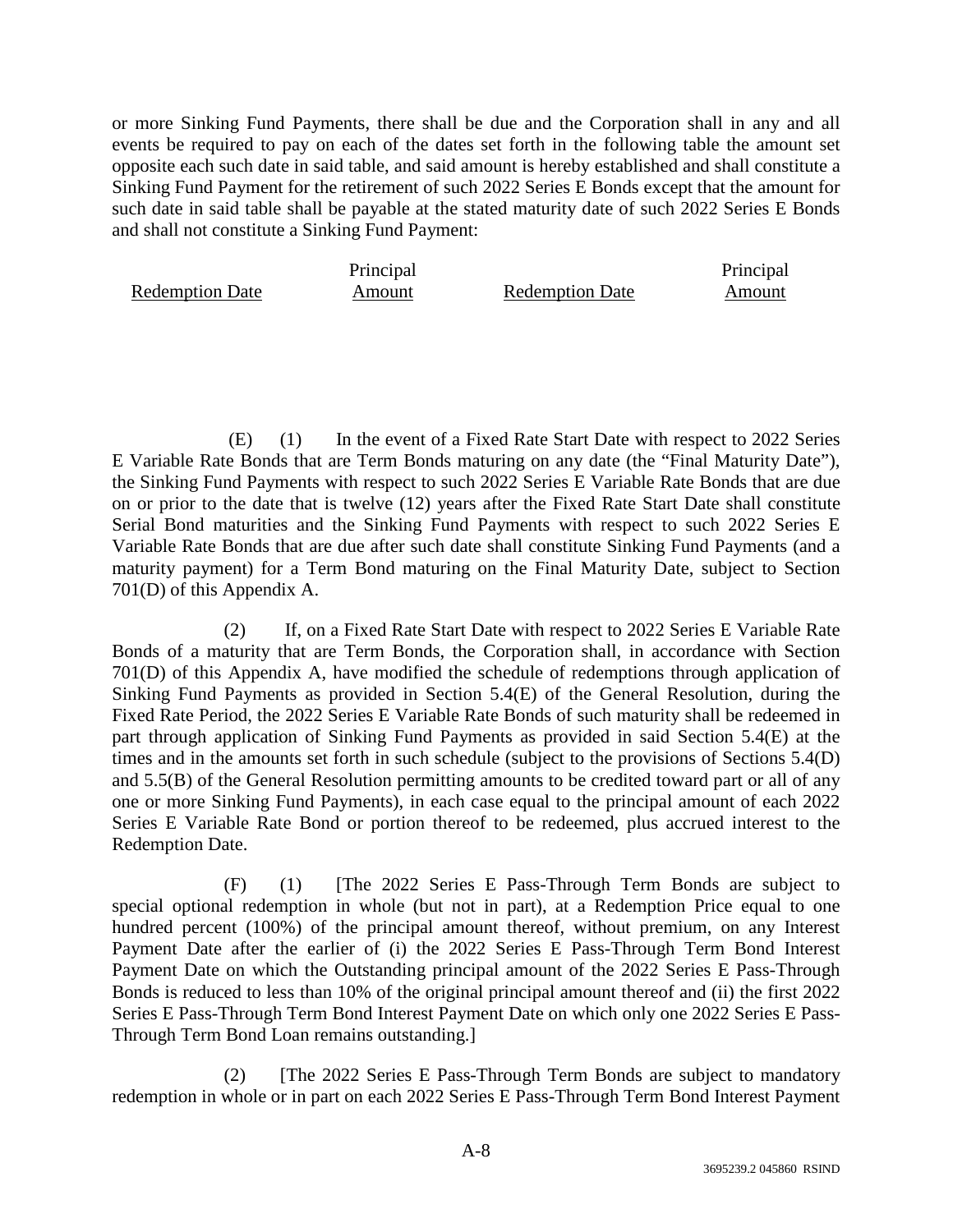Date at a Redemption Price equal to one hundred percent (100%) of the principal amount of the 2022 Series E Pass-Through Term Bonds to be redeemed, without premium, in an amount equal to the sum (rounded down to the nearest integral multiple of \$1.00) of (a) the principal portion of 2022 Series E Pass-Through Term Bond Loan Repayments due on the first day of the calendar month immediately preceding such 2022 Series E Pass-Through Term Bond Interest Payment Date plus (b) the principal portion of 2022 Series E Pass-Through Term Bond Loan Prepayments received by or on behalf of the Corporation and deposited in the Revenue Account from and including the 26th day of the second calendar month preceding such Interest Payment Date through and including the 25th day of the calendar month immediately preceding such Interest Payment Date (or, in the case of the first Interest Payment Date on [September] [1], 2022, from and including the 2022 Series E Pass-Through Term Bond Loan Cut-Off Date through and including [August] 25, 2022).]

(G) Notwithstanding anything to the contrary contained in the General Resolution, this Supplemental Resolution or any 2022 Series E Variable Rate Bond, the City may, pursuant to Section 659 of the Act and upon furnishing sufficient funds therefor, require the Corporation to redeem, prior to maturity, as a whole, all 2022 Series E Variable Rate Bonds on any Interest Payment Date not less than twenty (20) years after the date of issuance of the 2022 Series E Variable Rate Bonds at a redemption price equal to one hundred five per centum (105%) of their face value and accrued interest or at such lower redemption price as may be provided in the 2022 Series E Variable Rate Bonds in case of the redemption thereof as a whole on the redemption date. Notice of such redemption shall be published in at least two newspapers published and circulating in the City of New York at least twice, the first publication to be at least thirty (30) days before the date of redemption.

Section 104. Method of Payment. Except as otherwise provided in Section 2.6 of the Supplemental Resolution or in a Liquidity Facility with respect to 2022 Series E Variable Rate Bonds that are Bank Bonds, the principal or Redemption Price, if any, of the 2022 Series E Bonds shall be payable at the corporate trust office of the Trustee in New York, New York, or at the office designated for such payment of any successor. Except as otherwise provided in Section 2.6 of the Supplemental Resolution or in a Liquidity Facility with respect to 2022 Series E Variable Rate Bonds that are Bank Bonds, interest on the 2022 Series E Bonds shall be paid by check or draft of the Trustee mailed to the registered owners thereof as of the applicable Record Date at their respective addresses as shown on the registration books of the Corporation maintained by the Trustee. With respect to all 2022 Series E Variable Rate Bonds that are Bank Bonds and upon written direction of the owner of \$1,000,000 or more principal amount of Outstanding 2022 Series E Bonds, the Trustee shall provide for wire transfer to or at the direction of such owner of all payments of interest due on the 2022 Series E Bonds so held.

Section 105. Interest Method Change Dates; Liquidity Facility; Tenders. (A) No change in the method of determining the interest rate on the 2022 Series E Variable Rate Bonds shall be made unless the Trustee has received, at least thirty (30) days prior to the Interest Method Change Date, (1) a Certificate of an Authorized Officer of the Corporation specifying (a) the date which is to be the Interest Method Change Date, (b) the method of determining the interest rate which shall take effect on such date (or that such date is a Fixed Rate Reset Date), (c) in the case of an Index Rate, whether the 2022 Series E Variable Rate Bonds will bear interest at the SOFR Index Rate or the SIFMA Index Rate, as described in Section 401 hereof,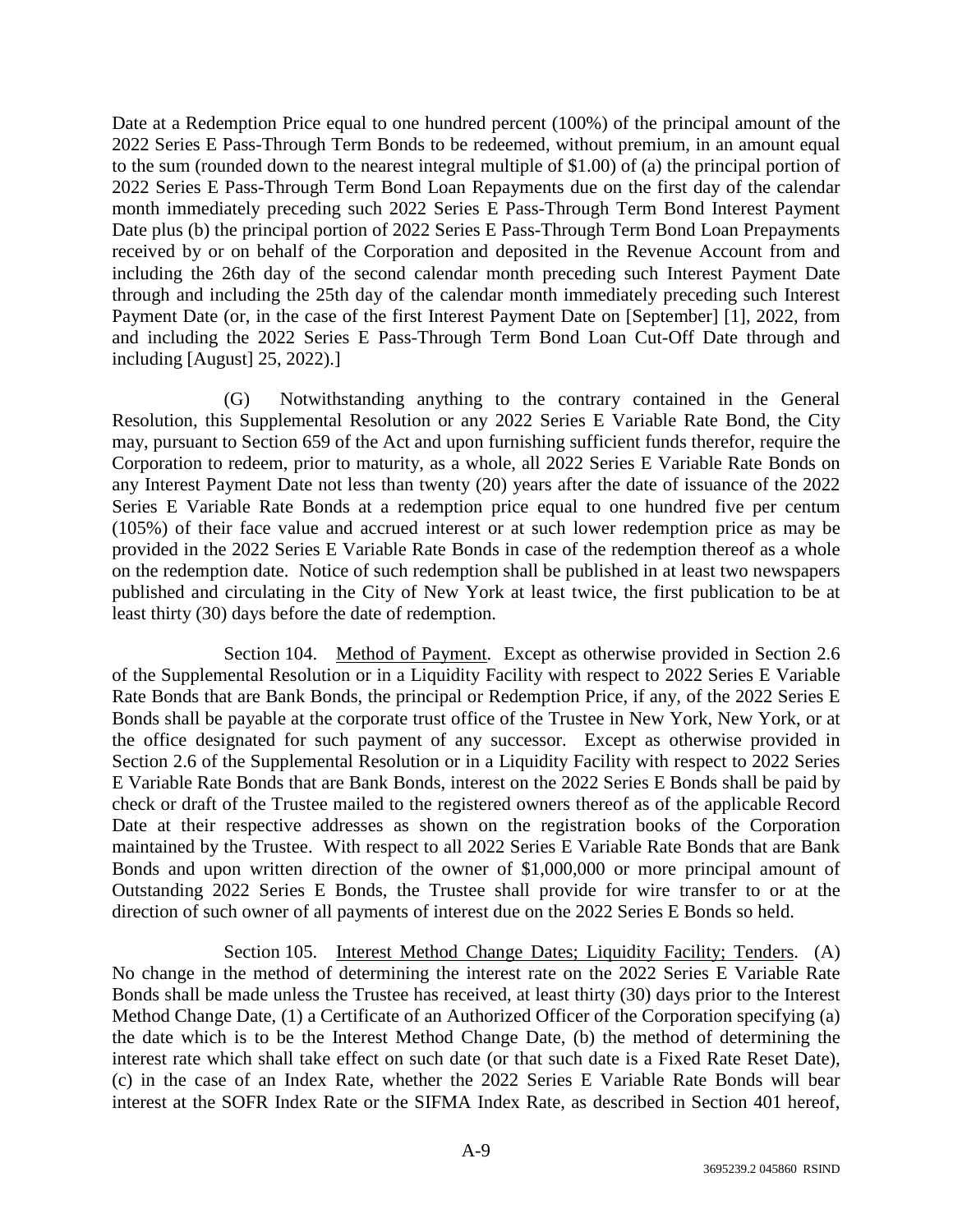and (d) in the case of a Term Rate, the length of the Term Rate Term, (2) if necessary, an amendment to the Liquidity Facility conforming such Liquidity Facility to the requirements of this Supplemental Resolution applicable to such instrument from and after the Interest Method Change Date or provision for the issuance of an alternate Liquidity Facility meeting the requirements of the Supplemental Resolution, in which case the Interest Method Change Date shall also be a Facility Change Date, and all provisions hereof relating to the provision of a Liquidity Facility shall be applicable; provided, however, that if the interest rate on the 2022 Series E Variable Rate Bonds is to be changed to an Index Rate, a Term Rate or the Fixed Rate or, in the event of a remarketing on a private placement or direct sale basis pursuant to a Private Placement or Direct Sale Bond Purchase Agreement which is approved by the Members of the Corporation, and the Corporation decides to exercise its election pursuant to subsection (D) of this Section 105, no Liquidity Facility shall be required, and (3) Bond Counsel's Opinion to the effect that the proposed change in the method of determining the interest rate on the 2022 Series E Variable Rate Bonds is consistent with the provisions of the Supplemental Resolution and will not adversely affect the exclusion of the interest on the 2022 Series E Variable Rate Bonds from gross income for Federal income tax purposes. Notwithstanding anything to the contrary contained herein, the provisions of this subsection (A) shall not apply to a change in the interest rate on a particular 2022 Series E Variable Rate Bond on an Interest Adjustment Date relating to such 2022 Series E Variable Rate Bond during any Flexible Rate Period.

(B) Subject to the provisions of subsection (C) or (D) of this Section 105, the Corporation reserves the right (on or after the applicable then-current Initial Redemption or Tender Date, if the 2022 Series E Variable Rate Bonds then bear interest at a Term Rate or a Fixed Rate, and on a Permitted Redemption or Tender Date on or after the applicable thencurrent Initial Redemption or Tender Date, if the 2022 Series E Variable Rate Bonds then bear interest at an Index Rate) to make provision for or cause the replacement of any Liquidity Facility with respect to the 2022 Series E Variable Rate Bonds; provided, however, that during any Daily Rate Period, Weekly Rate Period or Flexible Rate Period (except in the event of a remarketing on a private placement or direct sale basis pursuant to a Private Placement or Direct Sale Bond Purchase Agreement which is approved by the Members of the Corporation), a Liquidity Facility must be in effect with respect to the 2022 Series E Variable Rate Bonds, and during an Index Rate Period, a Term Rate Period or the Fixed Rate Period, or in the event of a remarketing on a private placement or direct sale basis pursuant to a Private Placement or Direct Sale Bond Purchase Agreement which is approved by the Members of the Corporation, only, the Corporation may elect to provide no Liquidity Facility. In addition, on and after the date that the 2022 Series E Variable Rate Bonds are remarketed to bear interest at a Daily Rate, Weekly Rate or Flexible Rate, the 2022 Series E Variable Rate Bonds shall be the subject of a Remarketing Agreement and Tender Agent Agreement. On and after the date that the 2022 Series E Variable Rate Bonds are remarketed to bear interest at an Index Rate, a Term Rate or a Fixed Rate, the 2022 Series E Variable Rate Bonds may be the subject of a Remarketing Agreement and a Tender Agent Agreement, as determined by the Corporation.

(C) The Corporation may not exercise its right to make provision for a Liquidity Facility or cause the replacement of any Liquidity Facility, unless the Corporation has provided the Trustee with the following: (1) a Bond Counsel's Opinion to the effect that the proposed Liquidity Facility meets the requirements of the Supplemental Resolution and will not adversely affect the exclusion of interest on the 2022 Series E Variable Rate Bonds from gross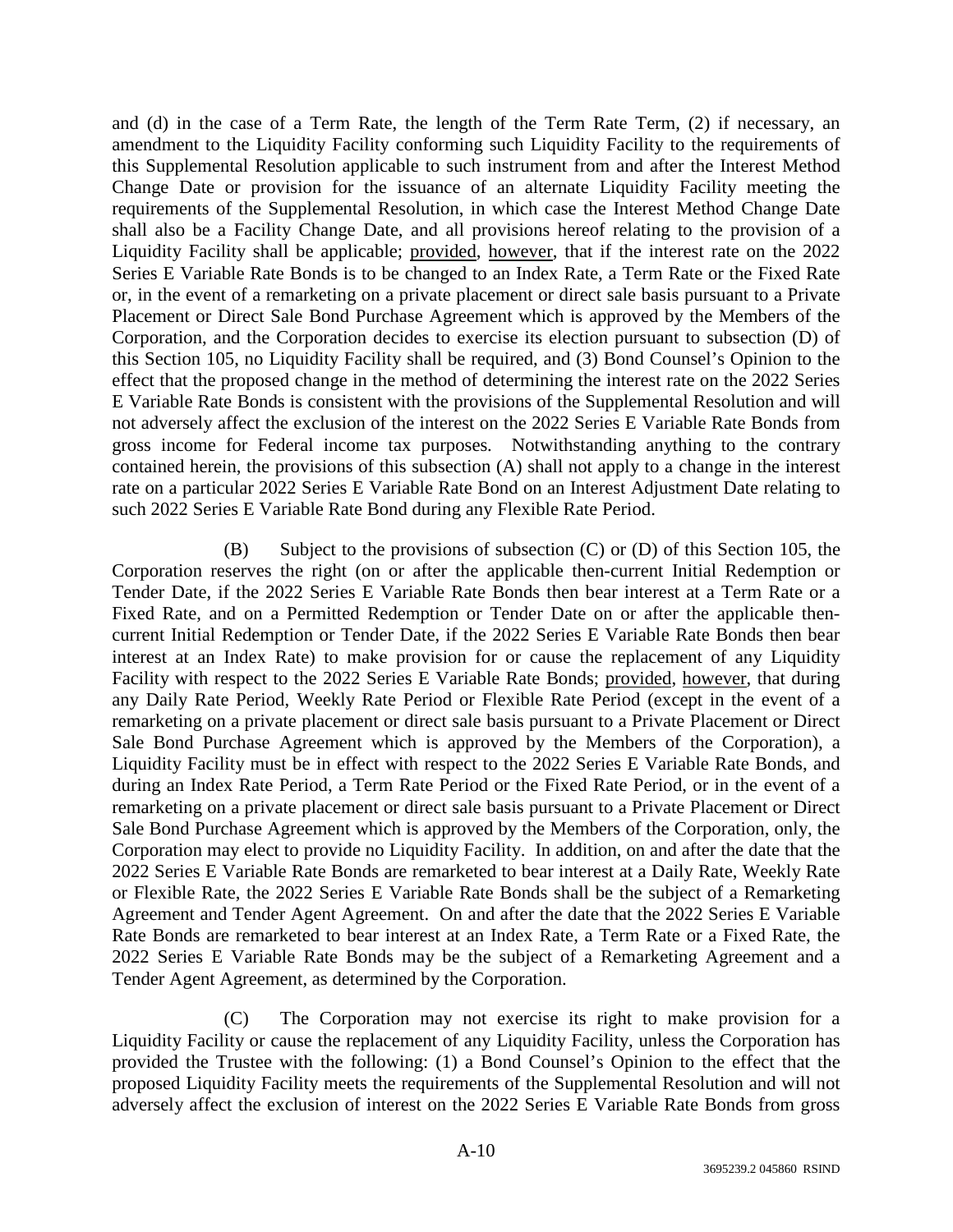income for Federal income tax purposes, and (2) an opinion of counsel to the obligor under such Liquidity Facility, addressed to the Trustee, stating that such Liquidity Facility constitutes a legal, valid and binding obligation of such obligor and is enforceable in accordance with its terms (except as enforceability thereof may be limited by applicable laws for the relief of debtors and by general principles of equity which permit the exercise of judicial discretion).

(D) The Corporation may elect to provide no Liquidity Facility during an Index Rate Period, a Term Rate Period or a Fixed Rate Period or, in the event of a remarketing on a private placement or direct sale basis pursuant to a Private Placement or Direct Sale Bond Purchase Agreement which is approved by the Members of the Corporation, at any time, if the Corporation provides to the Trustee evidence satisfactory to the Trustee that the 2022 Series E Variable Rate Bonds will continue to be rated in a category not lower than the "A" category by the national rating agency or agencies then rating the 2022 Series E Variable Rate Bonds, or that the 2022 Series E Variable Rate Bonds as thus secured are secured on a basis comparable to that of other obligations of the Corporation then being offered in the public markets by the Corporation; provided, however, that no rating shall be required in the event of a remarketing on a private placement or direct sale basis pursuant to a Private Placement or Direct Sale Bond Purchase Agreement which is approved by the Members of the Corporation.

(E) No Interest Method Change Date or Facility Change Date described in clause (i) of the definition thereof shall occur unless the Trustee has received an opinion of Bond Counsel, dated as of the Change Date, to the effect that the change is consistent with the provisions of this Supplemental Resolution and will not adversely affect the exclusion of the interest on the 2022 Series E Variable Rate Bonds from gross income for Federal income tax purposes. Notwithstanding anything to the contrary contained herein, the provisions of this subsection (E) shall not apply to a change in the interest rate on a particular 2022 Series E Variable Rate Bond on an Interest Adjustment Date relating to such 2022 Series E Variable Rate Bond during any Flexible Rate Period.

(F) The Corporation may establish, as a Discretionary Tender Date or Interest Method Change Date for all or a portion of any 2022 Series E Variable Rate Bond, a date that is prior to the then-current Initial Redemption or Tender Date for such 2022 Series E Variable Rate Bond, but only if the aggregate principal amount of all 2022 Series E Variable Rate Bonds for which such date is established as a Discretionary Tender Date, or Interest Method Change Date, or both, is less than or equal to the aggregate principal amount of 2022 Series E Variable Rate Bonds that the Corporation (but for this Section 105(F)) would be entitled to redeem on such date pursuant to Section 103(C) of this Appendix A from, or by reason of receipt of, a permitted source referred to in said Section 103(C) but has not theretofore so redeemed, and the amount of 2022 Series E Variable Rate Bonds which the Corporation is so entitled to redeem shall be reduced by the aggregate principal amount, if any, of 2022 Series E Variable Rate Bonds as to which a Discretionary Tender Date or Interest Method Change Date is so established (and not thereafter cancelled pursuant to Section 105(G)(1) below).

(G) (1) If (a) a notice of an Interest Method Change Date with respect to any 2022 Series E Variable Rate Bonds has been given in accordance with Section 801 of this Appendix  $\overline{A}$  and (b) any of the conditions precedent to an Interest Method Change Date set forth in this Section 105 have not been satisfied or the Corporation delivers notice to the Trustee that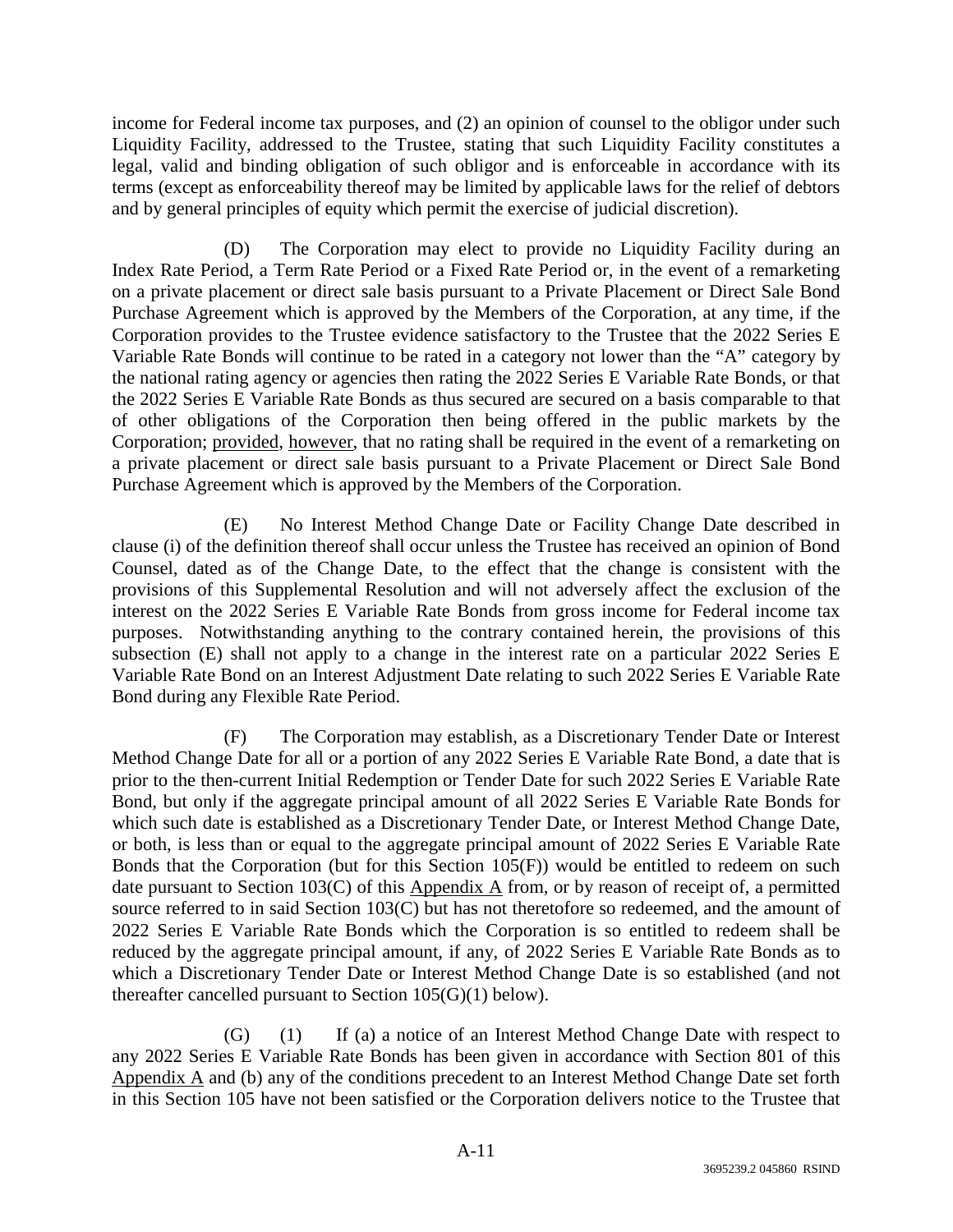the Interest Method Change Date shall be cancelled, then, (i) the new method of determining the interest rate on such 2022 Series E Variable Rate Bonds shall not take effect, (ii) the method of determining the interest rate on such 2022 Series E Variable Rate Bonds shall remain unchanged on the proposed Interest Method Change Date, without any further action by any party, and (iii) the Interest Method Change Date shall be cancelled, and the Trustee shall promptly deliver or mail by first-class mail, postage prepaid, to the owner of each such 2022 Series E Variable Rate Bond at the address shown on the registration books of the Corporation, a notice stating that the change shall not occur and the reasons therefor and that the mandatory tender has been cancelled. If (a) a notice of a Discretionary Tender Date with respect to any 2022 Series E Variable Rate Bonds has been given in accordance with Section 801 of this Appendix A and (b) the Corporation delivers notice to the Trustee that the Discretionary Tender Date shall be cancelled, then the Discretionary Tender Date shall be cancelled and the Trustee shall promptly deliver or mail by first-class mail, postage prepaid, to the owner of each such 2022 Series E Variable Rate Bond at the address shown on the registration books of the Corporation, a notice stating that the mandatory tender has been cancelled.

(2) If (a) a notice of a Facility Change Date has been given in accordance with Section 801 of this  $\Delta$  ppendix  $\Delta$  and (b) any of the conditions precedent to a Facility Change Date set forth in this Section 105 have not been satisfied or the Corporation delivers notice to the Trustee that the Facility Change Date shall be cancelled, then, the Change Date shall be cancelled unless the prior Liquidity Facility is expiring within sixty (60) days after the Change Date. The Trustee shall promptly deliver or mail by first class mail, postage prepaid, to the owner of each 2022 Series E Variable Rate Bond at the address shown on the registration books of the Corporation, a notice stating that the change shall not occur and the reasons therefor and that the mandatory tender has been cancelled.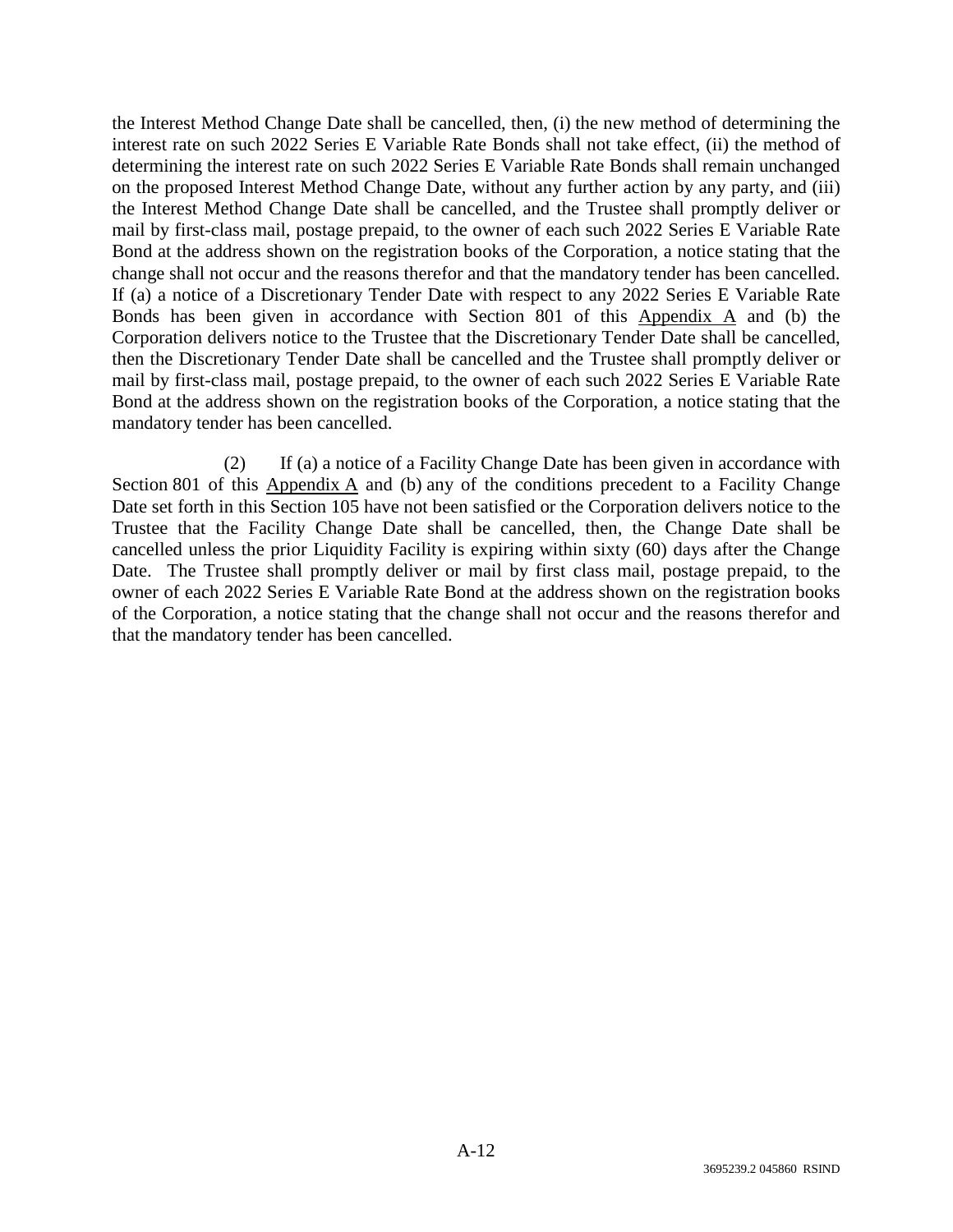## CHAPTER 2

# PROVISIONS OF 2022 SERIES E VARIABLE RATE BONDS DURING DAILY RATE PERIOD

Section 201. Interest Rate Determination. (A) Whenever in this Chapter 2 there is reference to "2022 Series E Variable Rate Bonds" or a "Daily Rate Period," such reference shall relate to any Group of 2022 Series E Variable Rate Bonds that bear a Daily Rate. At such time (on or after the applicable then-current Initial Redemption or Tender Date, if the 2022 Series E Variable Rate Bonds then bear interest at a Term Rate or a Fixed Rate, and on a Permitted Redemption or Tender Date on or after the applicable then-current Initial Redemption or Tender Date, if the 2022 Series E Variable Rate Bonds then bear interest at an Index Rate, all subject to Section 105(F) of this Appendix A) as shall be designated by the Corporation for a change of the method of determining the interest rate on the 2022 Series E Variable Rate Bonds to the Daily Rate until the earlier of the next succeeding Interest Method Change Date or the final maturity or redemption in whole of the 2022 Series E Variable Rate Bonds, the 2022 Series E Variable Rate Bonds shall bear interest at the Daily Rate determined in accordance with this Section 201.

(B) During any Daily Rate Period, the 2022 Series E Variable Rate Bonds shall bear interest at the Daily Rate. The Daily Rate shall be determined as follows; provided, however, that in the event of a remarketing on a private placement or direct sale basis, the Daily Rate shall be the rate for the 2022 Series E Variable Rate Bonds determined by an Authorized Officer and set forth in a Certificate delivered to the Trustee on the date of remarketing pursuant to the Private Placement or Direct Sale Bond Purchase Agreement. The Daily Rate shall be the lowest interest rate, not exceeding the Maximum Rate, which, as of the date of determination and under prevailing market conditions, would result as nearly as practicable in the market price for the 2022 Series E Variable Rate Bonds during a Daily Rate Term being one hundred percent (100%) of the principal amount thereof. The Remarketing Agent or the Corporation, as the case may be, shall determine the Daily Rate not later than 10:00 a.m., New York City time, on the Business Day of the commencement of the Daily Rate Term to which it relates. The Remarketing Agent or the Corporation, as the case may be, shall immediately give notice of the determination of any Daily Rate pursuant to this Section 201 to the Corporation, if applicable, the Trustee, the Tender Agent and the Liquidity Provider, by telecopy or other similar means of electronic communication or by such other method of communication as shall be mutually agreed upon by the Remarketing Agent or the Corporation, as the case may be, and the recipients of such notice.

(C) On the Business Day immediately following the establishment of a Daily Rate Period for the 2022 Series E Variable Rate Bonds, the Trustee shall deliver or mail by firstclass mail, postage prepaid or by facsimile transmission or other similar electronic means, to the owner of each 2022 Series E Variable Rate Bond at the address shown on the registration books of the Corporation, a notice stating that from and after the effective date of such Daily Rate Period the 2022 Series E Variable Rate Bonds will bear interest at the Daily Rate for the duration of the applicable Daily Rate Period. Such notice shall further specify the name, address and telephone number of the person or persons from whom information with respect to the Daily Rate for each succeeding Daily Rate Term may be obtained.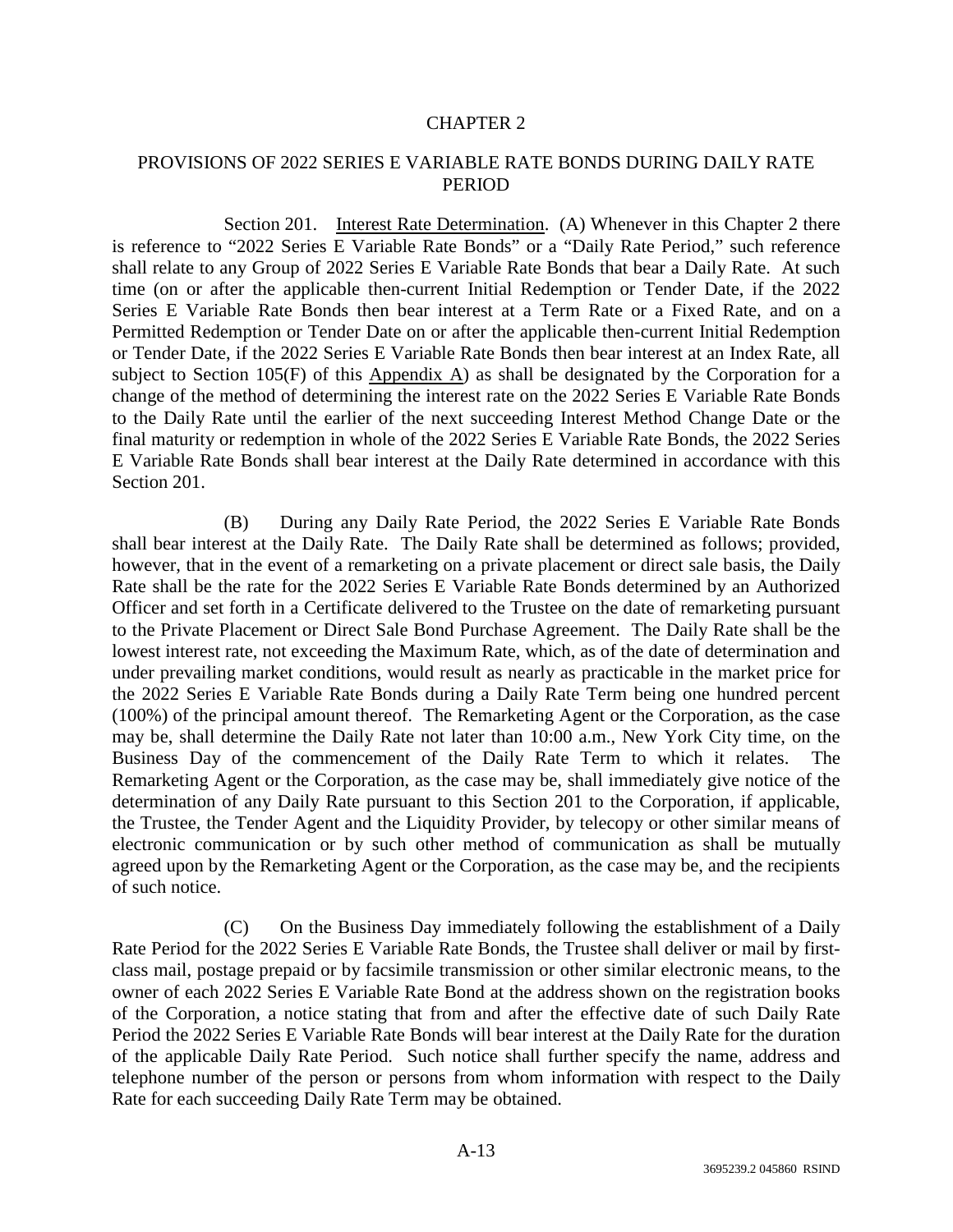(D) Unless an Interest Method Change Date occurs, a new Daily Rate Term shall automatically commence on the day after the termination of the current Daily Rate Term.

(E) If for any reason the position of Remarketing Agent is vacant or the Remarketing Agent or the Corporation, as the case may be, fails in the performance of its duty to determine the Daily Rate for any Daily Rate Term or the Daily Rate is held to be invalid or unenforceable by a court of law, as set forth in a written notice from the Corporation to the Trustee, the Daily Rate for such Daily Rate Term shall be determined by the Trustee and shall be (i) if a Liquidity Facility is in effect, one hundred percent (100%) of the most recent The Securities Industry and Financial Markets Association Municipal Swap Index published in *The Bond Buyer* or otherwise made available to the Trustee or (ii) if a Liquidity Facility is not in effect, the Maximum Rate.

(F) Any determination of any interest rate pursuant to this Section 201 shall be conclusive and binding upon the Trustee, the Tender Agent, the Remarketing Agent, the Corporation, the Liquidity Provider, and the owners of the 2022 Series E Variable Rate Bonds.

Section 202. Purchase Provisions. During any Daily Rate Period, the 2022 Series E Variable Rate Bonds shall contain the Mandatory Purchase Provision and the Demand Purchase Option.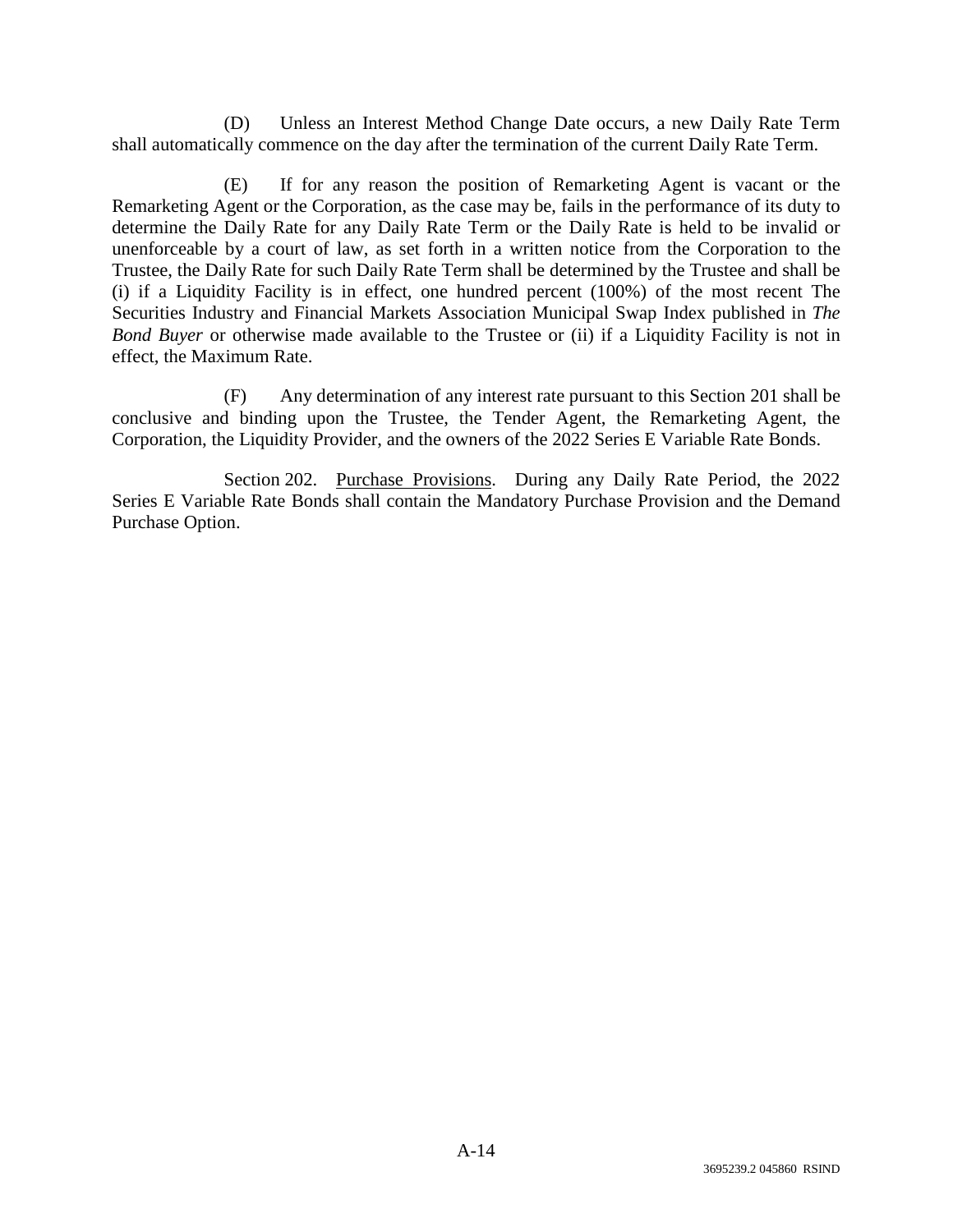## CHAPTER 3

# PROVISIONS OF 2022 SERIES E VARIABLE RATE BONDS DURING WEEKLY RATE PERIOD

Section 301. Interest Rate Determination. (A) Whenever in this Chapter 3 there is reference to "2022 Series E Variable Rate Bonds" or a "Weekly Rate Period," such reference shall relate to any Group of 2022 Series E Variable Rate Bonds that bear a Weekly Rate. At such time (on or after the applicable then-current Initial Redemption or Tender Date, if the 2022 Series E Variable Rate Bonds then bear interest at a Term Rate or a Fixed Rate, and on a Permitted Redemption or Tender Date on or after the applicable then-current Initial Redemption or Tender Date, if the 2022 Series E Variable Rate Bonds then bear interest at an Index Rate, all subject to Section 105(F) of this Appendix A) as shall be designated by the Corporation for a change of the method of determining the interest rate on the 2022 Series E Variable Rate Bonds to the Weekly Rate until the earlier of the next succeeding Interest Method Change Date or the final maturity or redemption in whole of the 2022 Series E Variable Rate Bonds, the 2022 Series E Variable Rate Bonds shall bear interest at the Weekly Rate determined in accordance with this Section 301.

(B) During any Weekly Rate Period, the 2022 Series E Variable Rate Bonds shall bear interest at the Weekly Rate. The Weekly Rate shall be determined as follows; provided, however, that in the event of a remarketing on a private placement or direct sale basis, the Weekly Rate shall be the rate for the 2022 Series E Variable Rate Bonds determined by an Authorized Officer and set forth in a Certificate delivered to the Trustee on the date of remarketing pursuant to the Private Placement or Direct Sale Bond Purchase Agreement. The Weekly Rate shall be the lowest interest rate, not exceeding the Maximum Rate, which, as of the date of determination and under prevailing market conditions, would result as nearly as practicable in the market price for the 2022 Series E Variable Rate Bonds on the Weekly Effective Rate Date being one hundred percent (100%) of the principal amount thereof. The Remarketing Agent or the Corporation, as the case may be, shall determine the Weekly Rate not later than 4:00 p.m., New York City time, on day immediately preceding the Weekly Effective Rate Date for each Weekly Rate Term. The Remarketing Agent or the Corporation, as the case may be, shall immediately give notice of the determination of any Weekly Rate pursuant to this Section 301 to the Corporation, if applicable, the Trustee, the Tender Agent and the Liquidity Provider, by telecopy or other similar means of electronic communication or by such other method of communication as shall be mutually agreed upon by the Remarketing Agent or the Corporation, as the case may be, and the recipients of such notice.

(C) On the Business Day immediately following the establishment of any Weekly Rate Period for the 2022 Series E Variable Rate Bonds, the Trustee shall deliver or mail by first-class mail, postage prepaid or by facsimile transmission or other similar electronic means, to the owner of each 2022 Series E Variable Rate Bond at the address shown on the registration books of the Corporation, a notice stating the Weekly Rate to be borne by the 2022 Series E Variable Rate Bonds, and that from and after the Weekly Effective Rate Date the 2022 Series E Variable Rate Bonds will bear interest at the Weekly Rate for the duration of the applicable Weekly Rate Period. Such notice shall further specify the name, address and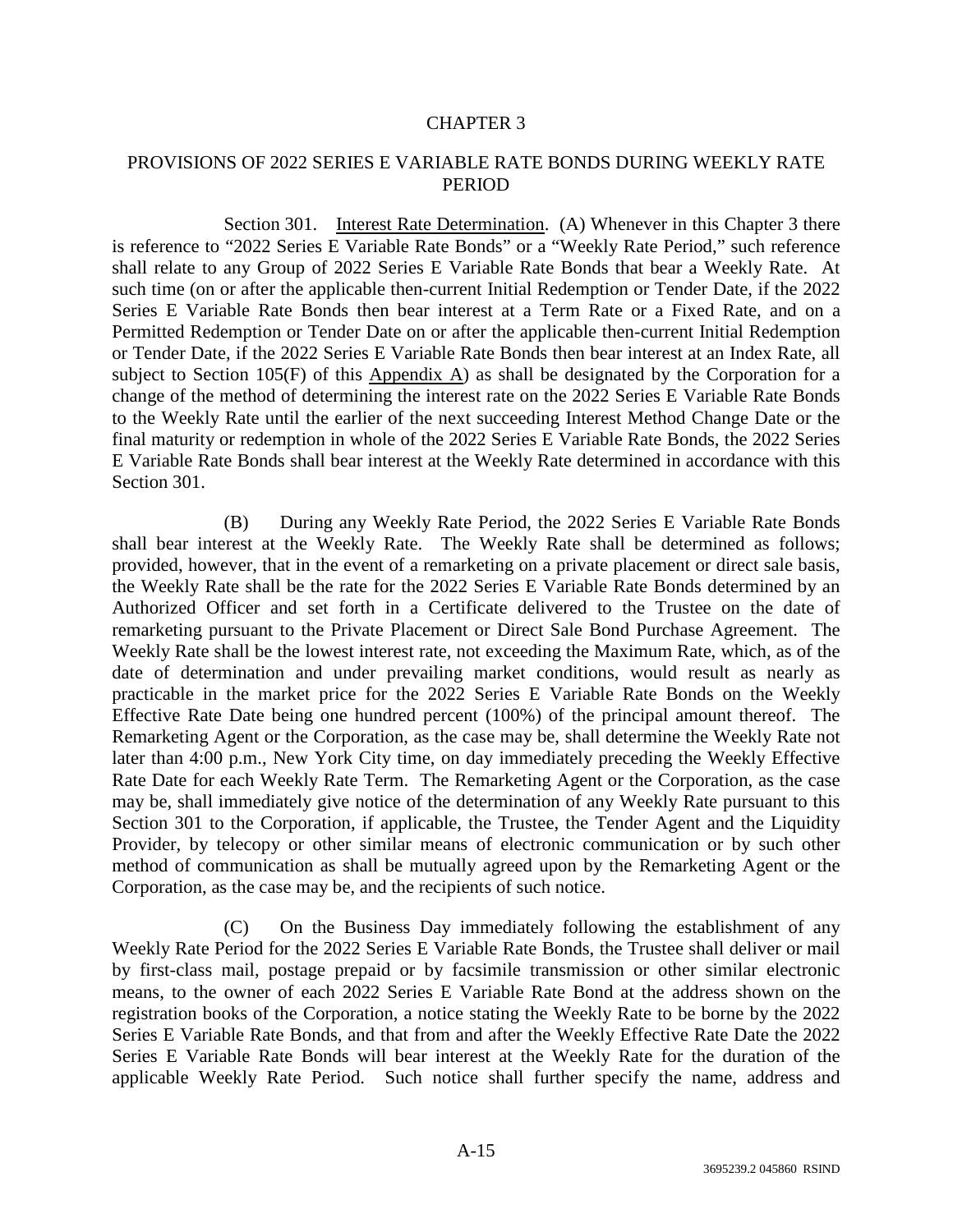telephone number of the person or persons from whom information with respect to the Weekly Rate for each succeeding Weekly Rate Term may be obtained.

(D) Unless an Interest Method Change Date occurs, a new Weekly Rate Term shall automatically commence on the day after the termination of the current Weekly Rate Term.

(E) If for any reason the position of Remarketing Agent is vacant or the Remarketing Agent or the Corporation, as the case may be, fails in the performance of its duty to determine the Weekly Rate for any Weekly Rate Term or the Weekly Rate is held to be invalid or unenforceable by a court of law, as set forth in a written notice from the Corporation to the Trustee, the Weekly Rate for such Weekly Rate Term shall be determined by the Trustee and shall be (i) if a Liquidity Facility is in effect, one hundred percent (100%) of the most recent The Securities Industry and Financial Markets Association Municipal Swap Index published in *The Bond Buyer* or otherwise made available to the Trustee or (ii) if a Liquidity Facility is not in effect, the Maximum Rate.

(F) Any determination of any interest rate pursuant to this Section 301 shall be conclusive and binding upon the Trustee, the Tender Agent, the Remarketing Agent, the Corporation, the Liquidity Provider, and the owners of the 2022 Series E Variable Rate Bonds.

Section 302. Purchase Provisions. During any Weekly Rate Period, the 2022 Series E Variable Rate Bonds shall contain the Mandatory Purchase Provision and the Demand Purchase Option.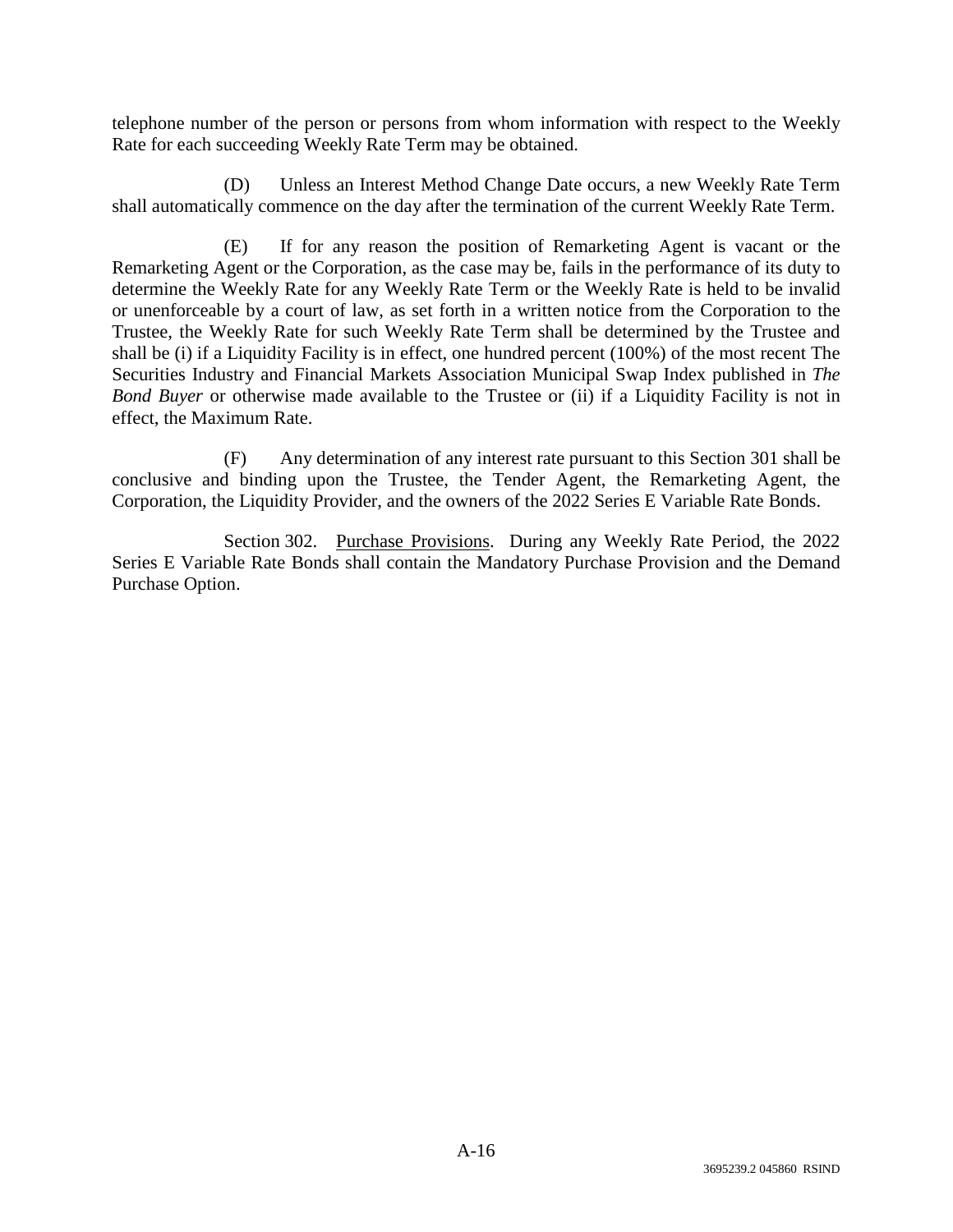# CHAPTER 4

# PROVISIONS OF 2022 SERIES E VARIABLE RATE BONDS DURING INDEX RATE PERIOD

Section 401. Interest Rate Provisions. (A) Whenever in this Chapter 4 there is reference to "2022 Series E Variable Rate Bonds" or an "Index Rate Period," such reference shall relate to any Group of 2022 Series E Variable Rate Bonds that bear an Index Rate. At such time (on or after the applicable then-current Initial Redemption or Tender Date, if the 2022 Series E Variable Rate Bonds then bear interest at a Term Rate or a Fixed Rate, and on a Permitted Redemption or Tender Date for such Group on or after the applicable then-current Initial Redemption or Tender Date, if the 2022 Series E Variable Rate Bonds then bear interest at an Index Rate, all subject to Section  $105(F)$  of this Appendix A) as shall be designated by the Corporation for a change of the method of determining the interest rate on the 2022 Series E Variable Rate Bonds of such Group to the Index Rate (or from the SOFR Index Rate to the SIFMA Index Rate, or from the SIFMA Index Rate to the SOFR Index Rate) until the earlier of the next Interest Method Change Date or the final maturity or redemption in whole of the 2022 Series E Variable Rate Bonds of such Group, the 2022 Series E Variable Rate Bonds of such Group shall bear interest at the Index Rate determined in accordance with this Section 401.

(B) For the purposes of this Chapter 4, the following words and terms shall have the following meanings:

"Indexing Agent" shall mean the Trustee.

"SIFMA" shall mean the Securities Industry and Financial Markets Association (formerly The Bond Market Association), and any successor thereto.

"SIFMA Index Rate" shall mean the rate of interest determined by the Indexing Agent on the Wednesday of each week (or, if such day is not a Business Day, the immediately preceding Business Day) after 4:00 p.m., New York City time, for the period commencing on the immediately succeeding Thursday through and including the following Wednesday equal to the seven-day high grade market index of tax-exempt variable rate demand obligations, as produced by Municipal Market Data and published or made available by SIFMA or any person acting in cooperation with or under the sponsorship of SIFMA (but in any event, not less than 0%), plus the Spread; *provided, however*, that in no event shall the SIFMA Index Rate exceed the Maximum Rate.

 "SOFR" means, with respect to any SOFR Reference Date, the Secured Overnight Financing Rate for such SOFR Reference Date that is posted on the Federal Reserve's Website; provided, however that if the Secured Overnight Financing Rate for such SOFR Reference Date is not posted on the Federal Reserve's Website, then the Trustee shall use the Secured Overnight Financing Rate for the last U.S. Government Securities Business Day preceding such SOFR Reference Date for which the Secured Overnight Financing Rate was published on the Federal Reserve's Website.

"SOFR Index Rate" shall mean the rate of interest (rounded to the nearest ten thousandth of one percent, with five hundred thousandths being rounded upward) determined on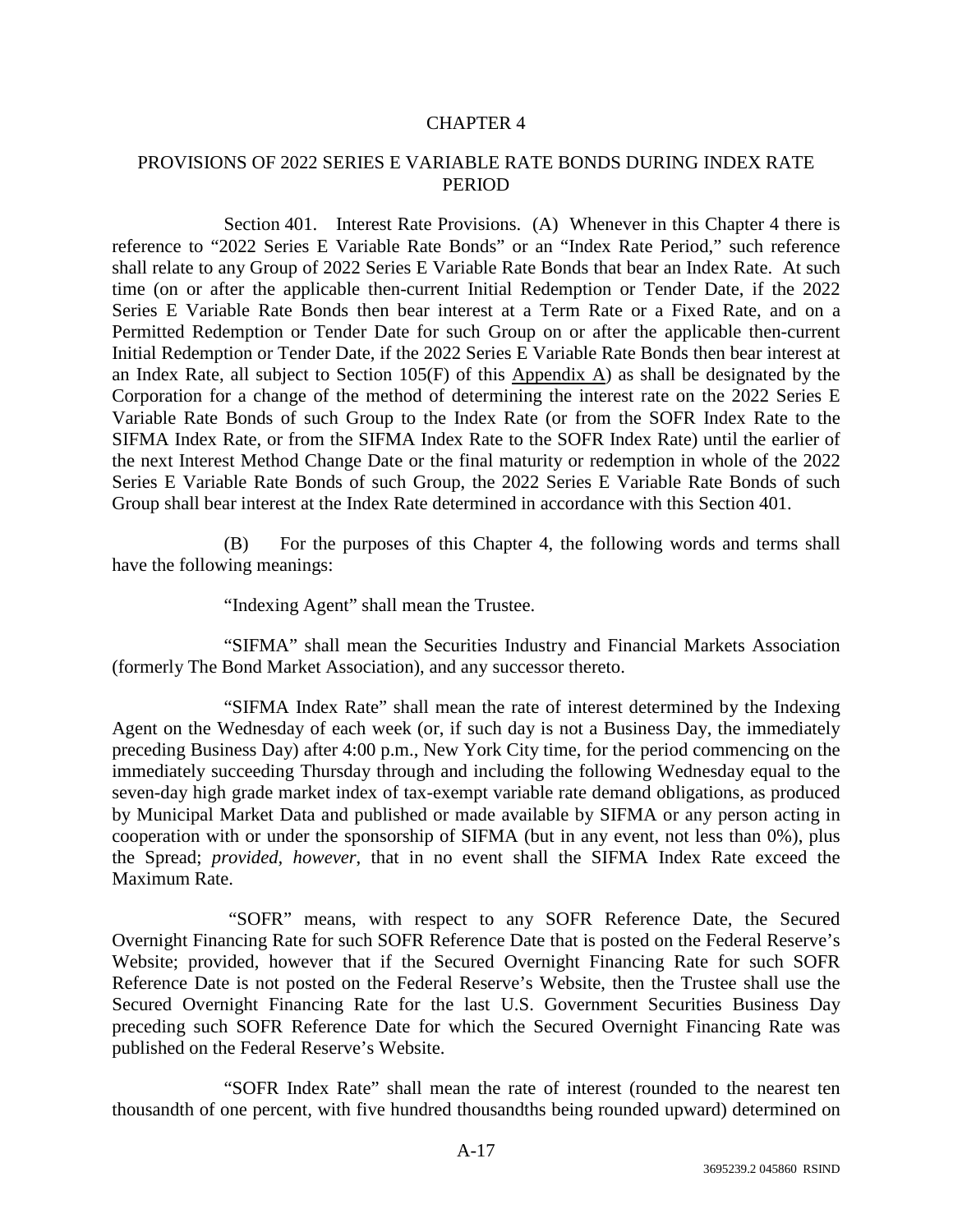each SOFR Reset Date by the Indexing Agent for the period commencing on such SOFR Reset Date to but not including the next succeeding SOFR Reset Date, which is equal to seventy percent (70%) of SOFR for the SOFR Reference Date for such SOFR Reset Date (but in any event, not less than 0%), plus the Spread; provided, however, that in no event shall the SOFR Index Rate exceed the Maximum Rate.

"SOFR Reference Date" means, with respect to any SOFR Reset Date, the second U.S. Government Securities Business Day next preceding such SOFR Reset Date.

"SOFR Reset Date" means each U.S. Government Securities Business Day.

"U.S. Government Securities Business Day" means any day except for a Saturday, Sunday or a day on which the Securities Industry and Financial Markets Association recommends that the fixed income departments of its members be closed for the entire day for purposes of trading in U.S. Government Securities..

"Spread" shall mean, with respect to an Index Rate Period commencing on an Interest Method Change Date, the percentage per annum determined by the Remarketing Agent (or in the event of a remarketing on a private placement or direct sale basis, the Corporation) on such Interest Method Change Date and set forth in a Certificate delivered to the Trustee on such Interest Method Change Date that would cause the SOFR Index Rate or the SIFMA Index Rate, as applicable, to equal the lowest interest rate, not exceeding the Maximum Rate, which would result as nearly as practicable in the market price for the 2022 Series E Variable Rate Bonds as of the date of determination of the SOFR Index Rate or the SIFMA Index Rate, as applicable, and under prevailing market conditions, being one hundred percent (100%) of the principal amount thereof.

(C) During an Index Rate Period commencing on an Interest Method Change Date, the 2022 Series E Variable Rate Bonds shall bear interest at the SOFR Index Rate or the SIFMA Index Rate, as determined by an Authorized Officer of the Corporation on the applicable Interest Method Change Date and set forth in a Certificate delivered to the Trustee on such Interest Method Change Date. The SOFR Index Rate or the SIFMA Index Rate, as the case may be, shall be established in accordance with the applicable provisions of subsection (B) of this Section 401.

(D) During any Index Rate Period, interest on a 2022 Series E Variable Rate Bond shall be payable on the first Business Day of each calendar month, on any Change Date with respect thereto and on the final maturity date of such 2022 Series E Variable Rate Bond. Interest on 2022 Series E Variable Rate Bonds bearing interest at the SOFR Index Rate shall be computed on the basis of a 360-day year, for the actual number of days elapsed. Interest on 2022 Series E Variable Rate Bonds bearing interest at the SIFMA Index Rate shall be computed on the basis of a 365 or 366-day year, for the actual number of days elapsed.

(E) If for any reason the Index Rate established in the manner specified in this Section 401 is held to be invalid or unenforceable by a court of law, as set forth in a written notice from the Corporation to the Indexing Agent and the Trustee, or if the Indexing Agent fails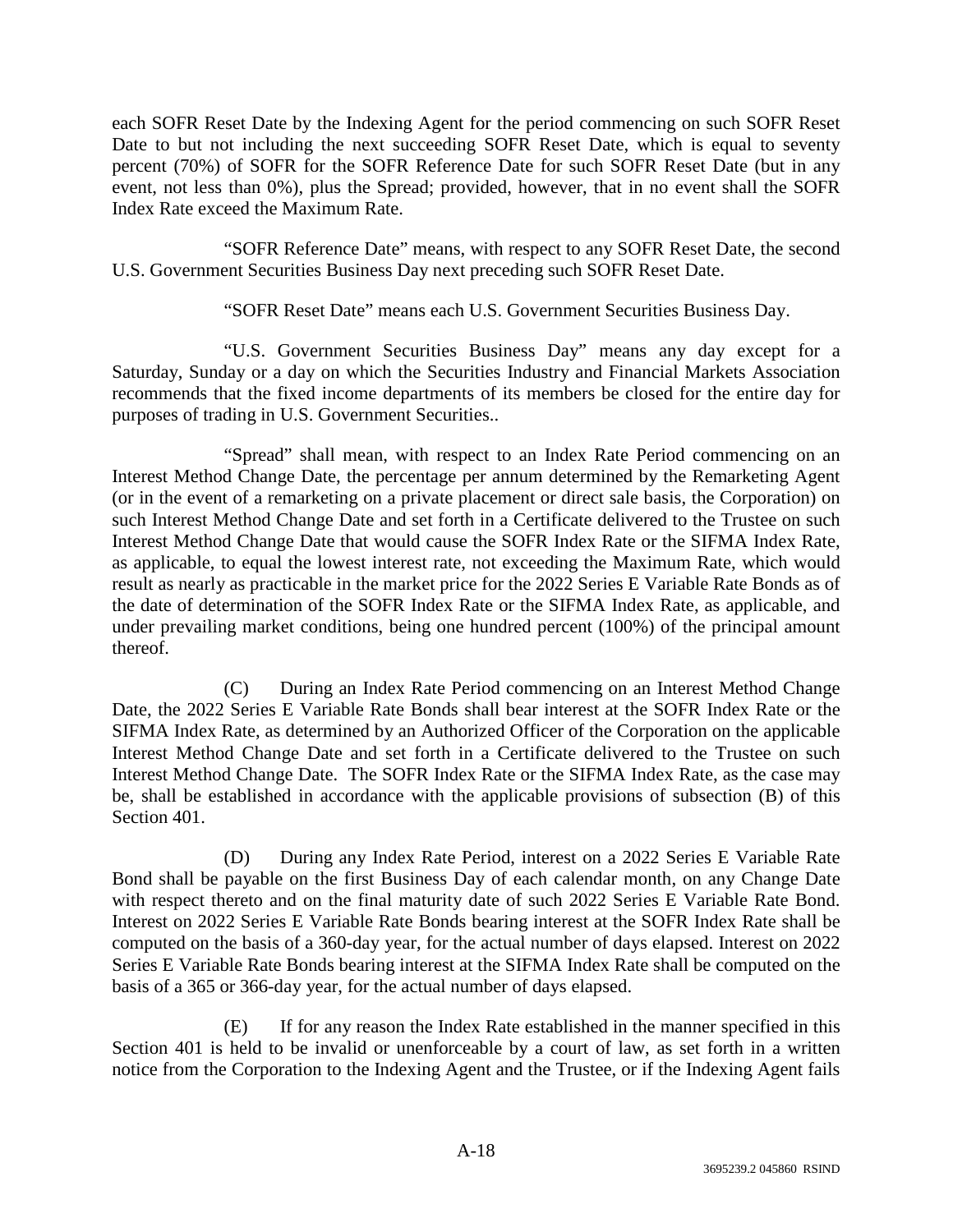in the performance of its duty to determine the Index Rate, the Index Rate shall be the interest rate in effect on the preceding day.

(F) No later than (i) 4:00 p.m., New York City time, on the date of such determination (except in the case of the SIFMA Index Rate) and (ii) 12:00 p.m., New York City time, on Thursday of each week (or, if such day is not a Business Day, the next succeeding Business Day) (in the case of the SIFMA Index Rate), the Indexing Agent shall give notice of the Index Rate for the 2022 Series E Variable Rate Bonds to the Corporation, the Trustee, the Tender Agent (if any) and the Remarketing Agent (if any), by telecopy or other similar means of electronic communication or by such other method of communication as shall be mutually agreed upon by the Trustee and the recipients of such notice, and to each owner of the 2022 Series E Variable Rate Bonds who has filed its name and address with the Trustee for such purpose.

(G) Any determination of any interest rate pursuant to this Section 401 shall be conclusive and binding upon the Corporation, any Tender Agent and any Remarketing Agent, and the owners of the 2022 Series E Variable Rate Bonds.

Section 402. Purchase Provisions. During an Index Rate Period, the 2022 Series E Variable Rate Bonds shall contain the Mandatory Purchase Provision.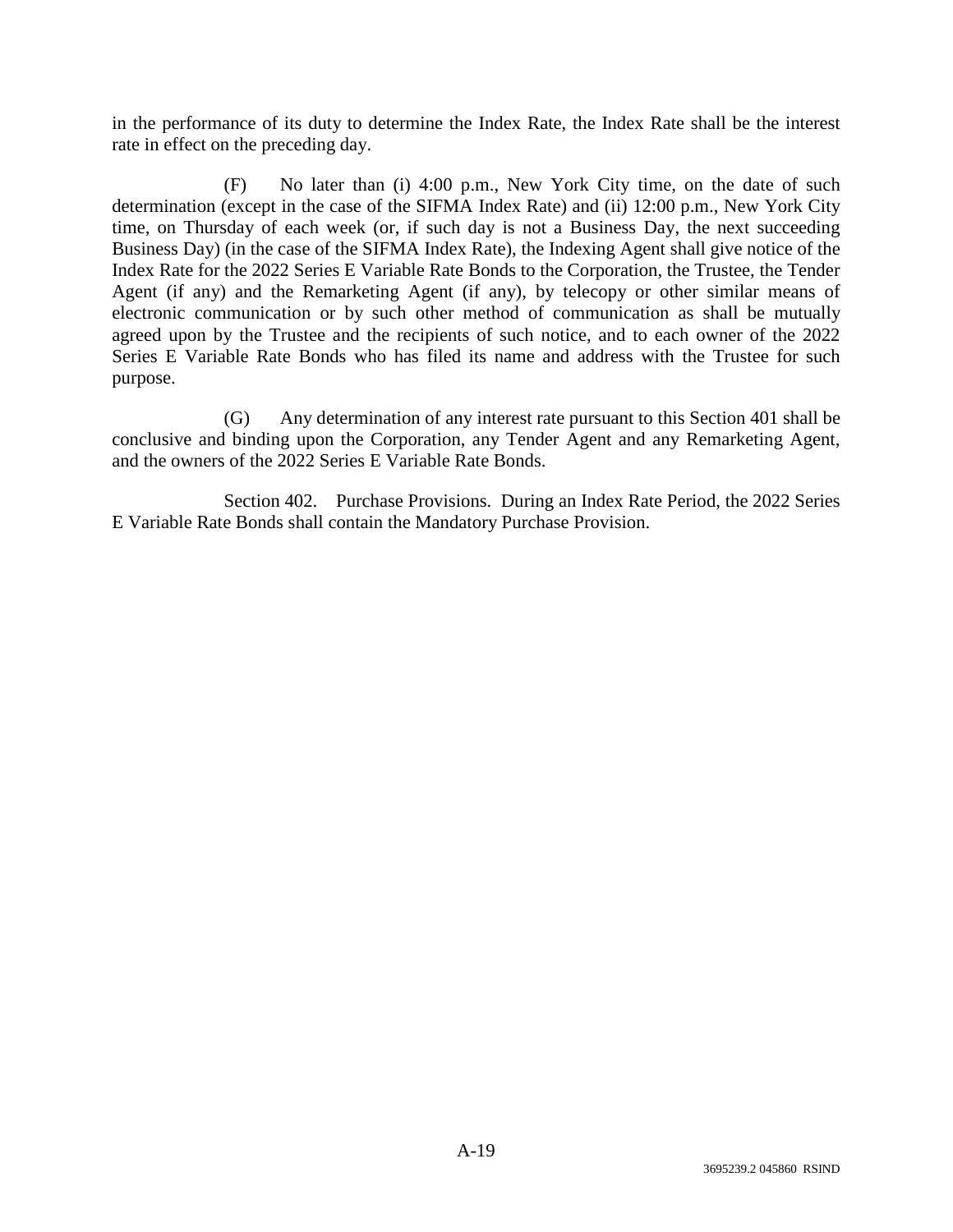# PROVISIONS OF 2022 SERIES E VARIABLE RATE BONDS DURING FLEXIBLE RATE **PERIOD**

Section 501. Interest Rate Provisions. (A) Whenever in this Chapter 5 there is reference to "2022 Series E Variable Rate Bonds" or a "Flexible Rate Period," such reference shall relate to any Group of 2022 Series E Variable Rate Bonds that bear a Flexible Rate. At such time (on or after the applicable then-current Initial Redemption or Tender Date, if the 2022 Series E Variable Rate Bonds then bear interest at a Term Rate or a Fixed Rate, and on a Permitted Redemption or Tender Date on or after the applicable then-current Initial Redemption or Tender Date, if the 2022 Series E Variable Rate Bonds then bear interest at an Index Rate, all subject to Section 105(F) of this Appendix A) as shall be designated by the Corporation for a change of the method of determining the interest rate on the 2022 Series E Variable Rate Bonds to the Flexible Rate (the "Flexible Rate Start Date") until the earlier of the next Interest Method Change Date or the final maturity or redemption of the 2022 Series E Variable Rate Bonds, each 2022 Series E Variable Rate Bond shall bear interest at the Flexible Rate determined in accordance with this Section 501.

(B) During any Flexible Rate Period, each 2022 Series E Variable Rate Bond shall bear interest at a Flexible Rate. The Flexible Rate with respect to any particular 2022 Series E Variable Rate Bond shall be determined as follows; provided, however, that in the event of a remarketing on a private placement or direct sale basis, the Flexible Rate shall be the rate for the 2022 Series E Variable Rate Bonds determined by an Authorized Officer and set forth in a Certificate delivered to the Trustee on the date of remarketing pursuant to the Private Placement or Direct Sale Bond Purchase Agreement. The Flexible Rate with respect to any particular 2022 Series E Variable Rate Bond shall be the lowest interest rate, not exceeding the Maximum Rate, which, as of the date of determination and under prevailing market conditions, would result as nearly as practicable in the market price for such 2022 Series E Variable Rate Bond on the Flexible Rate Start Date (or subsequent Interest Adjustment Date, as the case may be) being one hundred percent (100%) of the principal amount thereof given the applicable Flexible Rate Term for such 2022 Series E Variable Rate Bond. The Remarketing Agent or the Corporation, as the case may be, shall determine the Flexible Rate not later than 1:00 p.m., New York City time, on the first Business Day of the Flexible Rate Term. The Flexible Rate shall be communicated immediately by the Remarketing Agent or the Corporation, as the case may be, by telex, telecopy or other similar electronic means of communication, or by telephone promptly followed by written notice mailed by electronic mail or first-class mail, postage prepaid, to the Trustee, the Liquidity Provider, the Tender Agent, and the Corporation, if applicable, such communication to be received not later than 1:00 p.m., New York City time, on the day such Flexible Rate is determined.

(C) Notice of each Flexible Rate shall be prepared by the Trustee for mailing by the Tender Agent, and shall be sent by the Tender Agent by first-class mail, postage prepaid, to each owner of 2022 Series E Variable Rate Bonds, the Corporation, and the Liquidity Provider within seven (7) days after such Flexible Rate is determined pursuant to Section 501(B) above.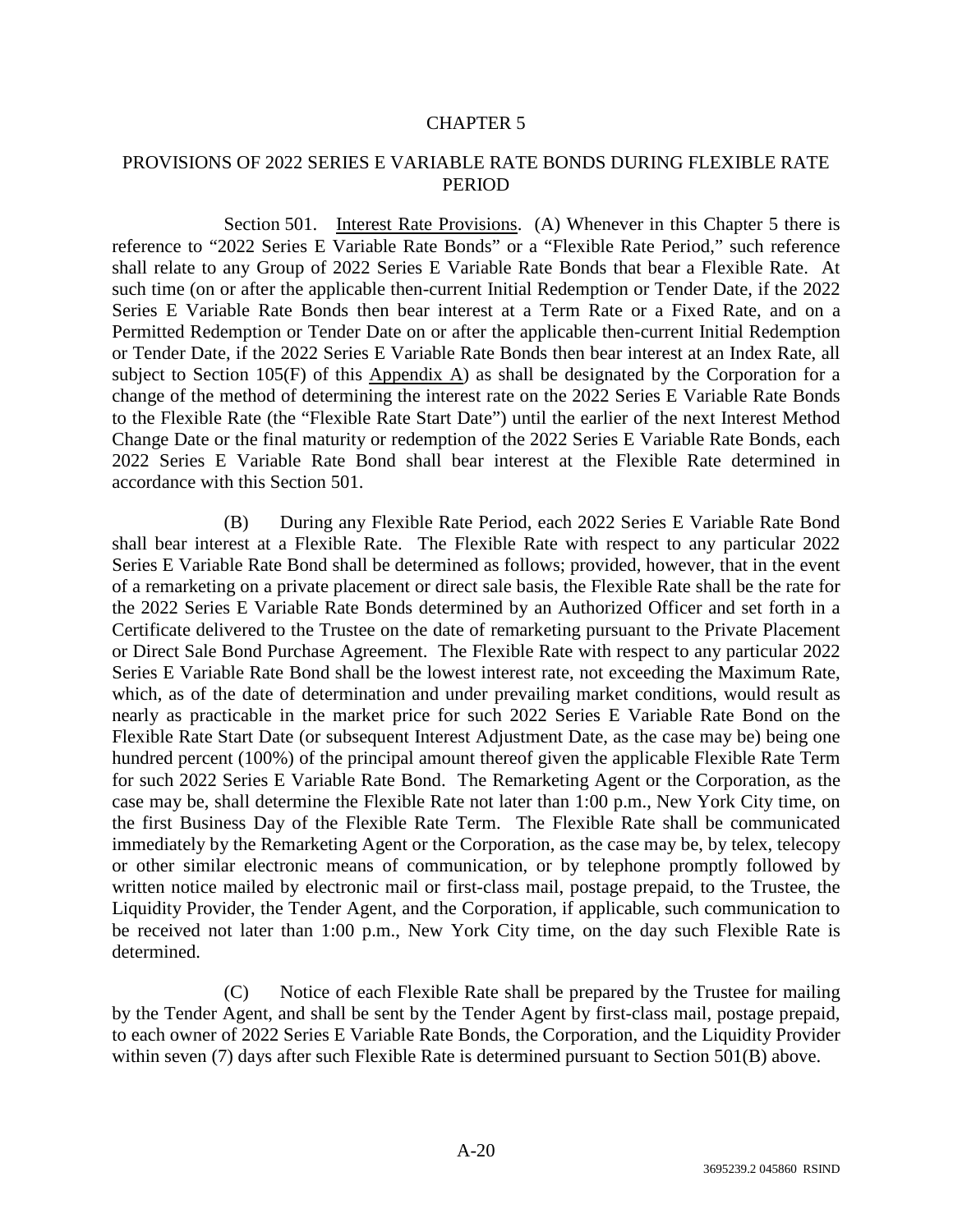(D) The Flexible Rate Term with respect to any particular 2022 Series E Variable Rate Bond is the period commencing on the Flexible Rate Start Date and ending not more than 270 days thereafter, selected by the Corporation as the Flexible Rate Term with respect to such 2022 Series E Variable Rate Bond; provided that any Flexible Rate Term selected in accordance with the provisions of Section 501(A) shall be selected such that the Interest Adjustment Date occurring on the day immediately following the last day of such Flexible Rate Term shall be a Business Day. Subsequent Flexible Rate Terms of up to 270 days, selected by the Corporation, shall commence on the day immediately following the end of the preceding Flexible Rate Term with respect to any particular 2022 Series E Variable Rate Bond (each such day an "Interest Adjustment Date"), unless the interest rate on the 2022 Series E Variable Rate Bonds shall be converted to a Daily Rate, Weekly Rate or Term Rate or to the Fixed Rate pursuant to the provisions of the Supplemental Resolution or the 2022 Series E Variable Rate Bonds mature or are redeemed in whole on such date. Notwithstanding the foregoing, the Corporation may not select a Flexible Rate Term for a particular 2022 Series E Variable Rate Bond longer than the time remaining to the earlier of (i) the remaining term of the Liquidity Facility and (ii) the final maturity of the 2022 Series E Variable Rate Bonds.

(E) If for any reason the position of Remarketing Agent is vacant or if the Remarketing Agent or the Corporation, as the case may be, fails in the performance of its duty to determine the Flexible Rate for any Flexible Rate Term or the Flexible Rate is held to be invalid or unenforceable by a court of law, as set forth in a written notice from the Corporation to the Trustee, such Flexible Rate Term shall convert to a one (1) day period. The Flexible Rate for such Flexible Rate Term shall be determined by the Trustee and shall be (i) if a Liquidity Facility is in effect, one hundred percent (100%) of the most recent The Securities Industry and Financial Markets Association Municipal Swap Index published in *The Bond Buyer* or otherwise made available to the Trustee or (ii) if a Liquidity Facility is not in effect, the Maximum Rate.

(F) Any determination of any interest rate pursuant to this Section 501 shall be conclusive and binding upon the Trustee, the Tender Agent, the Remarketing Agent, the Corporation, the Liquidity Provider, and the owners of the 2022 Series E Variable Rate Bonds.

Section 502. Purchase Provisions. During any Flexible Rate Period, the 2022 Series E Variable Rate Bonds shall contain the Mandatory Purchase Provision.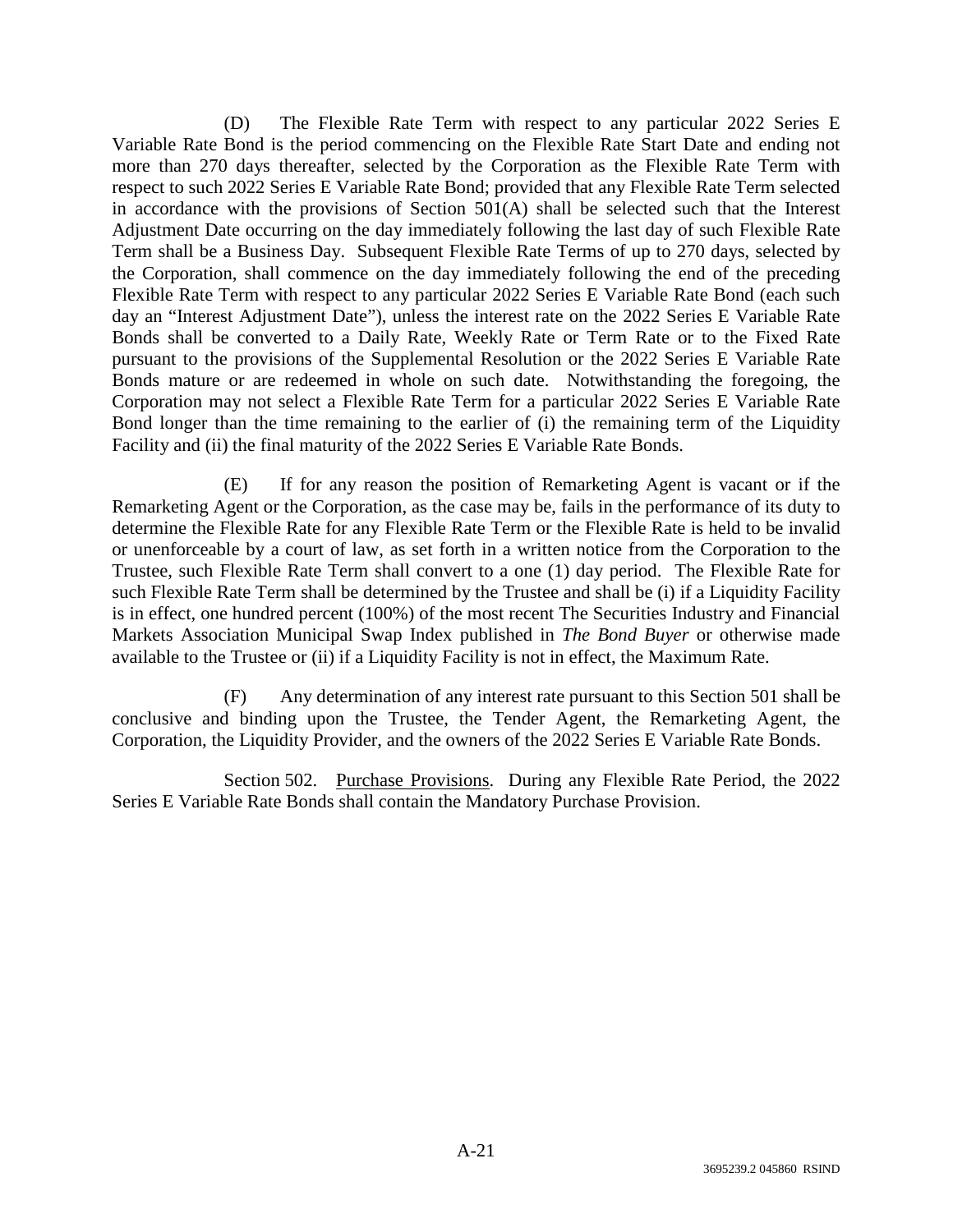# PROVISIONS OF 2022 SERIES E VARIABLE RATE BONDS DURING TERM RATE PERIOD

Section 601. Interest Rate Provisions. (A) Whenever in this Chapter 6 there is reference to "2022 Series E Variable Rate Bonds" or a "Term Rate Period," such reference shall relate to any Group of 2022 Series E Variable Rate Bonds that bear a Term Rate. At such time (on or after the applicable then-current Initial Redemption or Tender Date, if such 2022 Series E Variable Rate Bonds then bear interest at a Fixed Rate, and on a Permitted Redemption or Tender Date on or after the applicable then-current Initial Redemption or Tender Date, if such 2022 Series E Variable Rate Bonds then bear interest at an Index Rate, all subject to Section 105(F) of this Appendix A) as shall be designated by the Corporation for a change of the method of determining the interest rate on the 2022 Series E Variable Rate Bonds of such Group to the Term Rate or the date of commencement (on or after the applicable then-current Initial Redemption or Tender Date) of a subsequent Term Rate Term, as applicable (the "Term Rate Start Date"), until the earlier of the next Interest Method Change Date or the final maturity or redemption in whole of the 2022 Series E Variable Rate Bonds of such Group, the 2022 Series E Variable Rate Bonds of such Group shall bear interest at the Term Rate determined in accordance with this Section 601.

(B) During any Term Rate Period, the 2022 Series E Variable Rate Bonds shall bear interest at the Term Rate. The Term Rate shall be determined as follows; provided, however, that in the event of a remarketing on a private placement or direct sale basis, the Term Rate shall be the rate for the 2022 Series E Variable Rate Bonds determined by an Authorized Officer and set forth in a Certificate delivered to the Trustee on the date of remarketing pursuant to the Private Placement or Direct Sale Bond Purchase Agreement. The Term Rate shall be the lowest interest rate, not exceeding the Maximum Rate, which, as of the date of determination and under prevailing market conditions, would result as nearly as practicable in the market price for the 2022 Series E Variable Rate Bonds on the Term Rate Start Date (or subsequent Interest Adjustment Date, as the case may be) being one hundred percent (100%) of the principal amount thereof. The Remarketing Agent or the Corporation, as the case may be, shall determine the Term Rate not later than 12:00 noon, New York City time, on the Business Day immediately preceding the Term Rate Start Date. Any determination of any interest rate pursuant to this Chapter 6 shall be conclusive and binding upon the Trustee, the Tender Agent, the Corporation, the Liquidity Provider, if any, the Remarketing Agent and the owners of the 2022 Series E Variable Rate Bonds. The Term Rate shall be communicated immediately by the Remarketing Agent or the Corporation, as the case may be, by telecopy or other similar electronic means of communication, or by telephone promptly followed by written notice mailed by electronic mail or first-class mail, postage prepaid, to the Trustee, the Liquidity Provider, if any, the Tender Agent, and the Corporation, such communication to be received not later than 4:00 p.m., New York City time, on the day such Term Rate is determined.

(C) Notice of each Term Rate shall be prepared by the Trustee for mailing by the Tender Agent, and shall be sent by the Tender Agent by first-class mail, postage prepaid, to each owner of 2022 Series E Variable Rate Bonds and the Liquidity Provider, if any, within seven (7) days after such Term Rate is determined pursuant to Section 601(B) above.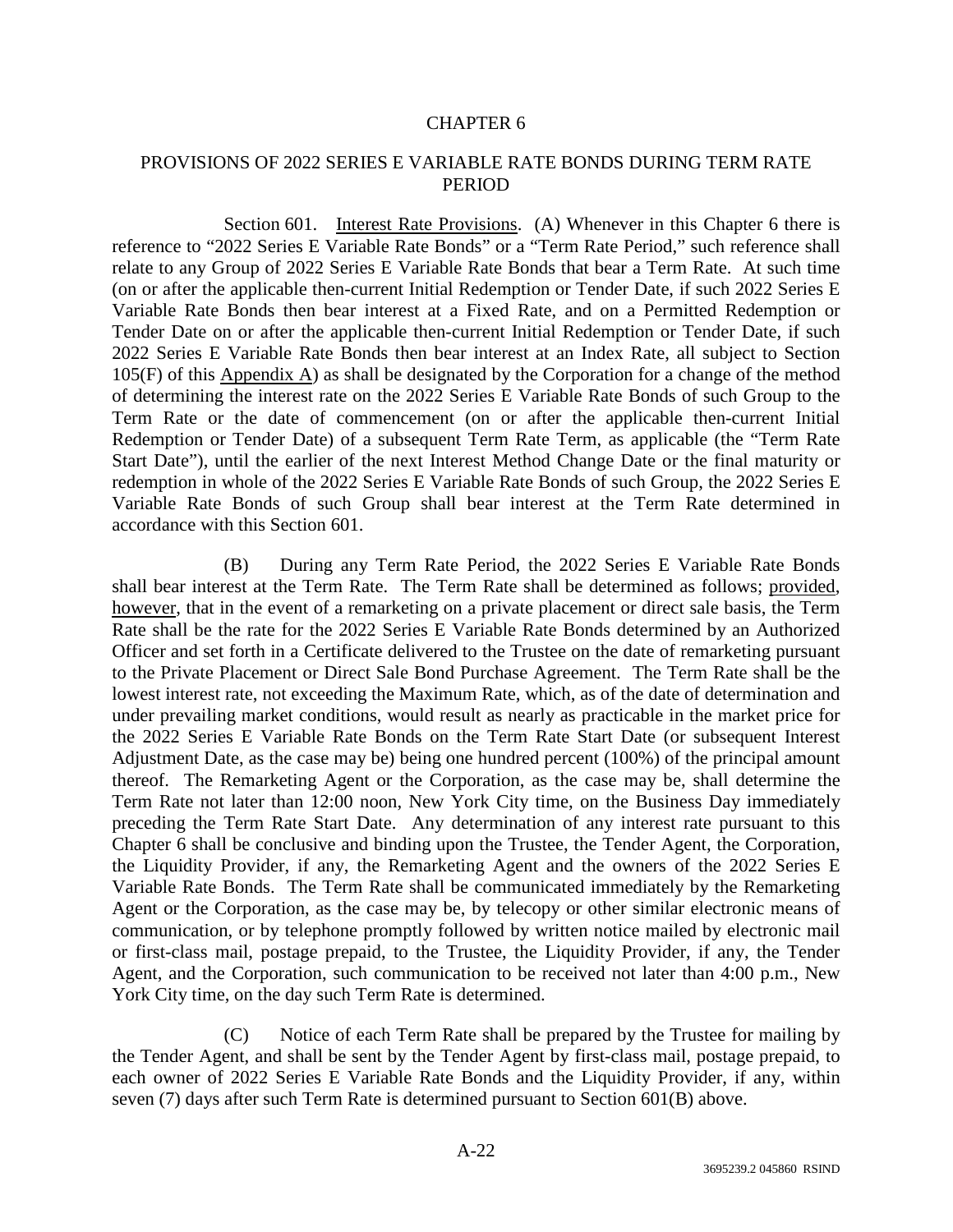(D) The Term Rate Term is the period commencing on the Term Rate Start Date and ending on the earlier of (A) the day preceding (i) the two-month anniversary thereof or (ii) such later anniversary as corresponds to the integral multiple of two (2) months selected by the Corporation and set forth in a Certificate of an Authorized Officer delivered to the Trustee on the applicable Term Rate Start Date, as the Term Rate Term, or (B) in all cases, the day preceding a Term Rate Period Advance Tender Date. Subsequent Term Rate Terms of two (2) months or such integral multiples of two (2) months, as may be designated by the Corporation and set forth in a Certificate of an Authorized Officer delivered to the Trustee on the applicable Term Rate Start Date, shall commence on the day immediately following the end of the preceding Term Rate Term (each such day an "Interest Adjustment Date"), unless the interest rate on the 2022 Series E Variable Rate Bonds shall be converted to a Daily Rate, Weekly Rate or Flexible Rate or to the Fixed Rate pursuant to the provisions of this Supplemental Resolution or the 2022 Series E Variable Rate Bonds mature or are redeemed in whole on such date. Notwithstanding the foregoing, (a) the Corporation may not select a Term Rate Term longer than the time remaining to the earlier of (i) the remaining term of the Liquidity Facility (if any) or (ii) the final maturity of the 2022 Series E Variable Rate Bonds, and (b) if the anniversary of a Term Rate Start Date is a day other than a Business Day, such anniversary shall be deemed to be the immediately preceding Business Day.

(E) If for any reason during any Term Rate Term such Term Rate cannot be established or is held to be invalid or unenforceable by a court of law, the interest rate on the 2022 Series E Variable Rate Bonds shall be converted to the Weekly Rate determined by the Trustee and shall be one hundred percent (100%) of the most recent The Securities Industry and Financial Markets Association Municipal Swap Index published in *The Bond Buyer* or otherwise made available to the Trustee.

(F) Any notice to the Trustee by the Remarketing Agent or the Corporation, as the case may be, of the Term Rate as contemplated by the foregoing subsection (B) of this Section 601 and any determination of any interest rate pursuant to subsection (E) of this Section 601 shall be conclusive and binding upon the Trustee, the Tender Agent, the Remarketing Agent, the Corporation, the Liquidity Provider, if any, and the owners of the 2022 Series E Variable Rate Bonds.

Section 602. Purchase Provisions. During any Term Rate Period, the 2022 Series E Variable Rate Bonds shall contain the Mandatory Purchase Provision.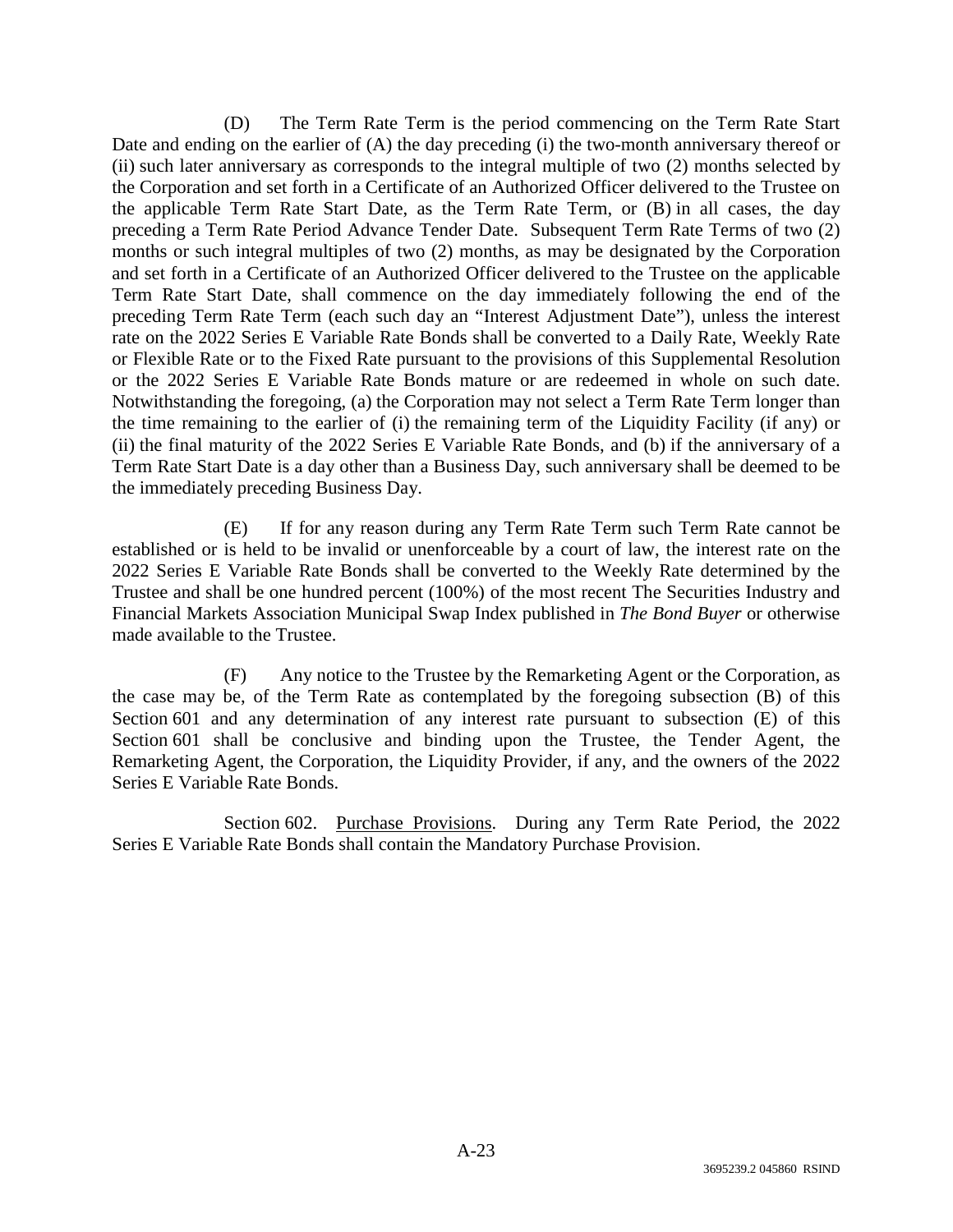# PROVISIONS OF 2022 SERIES E VARIABLE RATE BONDS DURING FIXED RATE PERIOD

Section 701. Interest Rate Provisions. (A) Whenever in this Chapter 7 there is reference to "2022 Series E Variable Rate Bonds" or a "Fixed Rate Period," such reference shall relate to any Group of 2022 Series E Variable Rate Bonds that bear a Fixed Rate. With respect to 2022 Series E Variable Rate Bonds of a Group, from their date of initial issuance and delivery and at such time (on or after the applicable then-current Initial Redemption or Tender Date, if such 2022 Series E Variable Rate Bonds then bear interest at a Term Rate or a Fixed Rate, and on a Permitted Redemption or Tender Date on or after the applicable then-current Initial Redemption or Tender Date, if such 2022 Series E Variable Rate Bonds then bear interest at an Index Rate, all subject to Section 105(F) of this Appendix A) as shall be designated by the Corporation for a change of the method of determining the interest rate on the 2022 Series E Variable Rate Bonds of such Group to the Fixed Rate, or for a reset of the Fixed Rate for the 2022 Series E Variable Rate Bonds of such Group (a "Fixed Rate Reset Date"), until the earlier of the next Interest Method Change Date or the final maturity or redemption in whole of the 2022 Series E Variable Rate Bonds of such Group, the 2022 Series E Variable Rate Bonds of such Group shall bear interest at the Fixed Rate determined in accordance with this Section 701.

(B) During any Fixed Rate Period, the 2022 Series E Variable Rate Bonds will bear interest at the Fixed Rate. The Fixed Rate shall be determined as follows; provided, however, that (i) the Fixed Rate of the 2022 Series E Variable Rate Bonds of a Group during their Initial Fixed Rate Period shall be the rate per annum set forth for the 2022 Series E Variable Rate Bonds of such Group in Section  $102(A)(1)$  of this Appendix A, and, provided further, however, that in the event of a remarketing on a private placement or direct sale basis, the Fixed Rate shall be the rate for the 2022 Series E Variable Rate Bonds determined by an Authorized Officer and set forth in a Certificate delivered to the Trustee on the date of remarketing pursuant to the Private Placement or Direct Sale Bond Purchase Agreement. Except as otherwise provided hereinabove with respect to the 2022 Series E Variable Rate Bonds during their Initial Fixed Rate Period, the Fixed Rate shall be the lowest interest rate, not exceeding the Maximum Rate, which, as of the date of determination and under prevailing market conditions, would result as nearly as practicable in the market price for the 2022 Series E Variable Rate Bonds on the Fixed Rate Start Date being one hundred percent (100%) of the principal amount thereof. Except as otherwise provided hereinabove with respect to the 2022 Series E Variable Rate Bonds during their Initial Fixed Rate Period, the Remarketing Agent or the Corporation, as the case may be, shall determine the Fixed Rate not later than 12:00 noon, New York City time, on the Business Day immediately preceding the Fixed Rate Start Date and such determination shall be conclusive and binding upon the Trustee, the Tender Agent, the Corporation, the Liquidity Provider, if any, the Remarketing Agent, and the owners of the 2022 Series E Variable Rate Bonds. Except as otherwise provided hereinabove with respect to the 2022 Series E Variable Rate Bonds during their Initial Fixed Rate Period, such Fixed Rate shall be communicated immediately by the Remarketing Agent or the Corporation, as the case may be, by telecopy or other similar electronic means of communication, or by telephone promptly followed by written notice mailed by electronic mail or first-class mail, postage prepaid, to the Trustee, the Tender Agent, the Corporation, and the Liquidity Provider, if any, such communication to be received not later than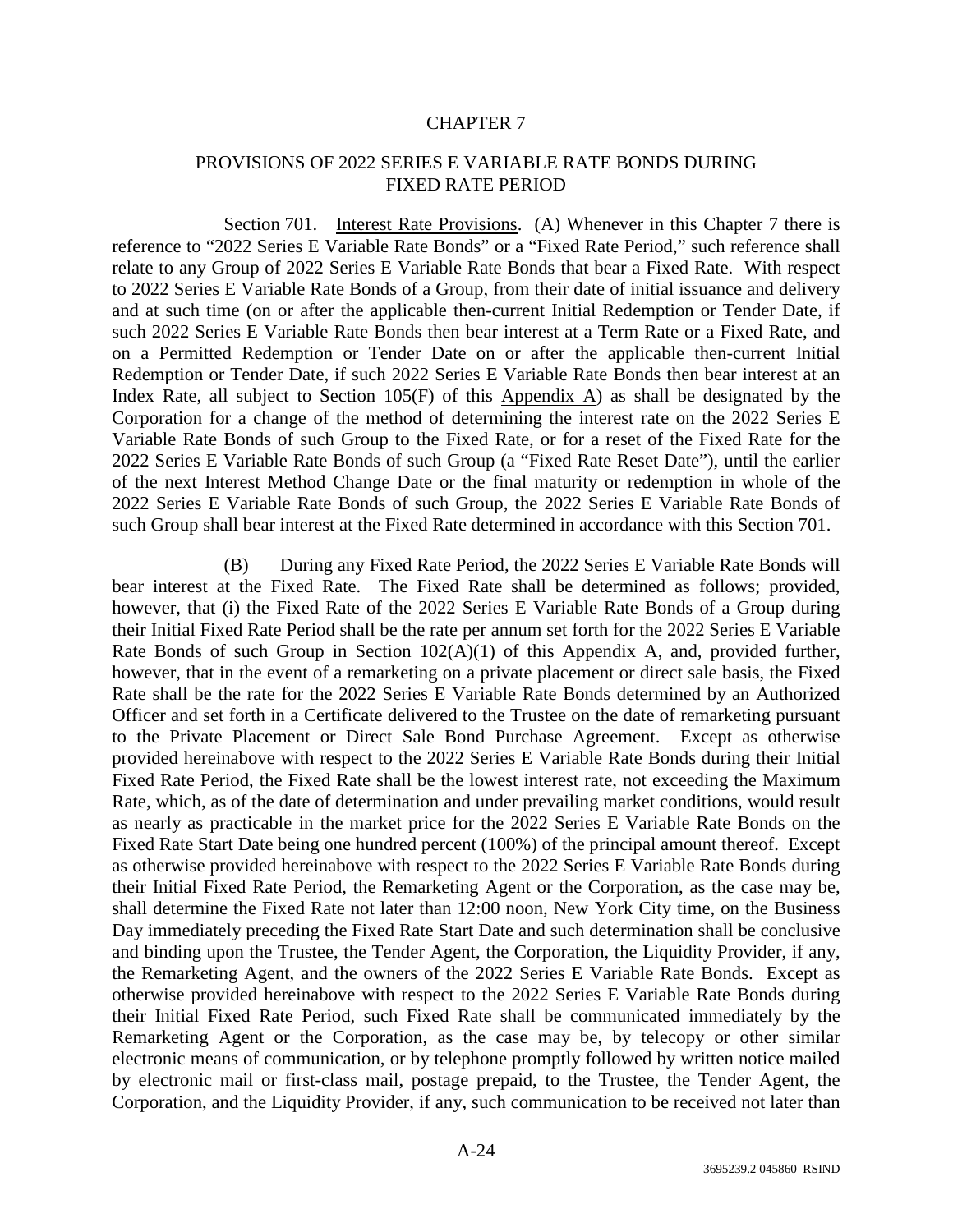4:00 p.m., New York City time, on the date of such determination. The Trustee, within seven (7) days following the Fixed Rate Start Date, shall give notice thereof by first-class mail, postage prepaid, to each owner of 2022 Series E Variable Rate Bonds (as of the Fixed Rate Start Date).

(C) If for any reason such Fixed Rate cannot be established or is held to be invalid or unenforceable by a court of law, or if for any reason the Remarketing Agent or the Corporation, as the case may be, fails to determine the Fixed Rate for the Fixed Rate Period as provided in subsection (B) above, then the rate of interest on the 2022 Series E Variable Rate Bonds shall be converted to the Weekly Rate determined by the Trustee and shall be one hundred percent (100%) of the most recent The Securities Industry and Financial Markets Association Municipal Swap Index published in *The Bond Buyer* or otherwise made available to the Trustee.

(D) On any Fixed Rate Start Date with respect to a Group of 2022 Series E Variable Rate Bonds that are Term Bonds, the Corporation, upon receipt by the Corporation and the Trustee of a Bond Counsel's Opinion to the effect that modifying the schedule of principal amounts of such 2022 Series E Variable Rate Bonds to mature or be subject to redemption through the application of Sinking Fund Payments set forth in Sections 103(D) and 103(E)(1) of this Appendix A shall not adversely affect the exclusion of the interest on the 2022 Series E Bonds from gross income for Federal income tax purposes, may, by notice to the Trustee, modify such schedule of principal amounts of such 2022 Series E Variable Rate Bonds to mature or be subject to redemption through the application of Sinking Fund Payments.

Section 702. Purchase Provisions. During any Fixed Rate Period, the 2022 Series E Variable Rate Bonds shall contain the Mandatory Purchase Provision.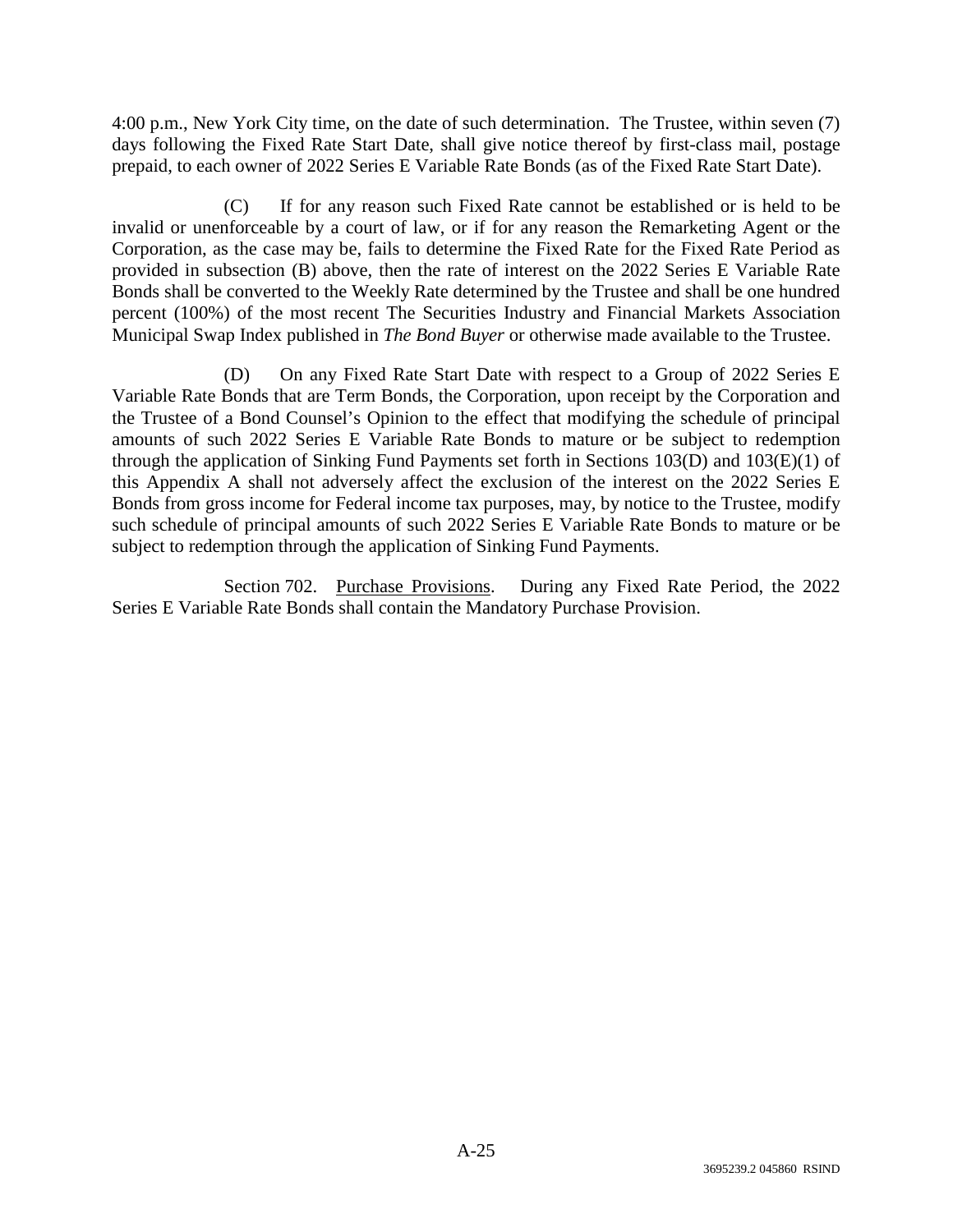# MANDATORY PURCHASE PROVISION AND DEMAND PURCHASE OPTION WITH RESPECT TO 2022 SERIES E VARIABLE RATE BONDS

Section 801. Mandatory Purchase Provisions. (A) The provisions of this Chapter 8 apply to any Group of 2022 Series E Variable Rate Bonds for which the Mandatory Purchase Provision and/or the Demand Purchase Option apply. The 2022 Series E Variable Rate Bonds are not subject to the Mandatory Purchase Provision prior to the Initial Redemption or Tender Date. The 2022 Series E Variable Rate Bonds shall be subject to mandatory tender for purchase by the owners thereof on any Change Date; provided, however, that (i) if such Change Date is an Interest Method Change Date which is an Interest Adjustment Date with respect to 2022 Series E Variable Rate Bonds bearing interest at a Flexible Rate during a particular Flexible Rate Term, only such 2022 Series E Variable Rate Bonds to which such Interest Adjustment Date relates shall be subject to mandatory tender for purchase by the owners thereof on such Change Date, and (ii) if such Change Date is an Interest Method Change Date or a Discretionary Tender Date, only such 2022 Series E Variable Rate Bonds to which such Interest Method Change Date relates shall be subject to mandatory tender for purchase by the owners thereof on such Change Date, and if less than all of the 2022 Series E Variable Rate Bonds of a Group are to be tendered, the particular 2022 Series E Variable Rate Bonds to be tendered shall be selected by the Trustee by lot, using such method as it shall determine in its sole discretion. The Trustee shall deliver or mail by first class mail, postage prepaid, a notice, not later than fifteen (15) days prior to the Change Date in the case of 2022 Series E Variable Rate Bonds during a Daily Rate Period, Weekly Rate Period, Index Rate Period, Flexible Rate Period or Term Rate Period and not later than twenty (20) days in the case of 2022 Series E Variable Rate Bonds during a Fixed Rate Period, to the Remarketing Agent, the Liquidity Provider, if any, and to the owner of each 2022 Series E Variable Rate Bond to which such notice relates at the address shown on the registration books of the Corporation. Any notice given as provided in this subsection (A) shall be conclusively presumed to have been duly given, whether or not the owner receives the notice. Said notice shall set forth, in substance, the following:

(i) the Change Date and the reason therefor; and

(ii) the Purchase Price for the affected 2022 Series E Variable Rate Bonds and that all owners of affected 2022 Series E Variable Rate Bonds shall be deemed to have tendered their affected 2022 Series E Variable Rate Bonds for purchase on the Change Date.

Notwithstanding the foregoing, with respect to an Interest Method Change Date that is an Interest Adjustment Date relating to 2022 Series E Variable Rate Bonds bearing interest at a Flexible Rate during a particular Flexible Rate Term, no such notice shall be given. Owners of 2022 Series E Variable Rate Bonds to which a mandatory tender for purchase relates shall be required to tender their affected 2022 Series E Variable Rate Bonds to the Tender Agent, for purchase at the Purchase Price, with an appropriate endorsement for transfer to the Tender Agent, or accompanied by a bond power endorsed in blank, and any Undelivered Bonds for which there has been irrevocably deposited in trust with the Trustee or the Tender Agent an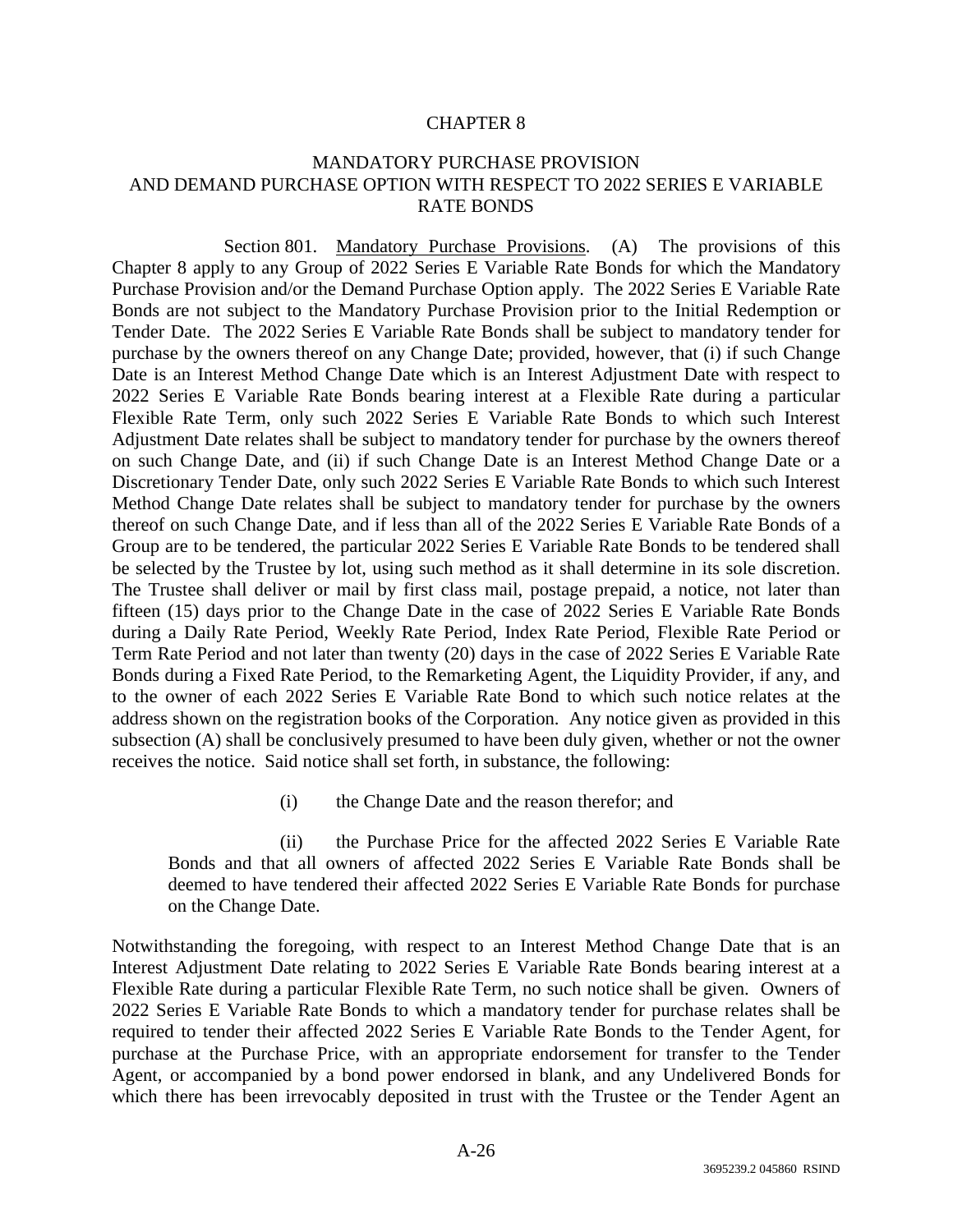amount of moneys sufficient to pay the Purchase Price of the Undelivered Bonds, shall be deemed to have been purchased at the Purchase Price pursuant to this Section 801(A). IN THE EVENT OF A FAILURE BY AN OWNER OF AFFECTED 2022 SERIES E VARIABLE RATE BONDS TO DELIVER ITS AFFECTED 2022 SERIES E VARIABLE RATE BONDS ON OR PRIOR TO THE CHANGE DATE, SAID OWNER SHALL NOT BE ENTITLED TO ANY PAYMENT (INCLUDING ANY INTEREST TO ACCRUE SUBSEQUENT TO THE CHANGE DATE) OTHER THAN THE PURCHASE PRICE FOR SUCH UNDELIVERED BONDS, AND ANY UNDELIVERED BONDS SHALL NO LONGER BE ENTITLED TO THE BENEFITS OF THE RESOLUTION, EXCEPT FOR THE PURPOSE OF PAYMENT OF THE PURCHASE PRICE THEREFOR.

(B) The Trustee shall provide the Tender Agent with a copy of any notice delivered to the owners of the 2022 Series E Variable Rate Bonds pursuant to this Section 801.

(C) The foregoing notwithstanding, failure by the Trustee to provide any notice required by this Section 801 shall not, of itself, prevent the occurrence of a Change Date.

Section 802. Demand Purchase Option. (A) During any Daily Rate Period or Weekly Rate Period, any 2022 Series E Variable Rate Bond, in an authorized denomination, shall be purchased at the Purchase Price from the owner thereof upon:

(1) delivery to the Tender Agent at its Principal Office and the Remarketing Agent at its Principal Office of a written notice delivered prior to 10:00 a.m., New York City time, on any Business Day during any Daily Rate Period, or a written notice delivered prior to 5:00 p.m., New York City time, on any Business Day during any Weekly Rate Period, in a form satisfactory to the Tender Agent (said notice to be irrevocable and effective upon receipt) which (a) states the aggregate principal amount of the 2022 Series E Variable Rate Bonds to be purchased and the numbers of such 2022 Series E Variable Rate Bonds to be purchased and (b) states the date on which such 2022 Series E Variable Rate Bonds are to be purchased, which date shall be (i) the date of delivery of such notice during any Daily Rate Period or (ii) a Business Day not prior to the seventh (7th) day next succeeding the date of delivery of such notice and which date shall be prior to any Change Date during any Weekly Rate Period;

(2) if such Bonds are to be purchased prior to an Interest Payment Date and after the Record Date in respect thereof, delivery to the Tender Agent, together with the written notice described in (1) above, of a due-bill check, payable to bearer, for interest due on such Interest Payment Date; and

(3) delivery to the Tender Agent, at or prior to 1:00 p.m., New York City time, during any Daily Rate Period, or at or prior to 12:00 noon, New York City time, during any Weekly Rate Period, on the date designated for purchase in the notice described in (1) above of such 2022 Series E Variable Rate Bonds in a principal amount equal to any authorized denomination as provided in Section 102(C) hereof to be purchased with an appropriate endorsement for transfer to the Tender Agent, or accompanied by a bond power endorsed in blank;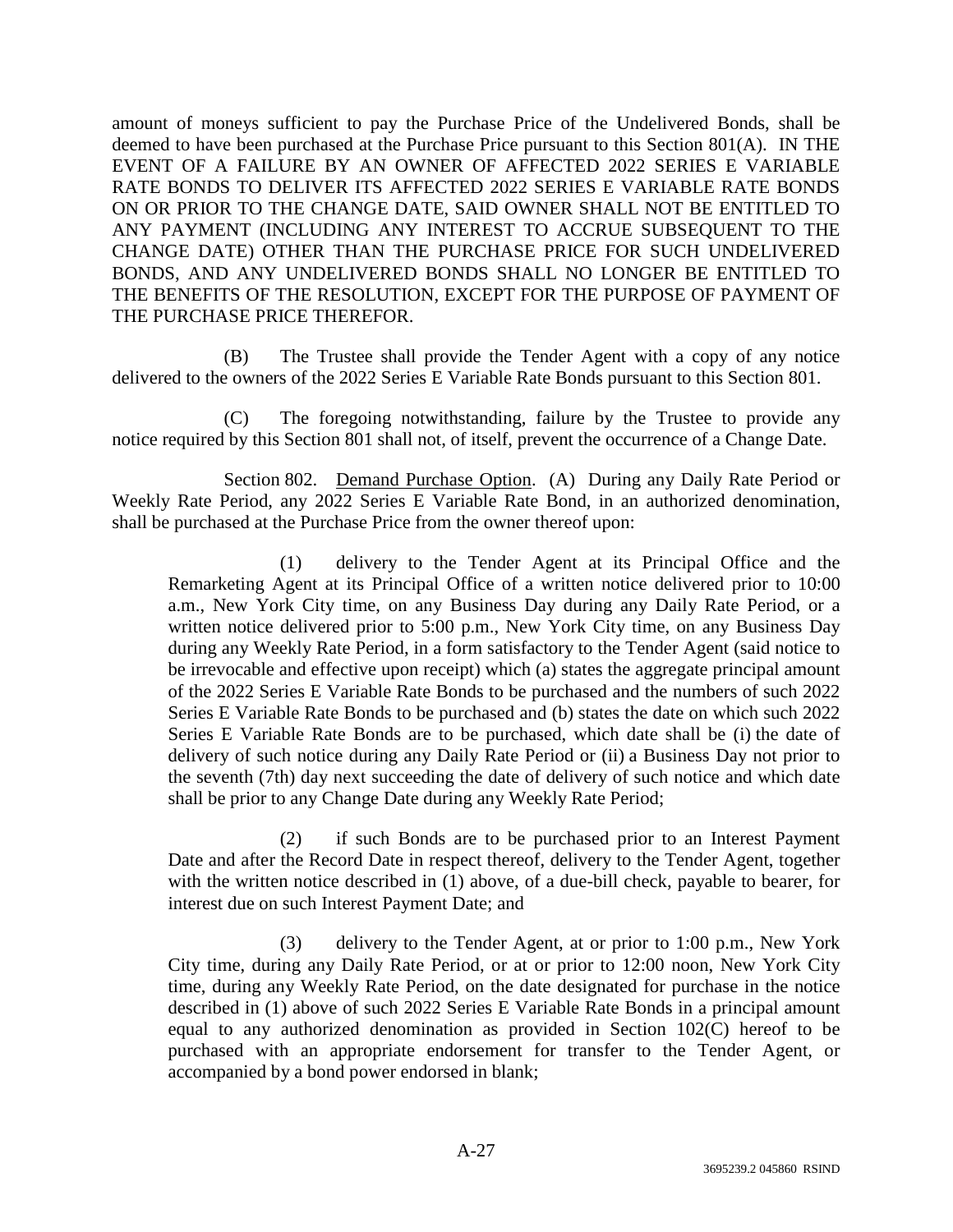provided, however, that no 2022 Series E Variable Rate Bonds of any owner shall be purchased unless any remaining 2022 Series E Variable Rate Bonds of such owner shall be in an authorized denomination as provided in Section 102(C) hereof.

(B) Any Undelivered Bonds for which there has been irrevocably deposited in trust with the Trustee or the Tender Agent an amount of moneys sufficient to pay the Purchase Price of the Undelivered Bonds, shall be deemed to have been purchased at the Purchase Price pursuant to this Section 802(B). IN THE EVENT OF A FAILURE BY AN OWNER OF AFFECTED 2022 SERIES E VARIABLE RATE BONDS TO DELIVER ITS AFFECTED 2022 SERIES E VARIABLE RATE BONDS ON OR PRIOR TO THE PURCHASE DATE, SAID OWNER SHALL NOT BE ENTITLED TO ANY PAYMENT (INCLUDING ANY INTEREST TO ACCRUE SUBSEQUENT TO THE PURCHASE DATE) OTHER THAN THE PURCHASE PRICE FOR SUCH UNDELIVERED BONDS, AND ANY UNDELIVERED BONDS SHALL NO LONGER BE ENTITLED TO THE BENEFITS OF THE RESOLUTION, EXCEPT FOR THE PURPOSE OF PAYMENT OF THE PURCHASE PRICE THEREFOR.

(C) Notwithstanding the foregoing provisions, in the event any 2022 Series E Variable Rate Bond as to which the owner thereof has exercised its option pursuant to subsection (A) above is remarketed to such owner pursuant to the Remarketing Agreement, such owner need not deliver such 2022 Series E Variable Rate Bond to the Tender Agent as provided in subsection (A)(3) above, although such 2022 Series E Variable Rate Bond shall be deemed to have been delivered to the Tender Agent, redelivered to such owner, and remarketed for purposes hereof.

Section 803. Funds for Purchase; Delivery of Funds and Bonds.  $(A)(x)$  On the date 2022 Series E Variable Rate Bonds are to be purchased pursuant to Section 801 or 802 hereof, such Bonds shall be purchased at the Purchase Price only from the funds listed below and, (i) in the case of funds described in clause (1) below, deposited in the 2022 Series E Remarketing Proceeds Purchase Account, as established by the Tender Agent pursuant to the Tender Agent Agreement or (ii) in the case of funds described in clause (2) below, held by the Trustee in trust for tendering owners or the Liquidity Provider, as described more fully in Section  $803(A)(y)$  below. Funds for the payment of the Purchase Price shall be derived from the following sources in the order of priority indicated:

> (1) (a) the proceeds of the sale of the 2022 Series E Variable Rate Bonds which have been remarketed by the Remarketing Agent (i) during any Weekly Rate Period, prior to 11:30 a.m., New York City time, on the date the 2022 Series E Variable Rate Bonds are to be purchased, to any entity other than the Corporation, a 2022 Series E Mortgagor or any member or partner of such 2022 Series E Mortgagor, or (ii) during any Daily Rate Period, prior to 12:00 noon, New York City time, on the date the 2022 Series E Variable Rate Bonds are to be purchased to any entity other than the Corporation, a 2022 Series E Mortgagor or any member or partner of such 2022 Series E Mortgagor, or (b) the proceeds of the sale of such 2022 Series E Variable Rate Bonds which have been remarketed pursuant a Private Placement or Direct Sale Bond Purchase Agreement;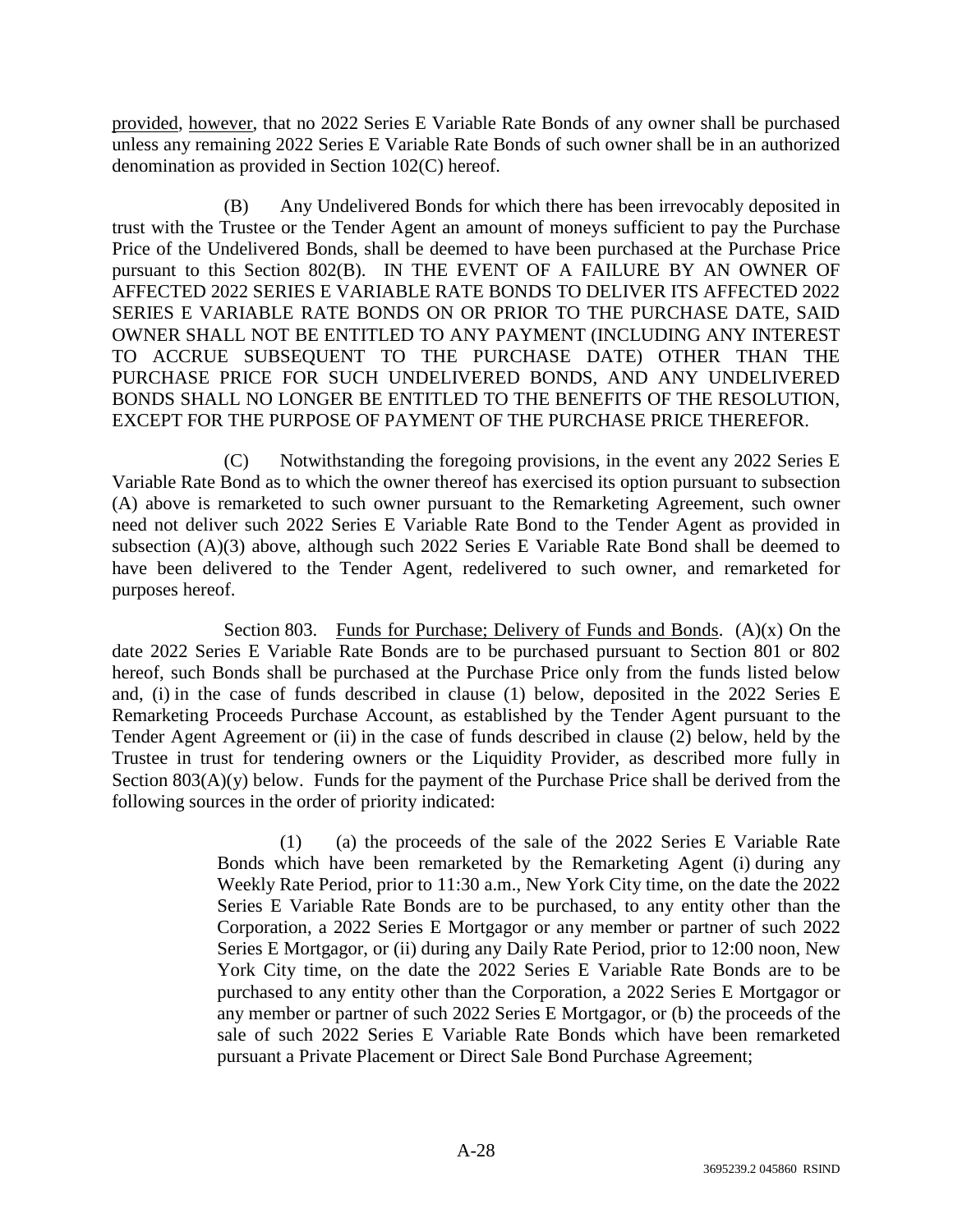(2) moneys obtained by the Trustee under the Liquidity Facility, if

(3) in the case of a purchase as a result of a Change Date during a 2022 Series E Prepayment Period, moneys on deposit in the 2022 Series E Prepayment Account; and

(4) any moneys held by the Trustee under the General Resolution and the Supplemental Resolution and available for such purpose.

provided, however, that funds for the payment of the Purchase Price in the case of a purchase as a result of a Change Date described in clause (iii) of the definition thereof or as a result of a Facility Change Date described in clause (ii) of the definition thereof shall be derived only from moneys obtained by the Trustee under the Liquidity Facility.

any;

(y) In the event the Trustee obtains moneys under the Liquidity Facility, the Trustee shall hold such moneys in trust for the owners of the 2022 Series E Variable Rate Bonds that have tendered 2022 Series E Variable Rate Bonds and transfer said moneys to the Tender Agent for payment to said owners to the extent moneys are insufficient to pay the Purchase Price thereto pursuant to Section  $803(A)(x)(1)$  above; provided, that as and to the extent such moneys are not needed to pay the owners of tendered 2022 Series E Variable Rate Bonds, said moneys will be returned promptly to the Liquidity Provider. The moneys drawn under the Liquidity Facility as described in the immediately preceding sentence shall not be co-mingled with any other funds or accounts of the Trustee or the Tender Agent, shall not be invested by the Trustee and, in the event that any or all of such funds are not used to purchase 2022 Series E Variable Rate Bonds, shall be immediately returned by the Trustee to the Liquidity Provider except to the extent such funds are to be held as payment of the Purchase Price of Undelivered Bonds.

(B) 2022 Series E Variable Rate Bonds purchased in accordance with the provisions of this Section 803(A) above shall be delivered as follows:

> (1) 2022 Series E Variable Rate Bonds purchased with moneys described in Section  $803(A)(x)(1)$  above shall be made available to or upon the order of the purchasers thereof; and

> (2) 2022 Series E Variable Rate Bonds purchased with moneys described in Section  $803(A)(x)(2)$  above shall be made available by the Tender Agent to or upon the order of the Liquidity Provider.

(C) The Tender Agent shall make available to the person to whom the Tender Agent is to deliver any 2022 Series E Variable Rate Bonds pursuant to Section 803(A) above the due-bill check, if any, delivered to the Tender Agent.

(D) Bonds delivered as provided in Section 803(A) above shall be registered in the manner directed by the recipient thereof.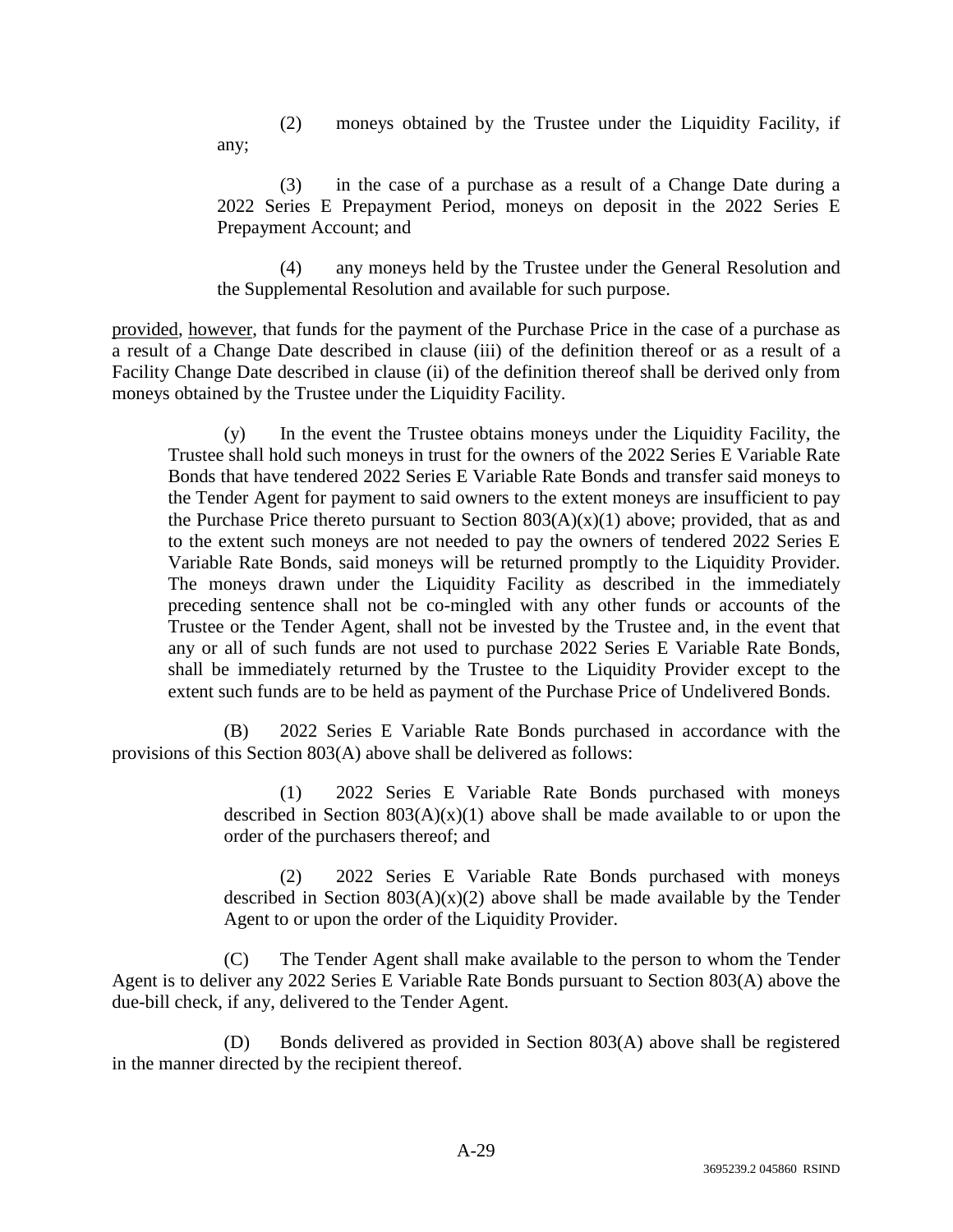(E) The Trustee and Tender Agent shall have the following duties with respect to the purchase of 2022 Series E Variable Rate Bonds pursuant to Section 803(A) above, in addition to the duties described elsewhere in the Supplemental Resolution:

> (1) The Tender Agent shall hold all 2022 Series E Variable Rate Bonds delivered to it pursuant to Section 801 or 802 hereof in trust for the benefit of the respective owners of such 2022 Series E Variable Rate Bonds which shall have so delivered such 2022 Series E Variable Rate Bonds until moneys representing the Purchase Price of such 2022 Series E Variable Rate Bonds shall have been delivered to or for the account of or to the order of such owners of 2022 Series E Variable Rate Bonds;

> (2) The Trustee and the Tender Agent shall hold all moneys delivered to them pursuant to the Supplemental Resolution for the purchase of such 2022 Series E Variable Rate Bonds in a separate account, in trust for the benefit of the person or entity which shall have so delivered such moneys, which moneys shall remain uninvested or, except for moneys provided under the Liquidity Facility, invested in Governmental Obligations maturing or being redeemable at the option of the holder thereof in not more than thirty (30) days or when needed;

> (3) The Tender Agent shall establish the Remarketing Proceeds Purchase Account pursuant to the Tender Agent Agreement and shall comply with the obligations of the Tender Agent set forth in the Tender Agent Agreement;

> (4) The Trustee shall deliver all moneys delivered to it pursuant to the Supplemental Resolution for the purchase of such 2022 Series E Variable Rate Bonds to the Tender Agent to be deposited in the Remarketing Proceeds Purchase Account established pursuant to the Tender Agent Agreement; provided, however, that until delivery of such moneys to the Tender Agent, the Trustee shall hold all such moneys in trust for the benefit of the person or entity which shall have so delivered such moneys and, provided further, however, that all moneys derived from the Liquidity Facility shall be handled as provided in Section  $803(A)(y)$  above;

> (5) The Tender Agent shall deliver to the Trustee, the Corporation, and the Liquidity Provider, if any, a copy of each notice delivered to it in accordance with Section 801 or 802 hereof and, not later than (i) during any Weekly Rate Period, 11:45 a.m., New York City time, on the date such 2022 Series E Variable Rate Bonds are to be purchased, or (ii) during any Daily Rate Period, 12:15 p.m., New York City time, on the date such 2022 Series E Variable Rate Bonds are to be purchased, shall give notice by telecopy or other similar electronic means of communication, or by telephone promptly followed by written notice mailed by first-class mail, postage prepaid, to the Corporation, the Trustee and the Liquidity Provider, if any, specifying the principal amount of the 2022 Series E Variable Rate Bonds to be purchased, and the amount of the proceeds of the sale of such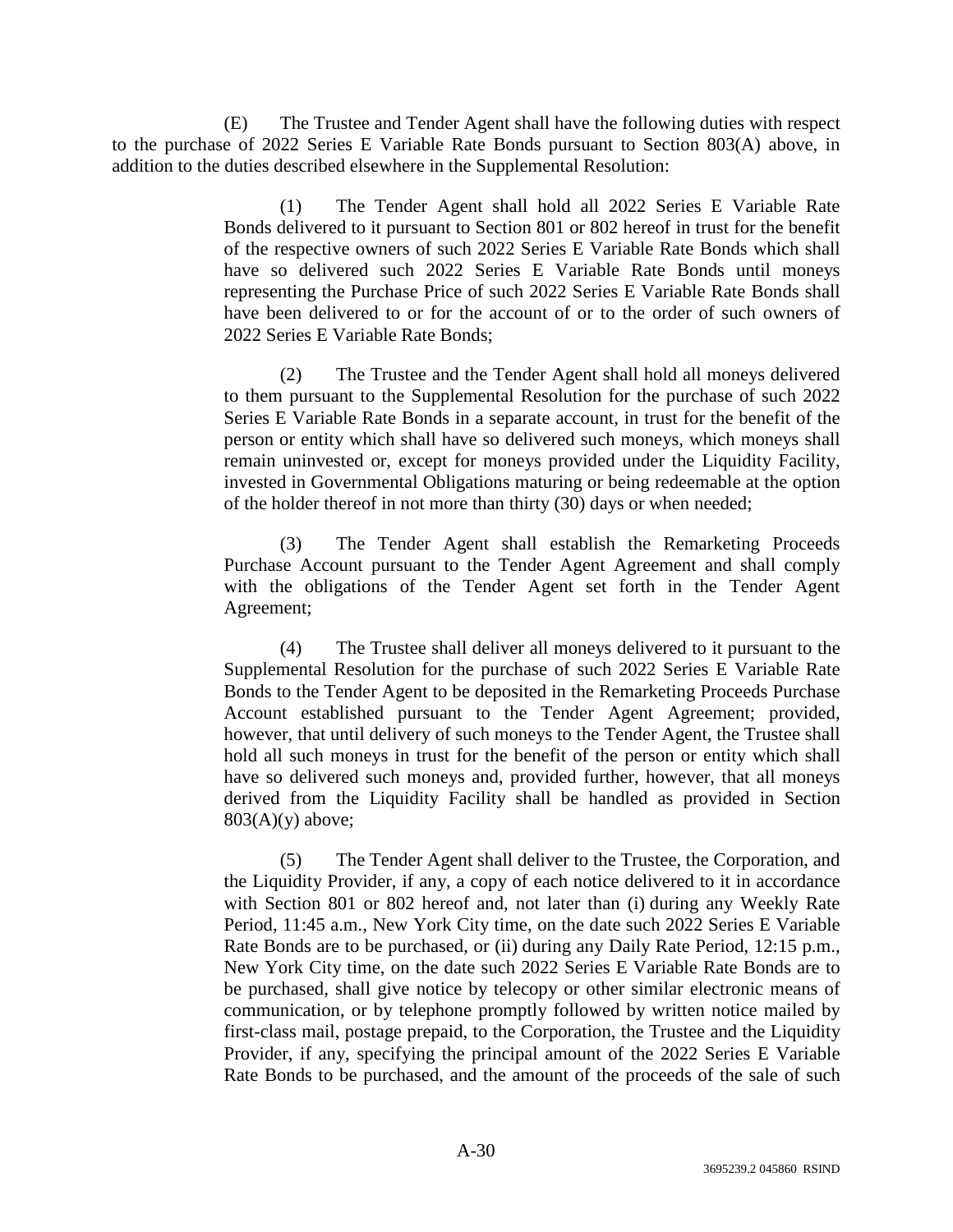2022 Series E Variable Rate Bonds as described in Section  $803(A)(x)(1)$  hereof and held by the Tender Agent; and

(6) The Trustee shall obtain moneys under the Liquidity Facility, if any, in accordance with the terms thereof in an amount equal to the difference between the Purchase Price of such 2022 Series E Variable Rate Bonds to be purchased and the amount of the proceeds of the sale of the 2022 Series E Variable Rate Bonds as described in Section  $803(A)(x)(1)$  above and as specified by the Tender Agent pursuant to the immediately preceding paragraph, and shall promptly transmit said moneys to the Tender Agent to provide for timely payment of the Purchase Price of such 2022 Series E Variable Rate Bonds.

(F) Neither the Corporation nor the owner of any Bond then Outstanding under the General Resolution other than the owner tendering its 2022 Series E Variable Rate Bonds shall have any right, title or interest in any moneys to be held by the Trustee or the Tender Agent for the purchase of such 2022 Series E Variable Rate Bonds.

(G) Notwithstanding anything to the contrary contained herein, the provisions of Sections 801, 802 and 803 hereof shall be subject to the provisions of Section 2.6(F) of the Supplemental Resolution.

Section 804. Additional Provisions Regarding Liquidity Provider and Bank Bonds. (A) Any 2022 Series E Variable Rate Bond for which the Purchase Price is funded with moneys provided under the Liquidity Facility and which are not remarketed shall become a Bank Bond. The Liquidity Facility shall not provide liquidity support for Bank Bonds or 2022 Series E Variable Rate Bonds held by, or on behalf of, the Corporation.

(B) Bank Bonds may be cancelled at the direction of the Liquidity Provider. At such time as a Bank Bond is remarketed, the Trustee or the Tender Agent, as appropriate, shall (a) remit the proceeds from the remarketing to the Liquidity Provider, and (b) to the extent that the Liquidity Facility has been reinstated in accordance with its terms, give written notice to the Remarketing Agent and the Liquidity Provider that such Bond is no longer a Bank Bond.

(C) Notwithstanding anything to the contrary contained in the General Resolution or the Supplemental Resolution, (i) the payment of interest on Bank Bonds of a Series (including interest at an adjusted interest rate pursuant to the applicable Liquidity Facility) shall be treated for all purposes in the same manner (and with the same priority of payment) as interest on any other Bond (other than Subordinate Bonds) under the General Resolution, such interest to accrue as provided in such Liquidity Facility, (ii) all payments of principal of Bank Bonds of a Series required pursuant to the applicable Liquidity Facility, *other than* any portion of any such payment so required as of any date that exceeds the amount of principal due as of such date pursuant to Section 103(D) of this Appendix A (as the same may be adjusted in accordance with the provisions of this Appendix A) or Section  $102(A)(1)$  of this Appendix A (any such portion, an "Excess Bank Bond Principal Requirement"), shall be treated for all purposes in the same manner (and with the same priority of payment) as principal of any other Bond (other than Subordinate Bonds), (iii) payment of all Excess Bank Bond Principal Requirements shall be subject and subordinate to payment of principal of all other Bonds under the General Resolution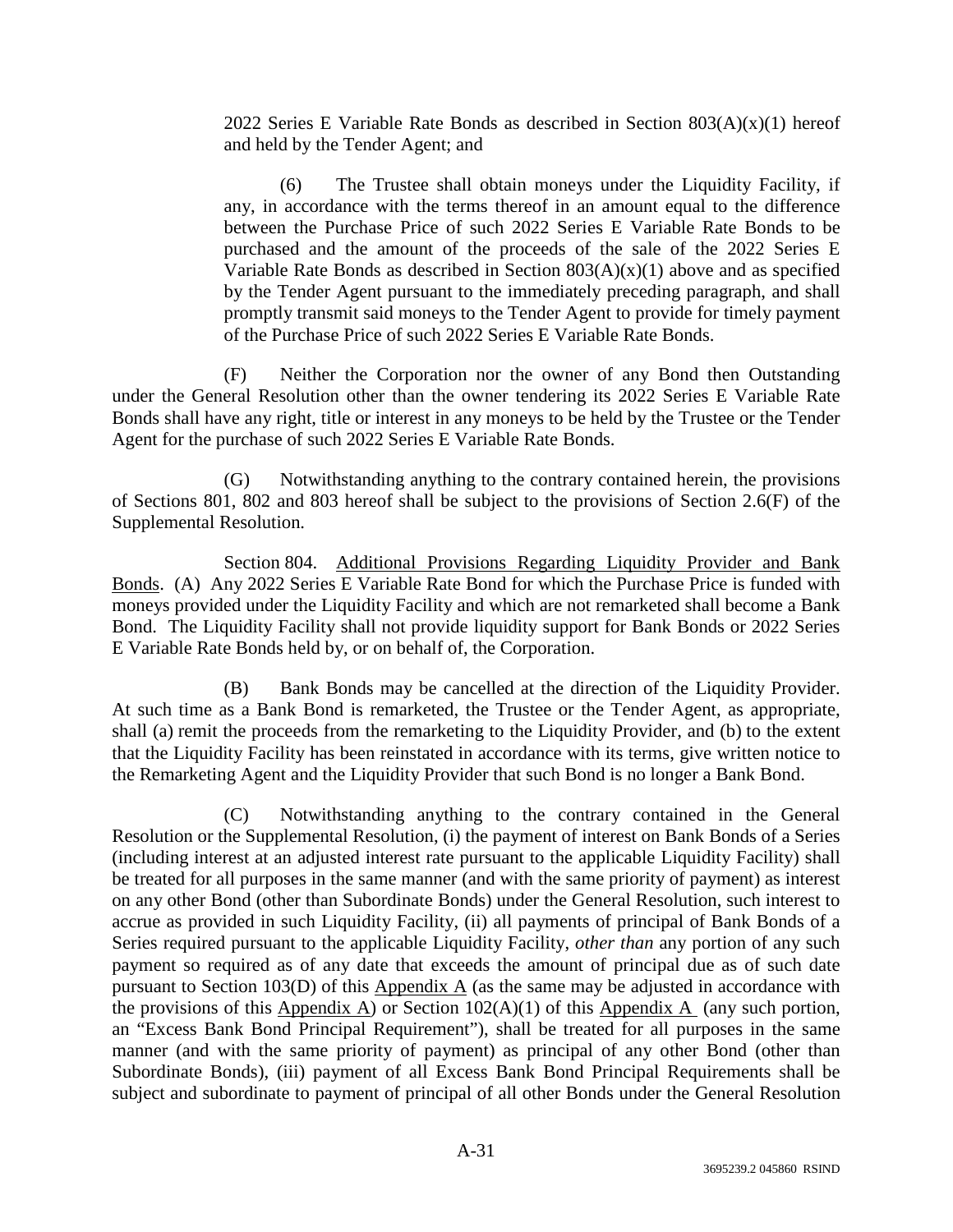(but (a) prior to any payments pursuant to Section 5.4(F)(iii) through Section 5.4(F)(vi) of the General Resolution and prior to any withdrawal of amounts free and clear of the lien of the General Resolution pursuant to said Section 5.4(F), and (b) except as may otherwise be provided in the Liquidity Facility, on a parity with any other payments due under any other agreements entered into from time to time by the Corporation under which the Corporation agrees to make such other payments prior to the payments and withdrawals referred to in the foregoing clause (a)), provided that payment of Excess Bank Bond Principal Requirements shall only be made if such payment is consistent with the most recent Cash Flow Statement on file with the Trustee (or a new or amended Cash Flow Statement that shall have been filed with the Trustee in connection with such payment), and (iv) all fees and expenses of any Liquidity Provider shall be payable pursuant to Section 5.4(F)(iv) of the General Resolution. In preparing any such Cash Flow Statement, the Corporation may assume that, with respect to any Term Out Period, all Bank Bonds will be remarketed immediately following the next payment of principal of Bank Bonds (during such Term Out Period) and prior to any succeeding payment of principal of Bank Bonds. Failure to make the payments of Excess Bank Bond Principal Requirements described in clause (iii) above shall not constitute an Event of Default under the General Resolution or under the Supplemental Resolution. Except as otherwise provided in this Section 804(C), Bank Bonds shall be entitled to the same benefits and protections of the General Resolution as other Bonds issued thereunder and the Trustee shall be obligated to pay principal on the Bank Bonds when due, as provided in the Supplemental Resolution and in the applicable Liquidity Facility. No later than 180 days after the commencement of any Term Out Period, and prior to any payment of Excess Bank Bond Principal Requirement, the Corporation shall perform the computations necessary to prepare a Cash Flow Statement and, if based on such computations, a Cash Flow Statement can be delivered, the Corporation shall deliver such Cash Flow Statement to the Trustee and the Liquidity Provider. If, based on such computations, a Cash Flow Statement cannot be delivered, notice of such fact shall be given to the Trustee and Liquidity Provider. Any such Cash Flow Statement or notice may be delivered to the Liquidity Provider by facsimile, e-mail or other form of electronic transmission acceptable to the Liquidity Provider. For purposes of the payment of any fees pursuant to Section 5.4 of the General Resolution, the Liquidity Provider shall be treated in the same manner as the "Credit Facility Provider" in said Section 5.4.

 (D) Notwithstanding anything to the contrary contained herein or in the General Resolution or the Supplemental Resolution, (i) for so long as a Liquidity Facility shall be in effect with respect to a Group of 2022 Series E Variable Rate Bonds, the first 2022 Series E Variable Rate Bonds of such Group to be redeemed shall be 2022 Series E Variable Rate Bank Bonds and (ii) no 2022 Series E Variable Rate Bond of such Group shall be selected for redemption if the portion of such 2022 Series E Variable Rate Bond of such Group remaining after such redemption would not be in a denomination authorized by the Supplemental Resolution.

(E) No amendment or supplement to the General Resolution or the Supplemental Resolution shall change or modify any of the rights or obligations of any Liquidity Provider without its prior written consent thereto.

(F) The Liquidity Provider shall be a third party beneficiary of the provisions of the Supplemental Resolution; provided, however, that notwithstanding anything contained in